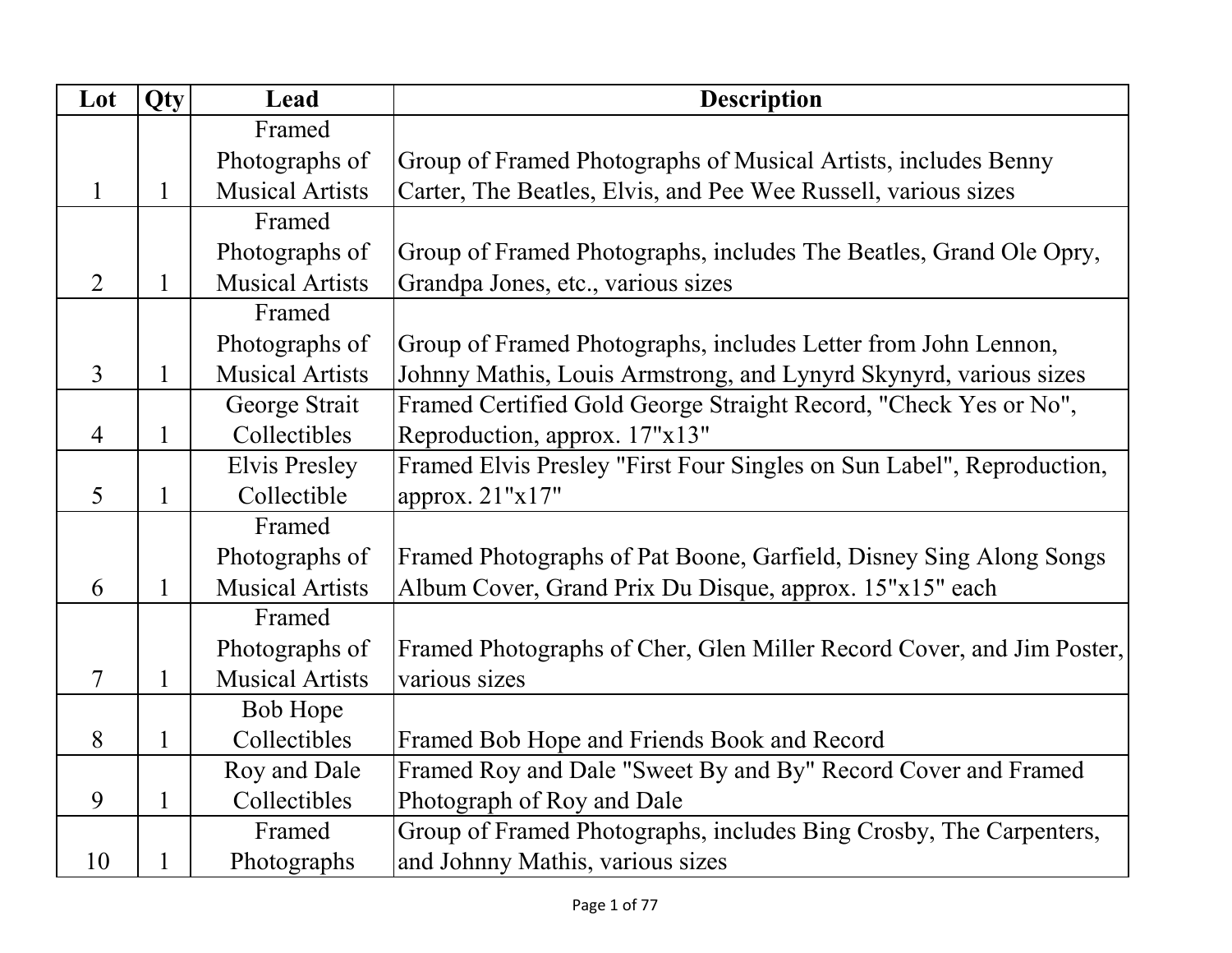| Lot | Qty          | Lead                 | <b>Description</b>                                                    |
|-----|--------------|----------------------|-----------------------------------------------------------------------|
|     |              | Framed               |                                                                       |
|     |              | Photographs and      | Group of Framed Photographs and Prints, includes Beethoven, Eddie     |
| 11  | $\mathbf{1}$ | Prints               | Arnold, The Beach Boys, etc., various sizes                           |
|     |              | Framed               |                                                                       |
|     |              | Photographs and      | Group of Framed Photographs, includes Peter, Paul, and Mary, etc.,    |
| 12  | $\mathbf 1$  | Prints               | various sizes                                                         |
| 13  | $\mathbf{1}$ | Wood Stand           | Wood Stand, approx. 54" wide x 15" deep x 24" tall                    |
|     |              |                      | Metal and Particle Board Shelving Unit, approx. 36" wide x 18.5" deep |
| 14  | $\mathbf{1}$ | <b>Shelving Unit</b> | x 72" tall; Please Note: contents not included                        |
|     |              |                      | Metal and Particle Board Shelving Unit, approx. 36" wide x 18.5" deep |
| 15  | $\mathbf{1}$ | <b>Shelving Unit</b> | x 72" tall; Please Note: contents not included                        |
|     |              |                      | Metal and Particle Board Shelving Unit, approx. 36" wide x 18.5" deep |
| 16  | $\mathbf{1}$ | <b>Shelving Unit</b> | x 72" tall; Please Note: contents not included                        |
|     |              |                      | Metal and Particle Board Shelving Unit, approx. 36" wide x 18.5" deep |
| 17  | $\mathbf{1}$ | <b>Shelving Unit</b> | x 72" tall; Please Note: contents not included                        |
|     |              |                      | Metal and Particle Board Shelving Unit, approx. 36" wide x 18.5" deep |
| 18  | $\mathbf{1}$ | <b>Shelving Unit</b> | x 72" tall; Please Note: contents not included                        |
|     |              |                      | Metal and Particle Board Shelving Unit, approx. 36" wide x 18.5" deep |
| 19  | $\mathbf 1$  | <b>Shelving Unit</b> | x 72" tall; Please Note: contents not included                        |
| 20  | $\mathbf{1}$ | Lumber               | 24 Lumber Boards, 3.5" wide x 1.5" deep x 96" long each               |
|     |              |                      | Large Wall Hanging Banner, Various Record Label Themed, approx.       |
| 21  | $\mathbf{1}$ | Wall Hanging         | 66" long x 53" wide                                                   |
|     |              |                      | Group of Framed Posters, includes James Dean, The Partridge Family,   |
| 22  | $\mathbf{1}$ | Posters              | etc., various sizes                                                   |
| 23  | $\mathbf{1}$ | <b>Elvis Posters</b> | Group of Framed Elvis Posters, approx. 36"x24"                        |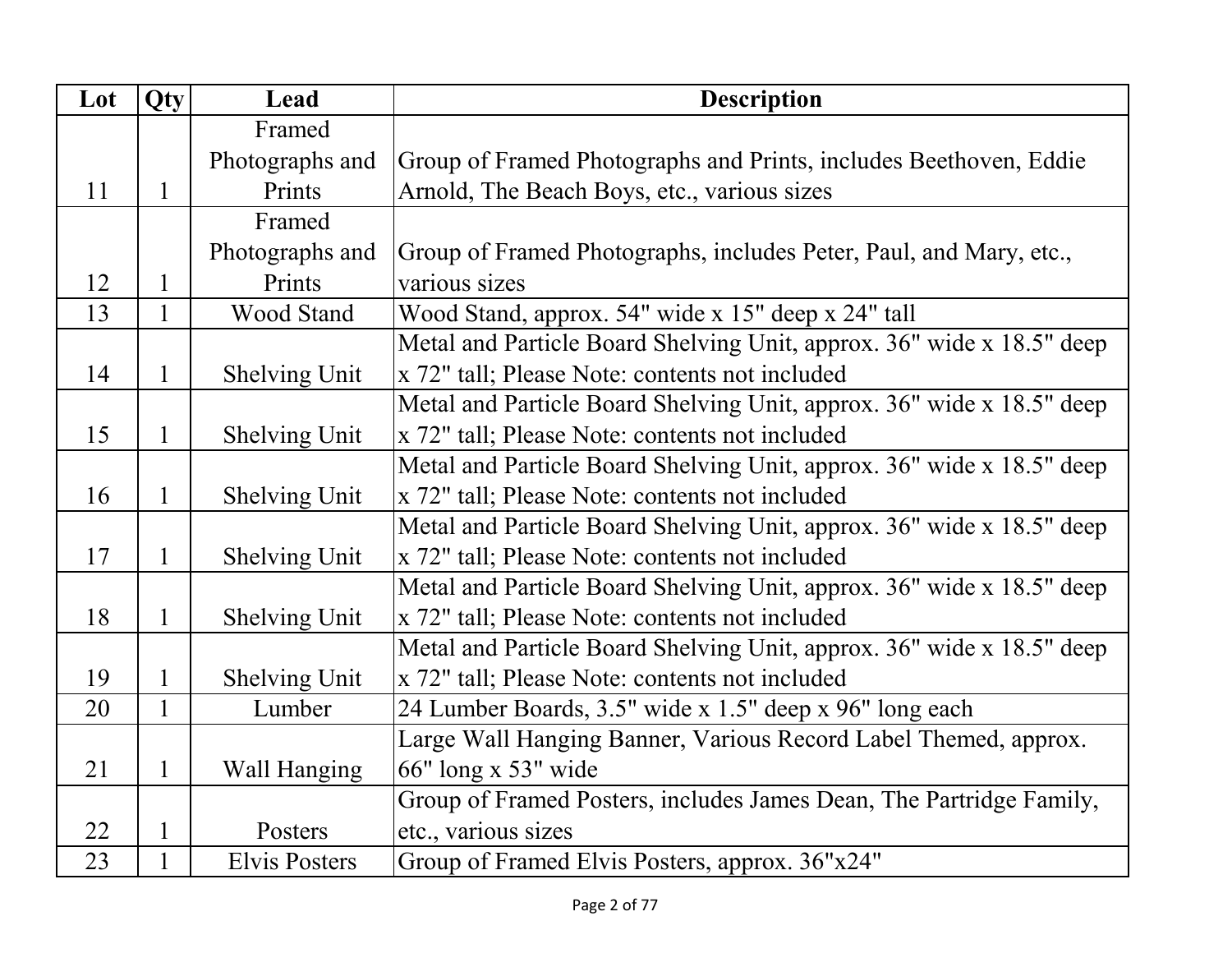| Lot | Qty          | Lead                      | <b>Description</b>                                                    |
|-----|--------------|---------------------------|-----------------------------------------------------------------------|
| 24  | $\mathbf{1}$ | <b>Elvis Collectibles</b> | Group of Elvis Pictures and Posters, various sizes                    |
| 25  | $\mathbf{1}$ | Wood Stand                | Wood Stand, approx. 54" wide x 15" deep x 24" tall                    |
| 26  | $\mathbf{1}$ | Wood Stand                | Wood Stand, approx. 54" wide x 15" deep x 24" tall                    |
|     |              |                           |                                                                       |
| 27  | $\mathbf{1}$ | <b>DVDs</b>               | Group of Miscellaneous DVDs, includes John Wayne, TV Westerns, etc.   |
|     |              |                           | Group of Miscellaneous DVDs, includes John Wayne, World War II,       |
| 28  | 1            | <b>DVDs</b>               | Korea, Combat, etc.                                                   |
| 29  | 1            | <b>Cassette Tapes</b>     | Large Group of Cassette Tapes, various artists                        |
|     |              |                           | Large Group of Cassette Tapes, includes Juice Newton, Patsy Cline,    |
| 30  | $\mathbf{1}$ | <b>Cassette Tapes</b>     | Randy Travis, etc. various artists                                    |
|     |              | <b>Cassette Tapes and</b> | Group of Cassette Tapes and Cassette Tape Cases, various artists and  |
| 31  |              | 8 Track Tapes             | Group of 8 Track Tapes, various artists                               |
| 32  | 1            | <b>DVDs</b>               | Group of Miscellaneous DVDs, various titles                           |
|     |              |                           |                                                                       |
| 33  | 1            | <b>DVDs</b>               | Group of Miscellaneous DVDs, includes Westerns, Robin Hood, etc.      |
| 34  |              | <b>DVDs</b>               | Group of Miscellaneous DVDs, includes Meet the Fockers, etc.          |
|     |              |                           |                                                                       |
| 35  | 1            | <b>DVDs</b>               | Group of Miscellaneous DVDs, includes Wagon Train, The Beast, etc.    |
|     |              |                           | Group of Miscellaneous DVDs, includes Home Alone III, Hulk, Lord of   |
| 36  | $\mathbf{1}$ | <b>DVDs</b>               | the Rings, etc.                                                       |
|     |              |                           | Metal and Particle Board Shelving Unit, approx. 36" wide x 18.5" deep |
| 37  | $\mathbf{1}$ | Shelving Unit             | x 72" tall; Please Note: contents not included                        |
|     |              |                           | Metal and Particle Board Shelving Unit, approx. 36" wide x 18.5" deep |
| 38  |              | <b>Shelving Unit</b>      | x 72" tall; Please Note: contents not included                        |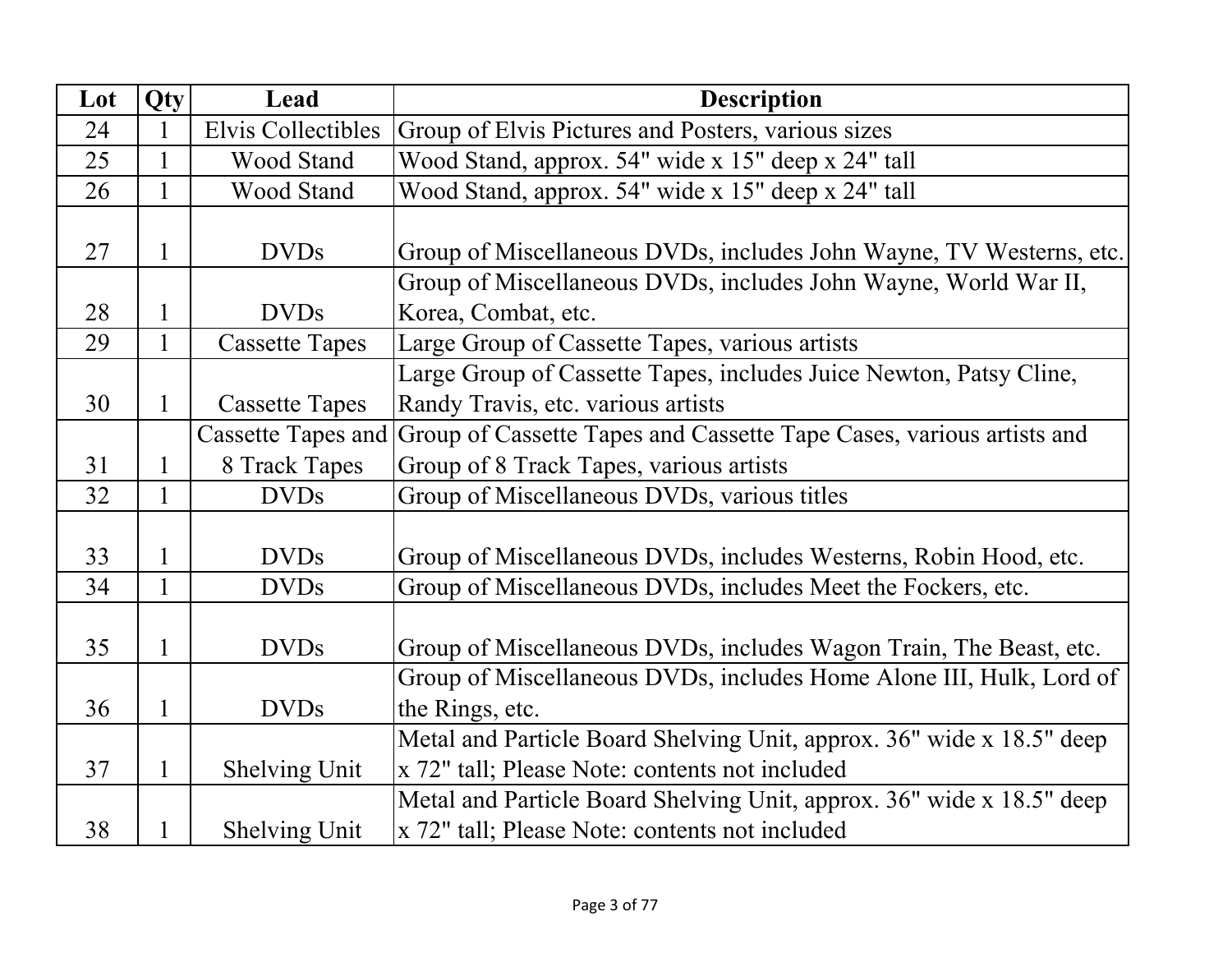| Lot | Qty          | Lead                 | <b>Description</b>                                                     |
|-----|--------------|----------------------|------------------------------------------------------------------------|
|     |              |                      | Metal and Particle Board Shelving Unit, approx. 36" wide x 18.5" deep  |
| 39  | $\mathbf{1}$ | <b>Shelving Unit</b> | x 72" tall; Please Note: contents not included                         |
|     |              |                      | Metal, Wood, and Glass Display Shelving Unit, Lighted, Twelve Glass    |
| 40  | 1            | Shelving Unit        | Shelves, approx. 120" long x 22" deep x 84" tall                       |
|     |              |                      | Crosley Music Wurks "The Saxony" Metal Disc Music Box, appears         |
| 41  | 1            | Music Box            | new in box                                                             |
|     |              |                      | Group of Elvis Long Play Albums, includes Christmas Songs, Hits from   |
| 42  | $\mathbf{1}$ | <b>Albums</b>        | Movies, and Pure Gold                                                  |
| 43  | 1            | Lighting             | Floor Lamp, Metal Base, 72" tall, works                                |
|     |              |                      | Realistic Three Speed Four Track Stereo Reel to Reel Tape              |
|     |              |                      | Recorder/Player Solid State 909, in case, with speakers, unknown       |
| 44  | 1            | Electronics          | condition                                                              |
|     |              |                      | Vintage Record Player by Sonic, Tour Fidelity Capri 450, unknown       |
| 45  | 1            | Electronics          | condition                                                              |
|     |              |                      | Four Drawer Cabinet, approx. 28"x15.5"x36", Please Note: contents not  |
| 46  | 1            | Furniture            | included                                                               |
|     |              |                      | Tascam Porta Studio, 30 Watt, Model #244, unknown condition, plus a    |
|     |              |                      | Teac Reel to Reel Stereo Record/Amplifier, Model #RA405, unknown       |
| 47  | 1            | Electronics          | condition                                                              |
|     |              | Electronics and      | Miscellaneous Electronics Parts, includes a Pioneer Turntable, unknown |
| 48  | $\mathbf{1}$ | Parts                | conditions                                                             |
|     |              | Electronics and      | Sony Turntable and Miscellaneous Electronics Parts, unknown            |
| 49  | $\mathbf{1}$ | Parts                | conditions                                                             |
|     |              | Electronics and      | Reel to Reel # TC-765 and Miscellaneous Electronics Parts, unknown     |
| 50  |              | Parts                | conditions                                                             |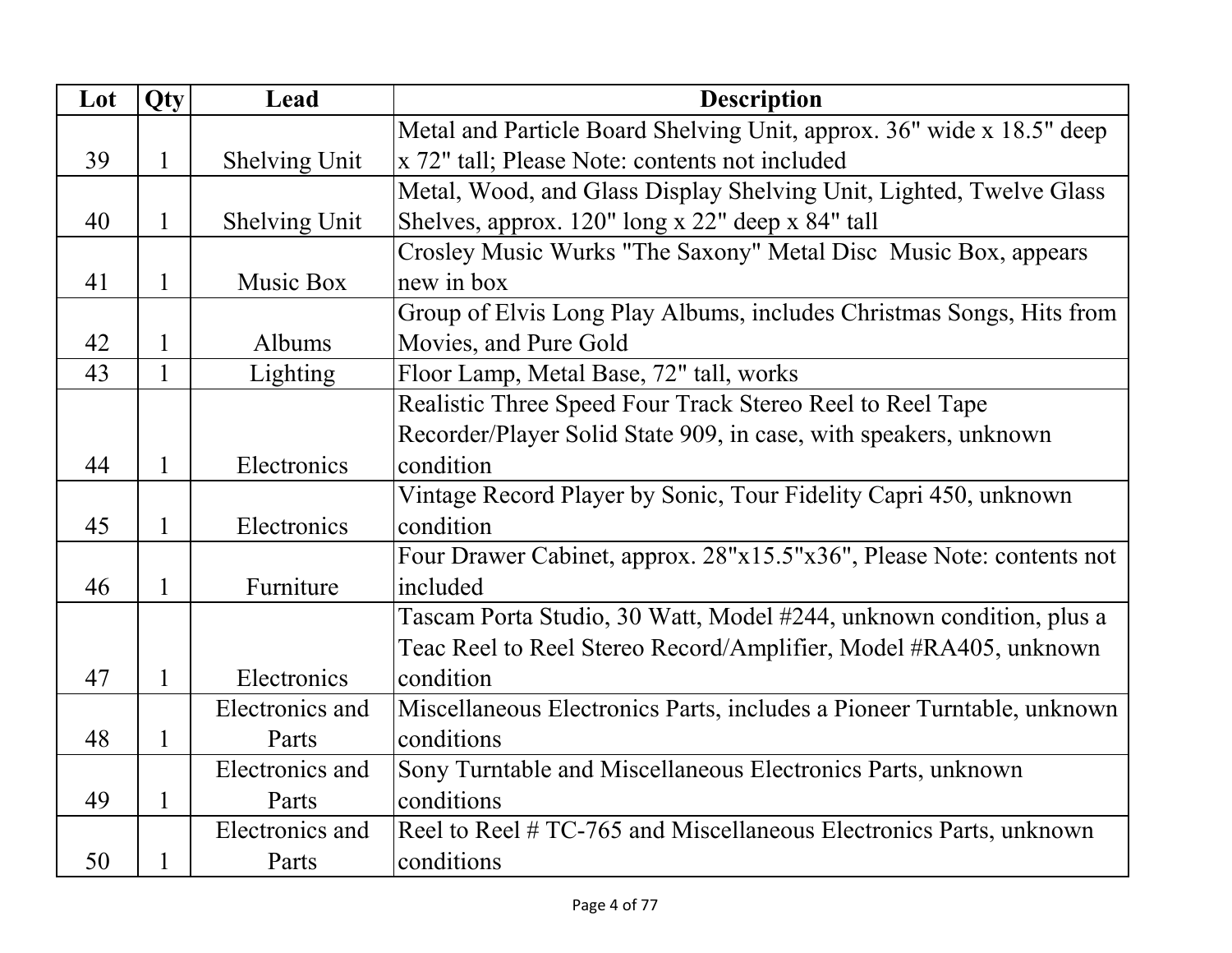| Lot | Qty | Lead                 | <b>Description</b>                                                    |
|-----|-----|----------------------|-----------------------------------------------------------------------|
|     |     |                      | Sony Reel to Reel, Model #250 and a Vintage Kino Record Player,       |
| 51  | 1   | Electronics          | unknown conditions                                                    |
|     |     |                      | Instructional Record Player and a Sony Reel to Reel Capstan, unknown  |
| 52  | 1   | Electronics          | conditions                                                            |
|     |     |                      |                                                                       |
| 53  | 1   | Electronics          | Vintage Silverstone Record Player in Wood Case, unknown condition     |
|     |     |                      | Kapart Solid State Record Player by RCA Victor, with Speakers,        |
| 54  | 1   | Electronics          | Carrying Case, and Stand                                              |
|     |     |                      | Metal and Particle Board Shelving Unit, approx. 36" wide x 18.5" deep |
| 55  | 1   | <b>Shelving Unit</b> | x 72" tall; Please Note: contents not included                        |
|     |     |                      | Metal and Particle Board Shelving Unit, approx. 36" wide x 18.5" deep |
| 56  | 1   | <b>Shelving Unit</b> | x 72" tall; Please Note: contents not included                        |
|     |     |                      | Metal and Particle Board Shelving Unit, approx. 36" wide x 18.5" deep |
| 57  |     | <b>Shelving Unit</b> | x 72" tall; Please Note: contents not included                        |
|     |     |                      | Metal and Particle Board Shelving Unit, approx. 36" wide x 18.5" deep |
| 58  | 1   | <b>Shelving Unit</b> | x 72" tall; Please Note: contents not included                        |
|     |     |                      | Metal and Particle Board Shelving Unit, approx. 36" wide x 18.5" deep |
| 59  | 1   | <b>Shelving Unit</b> | x 72" tall; Please Note: contents not included                        |
|     |     |                      | Metal and Particle Board Shelving Unit, approx. 36" wide x 18.5" deep |
| 60  | 1   | <b>Shelving Unit</b> | x 72" tall; Please Note: contents not included                        |
|     |     |                      | Metal and Particle Board Shelving Unit, approx. 36" wide x 18.5" deep |
| 61  | 1   | <b>Shelving Unit</b> | x 72" tall; Please Note: contents not included                        |
|     |     |                      | Group of Long Play Albums, includes Dottie West, Chet Atkins, Kate    |
| 62  |     | Albums               | Smith, etc.                                                           |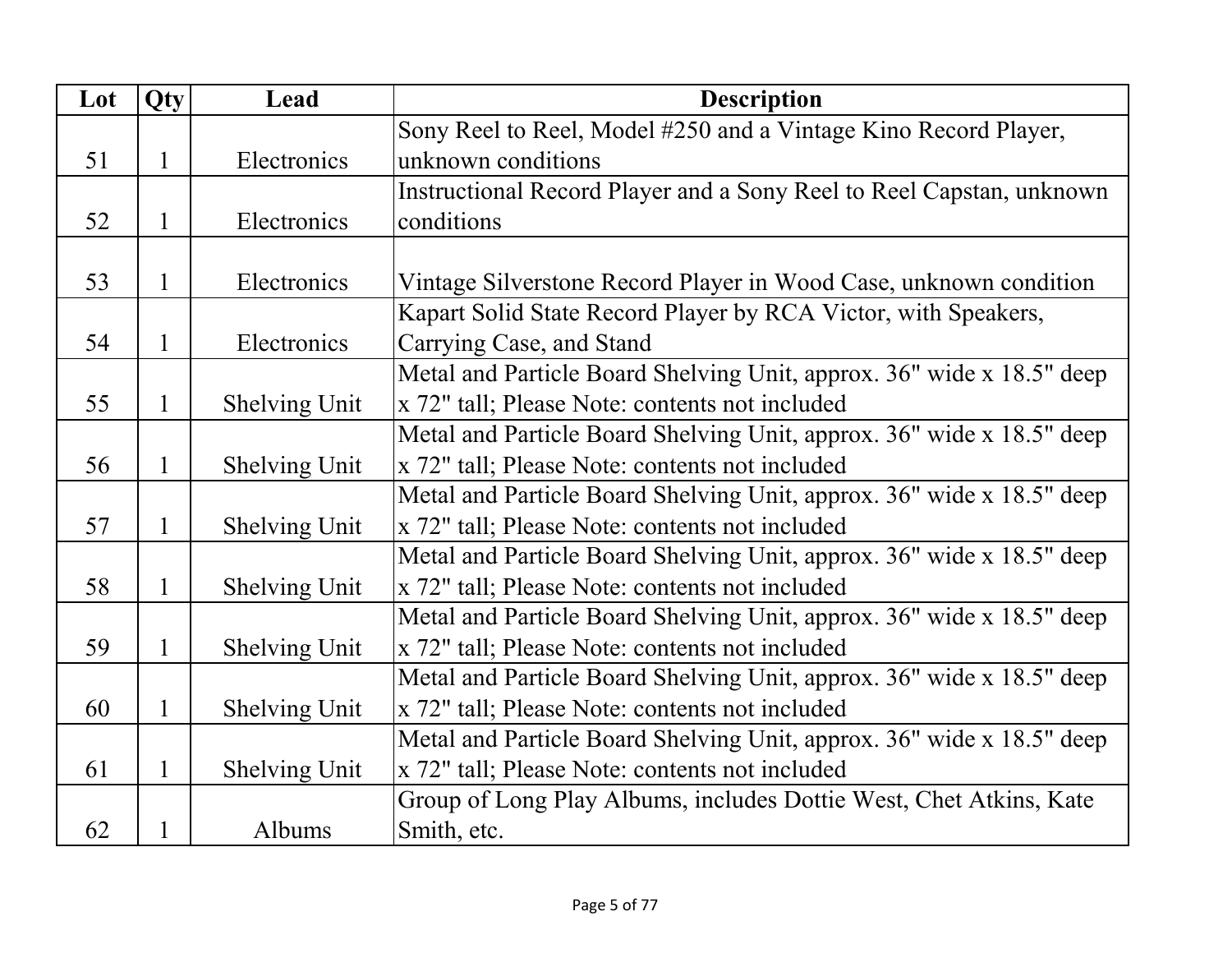| Lot | Qty          | Lead        | <b>Description</b>                                                  |
|-----|--------------|-------------|---------------------------------------------------------------------|
|     |              |             |                                                                     |
| 63  | 1            | Albums      | Group of Long Play Albums, includes Tom Jones, The Four Tops, etc.  |
|     |              |             | Group of Long Play Albums, no album covers, includes Elvis,         |
| 64  |              | Albums      | Tennessee Ernie Ford, etc.                                          |
| 65  | $\mathbf{1}$ | Albums      | Group of Long Play Albums, includes The Carpenters, Cher, etc.      |
|     |              |             | Group of Long Play Albums, includes Connie Francis, Judy Garland,   |
| 66  | 1            | Albums      | Barbara Streisand, etc.                                             |
|     |              |             | Group of Long Play Albums, includes Paul Anka, Sonny and Cher, The  |
| 67  | 1            | Albums      | Righteous Brothers, etc.                                            |
|     |              |             | Group of Long Play Albums, includes Jerry Lewis, Connie Francis,    |
| 68  | $\mathbf{1}$ | Albums      | Sonny and Cher, Helen Reddy, etc.                                   |
|     |              |             | Vintage Emerson Electric Fan, Type #73648AK, 110 Volts, 153 Amps,   |
| 69  | 1            | Vintage Fan | unknown condition                                                   |
|     |              |             |                                                                     |
| 70  | $\mathbf{1}$ | Albums      | Group of Long Play Albums, includes Tom Jones, Teresa Brewer, etc.  |
|     |              |             | Group of Long Play Albums, includes Tennessee Ernie Ford, The Blue  |
| 71  | 1            | Albums      | Ridge Boys, Dean Martin, etc.                                       |
|     |              |             | Group of Long Play Albums, includes Peggy Lee, Chuck Berry, Tom T.  |
| 72  | $\mathbf{1}$ | Albums      | Hall, etc.                                                          |
|     |              |             | Group of Long Play Albums, includes Chubby Checker, Patti Page, The |
| 73  | $\mathbf{1}$ | Albums      | Animals, Aretha, etc.                                               |
|     |              |             | Group of Long Play Albums, includes Folk Songs, Blue Grass Music,   |
| 74  | 1            | Albums      | Dinah Shore, Merle Haggard, etc.                                    |
|     |              |             | Group of Long Play Albums, includes Al Martino, Simon and           |
| 75  |              | Albums      | Garfunkel, Sammy Davis, Jr., etc.                                   |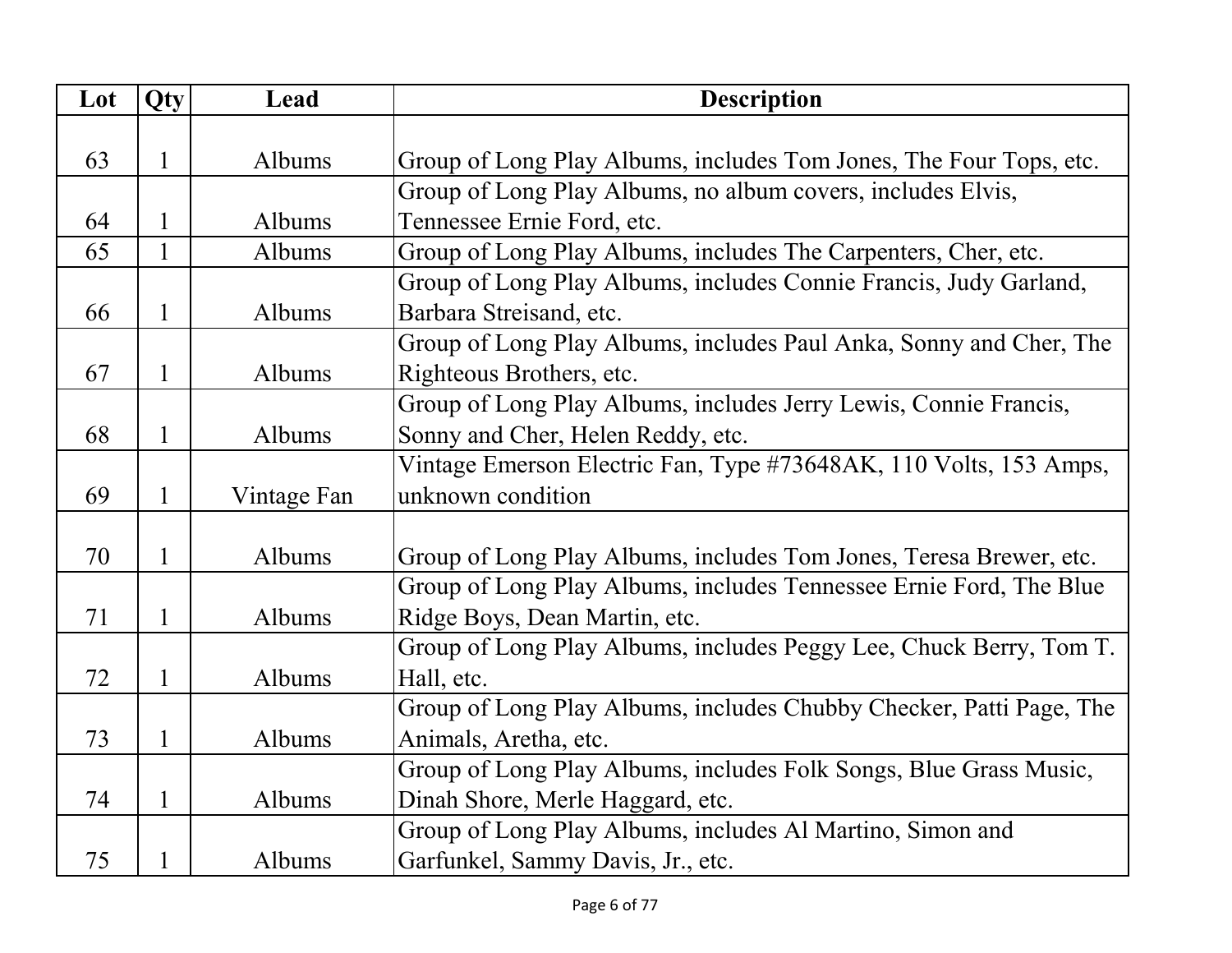| Lot | Qty          | Lead                 | <b>Description</b>                                                    |
|-----|--------------|----------------------|-----------------------------------------------------------------------|
|     |              |                      | Group of Long Play Albums, includes Guy Lombardo, The Four            |
| 76  | 1            | Albums               | Seasons, Best of the Mills Brothers, etc.                             |
|     |              |                      | Group of Long Play Albums, includes Gary Lewis, Herman's Hermit,      |
| 77  | 1            | Albums               | Marie Osmond, Olivia Newton John, etc.                                |
|     |              |                      | Group of Long Play Albums, includes Ray Conniff, Barbara Streisand,   |
| 78  | $\mathbf{1}$ | Albums               | Johnny Mathis, etc.                                                   |
|     |              |                      | Group of Long Play Albums, includes Kris Kristofferson, Bill Cosby,   |
| 79  | $\mathbf{1}$ | Albums               | Nat King Cole, etc.                                                   |
|     |              |                      | Metal and Particle Board Shelving Unit, approx. 36" wide x 18.5" deep |
| 80  | $\mathbf{1}$ | <b>Shelving Unit</b> | x 72" tall; Please Note: contents not included                        |
|     |              |                      | Metal and Particle Board Shelving Unit, approx. 36" wide x 18.5" deep |
| 81  | 1            | <b>Shelving Unit</b> | x 72" tall; Please Note: contents not included                        |
|     |              |                      | Group of Long Play Album Boxed Sets, includes The Roaring Twenties,   |
| 82  | $\mathbf 1$  | Albums               | etc.                                                                  |
|     |              |                      | Group of Long Play Albums, includes Simon and Garfunkel, Frank        |
| 83  | $\mathbf{1}$ | Albums               | Sinatra, etc.                                                         |
|     |              |                      | Group of Long Play Albums, includes Neil Sedaka, The Shirelles, Dinah |
| 84  | $\mathbf 1$  | Albums               | Shore, etc.                                                           |
|     |              |                      | Group of Long Play Albums, includes Dusty Springfield, Sonny and      |
| 85  | $\mathbf 1$  | Albums               | Cher, Kay Starr, etc.                                                 |
|     |              |                      | Group of Long Play Albums, includes Diana Ross, The Supremes, The     |
| 86  | $\mathbf 1$  | Albums               | Temptations, Ian and Sylvia, etc.                                     |
|     |              |                      | Group of Long Play Albums, includes Danny Thomas, Mel Torme,          |
| 87  | 1            | Albums               | Rudy Vallee, etc.                                                     |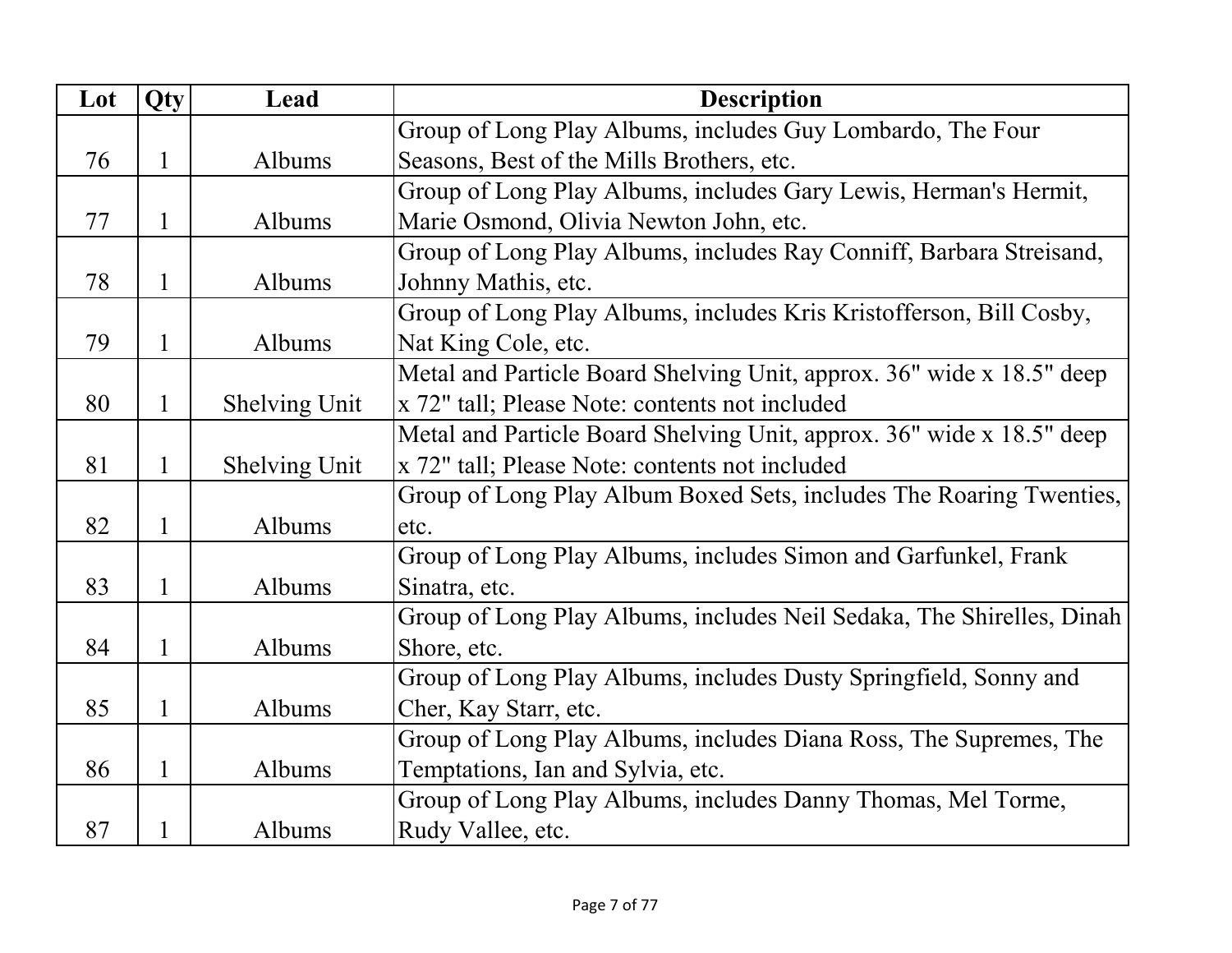| Lot | Qty          | Lead   | <b>Description</b>                                                   |
|-----|--------------|--------|----------------------------------------------------------------------|
|     |              |        | Group of Long Play Albums, includes Sarah Vaughan, Bobby Vee,        |
| 88  | 1            | Albums | Bobby Vinton, etc.                                                   |
|     |              |        | Group of Long Play Albums, includes Fred Waring, Dionne Warwick,     |
| 89  | 1            | Albums | etc.                                                                 |
|     |              |        | Group of Long Play Albums, includes Andy Williams, Nancy Wilson,     |
| 90  | 1            | Albums | Stevie Wonder, etc.                                                  |
|     |              |        |                                                                      |
|     |              |        | Group of Long Play Albums, includes Hits of the 50's/60's, Classics, |
| 91  | $\mathbf{1}$ | Albums | German and Spanish Language Courses, American Composers, etc.        |
|     |              |        | Group of Long Play Albums, includes Melanie, John Cougar             |
| 92  | $\mathbf{1}$ | Albums | Mellencamp, Miami Sound Machine, etc.                                |
|     |              |        | Group of Long Play Albums, includes The Miracles, Moody Blues,       |
| 93  | $\mathbf{1}$ | Albums | Molly Hatchet, etc.                                                  |
|     |              |        | Group of Long Play Albums, includes Smokey Robinson, The Rolling     |
| 94  | $\mathbf{1}$ | Albums | Stones, etc.                                                         |
|     |              |        | Group of Long Play Albums, includes Seals and Croft, Santana, Leo    |
| 95  | 1            | Albums | Sayer, etc.                                                          |
| 96  |              | Albums | Group of Long Play Albums, includes mostly Three Dog Night           |
| 97  | $\mathbf{1}$ | Albums | Group of Long Play Albums, includes The Turtles, Jethro Tull, etc.   |
|     |              |        | Group of Long Play Albums, includes Sons of Pioneers, Gene Autry,    |
| 98  | 1            | Albums | etc.                                                                 |
| 99  | $\mathbf{1}$ | Albums | Group of Long Play Albums, includes Fiddlers, Banjo Picking, etc.    |
|     |              |        | Group of Long Play Albums, includes Nazareth, Randy Newman, The      |
| 100 | $\mathbf 1$  | Albums | Night Hawks, etc.                                                    |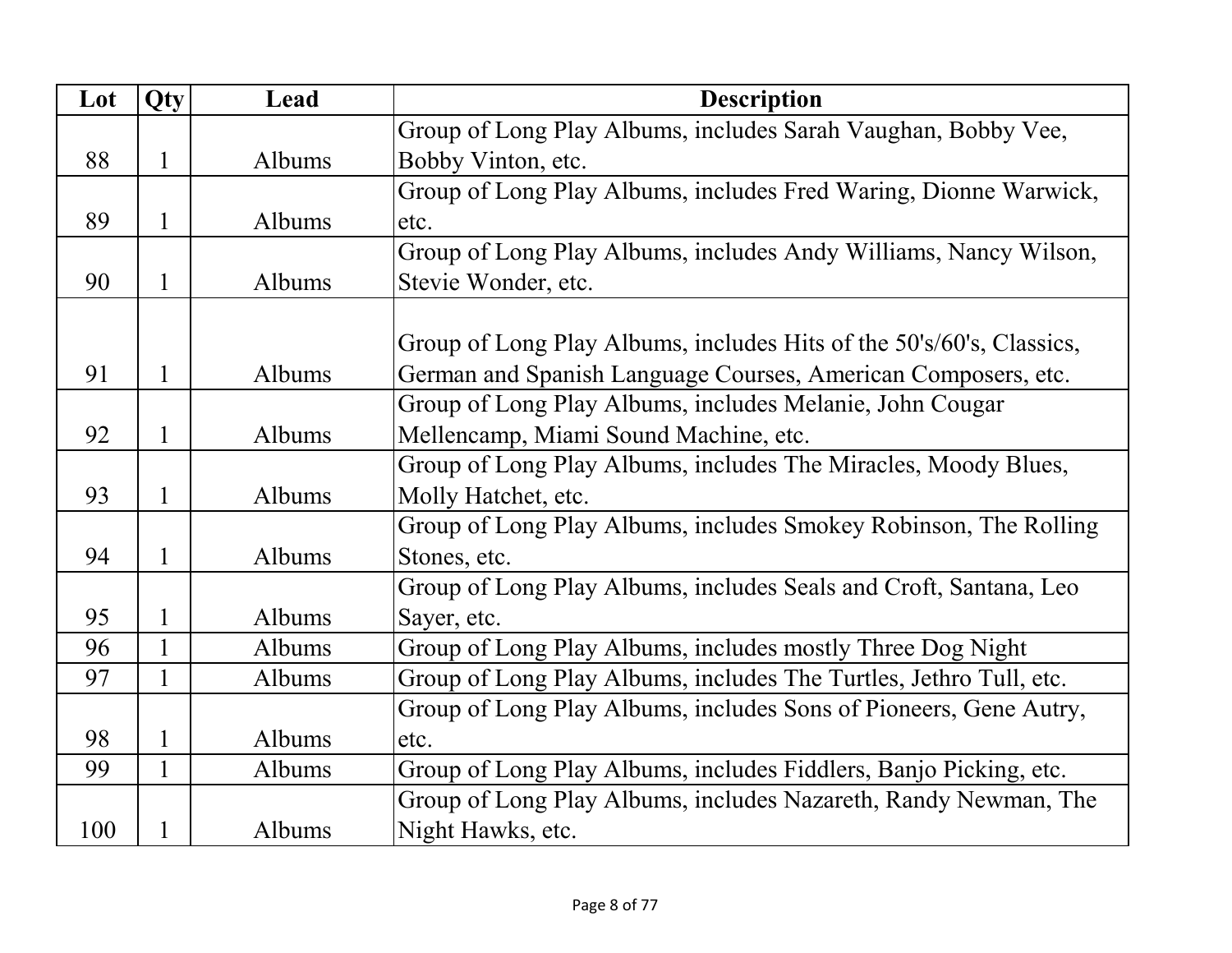| Lot | Qty          | Lead   | <b>Description</b>                                                   |
|-----|--------------|--------|----------------------------------------------------------------------|
|     |              |        | Group of Long Play Albums, includes Pablo Cruise, Ray Parker, Jr,    |
| 101 | $\mathbf{1}$ | Albums | Billy Ocean, etc.                                                    |
|     |              |        | Group of Long Play Albums, includes Seals and Croft, Bob Seger, Sly  |
| 102 | 1            | Albums | and the Family Stone, etc.                                           |
|     |              |        | Group of Long Play Albums, includes REO Speedwagon, Bruce            |
| 103 | 1            | Albums | Springsteen, etc.                                                    |
|     |              |        | Group of Long Play Albums, includes Luther Vandross, The Ventures,   |
| 104 | 1            | Albums | The Village People, etc.                                             |
|     |              |        | Group of Long Play Albums, includes Wham!, Weather Report, War,      |
| 105 | 1            | Albums | etc.                                                                 |
|     |              |        | Group of Long Play Albums, includes Piano Music, Dulcimer Music,     |
| 106 |              | Albums | Harmonica Music, etc.                                                |
| 107 | 1            | Albums | Group of Long Play Albums, includes Disco Hits, etc.                 |
|     |              |        | Group of Long Play Albums, includes Poco, The Pointer Sisters, Gary  |
| 108 | $\mathbf{1}$ | Albums | Puckett, etc.                                                        |
|     |              |        | Group of Long Play Albums, includes Lionel Richie, The Young         |
| 109 | $\mathbf{1}$ | Albums | Rascals, etc.                                                        |
|     |              |        | Group of Long Play Albums, includes Steppenwolf, Cat Stevens, John   |
| 110 | 1            | Albums | Stewart, Rod Stewart, Sting, etc.                                    |
|     |              |        | Group of Long Play Albums, includes Donna Summer, Sweet Water,       |
| 111 | 1            | Albums | James Taylor, etc.                                                   |
|     |              |        | Group of Long Play Albums, includes The Who, Paul Winter, Gary       |
| 112 | 1            | Albums | Wright, Kim Wilde, etc.                                              |
|     |              |        | Group of Long Play Albums, includes Lou Rawls, Billy Paul, The OJ's, |
| 113 | 1            | Albums | etc.                                                                 |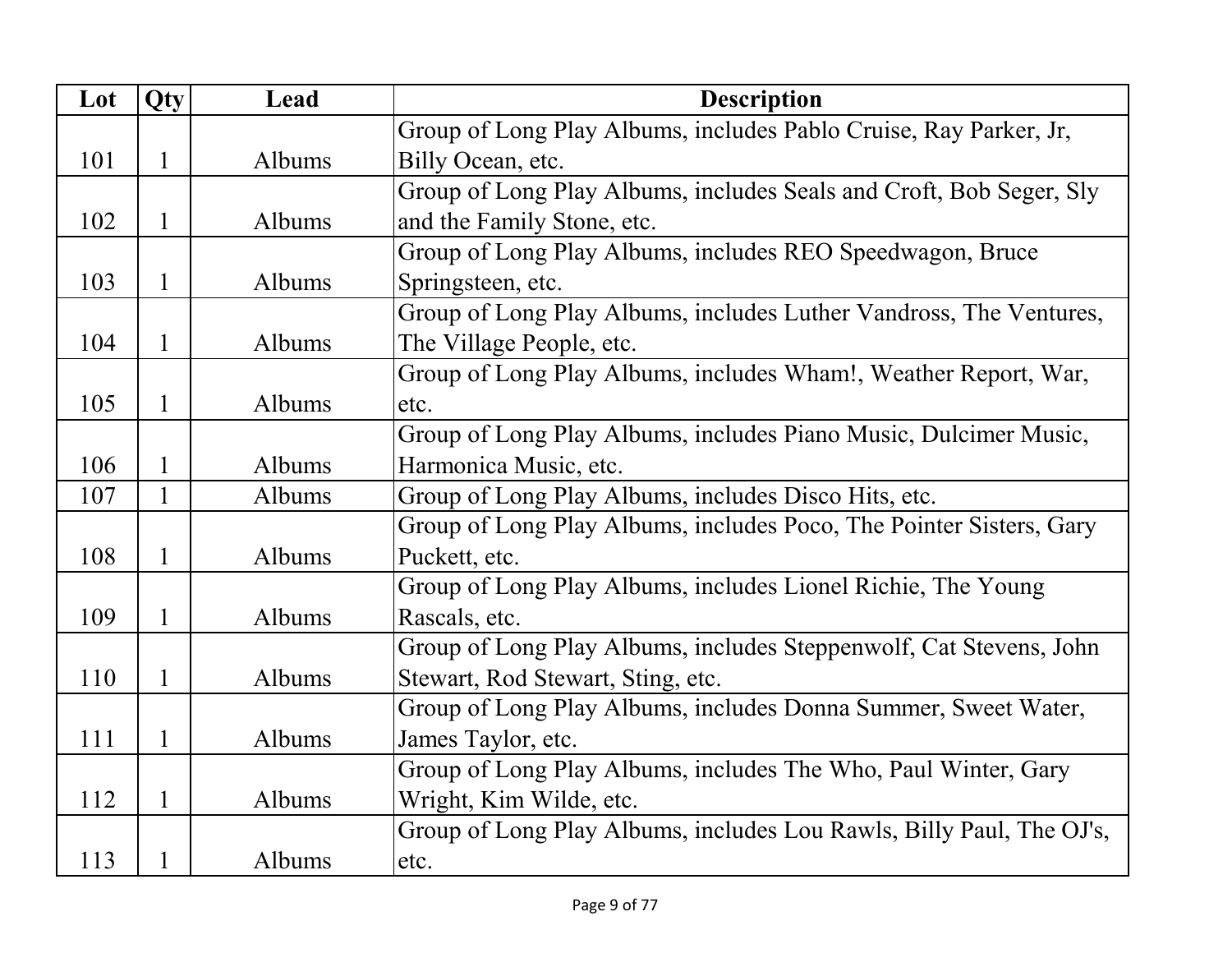| Lot | Qty          | Lead                 | <b>Description</b>                                                    |
|-----|--------------|----------------------|-----------------------------------------------------------------------|
|     |              |                      |                                                                       |
| 114 | 1            | Albums               | Group of Long Play Albums, includes Otis Redding, Jackie Wilson, etc. |
|     |              |                      | Metal and Particle Board Shelving Unit, approx. 36" wide x 18.5" deep |
| 115 | 1            | Shelving Unit        | x 72" tall; Please Note: contents not included                        |
|     |              |                      | Metal and Particle Board Shelving Unit, approx. 36" wide x 18.5" deep |
| 116 | 1            | Shelving Unit        | x 72" tall; Please Note: contents not included                        |
|     |              |                      | Metal and Particle Board Shelving Unit, approx. 36" wide x 18.5" deep |
| 117 | 1            | Shelving Unit        | x 72" tall; Please Note: contents not included                        |
|     |              |                      | Metal and Particle Board Shelving Unit, approx. 36" wide x 18.5" deep |
| 118 | 1            | <b>Shelving Unit</b> | x 72" tall; Please Note: contents not included                        |
|     |              |                      | Metal and Particle Board Shelving Unit, approx. 36" wide x 18.5" deep |
| 119 | $\mathbf{1}$ | <b>Shelving Unit</b> | x 72" tall; Please Note: contents not included                        |
|     |              |                      | Metal and Particle Board Shelving Unit, approx. 36" wide x 18.5" deep |
| 120 | 1            | <b>Shelving Unit</b> | x 72" tall; Please Note: contents not included                        |
|     |              |                      | Metal and Particle Board Shelving Unit, approx. 36" wide x 18.5" deep |
| 121 | 1            | Shelving Unit        | x 72" tall; Please Note: contents not included                        |
|     |              |                      | Group of Long Play Albums, includes Sammy Davis, Jr., Doris Day,      |
| 122 | $\mathbf{1}$ | Albums               | John Denver, etc.                                                     |
|     |              |                      |                                                                       |
| 123 | 1            | Albums               | Group of Long Play Albums, includes Nat King Cole, Perry Como, etc.   |
|     |              |                      | Group of Long Play Albums, includes Burl Ives, Tommy James, Jack      |
| 124 | 1            | Albums               | Jones, etc.                                                           |
|     |              |                      | Group of Long Play Albums, includes Robert Goulet, Mary Hopkins,      |
| 125 | 1            | Albums               | The Impressions, Julio Iglesias, etc.                                 |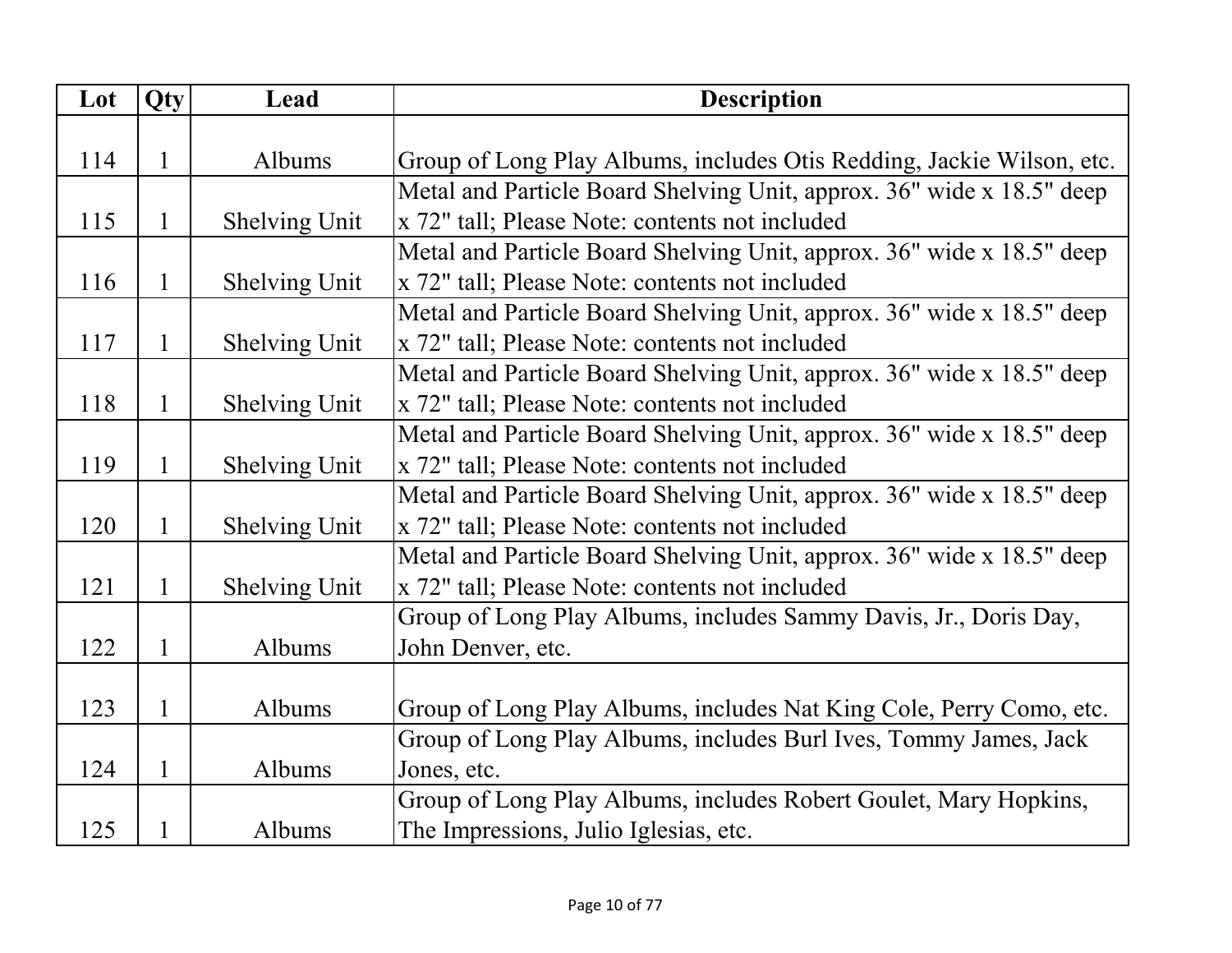| Lot | Qty          | Lead   | <b>Description</b>                                                   |
|-----|--------------|--------|----------------------------------------------------------------------|
|     |              |        |                                                                      |
| 126 | 1            | Albums | Group of Long Play Albums, includes Barry Manilow, Dean Martin, etc. |
|     |              |        | Group of Long Play Albums, includes The McGuire Sisters, Rod         |
| 127 | 1            | Albums | McKuen, Carmen McRae, etc.                                           |
|     |              |        | Group of Long Play Albums, includes Bobby Rydell, Sandler and        |
| 128 | 1            | Albums | Young, Sandpipers, etc.                                              |
|     |              |        | Group of Long Play Albums, includes Lou Rawls, Helen Reddy, Diana    |
| 129 | 1            | Albums | Ross, etc.                                                           |
|     |              |        |                                                                      |
| 130 | 1            | Albums | Group of Long Play Albums, includes Nat King Cole, Vikki Carr, etc.  |
|     |              |        | Group of Long Play Albums, includes Teresa Brewer, James Brown,      |
| 131 | 1            | Albums | Julie Andrews, etc.                                                  |
|     |              |        | Group of Long Play Albums, includes The Four Lads, The Four          |
| 132 | 1            | Albums | Seasons, Frankie Valli, Connie Francis, etc.                         |
|     |              |        | Group of Long Play Albums, includes Bobby Goldsboro, Judy Garland,   |
| 133 |              | Albums | etc.                                                                 |
| 134 | $\mathbf{1}$ | Albums | Group of Long Play Albums, includes Julie London, etc.               |
| 135 | $\mathbf{1}$ | Albums | Group of Long Play Albums, includes Peggy Lee, etc.                  |
|     |              |        | Group of Long Play Albums, includes Tony Orlando, Donnie and Marie,  |
| 136 | 1            | Albums | Patti Page, etc.                                                     |
|     |              |        | Group of Long Play Albums, includes Peter, Paul, and Mary; The       |
| 137 | 1            | Albums | Platters, Gene Pitney, etc.                                          |
|     |              |        | Group of Long Play Albums, includes Joan Baez, Pearl Bailey, James   |
| 138 |              | Albums | Van Heusen, etc.                                                     |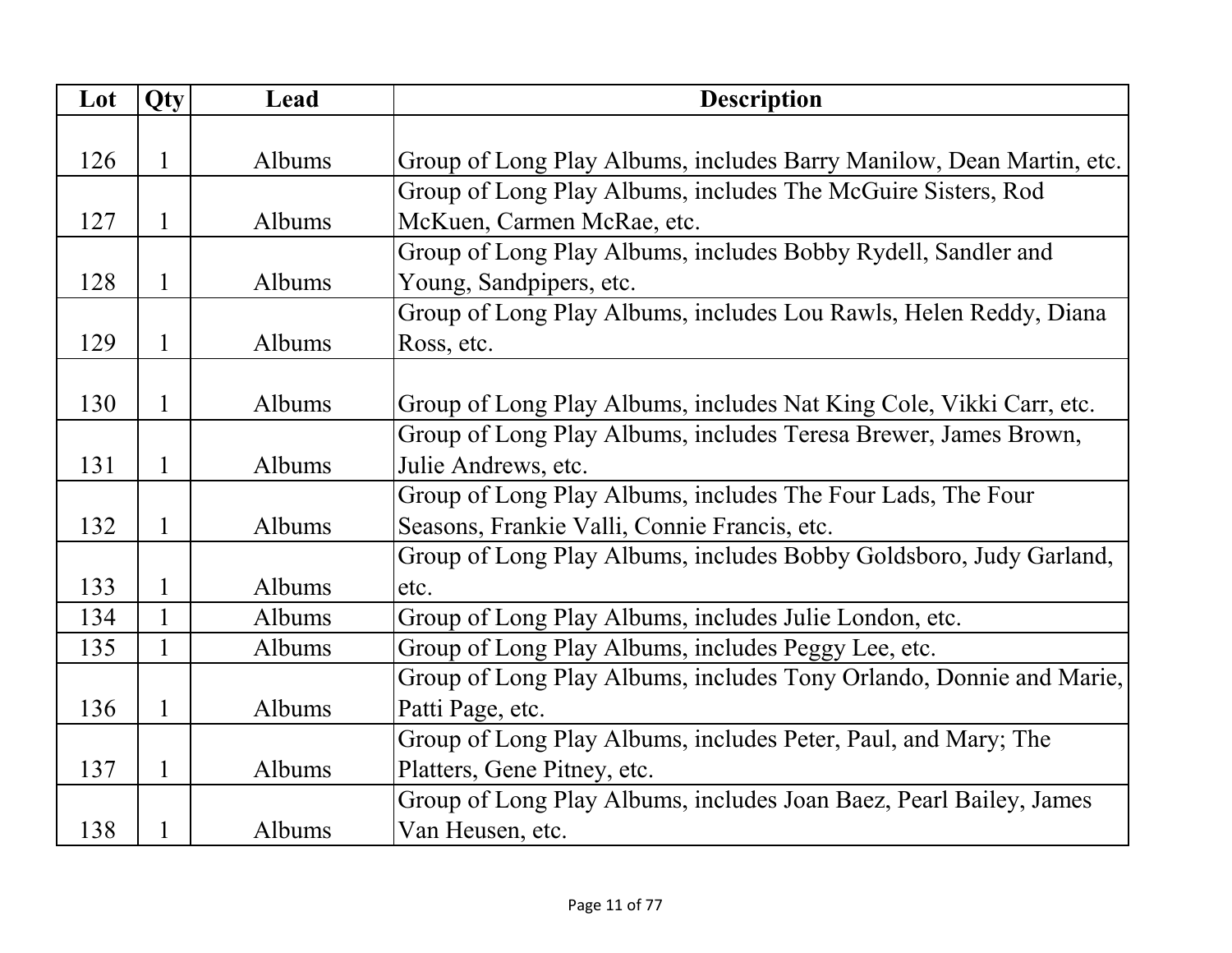| Lot | Qty          | Lead        | <b>Description</b>                                                 |
|-----|--------------|-------------|--------------------------------------------------------------------|
|     |              |             | Group of Long Play Albums, includes Edie Adams, The Ames Brothers, |
| 139 | 1            | Albums      | etc.                                                               |
|     |              |             | Group of Long Play Albums, includes Dion and The Belmonts, Billy   |
| 140 | 1            | Albums      | Ward and the Dominoes, Fats Domino, etc.                           |
|     |              |             | Group of Long Play Albums, includes W.C. Fields, Mae West, Richard |
| 141 | 1            | Albums      | and Mimi Farina, etc.                                              |
|     |              |             | Group of Long Play Albums, includes Tom Jones, Danny Kaye, Carol   |
| 142 | 1            | Albums      | King, etc.                                                         |
|     |              |             | Group of Long Play Albums, includes Frankie Laine, Caruso, Steve   |
| 143 | 1            | Albums      | Lawrence, etc.                                                     |
|     |              |             | Group of Long Play Albums, includes The Mills Brothers, Liza       |
| 144 |              | Albums      | Minnelli, etc.                                                     |
|     |              |             | Group of Long Play Albums, includes The New Christy Minstrels,     |
| 145 | 1            | Albums      | Wayne Newton, etc.                                                 |
|     |              |             | Zenith Allegro Sound System, Turntable, Eight Track Player, AM/FM  |
| 146 |              | Electronics | Stereo Receiver, unknown condition                                 |
|     |              |             | Panasonic Ltd Cassette Deck AM/FM Tuner, Model #RE-7810,           |
| 147 | 1            | Electronics | unknown condition                                                  |
|     |              |             | Akai AM/FM Stereo Tuner, Model #AT-2450, SN# 40121-06943,          |
| 148 | $\mathbf{1}$ | Electronics | unknown condition                                                  |
|     |              |             | Ross AM/FM Tuner with Eight Track Player, Model #6800, unknown     |
| 149 | 1            | Electronics | condition                                                          |
|     |              |             | Stereo Components Shelf, approx. 28"x15"x24", plus a TV Stand on   |
| 150 |              | Furniture   | Wheels, approx. $22"x15.5"x17"$                                    |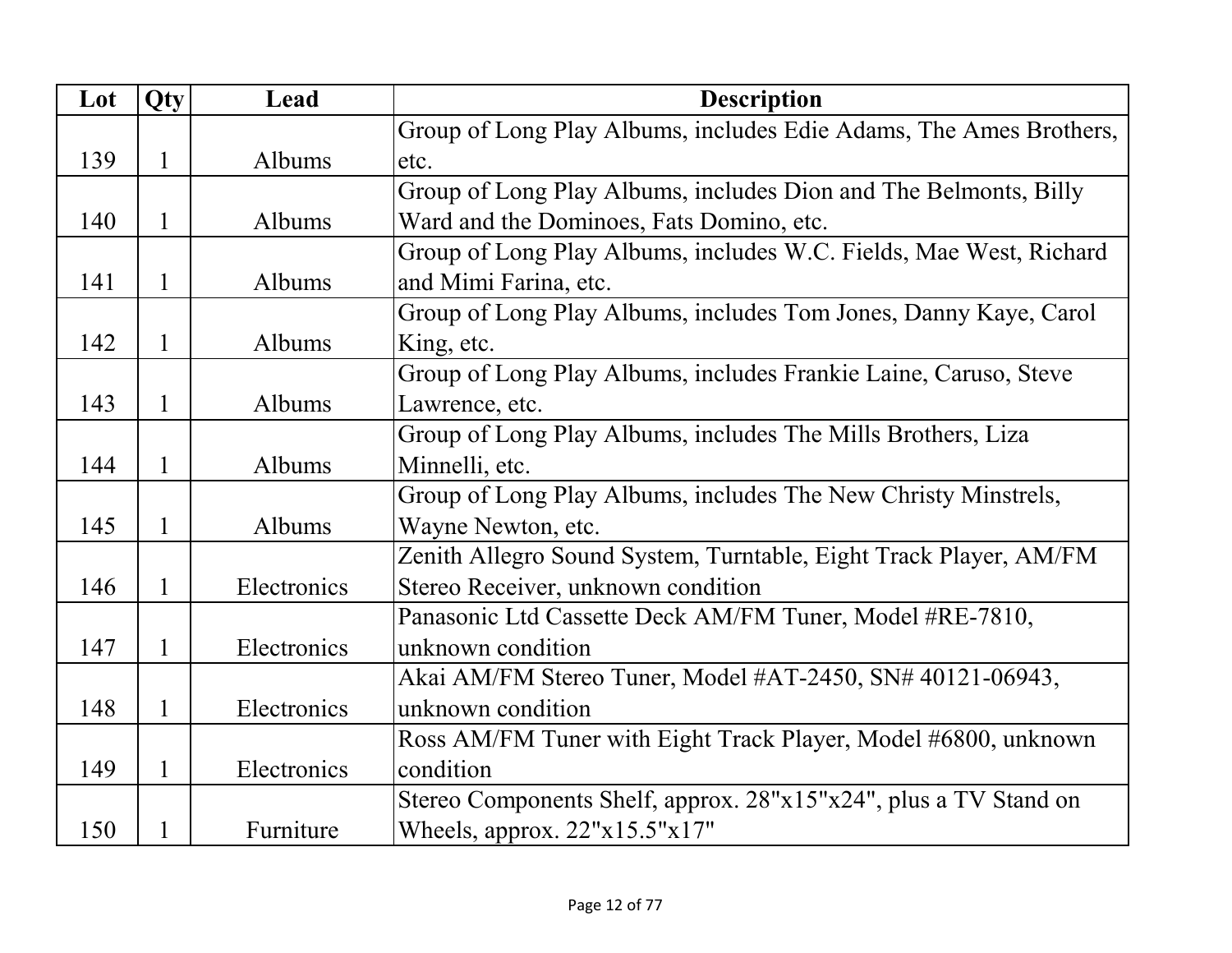| Lot | Qty          | Lead                    | <b>Description</b>                                                        |
|-----|--------------|-------------------------|---------------------------------------------------------------------------|
|     |              | <b>Cassette Storage</b> |                                                                           |
| 151 | 1            | <b>Boxes</b>            | Large Group of Cassette Storage Boxes, various materials and sizes        |
|     |              |                         | Group of Long Play Albums, includes various titles by various artists, no |
| 152 |              | Albums                  | album covers, records are red, blue, and black                            |
| 153 | $\mathbf{1}$ | Albums                  | Group of Long Play Albums, includes                                       |
|     |              |                         | Group of Long Play Albums, includes Gary Lewis, Little Anthony, The       |
| 154 | 1            | Albums                  | Monkees, etc.                                                             |
|     |              |                         | Group of Long Play Albums, includes The Partridge Family, The             |
| 155 | 1            | Albums                  | Rascals, etc.                                                             |
|     |              |                         | Group of Long Play Albums, includes Songs of Our Time, 1920's             |
| 156 | 1            | Albums                  | Music, 1930's Music, etc.                                                 |
|     |              |                         | Group of Long Play Albums, includes Chart Stoppers Super Hits,            |
| 157 | 1            | Albums                  | Country Music Hits, etc.                                                  |
|     |              |                         | Group of Long Play Albums, includes All Time Favorite Music, Golden       |
| 158 | $\mathbf{1}$ | Albums                  | Oldies, etc.                                                              |
|     |              |                         | Group of Long Play Albums, includes Country Music, Strings Music,         |
| 159 | 1            | Albums                  | etc.                                                                      |
|     |              |                         | Group of Long Play Albums, includes New Age Music, Instrumental           |
| 160 | $\mathbf{1}$ | Albums                  | Music, etc.                                                               |
|     |              |                         | Group of Long Play Albums, includes New Age Music, Comedy Music,          |
| 161 | 1            | Albums                  | etc.                                                                      |
|     |              |                         | Group of Long Play Albums, includes Sergio Mendes, Famous Radio           |
| 162 | $\mathbf{1}$ | Albums                  | Themes, Latin Music, etc.                                                 |
|     |              |                         | Metal and Particle Board Shelving Unit, approx. 48" wide x 24" deep x     |
| 163 |              | <b>Shelving Unit</b>    | 72" tall; Please Note: contents not included                              |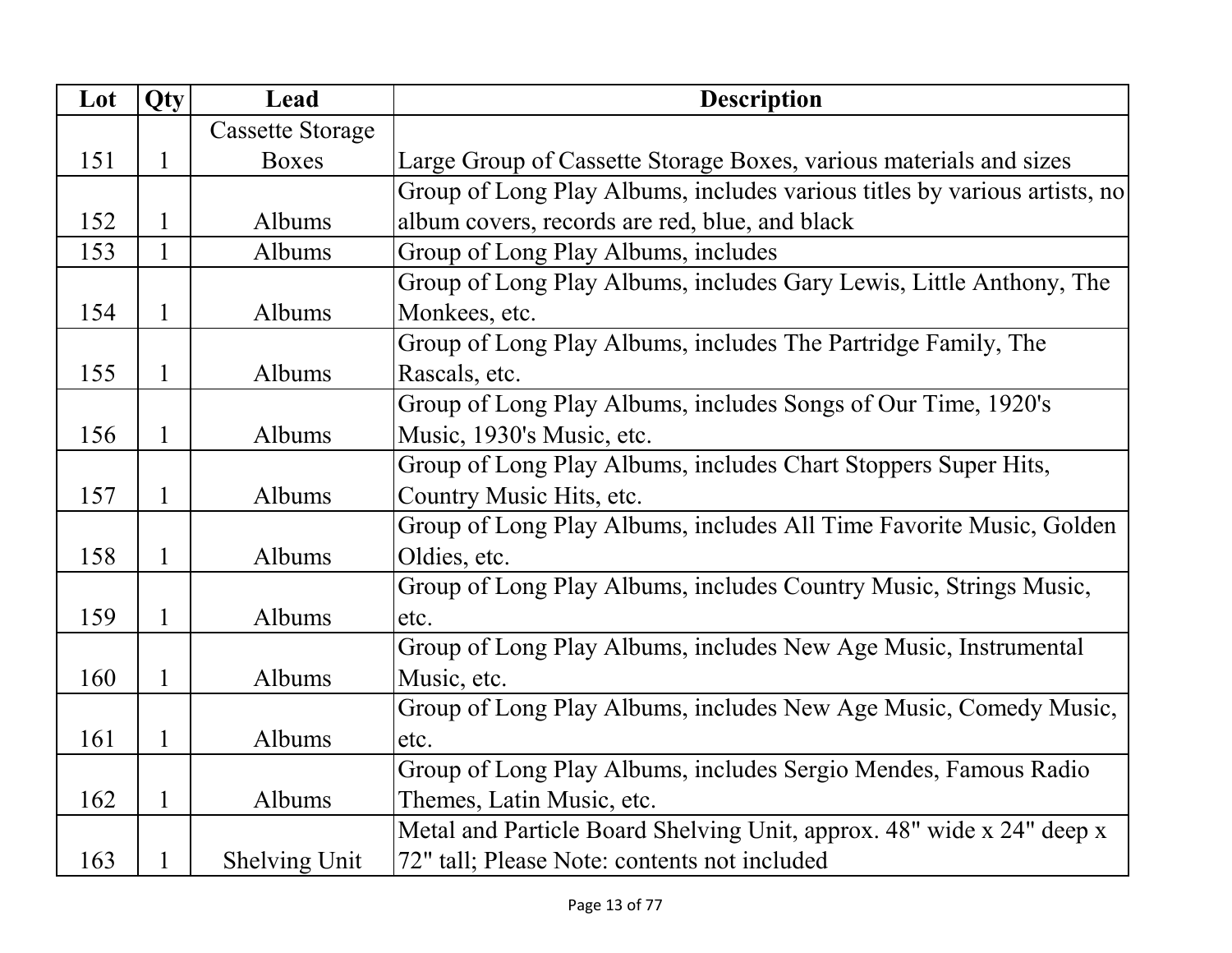| Lot | Qty          | Lead                 | <b>Description</b>                                                     |
|-----|--------------|----------------------|------------------------------------------------------------------------|
|     |              |                      | Metal and Particle Board Shelving Unit, approx. 48" wide x 24" deep x  |
| 164 | 1            | <b>Shelving Unit</b> | 72" tall; Please Note: contents not included                           |
|     |              |                      | Table Top Carousel/Merry Go Round with Built In Music Box, Electric,   |
|     |              |                      | Hand Painted Wooden Figures, Impressive Piece!, approx. 20" diameter   |
| 165 | 1            | Decorative Item      | $x$ 21" tall                                                           |
|     |              |                      | Group of Long Play Albums, includes Tony, Toni, Tonie; Bobby Jimmy     |
| 166 | $\mathbf{1}$ | Albums               | and the Critters, Shawnie Ranx, etc.                                   |
|     |              |                      | Group of Long Play Albums, includes Smokin' Dave and the Premo         |
| 167 | 1            | Albums               | Dopes, Deaf School, Dead or Alive, etc.                                |
|     |              |                      | Group of Long Play Albums, includes Milli Vanilli, Kyze, Klymaxx,      |
| 168 | 1            | Albums               | Was Not Was, etc.                                                      |
|     |              |                      | Group of Long Play Albums, includes Bobby Darin, Herman's Hermits,     |
| 169 | 1            | Albums               | etc.                                                                   |
|     |              |                      | Group of Long Play Albums, includes Chuck Berry, Chubby Checker,       |
| 170 | 1            | Albums               | The Association, The Byrds, etc.                                       |
|     |              |                      |                                                                        |
| 171 | $\mathbf{1}$ | Electronics          | Aiwa CA-DW 537 CD Carry Components System, unknown condition           |
|     |              |                      | Group of Long Play Albums, includes Pop Music, Golden Hits, Super      |
| 172 | 1            | Albums               | Oldies, Great Love Songs, etc.                                         |
|     |              |                      | Group of Long Play Albums, includes Super Hits, Golden Hits, Fantastic |
| 173 | 1            | Albums               | Hits, etc.                                                             |
|     |              |                      | Group of Long Play Albums, includes Top Hits, High Energy Music,       |
| 174 |              | Albums               | Country Music, Oldies, etc.                                            |
| 175 |              | Albums               | Group of Long Play Albums, includes Assorted Guitar Music, etc.        |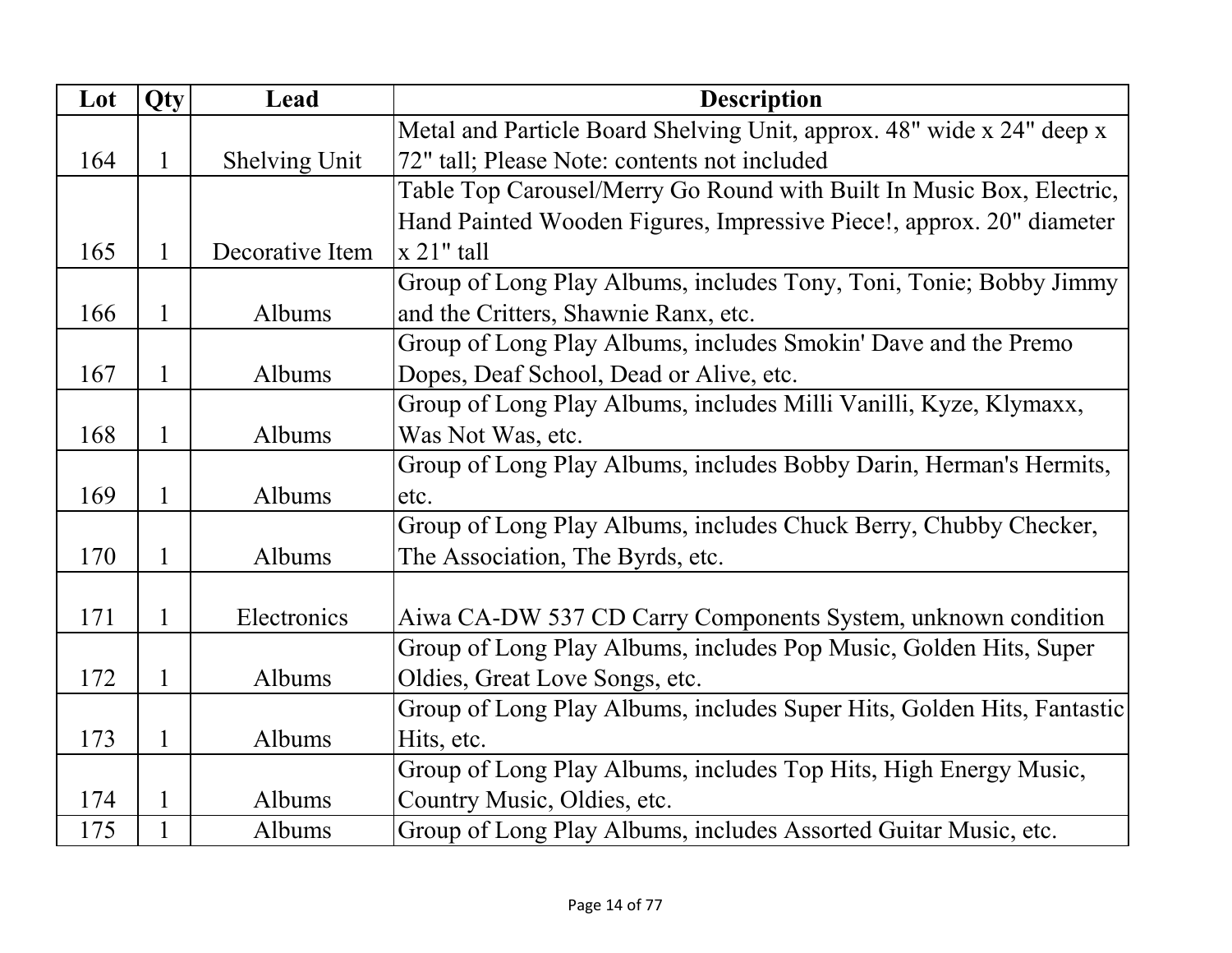| Lot | Qty          | Lead                 | <b>Description</b>                                                    |
|-----|--------------|----------------------|-----------------------------------------------------------------------|
|     |              |                      |                                                                       |
| 176 |              | Albums               | Group of Long Play Albums, includes Guitar Music, Organ Music, etc.   |
|     |              |                      |                                                                       |
| 177 | 1            | Albums               | Group of Long Play Albums, includes Handbell Music, Waltzes, etc.     |
|     |              |                      | Wooden Bookcase, with Six Shelves, approx. 36" wide x 12" deep x 90"  |
| 178 | 1            | Furniture            | tall                                                                  |
|     |              |                      | Group of Long Play Album Boxed Sets, includes Great Band Music,       |
| 179 | 1            | Albums               | Swing Music, etc.                                                     |
|     |              |                      |                                                                       |
|     |              |                      | Group of Long Play Album Boxed Sets, includes Jack Benny, Golden      |
| 180 | 1            | Albums               | Group, American Composers, The Smithsonian Classic Jazz, etc.         |
|     |              |                      | Group of Long Play Album Boxed Sets, includes Cocktail Piano, Mood    |
| 181 | 1            | Albums               | Music, Great Bands, Guy Lombardo, etc.                                |
|     |              |                      | Group of Long Play Album Boxed Sets, includes Big Band Era, Easy      |
| 182 | 1            | Albums               | Listening Folk Music, Mood Music for Dining, etc.                     |
|     |              |                      | Group of Long Play Album Boxed Sets, includes Background Moods,       |
| 183 | $\mathbf{1}$ | Albums               | Great Band Era, Swing Era, Glenn Miller Collection, etc.              |
|     |              |                      | Pair of Magnavox Speakers, approx. 39" tall x 12" wide x 12" deep,    |
| 184 |              | Sound Equipment      | Wood Grain, unknown condition                                         |
| 185 |              | <b>Lighting</b>      | Floor Lamp, Metal Base, approx. 72" tall                              |
|     |              |                      | Marantz Quartz Synthesizer Stereo Tuner, ST-70 and Stereo Amplifier,  |
| 186 |              | Electronics          | PM70, unknown conditions                                              |
|     |              |                      | Metal and Particle Board Shelving Unit, approx. 36" wide x 18.5" deep |
| 187 |              | <b>Shelving Unit</b> | x 72" tall; Please Note: contents not included                        |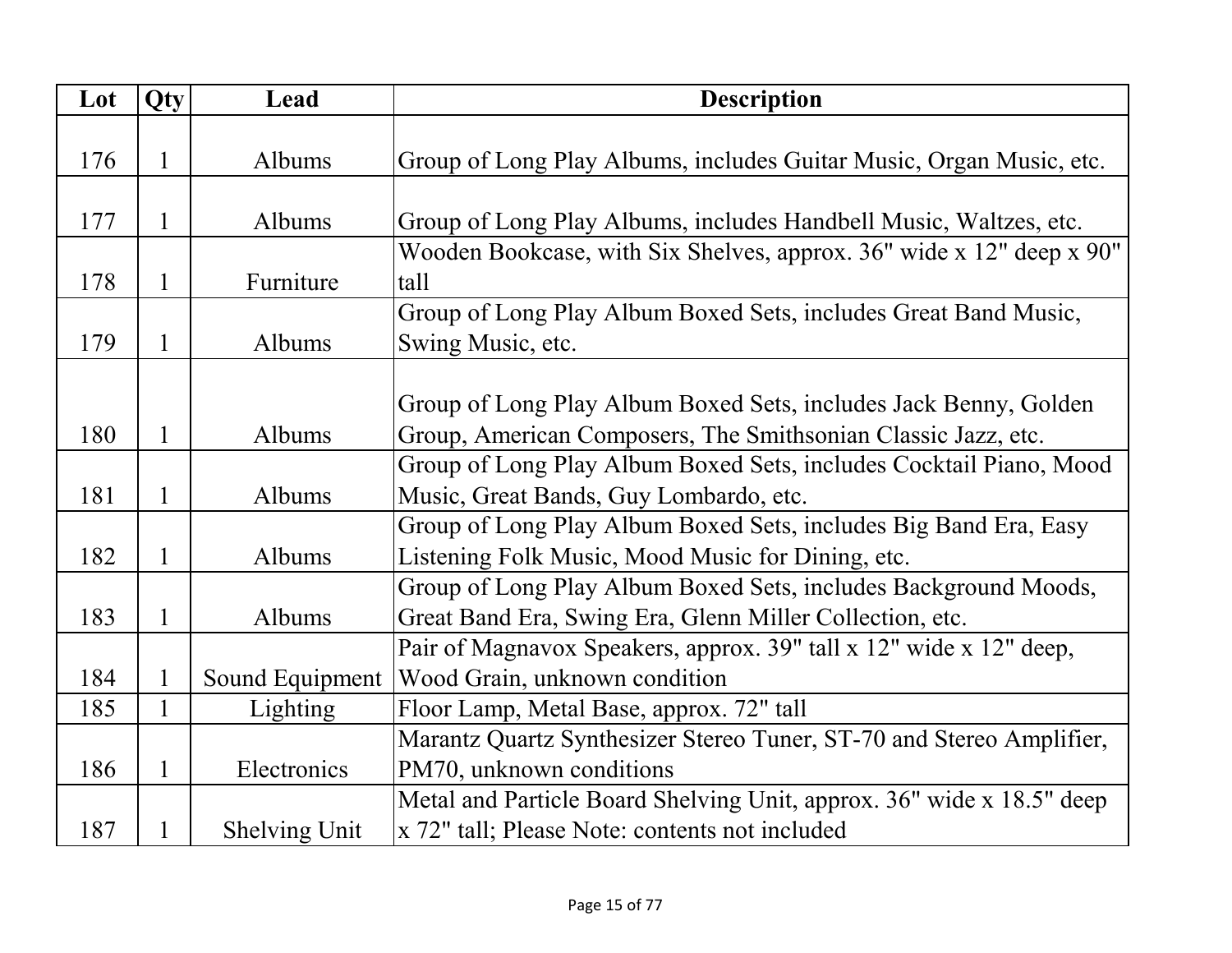| Lot | Qty          | Lead                    | <b>Description</b>                                                    |
|-----|--------------|-------------------------|-----------------------------------------------------------------------|
|     |              |                         | Metal and Particle Board Shelving Unit, approx. 36" wide x 18.5" deep |
| 188 | $\mathbf{1}$ | <b>Shelving Unit</b>    | x 72" tall; Please Note: contents not included                        |
|     |              |                         | Metal and Particle Board Shelving Unit, approx. 36" wide x 18.5" deep |
| 189 |              | Shelving Unit           | x 72" tall; Please Note: contents not included                        |
| 190 | $\mathbf{1}$ | <b>Cassette Tapes</b>   | Group of Cassette Tapes, includes Andy Williams, Mozart, etc.         |
|     |              |                         | Group of Cassette Tapes, includes Ray Conniff, 250 Years of Great     |
| 191 | 1            | <b>Cassette Tapes</b>   | Music, Vince Gill, etc.                                               |
|     |              |                         | Group of Cassette Tapes, includes Rolling Stones, Jackson Brown,      |
| 192 | $\mathbf 1$  | <b>Cassette Tapes</b>   | Radio Shows, etc., plus a Tape Demagnetizer                           |
|     |              |                         | Group of Cassette Tapes, includes Songs of Faith, Paula Abdul, Joe    |
| 193 | 1            | <b>Cassette Tapes</b>   | Crocker, etc.                                                         |
|     |              |                         | Group of Cassette Tapes, includes Classical Music, Benny Goodman,     |
| 194 | 1            | <b>Cassette Tapes</b>   | Merle Haggard, etc.                                                   |
|     |              |                         | Group of Cassette Tapes, includes Heart of Rock-n-Roll, Christmas     |
| 195 | 1            | <b>Cassette Tapes</b>   | Music, Steve Lawrence, etc.                                           |
|     |              |                         | Group of Cassette Tapes, includes Hank Williams, Classical Music,     |
| 196 | 1            | <b>Cassette Tapes</b>   | Barbara Mandrell, etc.                                                |
|     |              |                         | Group of Cassette Tapes, includes Amy Grant, Andy Williams, Roger     |
| 197 | $\mathbf{1}$ | <b>Cassette Tapes</b>   | Miller, Radio Shows, etc.                                             |
|     |              |                         | Group of CDs, includes Weekly Country Music Countdowns, Radio         |
| 198 | $\mathbf{1}$ | CDs                     | Classics, etc.                                                        |
|     |              | <b>Cassette Storage</b> | Cassette Storage Box and Miscellaneous Cassette Tapes, includes John  |
| 199 | $\mathbf{1}$ | <b>Boxes</b>            | Denver, Legends of Rock, etc.                                         |
|     |              | <b>Cassette Storage</b> | Cassette Storage Boxes with Miscellaneous Cassette Tapes, includes    |
| 200 |              | <b>Boxes</b>            | Group of Hank Williams, Jr. Cassettes                                 |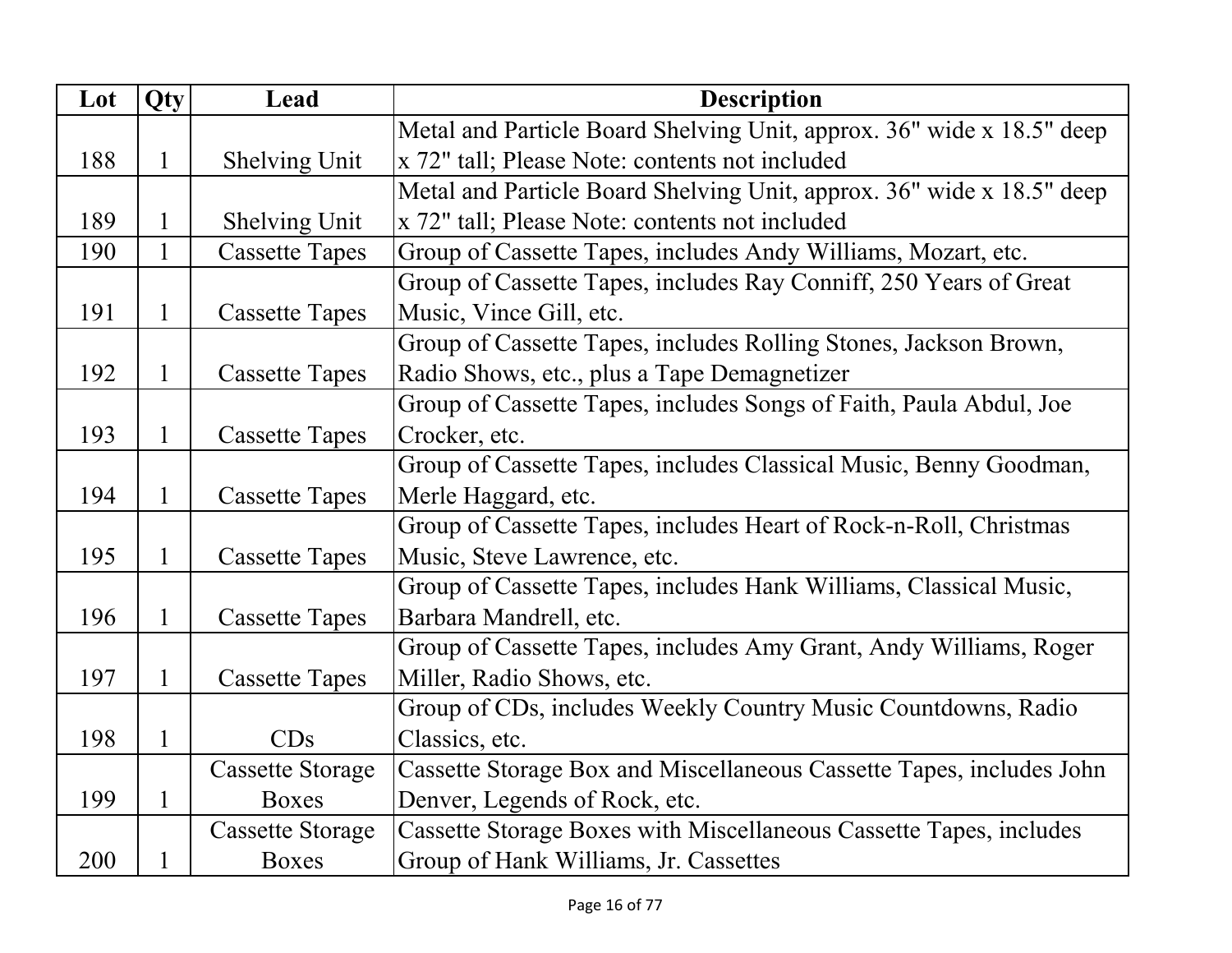| Lot | Qty | Lead                    | <b>Description</b>                                                    |
|-----|-----|-------------------------|-----------------------------------------------------------------------|
|     |     |                         | Box of Cassette Tapes, includes Mozart and other various artists and  |
| 201 |     | <b>Cassette Tapes</b>   | titles                                                                |
| 202 |     | <b>Cassette Tapes</b>   | Box of Cassette Tapes, includes various artists and titles            |
| 203 |     | Albums                  | Original Radio Broadcasts, Three Albums                               |
|     |     | <b>Cassette Storage</b> |                                                                       |
| 204 |     | <b>Boxes and Tapes</b>  | Cassette Storage Boxes and Cassette Tapes, various artists and titles |
|     |     | <b>Cassette Storage</b> |                                                                       |
| 205 | 1   | <b>Boxes</b>            | <b>Cassette Storage Boxes and Carrying Case</b>                       |
| 206 |     | Albums                  | Boxed Sets of Long Play Albums includes The Good Ole Days, etc.       |
|     |     |                         | Boxed Sets of Long Play Albums and Individual Long Plays Albums,      |
| 207 | 1   | Albums                  | includes the 60's, etc.                                               |
|     |     |                         | Boxed Sets of Long Play Albums, includes The Swing Era, 1930's,       |
| 208 | 1   | Albums                  | 1940's, and 1950's, etc.                                              |
|     |     | <b>Cassette Storage</b> |                                                                       |
| 209 | 1   | <b>Boxes</b>            | Group of Cassette Storage Boxes and Cases, various sizes and designs  |
|     |     | <b>Cassette Storage</b> |                                                                       |
| 210 | 1   | <b>Boxes</b>            | Group of Cassette Storage Boxes and Cases, various sizes and designs  |
|     |     | <b>Cassette Storage</b> |                                                                       |
| 211 | 1   | <b>Boxes</b>            | Group of Cassette Storage Boxes and Cases, various sizes and designs  |
|     |     | Record Storage          |                                                                       |
| 212 |     | <b>Boxes</b>            | 45 RPM Record Storage Boxes and Briefcases                            |
|     |     |                         | Metal Shelving Unit, approx. 36" wide x 16" deep x 72" tall; Please   |
| 213 | 1   | <b>Shelving Unit</b>    | Note: contents not included                                           |
|     |     |                         | Metal and Particle Board Shelving Unit, approx. 48" wide x 24" deep x |
| 214 |     | <b>Shelving Unit</b>    | 72" tall; Please Note: contents not included                          |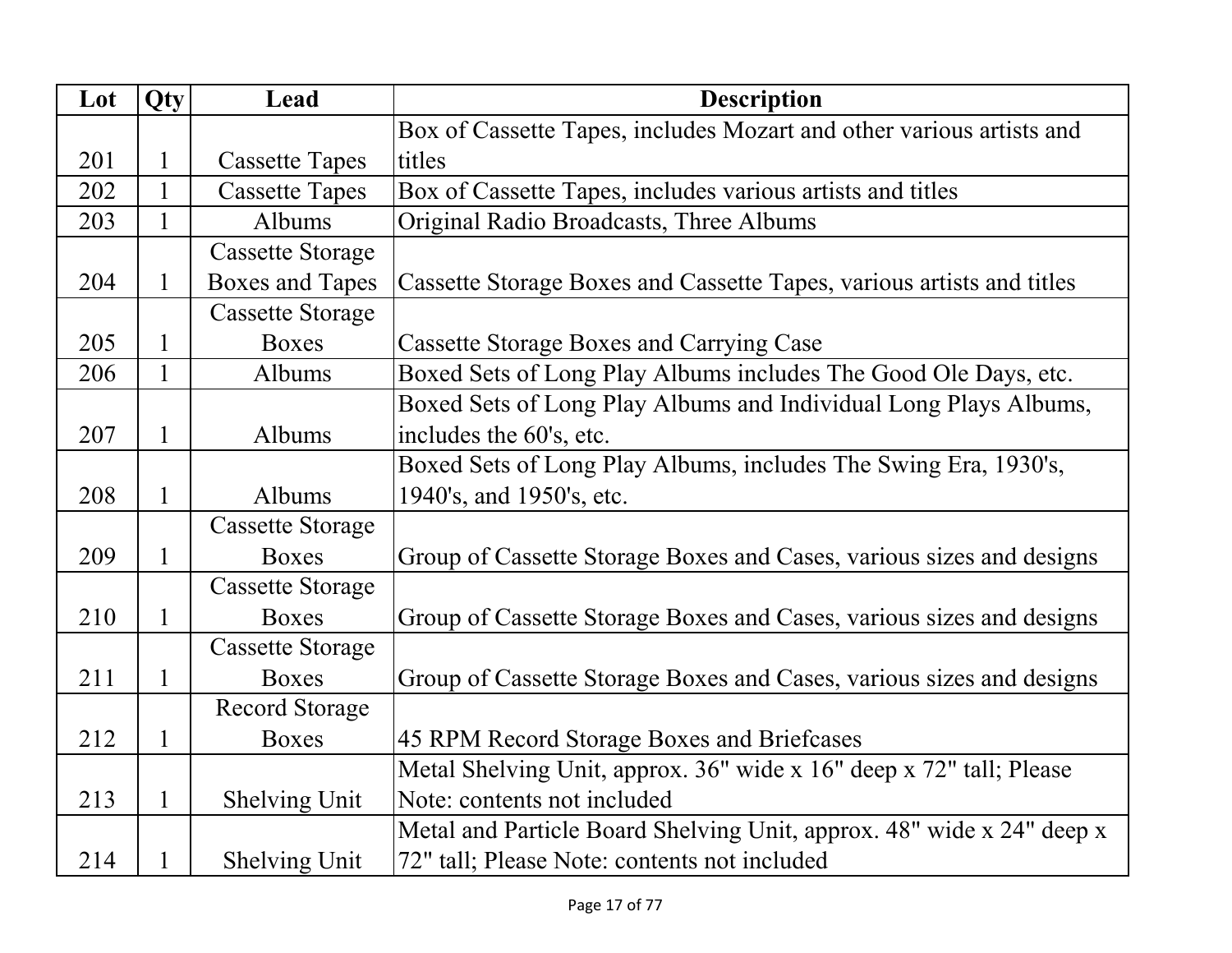| Lot | Qty          | Lead                    | <b>Description</b>                                                     |
|-----|--------------|-------------------------|------------------------------------------------------------------------|
|     |              |                         | Metal and Particle Board Shelving Unit, approx. 48" wide x 24" deep x  |
| 215 | $\mathbf{1}$ | <b>Shelving Unit</b>    | 72" tall; Please Note: contents not included                           |
| 216 | $\mathbf{1}$ | <b>Storage Boxes</b>    | Group of Miscellaneous Storage Boxes                                   |
|     |              |                         | Group of Long Play Albums, includes Merle Haggard, Bonnie and          |
| 217 | 1            | Albums                  | Clyde, etc.                                                            |
|     |              |                         | Group of Long Play Albums, includes Country Joe McDonald, Jim          |
| 218 | 1            | Albums                  | Nabors, Oak Ridge Boys, etc.                                           |
|     |              | Vintage Long Play       |                                                                        |
|     |              | Microgroove             | Group of Vintage Long Play Microgroove Records, 33 1/3 RPM,            |
| 219 | 1            | Records                 | various artists and titles                                             |
|     |              | Long Play               |                                                                        |
|     |              | Microgroove             | Group of Vintage Long Play Microgroove Records, 33 1/3 RPM,            |
| 220 | 1            | Records                 | various artists and titles                                             |
|     |              |                         | Group of Miscellaneous CD's, includes The Weekly Country Music         |
| 221 | $\mathbf{1}$ | CDs                     | Countdown Radio Shows, etc.                                            |
|     |              |                         | Group of Long Play Albums, includes The British Invasion Series,       |
| 222 | 1            | Albums                  | Weekly Country Music Countdowns, etc.                                  |
|     |              |                         | Group of Long Play Albums, includes German Christmas, Beer             |
| 223 | 1            | Albums                  | Drinking Music, etc.                                                   |
|     |              |                         | Cassette Storage Boxes and Cassette Tapes, includes Masters of Classic |
|     |              | <b>Cassette Storage</b> | Music, etc., plus Vintage Record Sets of Music, includes Oklahoma,     |
| 224 | 1            | <b>Boxes and Tapes</b>  | Waltzes, etc.                                                          |
|     |              |                         | Group of Vintage 33 1/3 Albums, includes Loretta Young, Benny          |
| 225 | $\mathbf{1}$ | Albums                  | Goodman, etc.                                                          |
| 226 |              | Albums                  | Group of Long Play Albums, includes Gershwin, Opera Music, etc.        |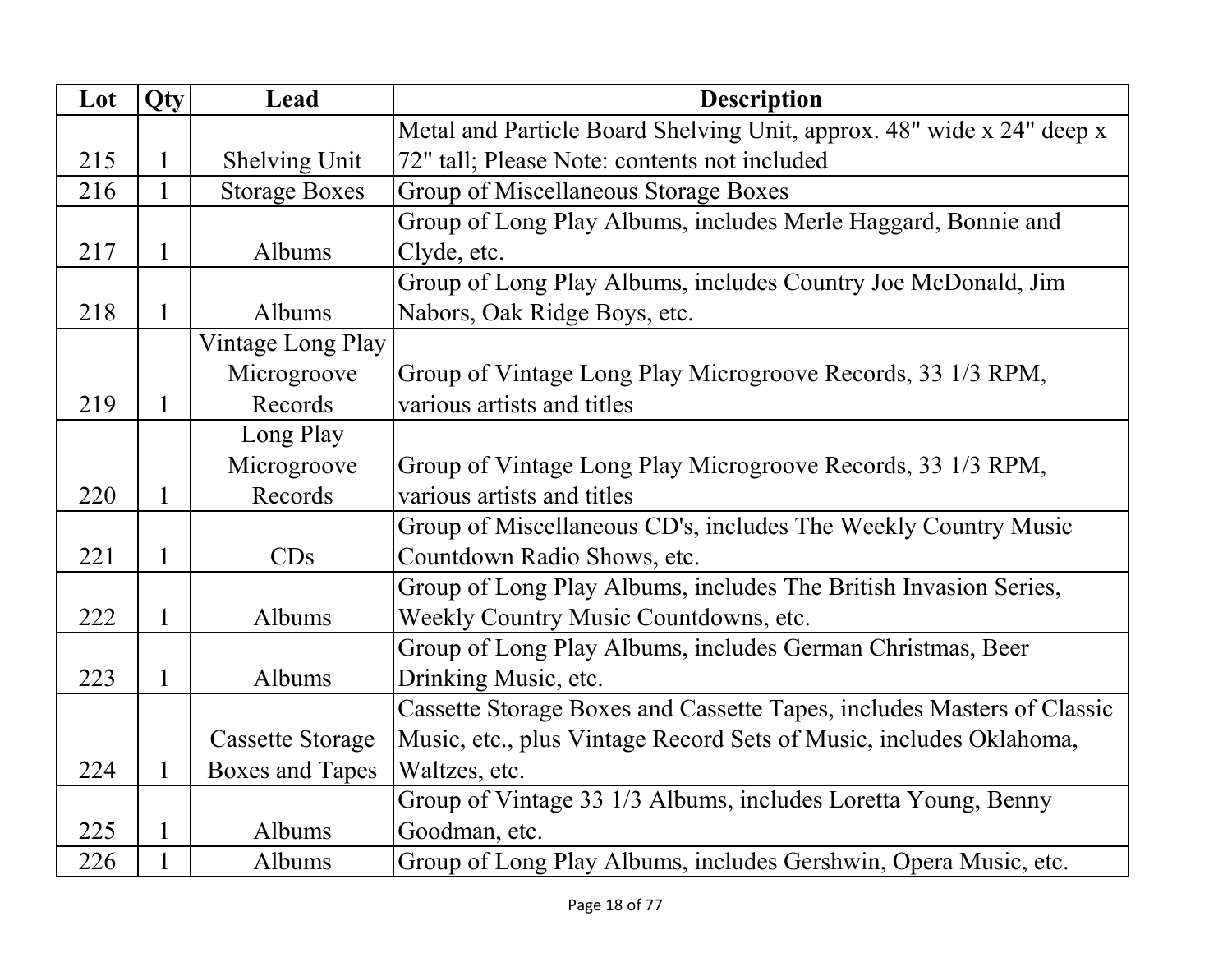| Lot | Qty          | Lead                    | <b>Description</b>                                                    |
|-----|--------------|-------------------------|-----------------------------------------------------------------------|
| 227 | $\mathbf{1}$ | <b>Vintage Records</b>  | Group of Vintage Records, includes Broadway Show Musicals, etc.       |
| 228 |              | Albums                  | Group of Miscellaneous RCA Long Play Records, no album covers         |
| 229 | $\mathbf{1}$ | <b>Storage Boxes</b>    | Group of Miscellaneous Storage Boxes                                  |
|     |              |                         | Group of Long Play Albums, includes Charlie Daniels, Donna Fargo,     |
| 230 | 1            | Albums                  | Crystal Gayle, etc.                                                   |
|     |              |                         |                                                                       |
| 231 | 1            | Albums                  | Group of Long Play Albums, includes Tony Bennett, Eddy Arnold, etc.   |
|     |              |                         | Group of Miscellaneous Cassette Tapes, includes Mariah Carey, Paul    |
| 232 | $\mathbf{1}$ | <b>Cassette Tapes</b>   | McCartney, Gloria Estefan, etc.                                       |
|     |              |                         | Group of Miscellaneous Cassette Tapes, includes Michael Bolton, Music |
| 233 | $\mathbf{1}$ | <b>Cassette Tapes</b>   | of Christmas, etc.                                                    |
| 234 | $\mathbf{1}$ | Albums                  | Group of Long Play Albums, includes Connie Smith, etc.                |
|     |              |                         | Group of Long Play Albums, includes Porter Wagoner, Tammy             |
| 235 | $\mathbf{1}$ | Albums                  | Wynette, etc.                                                         |
|     |              |                         |                                                                       |
| 236 | $\mathbf{1}$ | <b>Cassette Tapes</b>   | Group of Cassette Tapes, includes George Jones, LeAnn Rimes, etc.     |
|     |              |                         | Group of Cassette Tapes, includes Alabama, The Judds, John Anderson,  |
| 237 | $\mathbf{1}$ | <b>Cassette Tapes</b>   | Vince Gill, etc.                                                      |
|     |              |                         | Group of Cassette Tapes, includes Best of Old Time Radio, Kenny       |
| 238 | $\mathbf{1}$ | <b>Cassette Tapes</b>   | Rogers, Tammy Wynette, etc.                                           |
| 239 | $\mathbf{1}$ | <b>Cassette Tapes</b>   | Group of Cassette Tapes, includes Hymns, South Pacific, etc.          |
|     |              | <b>Cassette Storage</b> |                                                                       |
| 240 | $\mathbf{1}$ | <b>Boxes and Tapes</b>  | Miscellaneous Cassette Tapes and Three Cassette Tapes Storage Boxes   |
|     |              | <b>Cassette Storage</b> |                                                                       |
| 241 |              | <b>Boxes and Tapes</b>  | Miscellaneous Cassette Tapes and Four Cassette Tapes Storage Boxes    |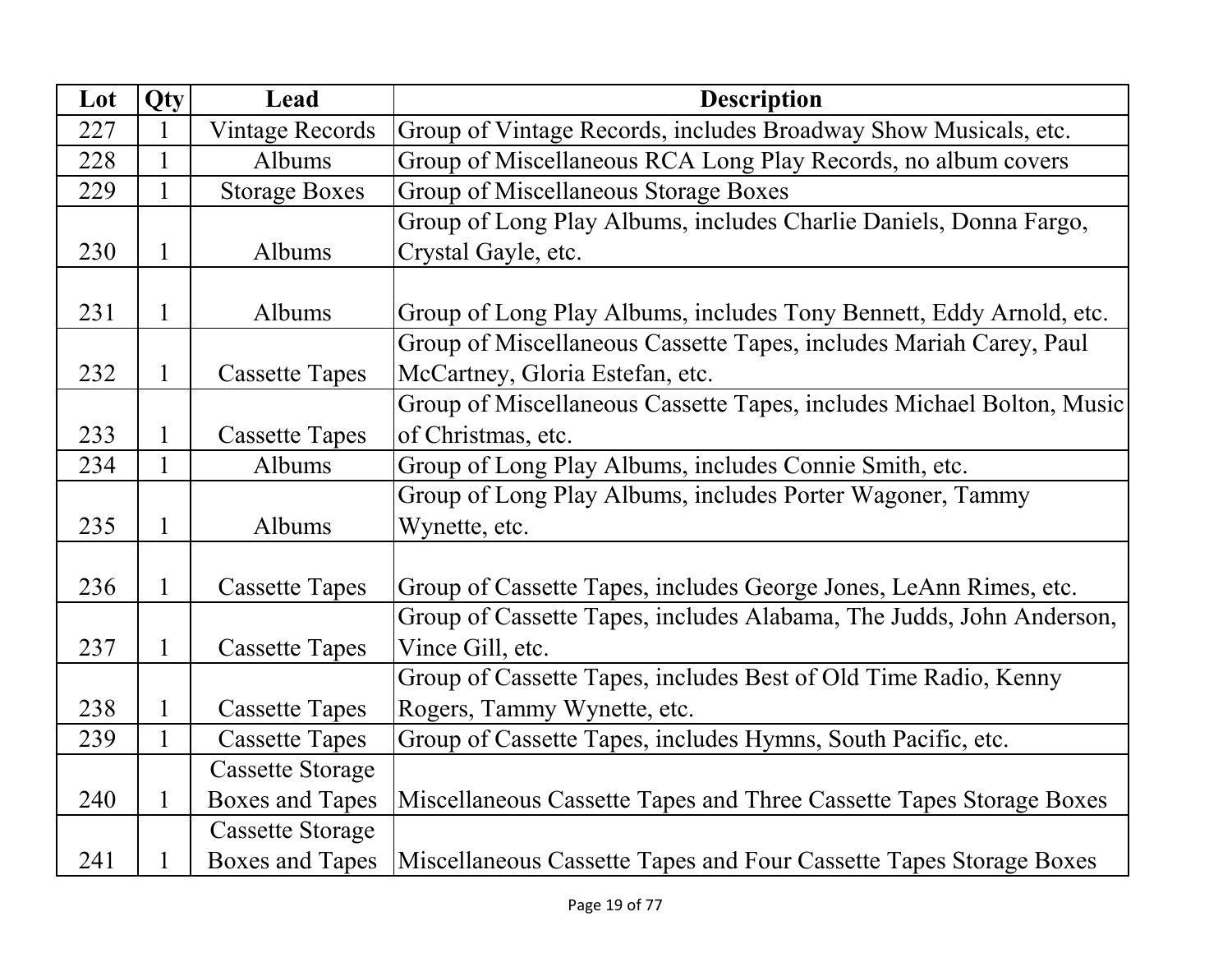| Lot | Qty          | Lead               | <b>Description</b>                                                    |
|-----|--------------|--------------------|-----------------------------------------------------------------------|
| 242 |              | Electronics        | SoundDesign Belt Drive Player System, unknown condition               |
|     |              |                    | SoundDesign AM/FM Stereo Receiver Double Cassette Recorder,           |
| 243 |              | Electronics        | unknown condition                                                     |
|     |              |                    |                                                                       |
| 244 |              | Electronics        | Meriton AM/FM Stereo Music System, #HR190, unknown condition          |
| 245 |              | Electronics        | Sony Video Cassette Recorder, #SL-5000, unknown condition             |
| 246 |              | Electronics        | Sanyo VCR 6400, #B 11/111, unknown condition                          |
|     |              |                    | Yamaha Natural Sound Stereo Cassette Deck, #K-700, unknown            |
| 247 |              | Electronics        | condition                                                             |
| 248 | $\mathbf{1}$ | Furniture          | Rolling Components Cart, approx. 24"x15"x29"                          |
| 249 | $\mathbf{1}$ | Furniture          | Two Bar Stools, 30" tall and 24" tall, seat coverings are torn        |
|     |              |                    | Group of Wall Art Items, includes Shield, Warriors in Armour, Stained |
| 250 | $\mathbf{1}$ | Wall Art           | Glass Hangings, etc.                                                  |
|     |              |                    | Glass Display Case, approx. 60" long x 24" wide x 40" tall, Two       |
| 251 | 1            | Display Case       | Shelves, Four Sliding Glass Doors, Fair Condition                     |
|     |              |                    | Glass Display Case, approx. 60" long x 24" wide x 40" tall, Two       |
| 252 | 1            | Display Case       | Shelves, Four Sliding Glass Doors, Fair Condition                     |
|     |              | Vintage Video      |                                                                       |
| 253 | 1            | Games              | Group of Vintage Atari Video Game Cartridges, unknown condition       |
|     |              |                    | Group of Atari, Sega Genesis, and Nintendo Video Game Cartridges,     |
| 254 |              | <b>Video Games</b> | unknown condition                                                     |
|     |              |                    | Tele-Games System Board with Two Gemstix Controllers, unknown         |
| 255 |              | Electronics        | condition                                                             |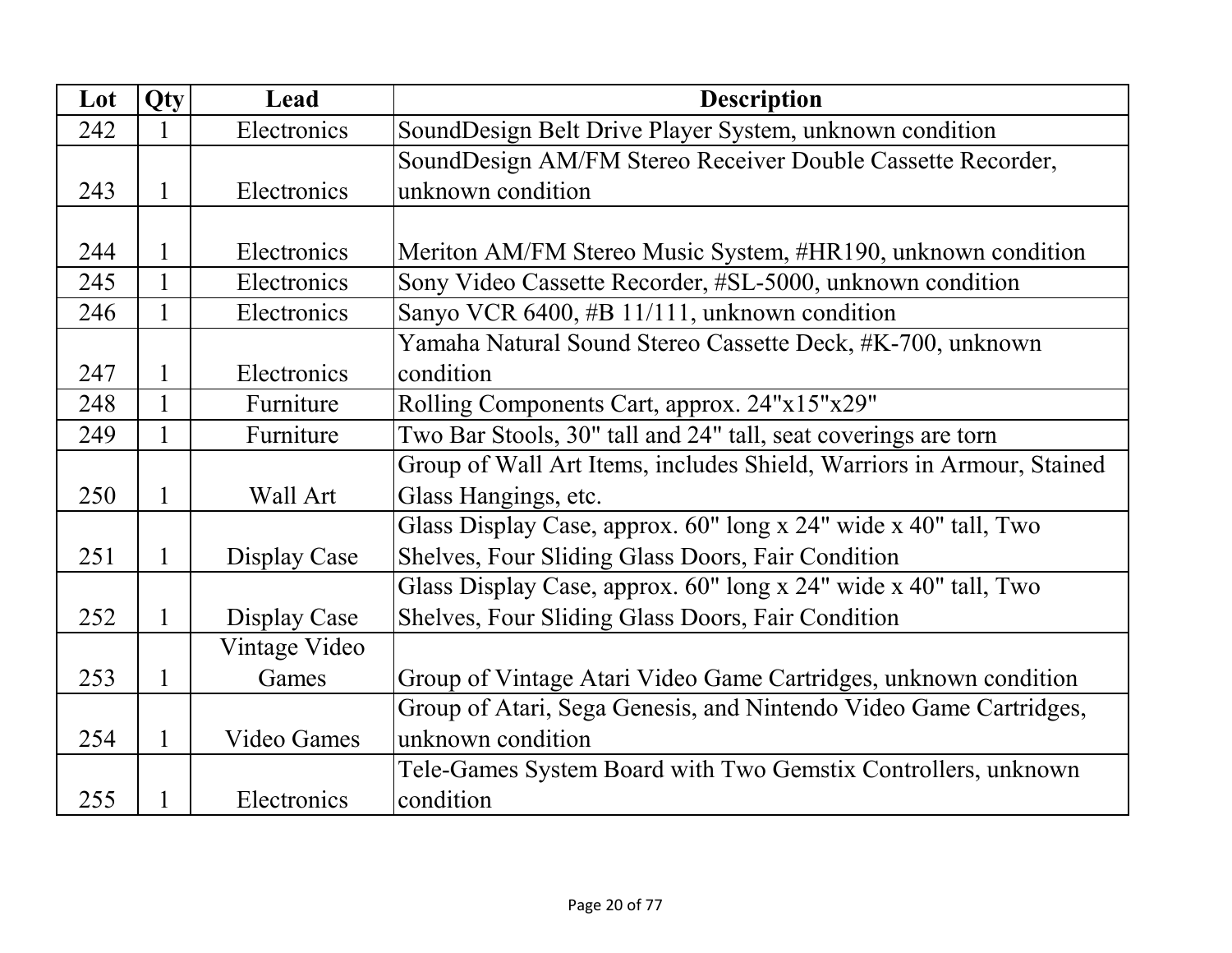| Lot | Qty          | Lead                   | <b>Description</b>                                                 |
|-----|--------------|------------------------|--------------------------------------------------------------------|
|     |              |                        | Group of Miscellaneous Video Game Electronics, includes Wico       |
|     |              |                        | Command Control, #26-8648; Universal Quick Charger/Conditioner,    |
|     |              |                        | #DPE-2001; Paddle; Assorted PlayStation 2 Games; etc., unknown     |
| 256 |              | Electronics            | conditions of each                                                 |
|     |              |                        | Sony MagicGate System with Sonya PlayStation Controller, plus      |
| 257 | 1            | Electronics            | PlayStation 2 Games, unknown conditions of each                    |
|     |              | Vintage Video          |                                                                    |
| 258 |              | Games                  | Group of Vintage Atari Video Game Cartridges, unknown condition    |
|     |              | Vintage Video          |                                                                    |
| 259 |              | Games                  | Group of Vintage Atari Video Game Cartridges, unknown condition    |
|     |              |                        |                                                                    |
|     |              | Vintage Video          | Vintage Atari Game System, Two Controllers, and Vintage Video Game |
| 260 |              | Games and System       | Cartridges, unknown conditions of each                             |
| 261 | $\mathbf{1}$ | <b>Video Games</b>     | Assorted Nintendo Video Game Cartridges, unknown condition         |
|     |              | Vintage Video          |                                                                    |
| 262 |              | Games                  | Group of Vintage Atari Video Game Cartridges, unknown condition    |
|     |              | Video Game             | Sega Genesis Video Game System, Four Controllers, and Video Game   |
| 263 |              | System                 | Cartridges, unknown conditions of each                             |
|     |              | <b>Electronic Cash</b> | Casio PCR-260 Electronic Cash Register, unknown condition, plus an |
| 264 |              | Register               | additional Cash Drawer, drawer needs repair                        |
| 265 | $\mathbf{1}$ | Electronics            | Bose Acoustic Wave Music System II, unknown condition              |
|     |              | Vintage Record         |                                                                    |
|     |              | Player and             | Vintage Fisher Price Record Player, with Two Speakers, unknown     |
| 266 |              | <b>Speakers</b>        | condition                                                          |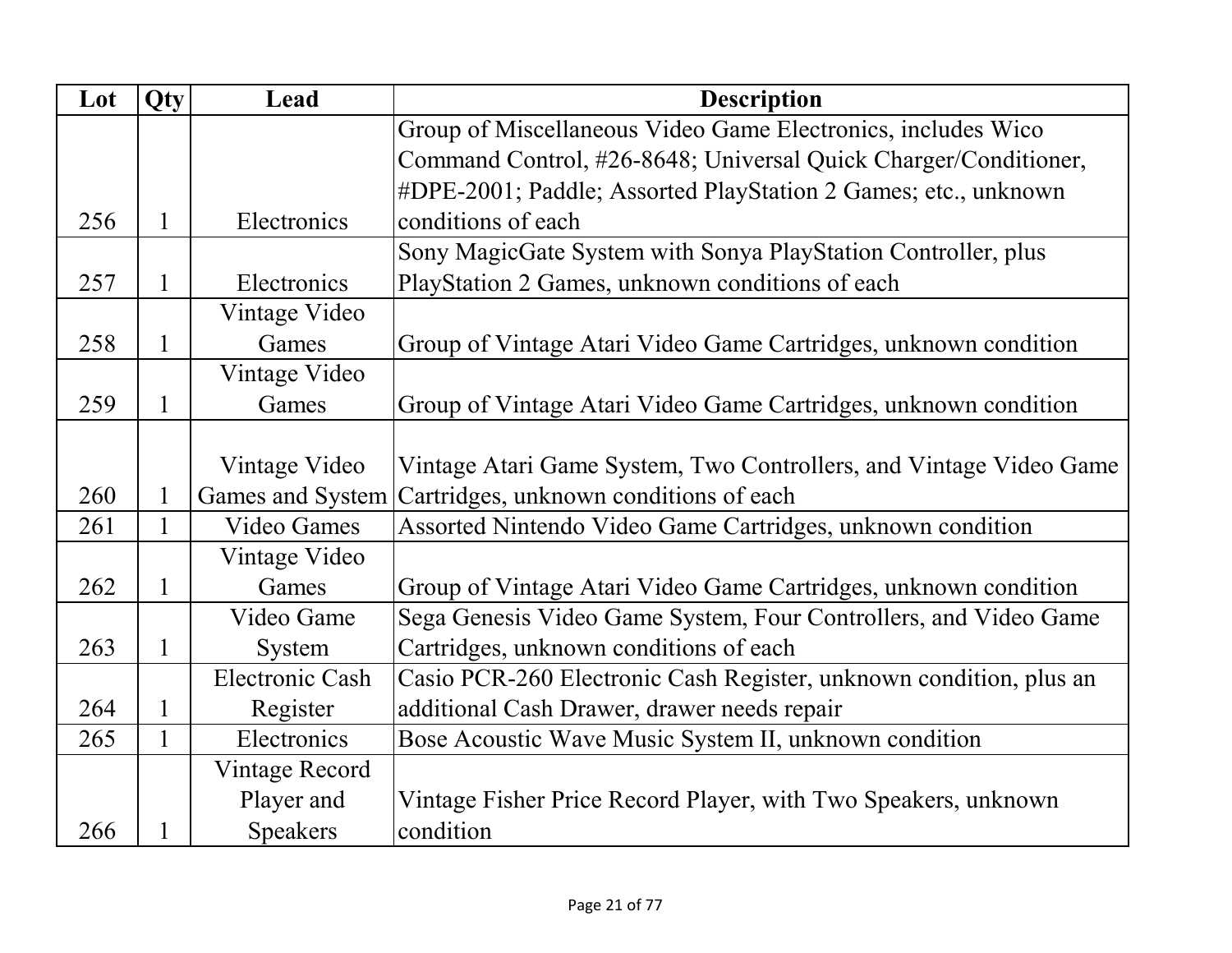| Lot | Qty          | Lead                | <b>Description</b>                                                    |
|-----|--------------|---------------------|-----------------------------------------------------------------------|
|     |              | Vintage Video       | Group of Vintage Atari Video Game Cartridges, some new in packages,   |
| 267 | 1            | Games               | unknown condition                                                     |
| 268 | $\mathbf{1}$ | Electronics         | Vintage Pal Record Player, unknown condition                          |
| 269 | $\mathbf{1}$ | Electronics         | Califone Solid State Phonograph, 1420K, unknown condition             |
|     |              |                     | Lionel Engine 736, Metal; Plastic Coal Car; and Plastic Union Pacific |
| 270 | $\mathbf{1}$ | <b>Model Trains</b> | 6924 Locomotive, plus Track                                           |
|     |              |                     | Plastic Train Cars, includes Five Kansas City St. Louis Chicago Train |
|     |              |                     | Cars, One Cable Car #50, One Locomotive #2350, and South Shore        |
| 271 | 1            | <b>Model Trains</b> | Passenger Coach                                                       |
|     |              |                     | Spectrum Union Pacific 6941 Engine, The Master, Railroader Series     |
| 272 | 1            | <b>Model Trains</b> | from Bachmann, in box                                                 |
| 273 | $\mathbf{1}$ | <b>Model Trains</b> | Life-Like Trains Powered Locomotive, HO Scale, new in box             |
|     |              |                     |                                                                       |
|     |              |                     | Bachmann Classic Collector Series Norfolk and Western Class J 611     |
| 274 | $\mathbf{1}$ | <b>Model Trains</b> | Auxiliary Water Tender, Authentic Replica in HO Scale, new in box     |
|     |              |                     | Con-Cor Amtrak Superliner Model Train Car, 1/87 HO Scale, new in      |
| 275 | $\mathbf{1}$ | <b>Model Trains</b> | box                                                                   |
|     |              |                     | Mantua Scale Model Railroad Locomotive (metal) with Coal Car (metal)  |
| 276 | $\mathbf{1}$ | <b>Model Trains</b> | and Passenger Car (plastic), in original box                          |
|     |              |                     | Walthers HO Scale Model Railroad Flush Deck Flat Cars (#932-240308)   |
| 277 | $\mathbf{1}$ | <b>Model Trains</b> | and a Caboose $(\text{\#932-7520})$ , new in boxes                    |
|     |              |                     | Model Train Railroad Lights, Stop Signal, and Crossing Arms Post,     |
| 278 | 1            | <b>Model Trains</b> | approx. 8"-11" tall each                                              |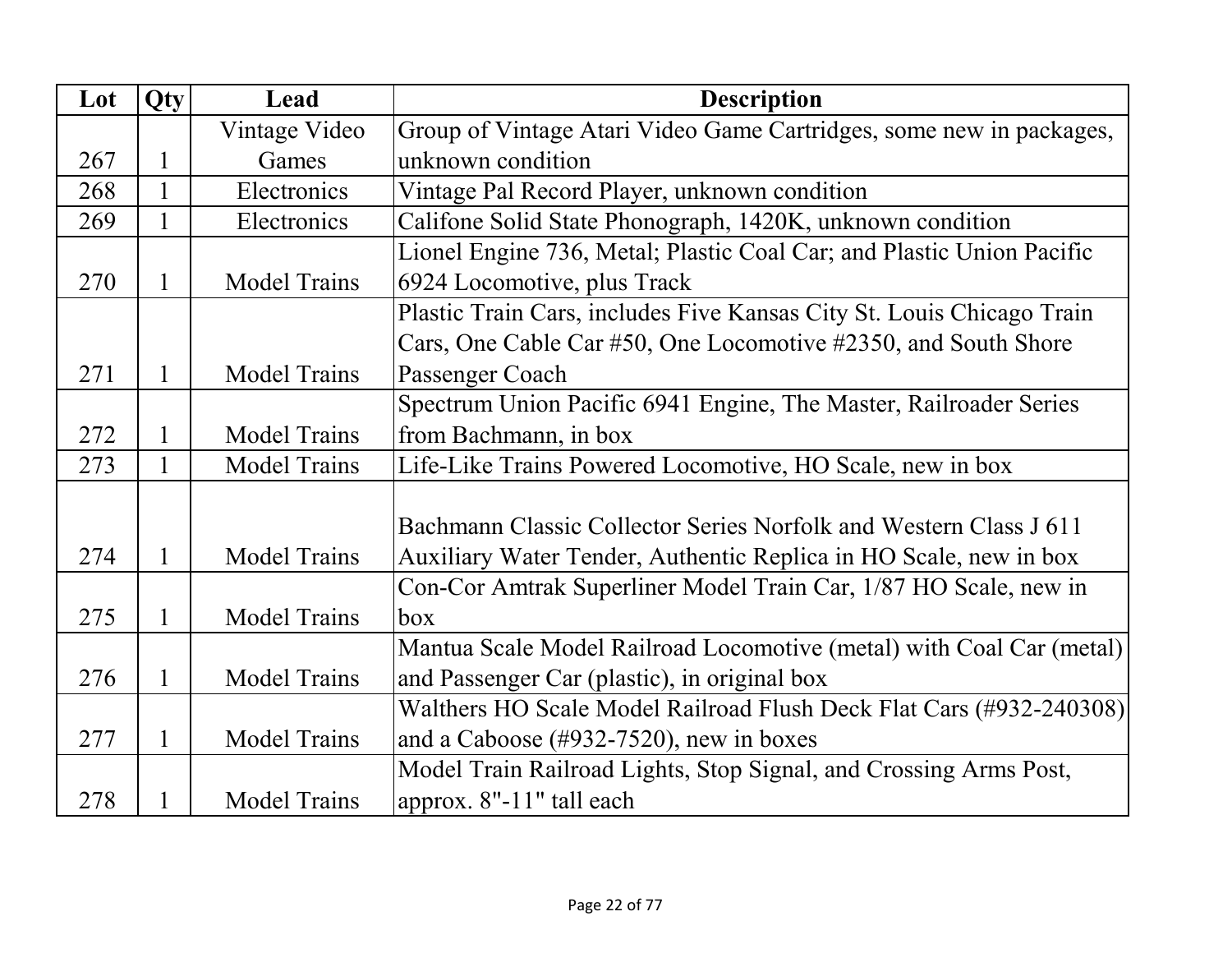| Lot | Qty          | Lead                | <b>Description</b>                                                     |
|-----|--------------|---------------------|------------------------------------------------------------------------|
|     |              |                     | Group of Model Train Cars, includes Two Metal Santa Fe 3500 and        |
|     |              |                     | 3600 Engines, plus Plastic Cars, includes Burlington Northern, Maine   |
| 279 | 1            | <b>Model Trains</b> | Potatoes, Bangor and Aroostook, etc.                                   |
|     |              |                     |                                                                        |
| 280 | 1            | <b>Model Trains</b> | Bachmann The Challenger Electrically Operated Train Set, new in box    |
|     |              |                     | Mutant Wireless Speaker, 900 MHz, Model #MIGWS2S, unknown              |
| 281 | 1            | Electronics         | condition                                                              |
|     |              |                     | Sharp Compact Disc Player, Model #DX677, Three Beam Laser Pickup       |
| 282 | $\mathbf{1}$ | Electronics         | System, 20 Track, unknown condition                                    |
|     |              |                     |                                                                        |
| 283 | 1            | Electronics         | Technics Stereo Cassette Deck, Model #M-255X, unknown condition        |
|     |              |                     | Technics Stereo Double Cassette Deck, Model #RS-TR313, unknown         |
| 284 | 1            | Electronics         | condition                                                              |
|     |              |                     |                                                                        |
| 285 | 1            | Electronics         | JVC Double Cassette Deck, Model #TD-W309, unknown condition            |
|     |              |                     | Yamaha Natural Sound Stereo Cassette Deck, Model #TC-800GL,            |
| 286 |              | Electronics         | unknown condition                                                      |
| 287 | $\mathbf{1}$ | Electronics         | Pioneer Graphic Equalizer, Model #SG-05, unknown condition             |
|     |              |                     | Urei Dual Graphic Equalizer, Model #535, Channel A and B, unknown      |
| 288 |              | Electronics         | condition                                                              |
|     |              |                     |                                                                        |
| 289 |              |                     | First Air Road Kit   Thomas First Air Road Kit, unknown condition      |
|     |              |                     |                                                                        |
| 290 |              |                     | Vintage Film Cases Group of Vintage School Surplus Film Carrying Cases |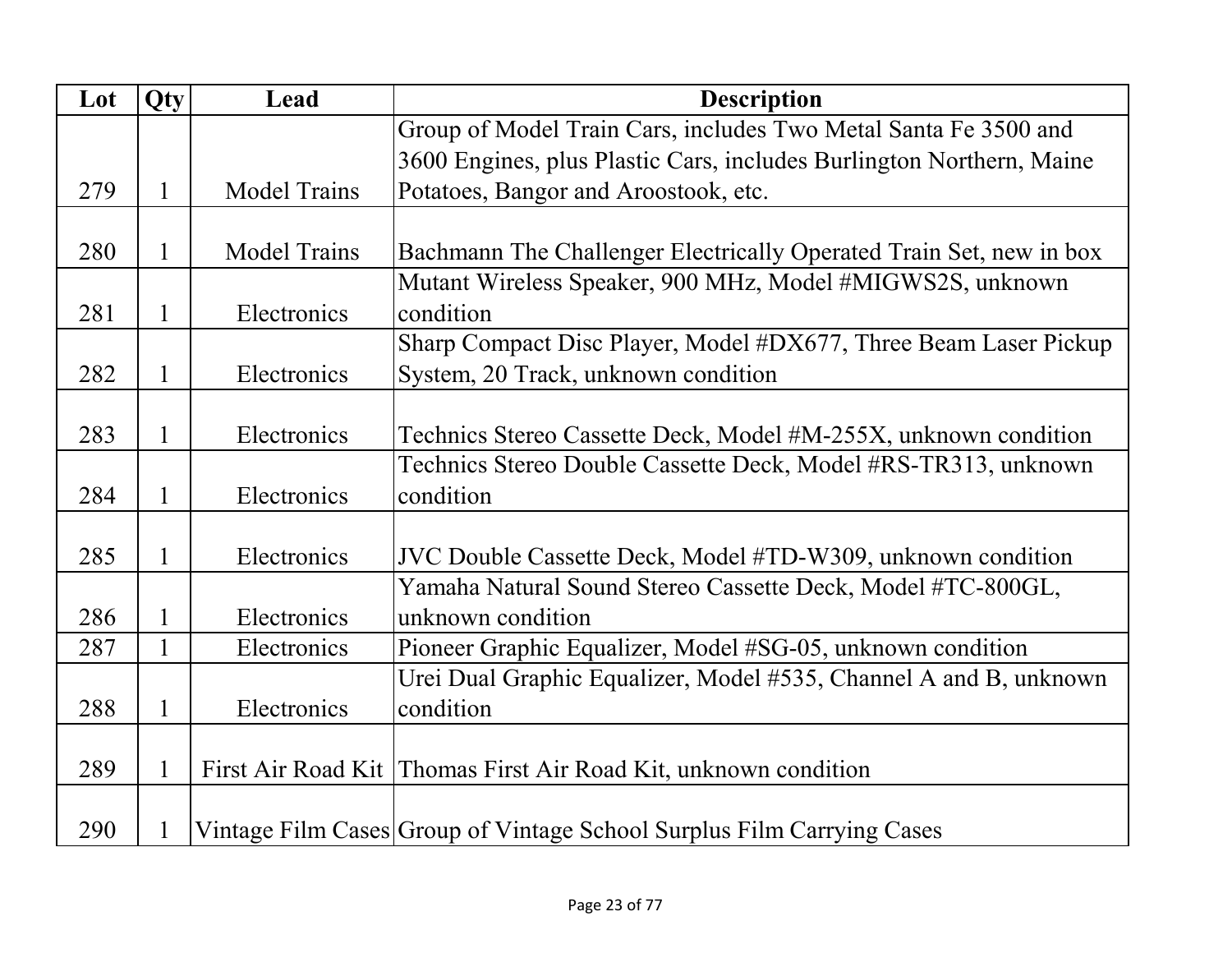| Lot | Qty          | Lead                 | <b>Description</b>                                                   |
|-----|--------------|----------------------|----------------------------------------------------------------------|
|     |              |                      |                                                                      |
| 291 |              | Electronics          | JVC Video Cassette Recorder, Model #HR-DI8OU, unknown condition      |
| 292 |              | Electronics          | Magnavox VHS Player, unknown condition                               |
|     |              |                      | Sony Time Commander Video Cassette Recorder, Model #SL5800,          |
| 293 | 1            | Electronics          | unknown condition                                                    |
|     |              |                      |                                                                      |
| 294 | $\mathbf{1}$ | Electronics          | Sony Video Cassette Recorder, Model #SL-8R60, unknown condition      |
|     |              |                      |                                                                      |
| 295 | 1            | Electronics          | Realistic High Speed Dubbing Stereo Cassette Deck, unknown condition |
|     |              |                      | Panasonic FM/AM Stereo 8 Track Player, Model #RE8174, unknown        |
| 296 | 1            | Electronics          | condition                                                            |
|     |              |                      | Sylvania CRT 2730 AM/FM MPX 8 Track Stereo Receiver, unknown         |
| 297 | $\mathbf{1}$ | Electronics          | condition                                                            |
|     |              |                      |                                                                      |
| 298 | 1            | Electronics          | Two Kinyo and One Zenith VHS Video Rewinders, unknown condition      |
| 299 |              | Electronics          | Tascam DA30 MK2, unknown condition                                   |
| 300 | $\mathbf{1}$ | Electronics          | Sony Video Cassette Player, Model #VP7020, unknown condition         |
|     |              |                      |                                                                      |
| 301 | 1            |                      | Reel to Reel Tapes Large Group of Assorted Reel to Reel Tapes        |
|     |              |                      |                                                                      |
| 302 |              |                      | Reel to Reel Tapes Large Group of Assorted Reel to Reel Tapes        |
|     |              |                      | Metal Shelving Unit, approx. 36" wide x 16" deep x 72" tall; Please  |
| 303 | $\mathbf{1}$ | Shelving Unit        | Note: contents not included                                          |
|     |              |                      | Metal Shelving Unit, approx. 36" wide x 16" deep x 72" tall; Please  |
| 304 |              | <b>Shelving Unit</b> | Note: contents not included                                          |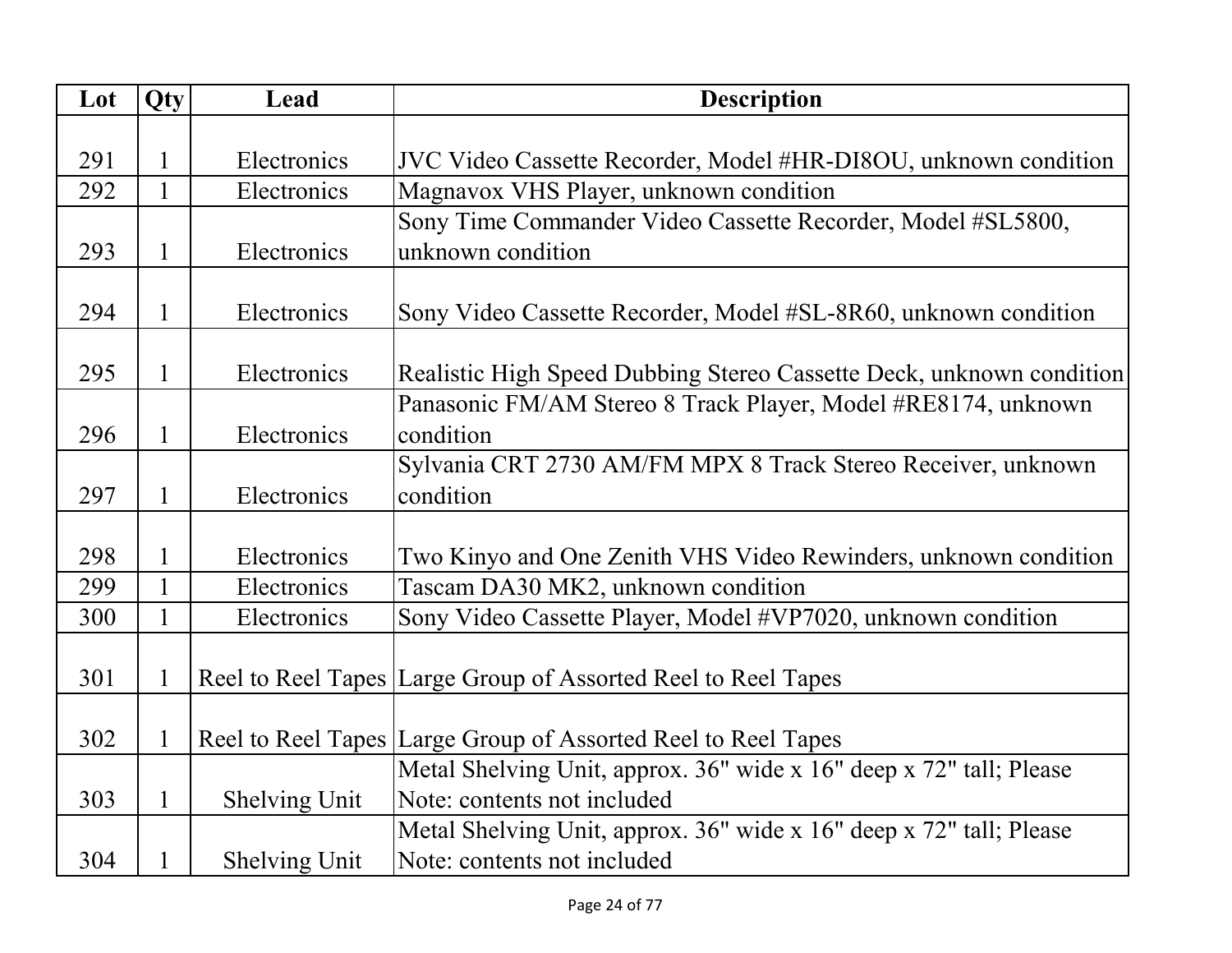| Lot | Qty          | Lead          | <b>Description</b>                                                  |
|-----|--------------|---------------|---------------------------------------------------------------------|
|     |              |               | Metal Shelving Unit, approx. 36" wide x 16" deep x 72" tall; Please |
| 305 | $\mathbf{1}$ | Shelving Unit | Note: contents not included                                         |
|     |              |               | Technics Compact Disc Changer, Model #SL-PD887, unknown             |
| 306 | 1            | Electronics   | condition                                                           |
| 307 | $\mathbf{1}$ | Electronics   | Symphonic DVD/CD Player, unknown condition                          |
|     |              |               |                                                                     |
| 308 | 1            | Electronics   | Kyocera Compact Disc Player, Model #DA-610CX, unknown condition     |
| 309 | $\mathbf{1}$ | Electronics   | Koss DVD/CD/MP3 Player, Model #KO30, unknown condition              |
| 310 | $\mathbf{1}$ | Electronics   | Phillips Magnavox DVD Player, Model #825, unknown condition         |
| 311 | 1            | Electronics   | Pioneer DVD Player, Model #DV-414, unknown condition                |
|     |              |               |                                                                     |
| 312 | 1            | Electronics   | Apex DVD/VCD/MP3/CD Player, Model #AD1500, unknown condition        |
| 313 | $\mathbf{1}$ | Electronics   | Oritron CD/DVD Player, unknown condition                            |
|     |              |               | Hitachi DVD/CD/Video CD Player, Model #DV-P305, unknown             |
| 314 | $\mathbf{1}$ | Electronics   | condition                                                           |
|     |              |               | Technics Compact Disc Changer, Model #SL-PD887, unknown             |
| 315 | $\mathbf{1}$ | Electronics   | condition                                                           |
| 316 | $\mathbf{1}$ | Electronics   | Sony CD Changer, unknown condition                                  |
|     |              |               |                                                                     |
| 317 | $\mathbf{1}$ | Electronics   | Sony 5 DVD/CD Changer, Model #DVPNC600, unknown condition           |
| 318 | $\mathbf{1}$ | Electronics   | Numark Stereo Frequency Equalizer, unknown condition                |
|     |              |               |                                                                     |
| 319 | $\mathbf{1}$ | Electronics   | ADC Stereo Frequency Equalizer Sound Shaper, unknown condition      |
| 320 | $\mathbf{1}$ | Electronics   | Magnavox Boom Box, Turbo Bass, unknown condition                    |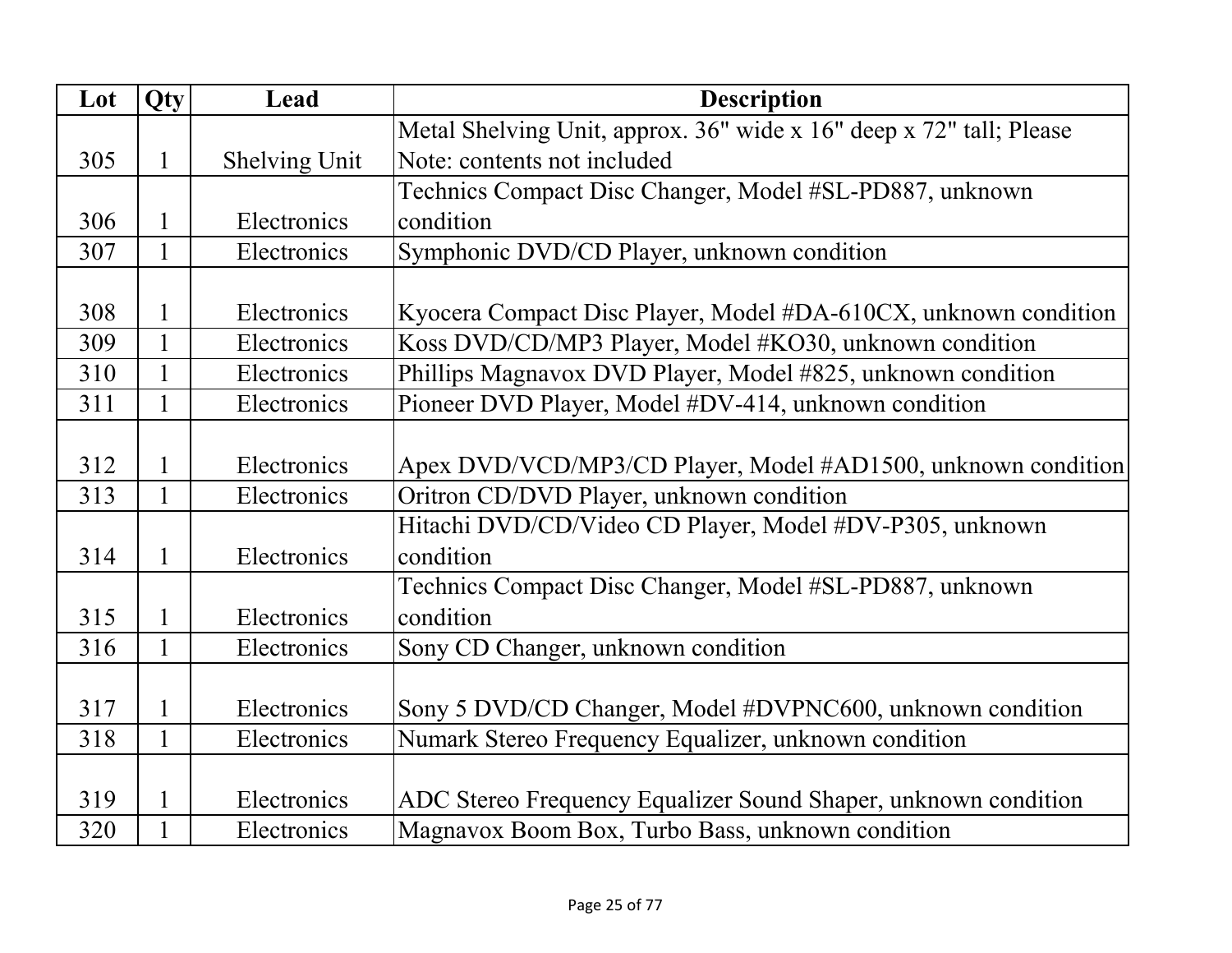| Lot | Qty          | Lead                 | <b>Description</b>                                                    |
|-----|--------------|----------------------|-----------------------------------------------------------------------|
|     |              |                      | American HiFi RX540 Flush Mount Speaker and Sullime Four Channel      |
| 321 |              | Electronics          | Stereo Adaptor, unknown condition of each                             |
| 322 | $\mathbf{1}$ | Electronics          | GE Musaphonic Radio, Model #T156A, unknown condition                  |
|     |              | <b>Lionel Trains</b> |                                                                       |
| 323 | 1            | Ornaments            | Lionel Trains Holiday Ornaments, 14 Pieces, new in box                |
|     |              |                      | Lionel Jeff Gordon Model Train Expansion Pack, L-11011, includes Flat |
|     |              | NASCAR/Lionel        | Car, Scale Car, Sponsor Vat Car, and Four Straight Fast Track Train   |
| 324 |              | Collectibles         | Sections, appears to be new in box                                    |
|     |              |                      |                                                                       |
|     |              |                      | Racing Champions Budweiser 1/64 Scale Transporter with Stock Car,     |
|     |              |                      | new in box; Ertl Anheuser Busch 1941 Tractor Trailer Bank, new in     |
| 325 |              | Collectibles         | box; and Racing Champions Purolator 1/64 Scale Transporter, new box   |
|     |              | NASCAR/Lionel        |                                                                       |
| 326 |              | Collectibles         | NASCAR Lionel Electric Train Set, appears new in box                  |
| 327 |              | Electronics          | RCA DVD Player, Model #DRC274N, unknown condition                     |
| 328 |              | Electronics          | Emerson DVD/CD Player, Model #EWD7004, unknown condition              |
| 329 |              | Electronics          | Sony DVD/CD Player, Model #DVPNS50P, unknown condition                |
| 330 |              | Electronics          | Magnavox DVD/CD Player, Model #DVD456, unknown condition              |
| 331 |              | Electronics          | Memorex DVD/CD Player, unknown condition                              |
|     |              |                      | RCA DVD Home Theater System, Model #RTD3131, unknown                  |
| 332 | 1            | Electronics          | condition                                                             |
| 333 | $\mathbf{1}$ | Electronics          | Koss DVD Player, Progressive Scan, unknown condition                  |
|     |              |                      | Koss Compact Disc Player AM/FM Stereo Radio Cassette Player           |
| 334 |              | Electronics          | Recorder, Model #HG-36, with Speakers, unknown condition              |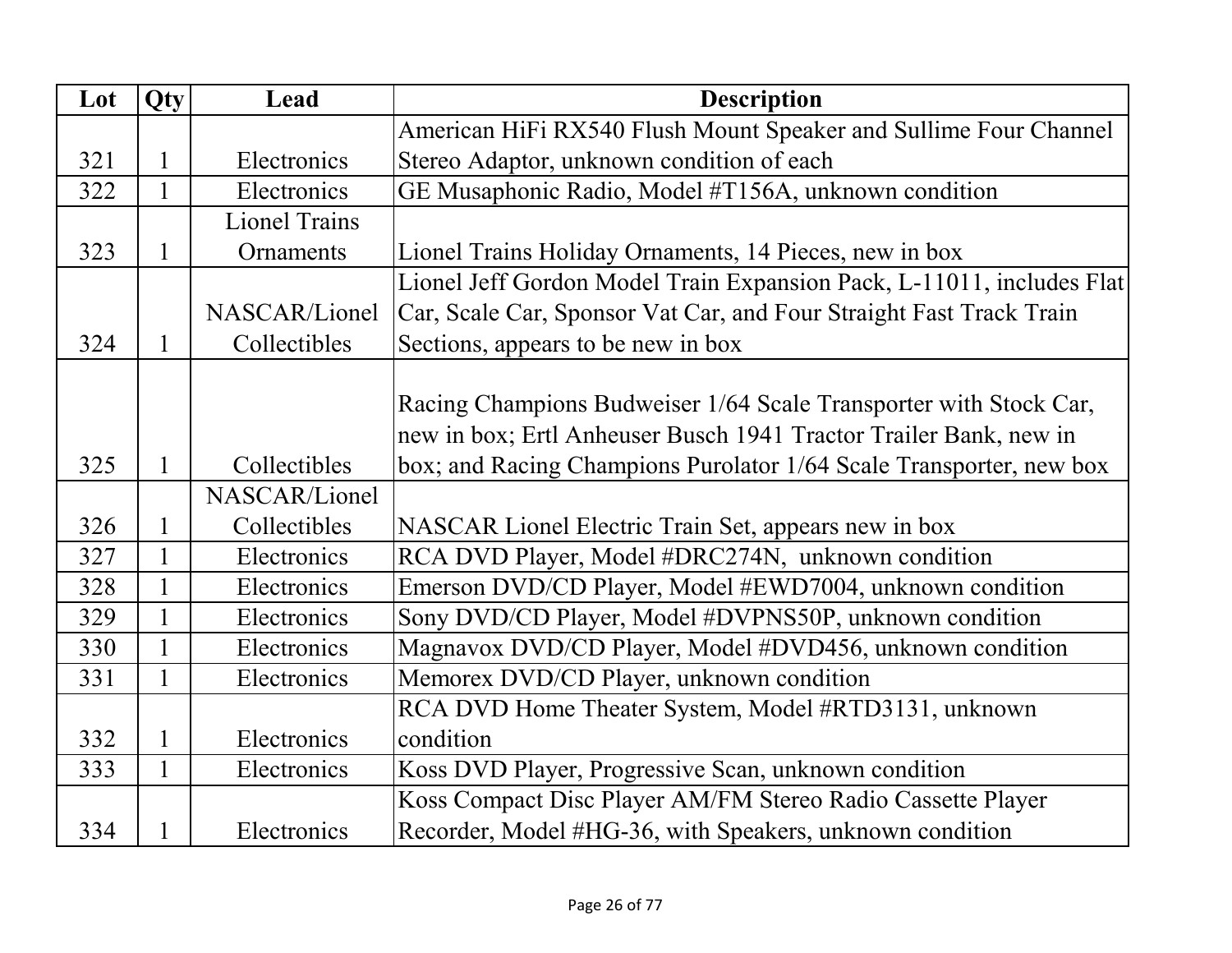| Lot | Qty          | Lead        | <b>Description</b>                                                  |
|-----|--------------|-------------|---------------------------------------------------------------------|
|     |              |             |                                                                     |
| 335 | 1            | Electronics | Yamaha Porta Sound Keyboard, Model #PSS-130, unknown condition      |
|     |              |             | Commodore CZN Cassette, Realistic #604 Mine Transistor, and Pair of |
| 336 |              | Electronics | Claricon Walkie Talkies, unknown conditions                         |
| 337 |              | Electronics | Traveler Record Player, Model #5372, unknown condition              |
| 338 | $\mathbf{1}$ | Electronics | JVC Boom Box, Model #PC-XC30, unknown condition                     |
|     |              |             | Hot Wheels Radio Control Honda Civic Si, in box, unknown working    |
|     |              |             | condition; NASCAR Racing Champions Richard Petty STP Race Team      |
|     |              |             | Truck with Mini Stock Car, new in package; Fun Zone Little Zoomers  |
|     |              |             | Competition Set, Battery Operated, new in package; and Poof RX Reel |
| 339 | 1            | <b>Toys</b> | Plane, new in package                                               |
|     |              |             | Turbo Screamer, new in box; Air Hogs Triple Booster Gliders, new in |
| 340 | 1            | Toys        | box; and Cox Sky Cruisers Plane and Skydiver, new in box            |
|     |              |             | Bachmann Complete and Ready to Run HO Scale Electric Train Set, 185 |
| 341 | 1            | Train Set   | Pieces, new in box                                                  |
|     |              |             | Fostex High Speed Multi-Tracker, Model #X-18H, in box, unknown      |
| 342 | $\mathbf{1}$ | Electronics | condition                                                           |
|     |              |             | Emerson Research System, Model #IP-100, SN#60425654KTW,             |
| 343 |              | Electronics | unknown condition                                                   |
|     |              |             | Argus 4" Projection Anastigmat 3.5, with Hard Case, unknown         |
| 344 | 1            | Electronics | condition                                                           |
| 345 | $\mathbf{1}$ | Electronics | Vanity Fair Magnetic Recorder, Model #70, unknown condition         |
| 346 | $\mathbf{1}$ | Electronics | Bentley Reel to Reel Viewer, Model #BX11, unknown condition         |
|     |              |             |                                                                     |
| 347 |              | Electronics | Webcor Lark Record Player, Model #T-1135-1, unknown condition       |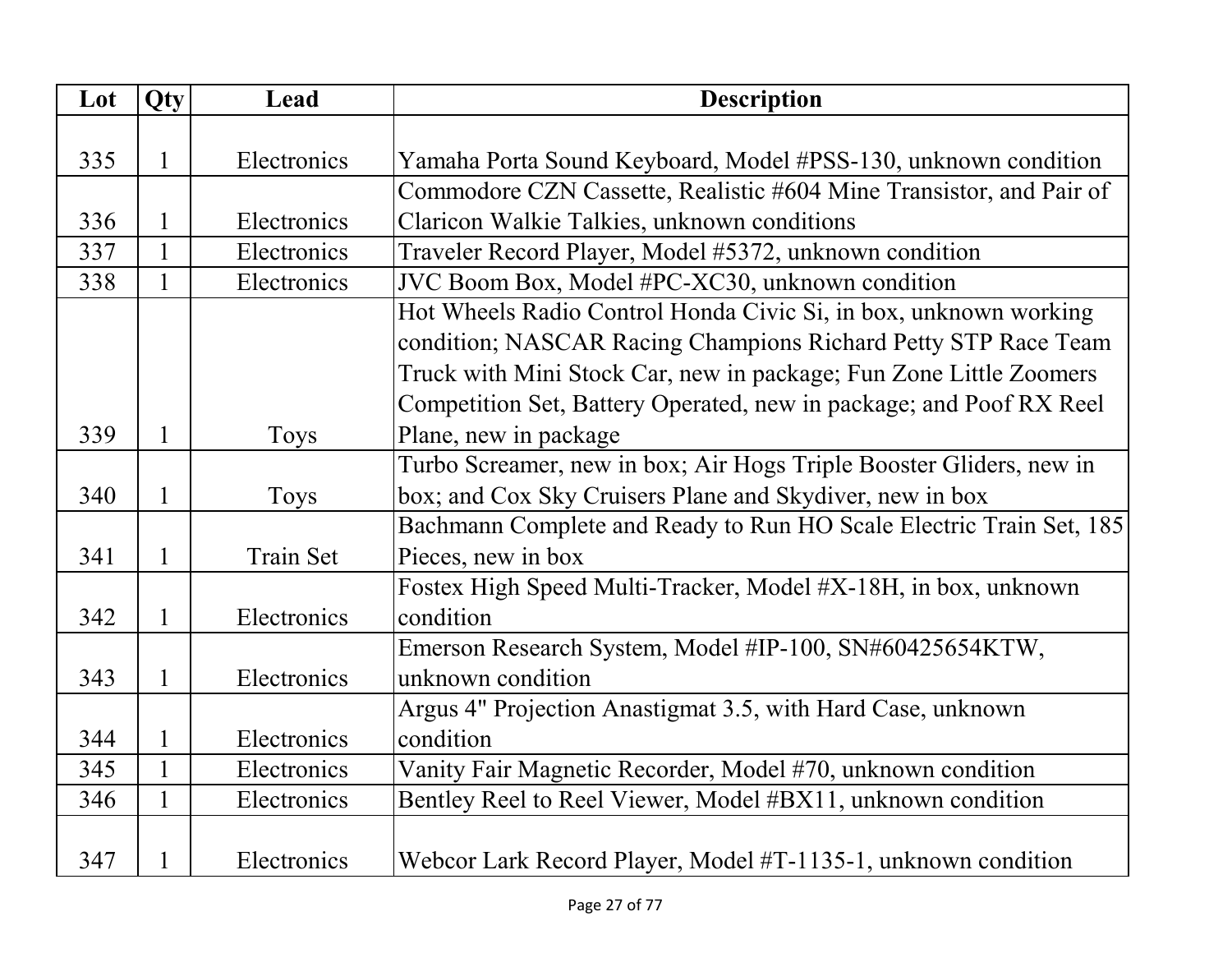| Lot | Qty          | Lead                      | <b>Description</b>                                                    |
|-----|--------------|---------------------------|-----------------------------------------------------------------------|
|     |              |                           | Audiotronics Multiple Headset Listening System, Model #IS, unknown    |
| 348 | 1            | Electronics               | condition                                                             |
|     |              | Miscellaneous             | "Man Cave" Rules Sign and "Love's Sweet Melody" Royal Cornwall        |
| 349 | 1            | Items                     | <b>Classic Collection Plate</b>                                       |
|     |              |                           | Five Knowles Fine China Limited Edition Norman Rockwell Plates,       |
| 350 | 1            | <b>Collectible Plates</b> | various scenes                                                        |
|     |              |                           | Five Limited Edition "The Golden Age of Cinema MGM" Plates,           |
| 351 | 1            | <b>Collectible Plates</b> | various cinema scenes                                                 |
| 352 | $\mathbf{1}$ | <b>Boxed Cassettes</b>    | Two Boxed Sets of Sherlock Holmes Cassette Tapes                      |
| 353 | 1            | Albums                    | Group of Andy Williams Long Play Albums                               |
|     |              |                           | Vintage Collector's Box of 45 RPM Records, various artists and titles |
| 354 | 1            | 45 RPMs                   | (red box)                                                             |
|     |              |                           | Vintage Collector's Box of 45 RPM Records, various artists and titles |
| 355 | 1            | 45 RPMs                   | (green box)                                                           |
|     |              |                           | Vintage Collector's Box of 45 RPM Records, various artists and titles |
| 356 | 1            | 45 RPMs                   | (tan box)                                                             |
|     |              |                           | Vintage Collector's Box of 45 RPM Records, various artists and titles |
| 357 | $\mathbf{1}$ | 45 RPMs                   | (brown box)                                                           |
|     |              |                           | Vintage Collector's Box of 45 RPM Records, various artists and titles |
| 358 | $\mathbf{1}$ | 45 RPMs                   | (gray box)                                                            |
|     |              |                           | Vintage Collector's Box of 45 RPM Records, various artists and titles |
| 359 | $\mathbf{1}$ | 45 RPMs                   | (gray box)                                                            |
|     |              |                           | Vintage Collector's Box of 45 RPM Records, various artists and titles |
| 360 | 1            | 45 RPMs                   | (green and white box)                                                 |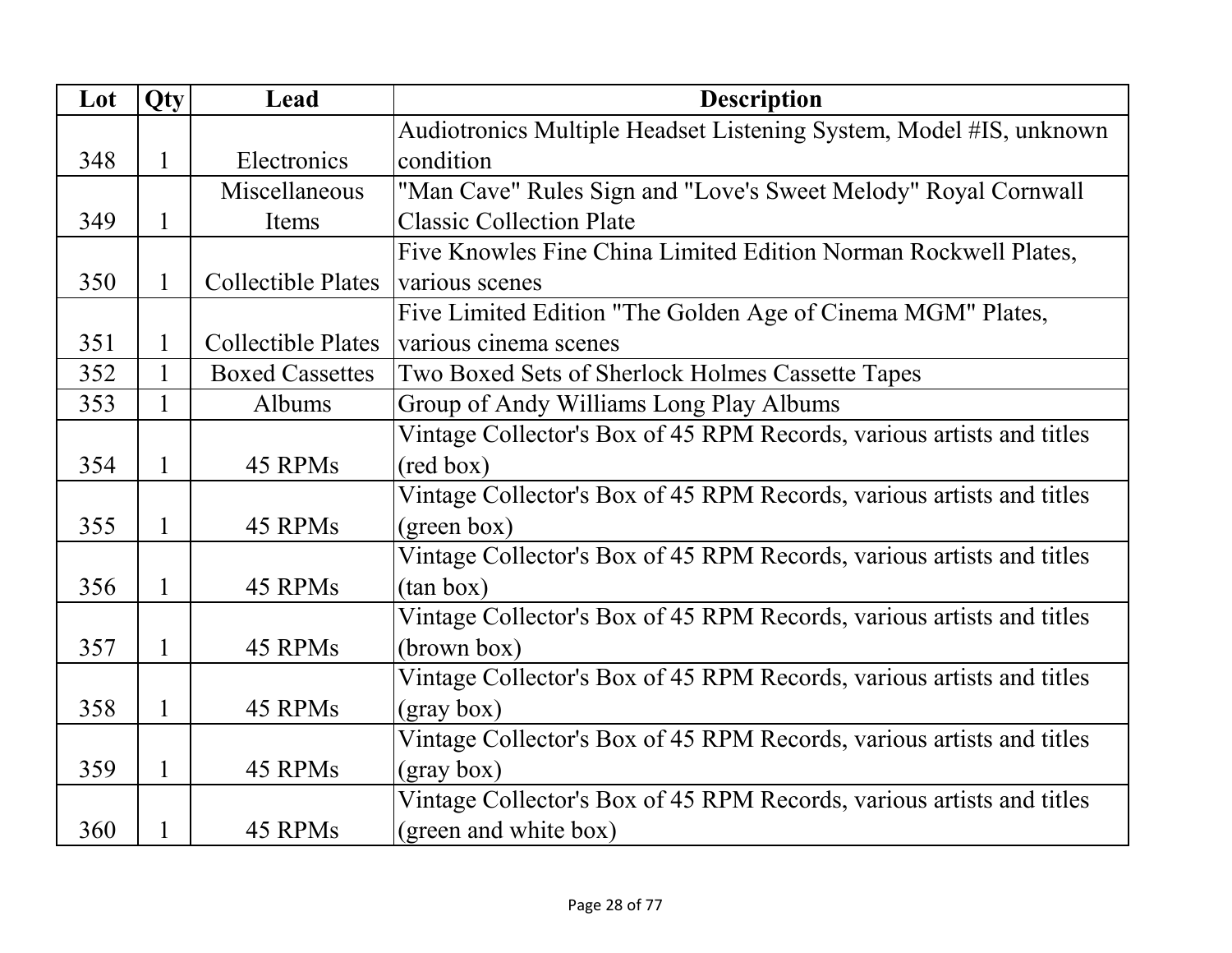| Lot | Qty          | Lead                   | <b>Description</b>                                                    |
|-----|--------------|------------------------|-----------------------------------------------------------------------|
|     |              |                        | Vintage Collector's Box of 45 RPM Records, various artists and titles |
| 361 | $\mathbf{1}$ | 45 RPMs                | (green and white box)                                                 |
|     |              |                        | Vintage Collector's Box of 45 RPM Records, various artists and titles |
| 362 | $\mathbf{1}$ | 45 RPMs                | (green box)                                                           |
|     |              |                        | Vintage Collector's Box of 45 RPM Records, various artists and titles |
| 363 | $\mathbf{1}$ | 45 RPMs                | (blue box)                                                            |
|     |              |                        | Vintage Collector's Box of 45 RPM Records, various artists and titles |
| 364 | $\mathbf{1}$ | 45 RPMs                | (brown box)                                                           |
|     |              |                        | Vintage Collector's Box of 45 RPM Records, various artists and titles |
| 365 | $\mathbf{1}$ | 45 RPMs                | (brown box)                                                           |
|     |              |                        | Vintage Collector's Box of 45 RPM Records, various artists and titles |
| 366 | $\mathbf{1}$ | 45 RPMs                | (metal box)                                                           |
|     |              |                        | Vintage Collector's Box of 45 RPM Records, various artists and titles |
| 367 | 1            | 45 RPMs                | (black and white box)                                                 |
|     |              |                        | Vintage Collector's Box of 45 RPM Records, various artists and titles |
| 368 | $\mathbf{1}$ | 45 RPMs                | (black and white box)                                                 |
|     |              |                        | Vintage Collector's Box of 45 RPM Records, various artists and titles |
| 369 | $\mathbf{1}$ | 45 RPMs                | (black and white box)                                                 |
|     |              |                        | Boxed Sets of Cassette Tapes, includes Songs of the Century, The King |
| 370 | $\mathbf{1}$ | <b>Boxed Cassettes</b> | of R&B, and The Music of Bill Monroe                                  |
|     |              |                        | Group of Walt Disney VHS Tapes, includes Fox and the Hound, Bambi,    |
| 371 | $\mathbf{1}$ | <b>VHS</b> Tapes       | etc.                                                                  |
| 372 | $\mathbf{1}$ | Lighting               | Floor Lamp, Metal Base, approx. 72" tall                              |
|     |              |                        | Pioneer Components Glass Display Case, approx. 19" wide x 16" deep x  |
| 373 | $\mathbf{1}$ | Display Case           | 32" tall, with one shelf; Please Note: contents not included          |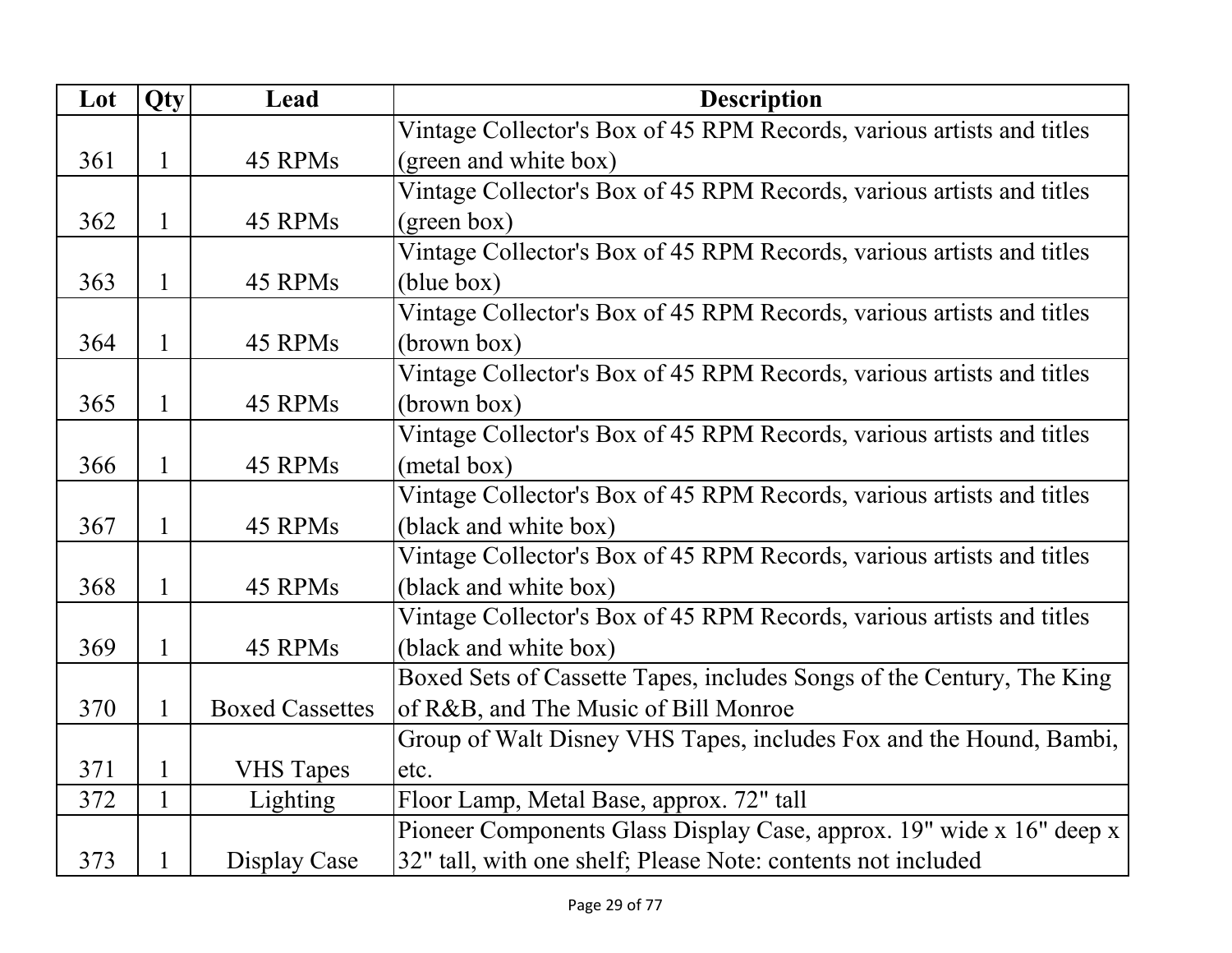| Lot | Qty          | Lead          | <b>Description</b>                                                  |
|-----|--------------|---------------|---------------------------------------------------------------------|
| 374 | $\mathbf{1}$ | CDs           | Group of CDs, various artists and titles                            |
| 375 | $\mathbf{1}$ | CDs           | Group of CDs, various artists and titles                            |
| 376 | $\mathbf{1}$ | CDs           | Group of CDs, various artists and titles                            |
| 377 | $\mathbf{1}$ | Posters       | Framed Poster of Automobiles of the 1950s, approx. 36"x24"          |
| 378 | $\mathbf{1}$ | Posters       | Framed Poster of The Beatles, approx. 36"x24"                       |
| 379 | $\mathbf{1}$ | Posters       | Framed Poster of Snapshots of The Beatles, approx. 36"x24"          |
|     |              |               | Framed Poster of Collage of Rock-n-Roll Stars of the 1960s, approx. |
| 380 | 1            | Posters       | 36"x24"                                                             |
| 381 | $\mathbf{1}$ | 45 RPMs       | Large Bag of 45 RPM Records, various artists and titles             |
|     |              |               | Stack of 45 RPM Records, with Round Stacking Carry Case, various    |
| 382 | $\mathbf{1}$ | 45 RPMs       | artists and titles                                                  |
|     |              |               | Stack of 45 RPM Records, with Round Stacking Carry Case, various    |
| 383 | $\mathbf{1}$ | 45 RPMs       | artists and titles                                                  |
|     |              |               | Stack of 45 RPM Records, with Round Stacking Carry Case, various    |
| 384 | $\mathbf{1}$ | 45 RPMs       | artists and titles                                                  |
| 385 | 1            | 45 RPMs       | Stack of 45 RPM Records, various artists and titles                 |
|     |              |               | Particle Board Side Cabinet with Cubby Slots and One Drawer; Please |
| 386 | $\mathbf{1}$ | Furniture     | Note: contents not included                                         |
|     |              | Miscellaneous |                                                                     |
| 387 | $\mathbf{1}$ | Items         | Group of 45 RPM Sleeves, Recording Discs, and other Office Supplies |
|     |              | 45 RPM Record |                                                                     |
| 388 | $\mathbf{1}$ | <b>Bags</b>   | Large Group of Clear Plastic Sleeve Bags for 45 RPM Records         |
|     |              | Christmas     |                                                                     |
| 389 | $\mathbf{1}$ | Ornaments     | Radio Flyer and Coca-Cola Holiday Ornaments                         |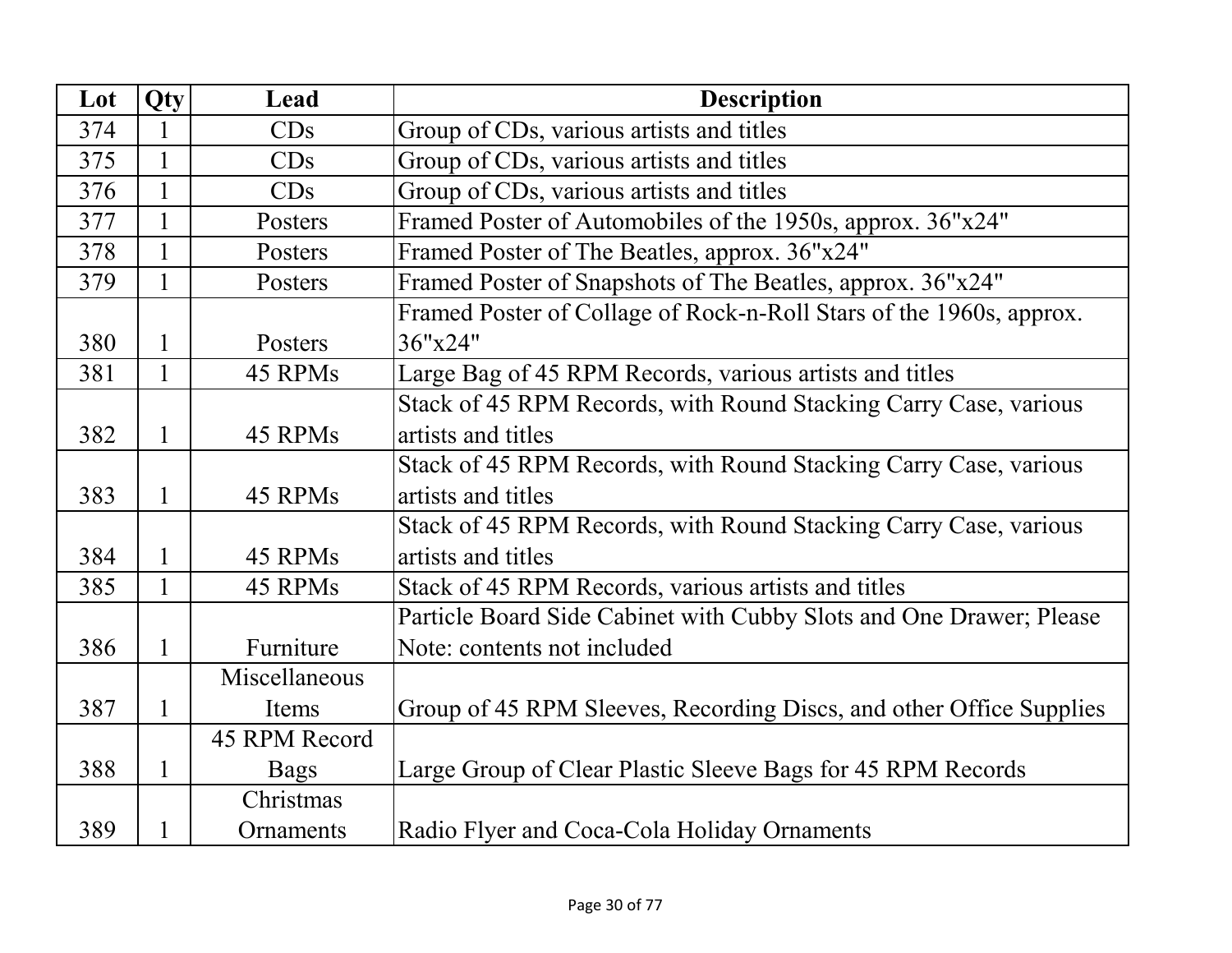| Lot | Qty          | Lead                   | <b>Description</b>                                                                  |
|-----|--------------|------------------------|-------------------------------------------------------------------------------------|
|     |              | Christmas              |                                                                                     |
| 390 | $\mathbf{1}$ | Ornaments              | Radio Flyer Holiday Ornaments                                                       |
|     |              | Christmas              |                                                                                     |
| 391 | $\mathbf{1}$ | Decorations            | Jingle Bell Rock Santa, approx. 17" tall, appears new in box                        |
|     |              |                        |                                                                                     |
| 392 | $\mathbf{1}$ |                        | Office Equipment Hewlett Packard Desk Jet Printer, Model #970CSE, unknown condition |
|     |              |                        | Desk (approx. 60" long x 30" wide) with Hutch and Rolling Office                    |
| 393 | $\mathbf{1}$ | Office Furniture       | Chair; Please Note: contents not included                                           |
| 394 | $\mathbf{1}$ | Albums                 | Stack of Long Play Albums, various artists and titles                               |
|     |              |                        |                                                                                     |
| 395 | $\mathbf{1}$ | <b>Office Supplies</b> | Miscellaneous Office Supplies, includes Pens, Mailer Envelopes, etc.                |
|     |              | Miscellaneous          | Big Time Radio Control Car (unknown condition), Two Model Cars,                     |
| 396 | 1            | Items                  | etc.                                                                                |
| 397 | $\mathbf{1}$ | <b>Books</b>           | <b>Stack of Price Guide Books for Records</b>                                       |
| 398 | $\mathbf{1}$ | <b>Books</b>           | Stack of Price Guide Books for Records and Elvis Memorabilia                        |
| 399 | $\mathbf{1}$ | <b>Books</b>           | Stack of Price Guide Books for Records and Elvis Memorabilia                        |
| 400 | $\mathbf{1}$ | Electronics            | Pioneer DVD Player, Model #PRV9200, unknown condition                               |
| 401 |              | Electronics            | Panasonic DVD Player, Model #DMRE20, unknown condition                              |
| 402 | $\mathbf{1}$ | Electronics            | Phillips DVD/CD Player, unknown condition                                           |
| 403 | $\mathbf{1}$ | Electronics            | DVD Disc Player, unknown condition                                                  |
| 404 | 1            | Electronics            | Phillips DVD/CD Player, unknown condition                                           |
|     |              | Elvis Collectible      |                                                                                     |
| 405 | $\mathbf{1}$ | Cards                  | Elvis Collectible Cards, by Box Car Enterprises, in binder                          |
|     |              | Elvis Collectible      | Elvis Collectible Cards, includes Early Days, Army Days, Graceland,                 |
| 406 | $\mathbf 1$  | Cards                  | etc., in binder                                                                     |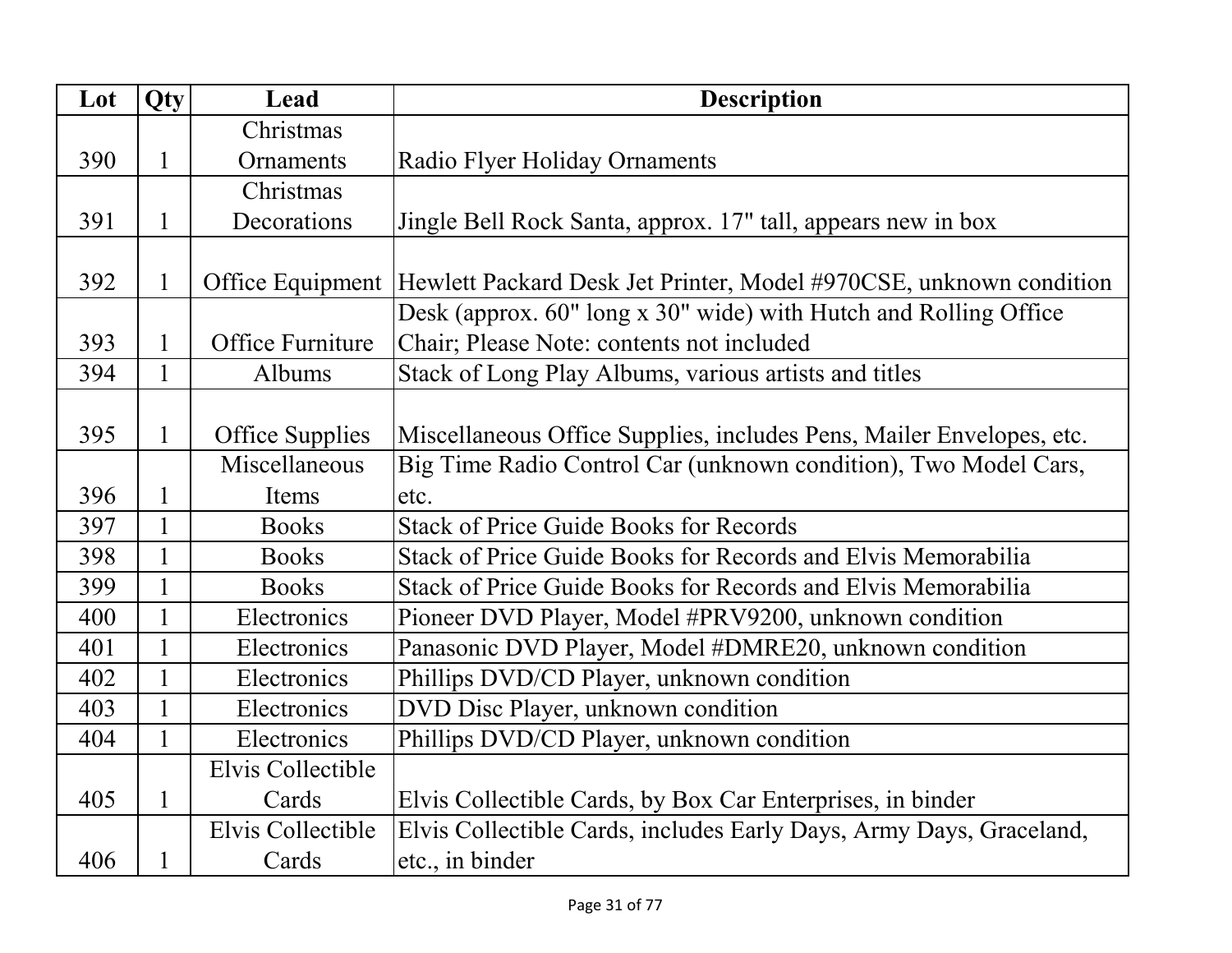| Lot | Qty          | Lead                      | <b>Description</b>                                                    |
|-----|--------------|---------------------------|-----------------------------------------------------------------------|
|     |              | Elvis Collectible         | Group of Elvis Collectible Cards, in binder, plus Two Entertainment   |
| 407 | 1            | Cards                     | Magazines                                                             |
| 408 | $\mathbf{1}$ | Collectibles              | The Vogue Company "The Picture Record", in binder                     |
|     |              | The Beatles               |                                                                       |
| 409 |              | Collectible Cards         | The Beatles Collectible Cards, in binder                              |
| 410 | $\mathbf{1}$ | Elvis Collectibles        | Scrapbook Collection of Elvis Pictures and Newspaper Clippings        |
|     |              |                           | Elvis Memorabilia, includes Photographs, Calendars, Copy of Last Will |
| 411 | $\mathbf{1}$ | Elvis Collectibles        | and Testament, etc.                                                   |
|     |              |                           | Elvis Memorabilia, includes Magazines, Newspaper Clippings, and Two   |
| 412 | 1            | Elvis Collectibles        | Albums                                                                |
|     |              |                           | Limited Edition Picture Disc of Elvis, appears to have never been     |
| 413 | 1            | <b>Elvis Collectibles</b> | opened                                                                |
|     |              |                           | RCA Victor 78 RPM Elvis Recording, "Let Me Be Your Teddy Bear",       |
| 414 | 1            | Record                    | <b>Record Preview</b>                                                 |
| 415 | $\mathbf{1}$ | Elvis Collectibles        | Elvis Collector's Plate, "The King of Las Vegas"                      |
|     |              | The Beatles               | Three Long Play Albums by The Beatles, includes "Rubber Soul",        |
| 416 | $\mathbf{1}$ | Albums                    | "Introducing The Beatles", and "Let It Be"                            |
|     |              | The Beatles               | Three Long Play Albums by The Beatles, includes "Introducing The      |
| 417 | $\mathbf{1}$ | Albums                    | Beatles", "Every Man Has a Woman", and "Let It Be"                    |
|     |              | Vintage                   | Vintage Wards Airline Reel to Reel Solid State Tape Recorder,         |
| 418 | 1            | Electronics               | unknown condition, in case                                            |
|     |              |                           |                                                                       |
| 419 | 1            | Elvis Collectibles        | Elvis Collectibles, includes Photobooks, Magazine, Hardcover Book     |
|     |              | The Beatles               |                                                                       |
| 420 | 1            | Collectibles              | Keen Teen and Teen Screen Magazines featuring The Beatles             |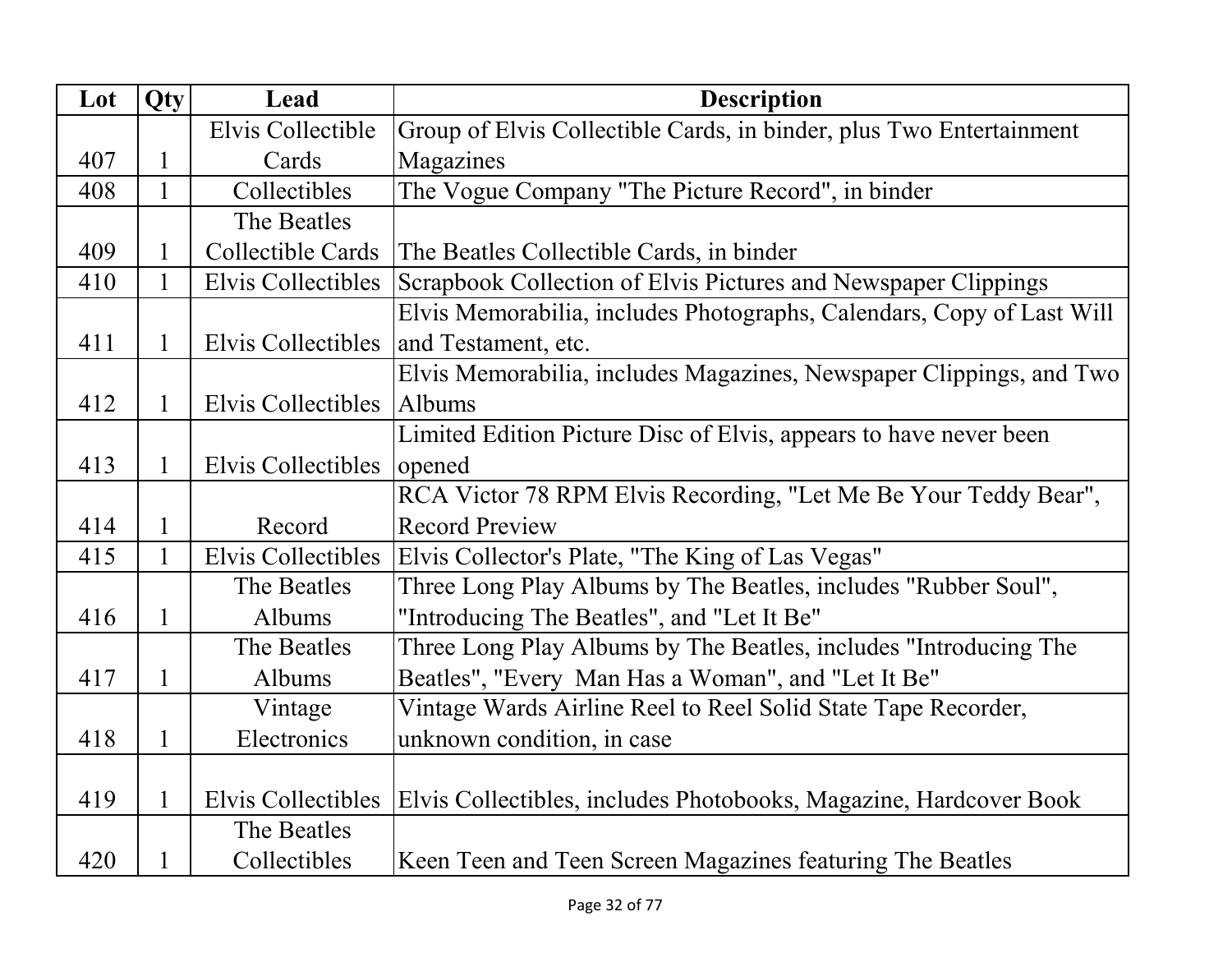| Lot | <b>Qty</b>   | Lead                      | <b>Description</b>                                                               |
|-----|--------------|---------------------------|----------------------------------------------------------------------------------|
|     |              | DVDs and VHS              |                                                                                  |
| 421 | 1            | Tapes                     | "Gone with the Wind" DVD and "Gone with the Wind" VHS Tapes                      |
| 422 | $\mathbf{1}$ | <b>DVDs</b>               | <b>Star Trek DVDs</b>                                                            |
|     |              |                           |                                                                                  |
| 423 |              | Elvis Collectibles        | Boxed Set of "Elvis from Nashville to Memphis", Five Cassettes Total             |
| 424 | $\mathbf{1}$ | Movies                    | 8mm Cartoons, Reel to Reel Cartoons and Movies, DVDs                             |
|     |              |                           |                                                                                  |
| 425 | $\mathbf{1}$ | Art                       | J. Boiros Collection "Dolphins" Sculpture , 1992, Signed, #473 of 950            |
|     |              |                           |                                                                                  |
|     |              |                           | The Rolling Stones   "The Rolling Stones: The First Twenty Years" Book, by Knoff |
| 426 | 1            | Collectibles              | Publishing, soft cover                                                           |
| 427 | $\mathbf{1}$ | <b>Star Trek Albums</b>   | Five Star Trek Long Play Albums                                                  |
|     |              | The Beatles               | "The Beatles Magical Mystery Tour" Reel to Reel, made by Ampex and               |
| 428 | 1            | Collectibles              | The Beatles "Open End Interview: A Hard Days Night" Biodisk                      |
|     |              |                           |                                                                                  |
| 429 | $\mathbf{1}$ | 45 RPMs                   | Group of 45 RPMs, includes The Beatles Magical Mystery Tour, etc.                |
|     |              | The Beatles               |                                                                                  |
| 430 | $\mathbf{1}$ | Collectibles              | The Beatles "Let It Be" CD, a Reel to Reel, etc.                                 |
|     |              | The Beatles               |                                                                                  |
| 431 | $\mathbf{1}$ | Collectibles              | Group of The Beatles Collectibles, includes DVDs and Books                       |
| 432 | $\mathbf{1}$ | <b>Elvis Collectibles</b> | Elvis Memorabilia, includes Photos, Magazine, and T-Shirt                        |
|     |              | The Beatles               |                                                                                  |
| 433 | $\mathbf{1}$ | Collectibles              | The Beatles Memorabilia, includes Photos, Calendar, etc.                         |
|     |              | The Beatles               |                                                                                  |
| 434 | 1            | Collectibles              | The Beatles Memorabilia, includes Magazines and Book                             |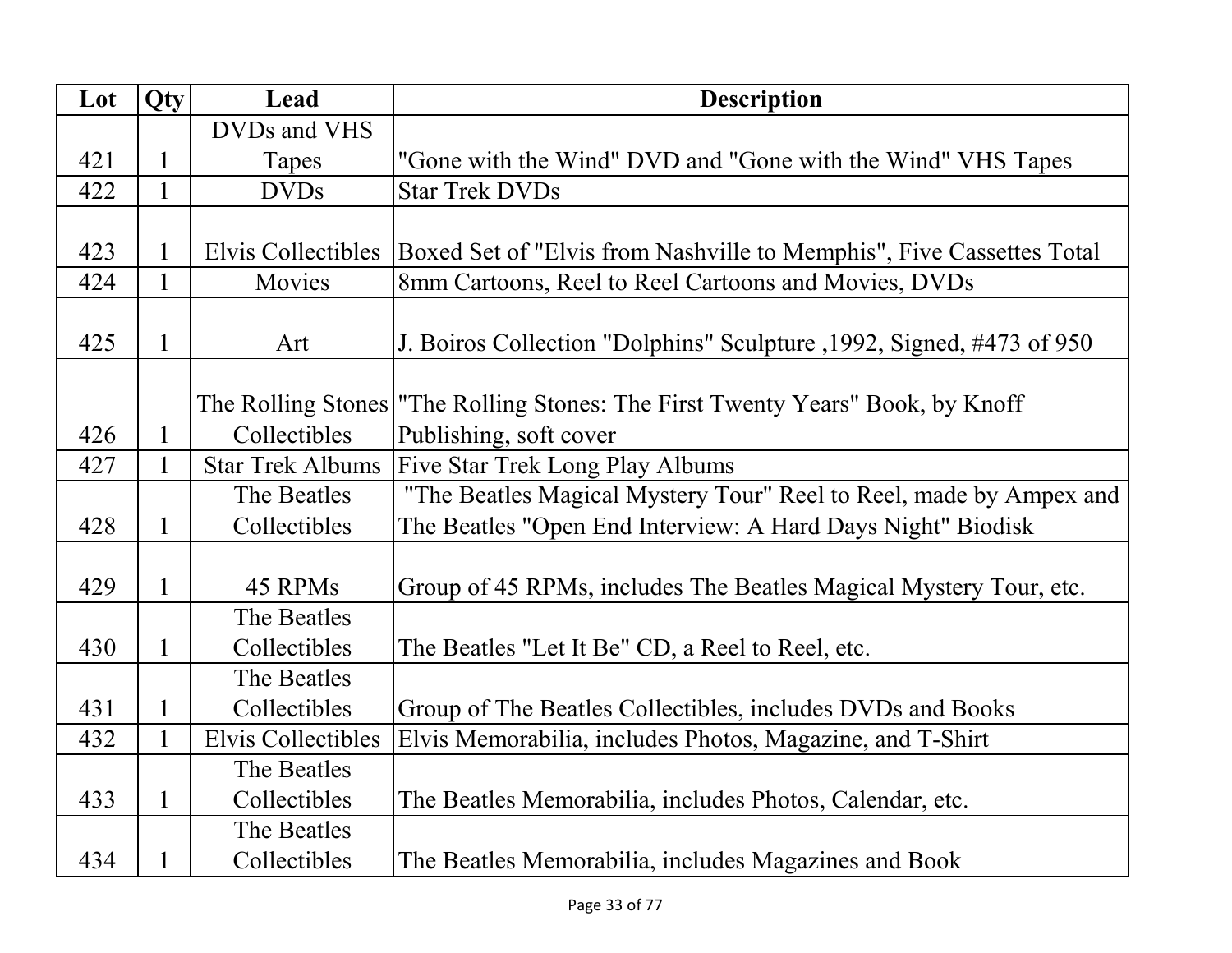| Lot | Qty          | Lead                      | <b>Description</b>                                                   |
|-----|--------------|---------------------------|----------------------------------------------------------------------|
|     |              |                           |                                                                      |
| 435 | $\mathbf{1}$ | Elvis Collectibles        | Group of Elvis Presley Collectible Pins, approx. 2.25" diameter each |
| 436 |              | Elvis Collectibles        | Elvis Collectibles, includes VHS Tapes and Cassette Tapes            |
| 437 |              | Elvis Collectibles        | <b>Six Elvis DVDs</b>                                                |
|     |              | Miscellaneous             | Music Wurks Discs, Coca Cola Advertising CD, Marilyn Monroe CD,      |
| 438 | $\mathbf{1}$ | Items                     | and Marilyn Monroe Playing Cards                                     |
| 439 | $\mathbf{1}$ | Elvis Collectibles        | Elvis Collectibles, includes Collectible Cards and Playing Cards     |
| 440 | $\mathbf{1}$ | <b>Elvis Collectibles</b> | Four Elvis DVDs, two Speedway and two Jailhouse Rock                 |
|     |              |                           | Collectible 45 RPMs, includes JFK Press Conference, Tribute to JFK,  |
| 441 | $\mathbf{1}$ | 45 RPMs                   | etc.                                                                 |
| 442 | $\mathbf{1}$ | Elvis Collectibles        | Elvis Collectible Photos                                             |
| 443 |              | <b>Elvis Collectibles</b> | Boxed Set of Elvis Collectible Trading Cards, unopened box           |
| 444 |              | <b>Elvis Collectibles</b> | Elvis Collectible Photos, color and black/white                      |
|     |              | <b>Marilyn Monroe</b>     |                                                                      |
| 445 | $\mathbf{1}$ | Collectibles              | Marilyn Monroe Collectible Photos and Long Play Record               |
| 446 | $\mathbf{1}$ | Elvis Collectibles        | <b>Group Elvis Cassette Tapes</b>                                    |
| 447 | $\mathbf{1}$ | <b>Elvis Collectibles</b> | Elvis Greatest Hits 45 RPMs in Sleeves and Box                       |
|     |              | The Beatles               |                                                                      |
| 448 | $\mathbf{1}$ | Collectibles              | "The Beatles" Three DVD Set, unopened                                |
| 449 | $\mathbf{1}$ | 45 RPMs                   | Collectible 45 RPMs, Artists A-B                                     |
| 450 | $\mathbf{1}$ | 45 RPMs                   | Collectible 45 RPMs, Artists B-C                                     |
| 451 | $\mathbf{1}$ | 45 RPMs                   | Collectible 45 RPMs, Artists C-D                                     |
| 452 | $\mathbf{1}$ | 45 RPMs                   | Collectible 45 RPMs, Artists E-F                                     |
| 453 | $\mathbf{1}$ | 45 RPMs                   | Collectible 45 RPMs, Artists G-K                                     |
| 454 | $\mathbf{1}$ | 45 RPMs                   | Collectible 45 RPMs, Artists L-N                                     |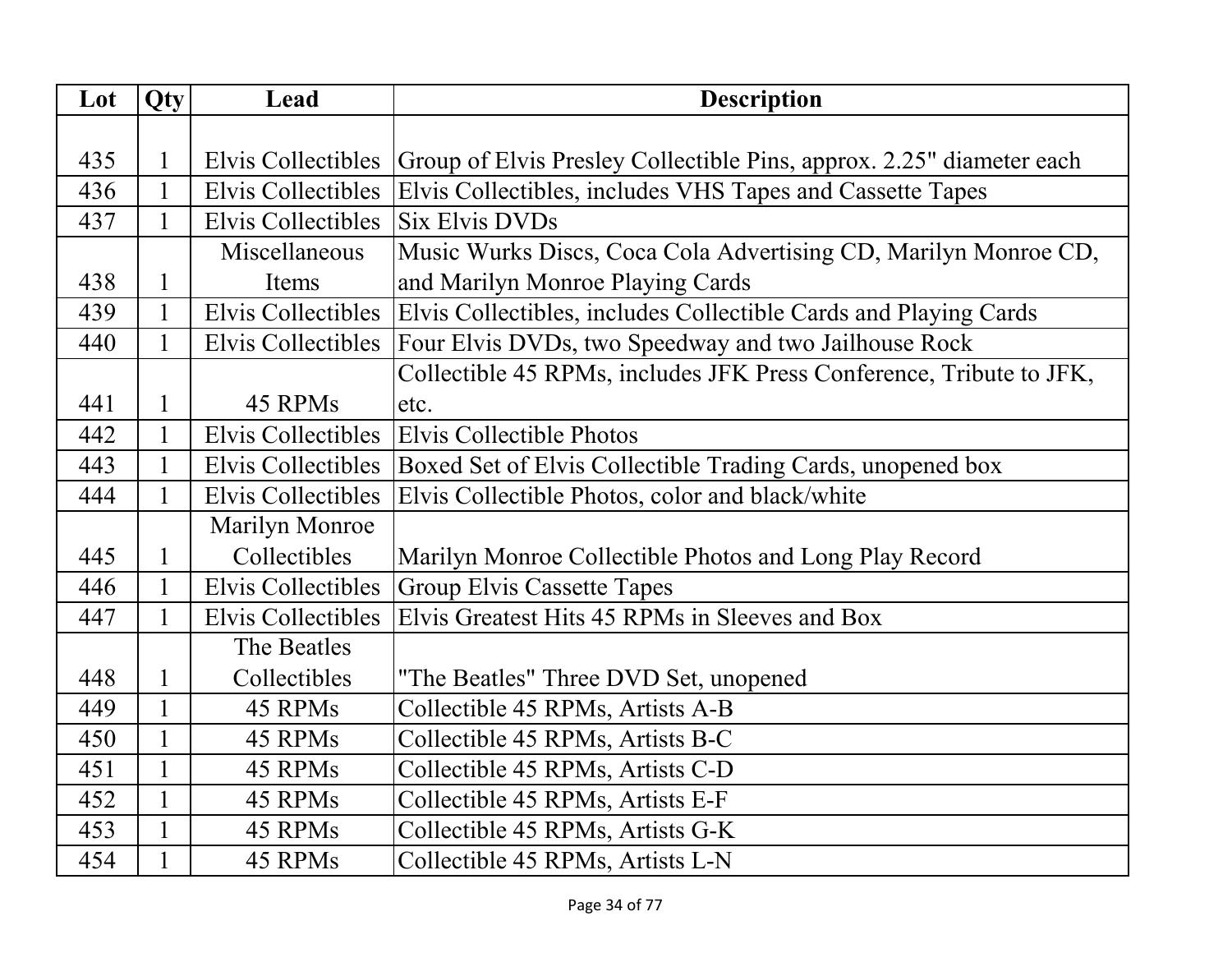| Lot | Qty          | Lead               | <b>Description</b>                                                     |
|-----|--------------|--------------------|------------------------------------------------------------------------|
| 455 |              | 45 RPMs            | Collectible 45 RPMs, Artists O-Q                                       |
| 456 | $\mathbf{1}$ | 45 RPMs            | Collectible 45 RPMs, Artists R-S                                       |
| 457 | $\mathbf{1}$ | 45 RPMs            | Collectible 45 RPMs, Artists T-Z                                       |
|     |              |                    | Collectible 45 RPMs, includes Chubby Checker, Pat Boone, and other     |
| 458 | $\mathbf{1}$ | 45 RPMs            | artists                                                                |
|     |              |                    | Collectible 45 RPMs, includes Donna Summer, James Darren, and other    |
| 459 | 1            | 45 RPMs            | artists                                                                |
|     |              |                    | Collectible 45 RPMs, includes Hall and Oates, Lee Greenwood, Aretha    |
| 460 | $\mathbf{1}$ | 45 RPMs            | Franklin, etc.                                                         |
|     |              |                    | Collectible 45 RPMs, includes The Rolling Stones, Kool and the Gang,   |
| 461 | $\mathbf{1}$ | 45 RPMs            | Michael Jackson, etc.                                                  |
|     |              |                    | Collectible 45 RPMs, includes Connie Francis, Eddie Fisher, Waylon,    |
| 462 | $\mathbf{1}$ | 45 RPMs            | Joey Dee, etc.                                                         |
|     |              |                    | Collectible 45 RPMs, includes Frankie Avalon, Ricky Nelson, Nat King   |
| 463 | $\mathbf{1}$ | 45 RPMs            | Cole, etc.                                                             |
|     |              |                    | Collectible 45 RPMs, includes Andy Griffith, Glenn Miller, Bobby       |
| 464 | $\mathbf{1}$ | 45 RPMs            | Rydell, etc.                                                           |
|     |              |                    | Collectible 45 RPMs, includes Frank Sinatra, The Everly Brothers, Neil |
| 465 | $\mathbf{1}$ | 45 RPMs            | Sedaka, Bobby Vee, etc.                                                |
|     |              |                    |                                                                        |
| 466 |              | Elvis Collectibles | Elvis Collectibles, includes Elvis Watch, Ornaments, and Candy Box     |
| 467 |              | Electronics        | Realistic Pocket Vision Mini LCD Color TV, unknown condition           |
|     |              |                    | Radio Shack Microphone, #33-3030, with RCA Stand, plus Shure           |
| 468 | $\mathbf{1}$ | Microphones        | Microphone, #SM57, unknown conditions of each                          |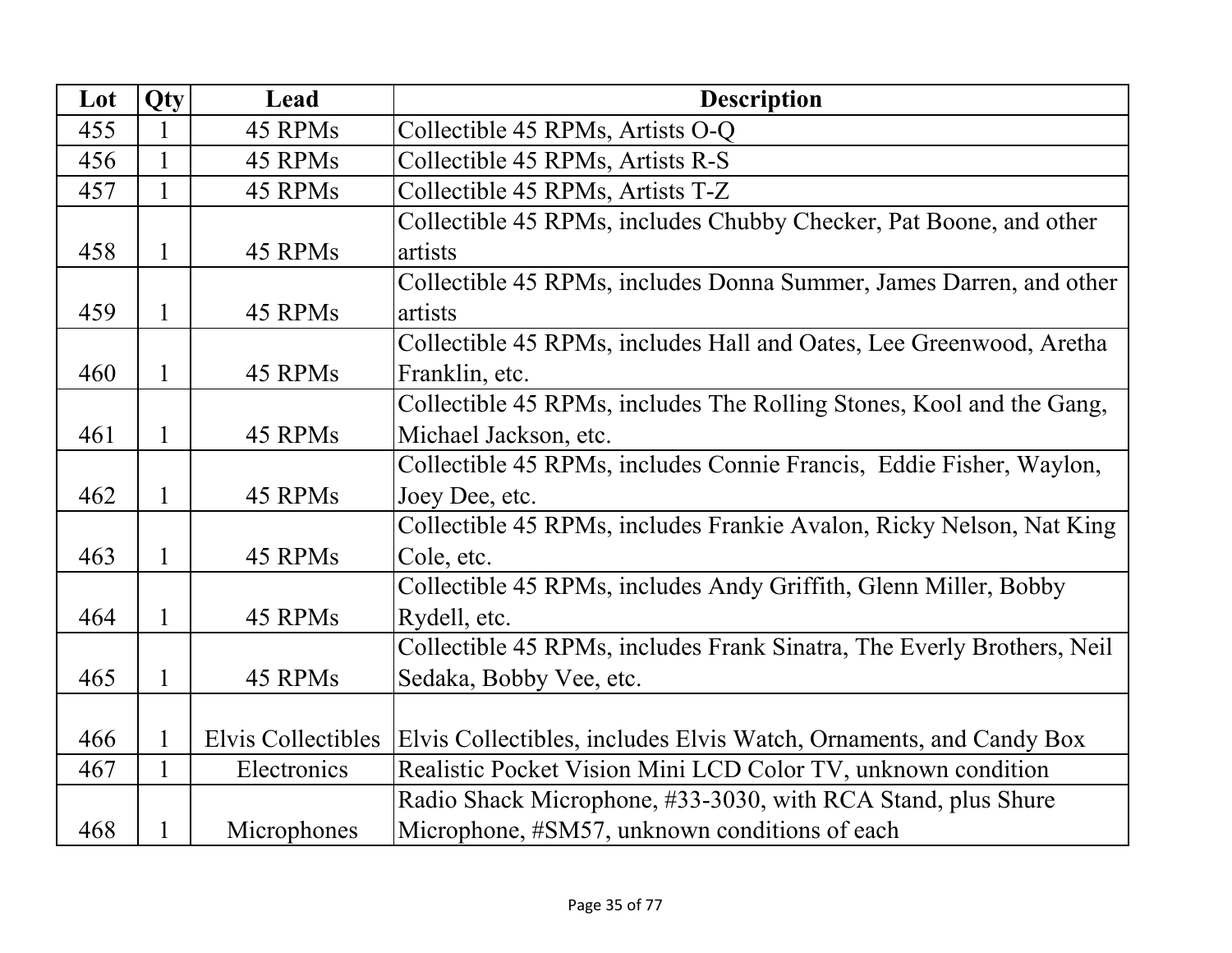| Lot | Qty          | Lead                      | <b>Description</b>                                                                     |
|-----|--------------|---------------------------|----------------------------------------------------------------------------------------|
|     |              | Phono Needle              |                                                                                        |
| 469 | $\mathbf{1}$ | Gauges                    | Group of Phono Needle Gauges                                                           |
|     |              |                           |                                                                                        |
| 470 | $\mathbf{1}$ | Turntable                 | Rotating Table Top display with Electric Motor. Working Condition                      |
|     |              |                           |                                                                                        |
| 471 | 1            |                           | Musical Instrument Flute, in case, unknown condition                                   |
|     |              |                           | Group of Miscellaneous Small Electronics, includes Small Speakers,                     |
| 472 | $\mathbf{1}$ | Electronics               | Panasonic SL-SX392C Car/Portable CD Player, etc.                                       |
|     |              |                           | Crosley Music Wurks Music Box, with "Chariots of Fire" Disc,                           |
| 473 | 1            | Music Box                 | unknown condition                                                                      |
| 474 |              | <b>Binoculars</b>         | Bosch Optikon Binoculars, in case                                                      |
| 475 | $\mathbf{1}$ | <b>Elvis Collectibles</b> | Elvis Collectible "Gold Album" Bubble Gum Cards                                        |
|     |              |                           |                                                                                        |
| 476 | 1            | Elvis Collectibles        | Elvis "The Sun Never Sets on a Legend" Collectible Doll, new in box                    |
|     |              | Roy and Dale              |                                                                                        |
| 477 | $\mathbf{1}$ | Collectibles              | Roy and Dale "Happy Trails" 45 RPM, in original cover                                  |
|     |              | <b>Buddy Holly</b>        |                                                                                        |
| 478 | $\mathbf{1}$ | Collectibles              | Buddy Holly 1987 Record, Special Collector's Item                                      |
|     |              |                           |                                                                                        |
| 479 | 1            |                           | Collectible Albums The Beatles "Sergeant Pepper's Lonely Heart's Club" Long Play Album |
|     |              |                           |                                                                                        |
| 480 | 1            |                           | Collectible Albums The Beatles '65 Hits Long Play Album                                |
|     |              |                           |                                                                                        |
| 481 |              |                           | Collectible Albums   "Meet the Beatles" Long Play Album                                |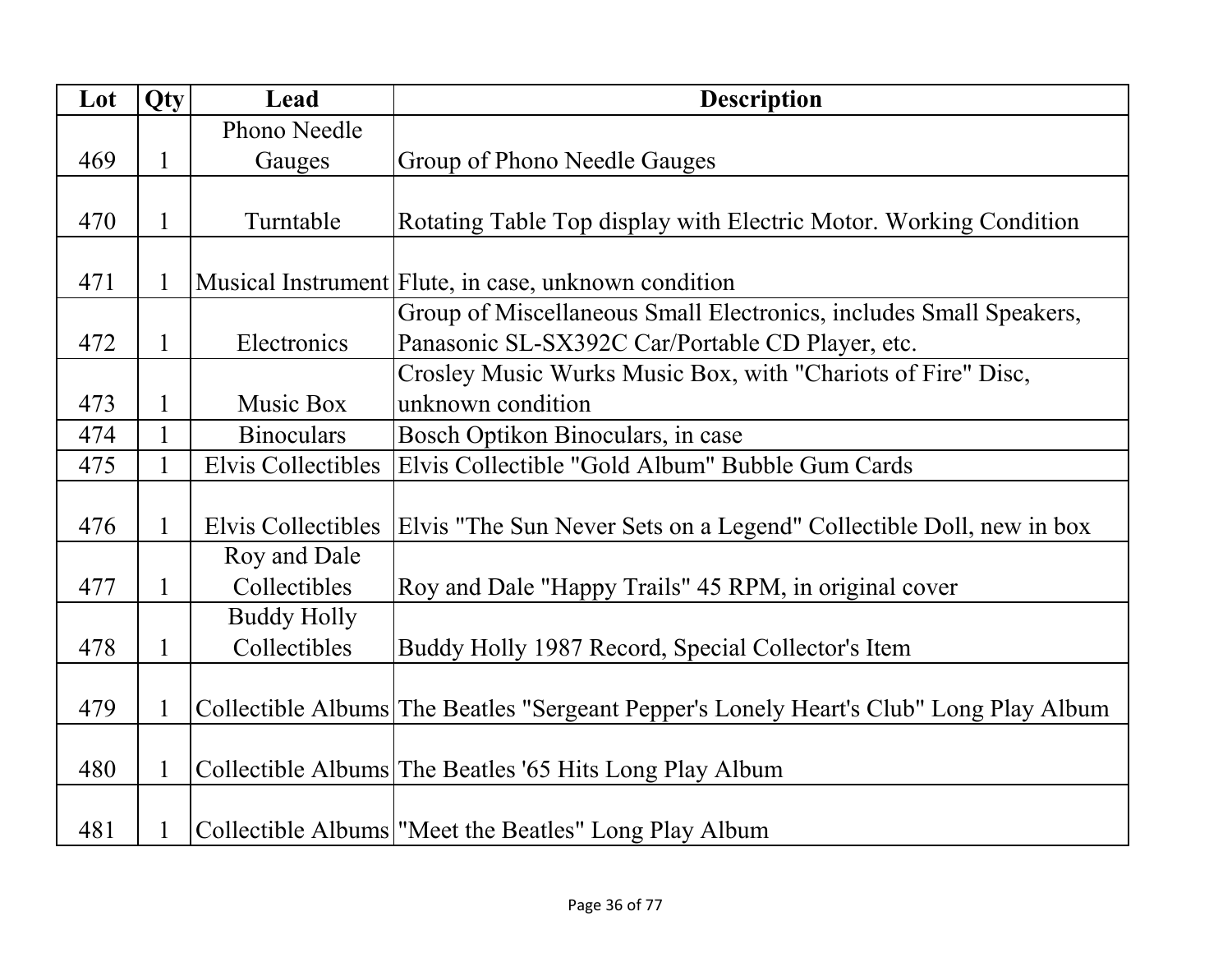| Lot | Qty          | Lead                            | <b>Description</b>                                                                  |
|-----|--------------|---------------------------------|-------------------------------------------------------------------------------------|
|     |              |                                 |                                                                                     |
| 482 | $\mathbf{1}$ |                                 | Collectible Albums   "Timeless" by The Beatles, Limited Edition Long Play Album     |
|     |              |                                 |                                                                                     |
| 483 | 1            |                                 | Collectible Albums The Beatles '65 Hits Long Play Album, damaged album cover        |
|     |              |                                 |                                                                                     |
| 484 | $\mathbf{1}$ |                                 | Collectible Albums   "Rubber Soul" by The Beatles Long Play Album                   |
|     |              |                                 |                                                                                     |
| 485 | $\mathbf{1}$ |                                 | Collectible Albums   "Something New" by The Beatles Long Play Album                 |
|     |              |                                 |                                                                                     |
| 486 | 1            |                                 | Collectible Albums <sup> </sup> "A Hard Days Night" by The Beatles Long Play Album  |
|     |              |                                 | Vintage Series Interview Picture Disc Album "The Gospel According to                |
| 487 | $\mathbf{1}$ | Collectible Albums the Beatles" |                                                                                     |
|     |              |                                 |                                                                                     |
| 488 | $\mathbf{1}$ |                                 | Collectible Albums   "Introducing the Beatles" Long Play Album, damaged album cover |
|     |              |                                 |                                                                                     |
| 489 |              |                                 | Collectible Albums Songs, Pictures, and Stories of The Beatles Long Play Album      |
|     |              |                                 |                                                                                     |
| 490 | $\mathbf{1}$ |                                 | Collectible Albums   "Introducing the Beatles" Long Play Album                      |
|     |              |                                 |                                                                                     |
| 491 | $\mathbf{1}$ |                                 | Collectible Albums   "Something New" by The Beatles Long Play Album                 |
|     |              |                                 |                                                                                     |
| 492 |              |                                 | Collectible Albums The Early Beatles Long Play Album, damaged album cover           |
|     |              |                                 |                                                                                     |
| 493 |              |                                 | Collectible Albums   "Meet the Beatles" Long Play Album, damaged album cover        |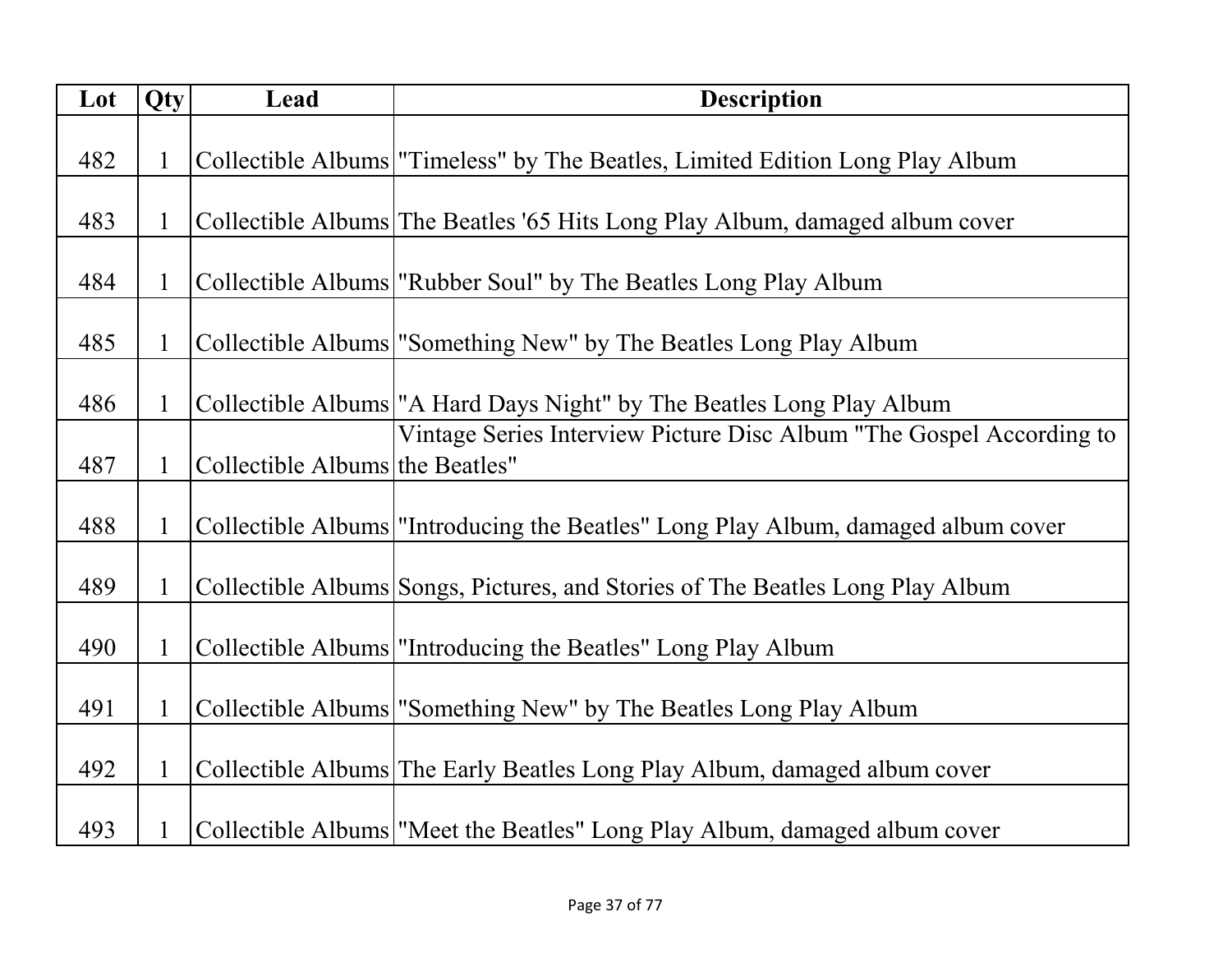| Lot | Qty          | Lead                   | <b>Description</b>                                                               |
|-----|--------------|------------------------|----------------------------------------------------------------------------------|
|     |              |                        | Motion Picture Soundtrack "Help" by The Beatles Long Play Album,                 |
| 494 |              |                        | Collectible Albums damaged album cover                                           |
|     |              |                        |                                                                                  |
| 495 | 1            |                        | Collectible Albums The Beatles Pictures and Two Long Play Albums                 |
|     |              |                        |                                                                                  |
| 496 |              |                        | Collectible Albums The Beatles Second Album Long Play Album, damaged album cover |
|     |              |                        |                                                                                  |
| 497 | $\mathbf{1}$ |                        | Collectible Albums   "Meet the Beatles Long Play Album                           |
|     |              |                        |                                                                                  |
| 498 |              |                        | Collectible Albums   "New Hits" by The Beatles Long Play Album                   |
|     |              |                        |                                                                                  |
| 499 | $\mathbf{1}$ |                        | Collectible Albums   "Introducing The Beatles" Long Play Album                   |
|     |              | <b>Antique Display</b> | Antique Display Case, approx. 72" long x 25.5" deep x 42" tall, Glass            |
| 500 | $\mathbf{1}$ | Case                   | and Wood, Dark Stain                                                             |
|     |              |                        | Pair of RCA Speakers, Model #SP120-10, approx. 16"x12"x36.5",                    |
| 501 | $\mathbf{1}$ | Electronics            | unknown condition                                                                |
|     |              | <b>Antique Display</b> | Antique Display Case, approx. 72" long x 25.5" deep x 42" tall, Glass            |
| 502 | $\mathbf{1}$ | Case                   | and Wood, Dark Stain                                                             |
|     |              |                        | Vintage Chest, approx. 42"x22"x32", Carved Wood, Please Note:                    |
| 503 | $\mathbf{1}$ | Furniture              | contents not included                                                            |
|     |              |                        |                                                                                  |
|     |              |                        | Corner Stand, Three Shelves, approx. 12" deep x 30" tall, Particle Board,        |
| 504 | $\mathbf{1}$ | Furniture              | plus Two Speakers, 16"x10.5" and 12"x9", unknown condition                       |
|     |              |                        | Five Collectible Elvis 45 RPMs, includes Jailhouse Rock, Mess of                 |
| 505 | $\mathbf{1}$ | 45 RPMs                | Blues, Such a Night, etc.                                                        |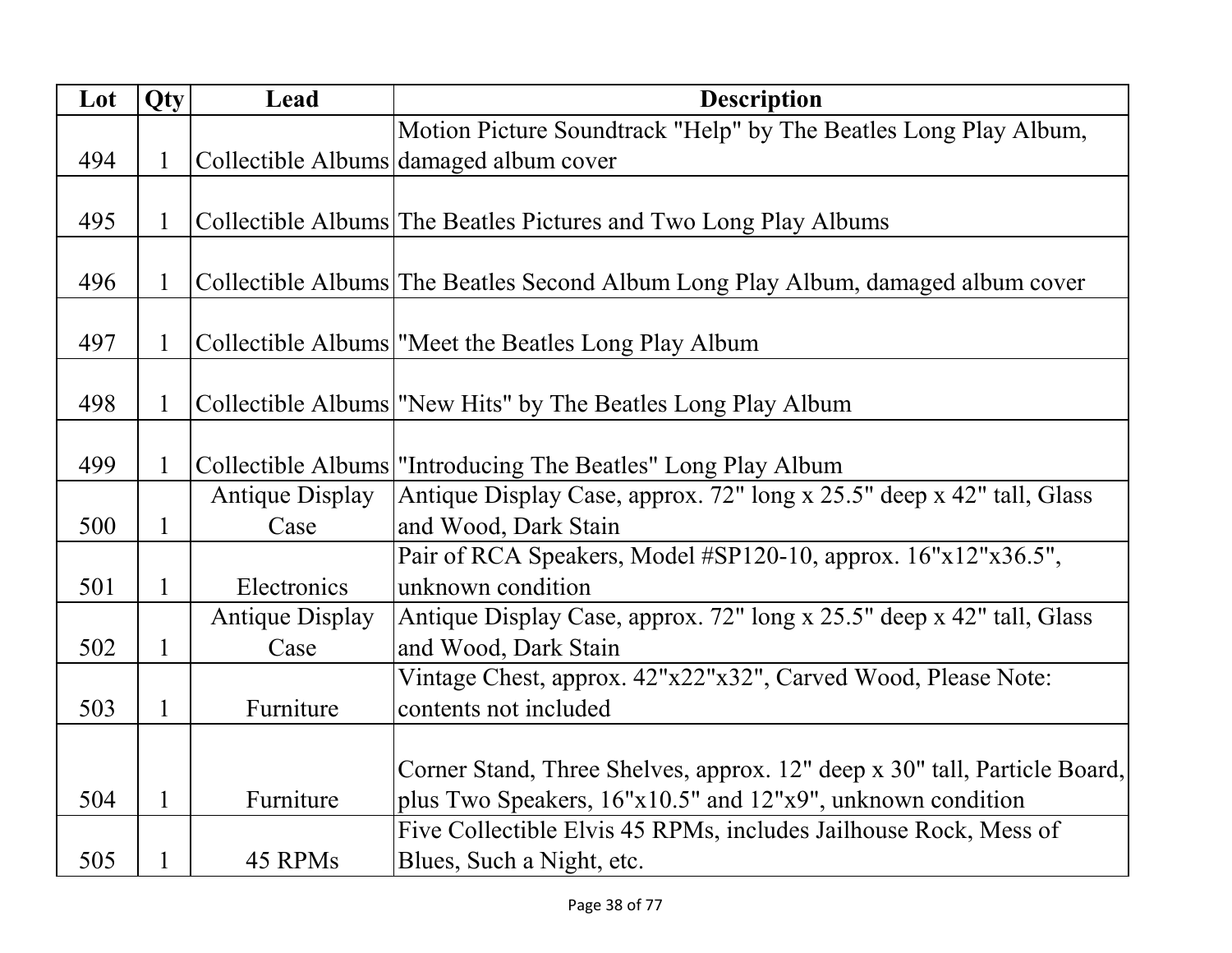| Lot | Qty          | Lead                      | <b>Description</b>                                                      |
|-----|--------------|---------------------------|-------------------------------------------------------------------------|
|     |              |                           | Three Collectible Elvis 45 RPMs, includes Old Shep, Jailhouse Rock,     |
| 506 | 1            | 45 RPMs                   | etc.                                                                    |
|     |              |                           | Collectible Elvis 45 RPMs, includes One Night, Don't Leave Me Now,      |
| 507 | 1            | 46 RPMs                   | Love Me Tender, etc.                                                    |
|     |              |                           | Electric Rotating Display Case, approx. 13"x19"x27", Four Levels,       |
| 508 | $\mathbf{1}$ | Display Case              | unknown condition                                                       |
|     |              | Fishing Rods and          |                                                                         |
| 509 | 1            | Reels                     | Three Miscellaneous Fishing Rods and Reels                              |
|     |              |                           |                                                                         |
| 510 | 1            | Electronics               | BeoMaster 4000, Model #NR4000, SN#867043, unknown condition             |
|     |              |                           |                                                                         |
|     |              |                           | Pair of Emerson Speakers, approx. 7.5" tall x 5" wide, plus a Realistic |
| 511 |              | Electronics               | Speaker, approx. 7" tall x 4.5" wide, unknown conditions of each        |
|     |              | Miscellaneous             |                                                                         |
| 512 | 1            | Items                     | Group of Miscellaneous Stereo Parts and Electrical Items                |
|     |              |                           | "The Complete Beatles" MGM Home Video CED and Making Michael            |
| 513 | 1            | <b>CEDs</b>               | Jackson's Thriller CED                                                  |
|     |              |                           | Five Yamaha Speakers, unknown condition, four are 6" tall and one is    |
| 514 | 1            | Electronics               | $12"$ long                                                              |
|     |              |                           | Altec Lansing Stage Gig Portable Amplifying Speaker, in box, unknown    |
| 515 | 1            | Electronics               | condition                                                               |
|     |              |                           | Pair of Sound Design Speakers, approx. 7.5"x4.5"x12", Model             |
| 516 | $\mathbf{1}$ | Electronics               | #0617AG, unknown condition                                              |
|     |              |                           | Three Elvis 45 RPMs, includes Old Shep, Elvis Picture Record, and The   |
| 517 |              | <b>Elvis Collectibles</b> | Elvis Presley Complete Musical Treasury                                 |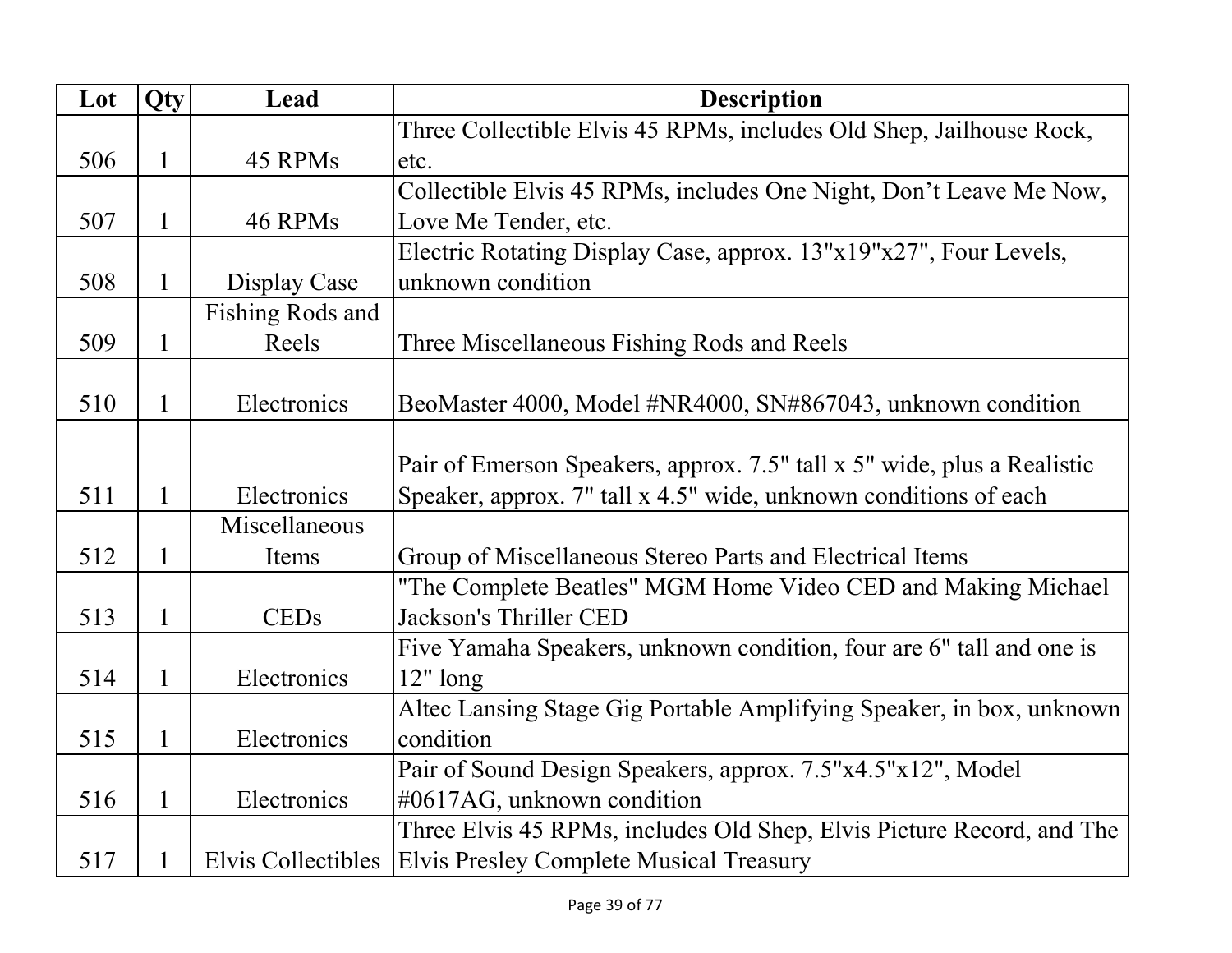| Lot | Qty          | Lead                             | <b>Description</b>                                                     |
|-----|--------------|----------------------------------|------------------------------------------------------------------------|
| 518 | $\mathbf{1}$ | Elvis Collectibles               | Three Boxed Sets of Elvis Long Play Records, various titles            |
|     |              |                                  |                                                                        |
|     |              |                                  | Boxed Sets of Long Play Albums, includes The Great Original Hits of    |
| 519 | $\mathbf{1}$ | Albums                           | the 50's and 60's, Heart and Soul of Rock-n-Roll, and Hits of the 50's |
|     |              |                                  | Two Boxed Sets of Elvis Long Play Albums, includes Worldwide 50        |
| 520 | 1            | Elvis Collectibles               | Gold Hits and The Elvis Presley Story                                  |
|     |              |                                  | Two Elvis Boxed Sets of Long Play Albums and a Boxed Set of The        |
| 521 | $\mathbf{1}$ | Elvis Collectibles               | Nashville Sound Bright Lights and Country Music                        |
|     |              |                                  | Group of Music Collectibles, includes Album Cover, Photographs,        |
| 522 | $\mathbf{1}$ | Music Collectibles License Plate |                                                                        |
|     |              |                                  | Vintage Scott Exeter Stereo in Cabinet with Scott AM/FM Radio, Sony    |
|     |              |                                  | Reel to Reel, Dual Turntable, unknown condition, approx. 68" long x    |
| 523 | $\mathbf{1}$ | Vintage Stereo                   | $20"$ wide x $28"$ tall                                                |
|     |              |                                  | Group of 45 RPMs, includes Rod Stewart, Neil Diamond, and other        |
| 524 | $\mathbf{1}$ | 45 RPMs                          | artists and titles                                                     |
|     |              |                                  | Group of 45 RPMs, includes Prince, Donnie Osmond, and other artists    |
| 525 | $\mathbf{1}$ | 45 RPMs                          | and titles                                                             |
| 526 | $\mathbf{1}$ | 45 RPMs                          | Group of 45 RPMs, in two albums, Elvis Presley and other artists       |
| 527 | 1            | 45 RPMs                          | Group of Elvis Presley 45 RPMs                                         |
| 528 | $\mathbf{1}$ | 45 RPMs                          | Group of 45 RPMs, includes Patsy Cline and other artists and titles    |
|     |              |                                  | Group of 45 RPMs, includes Gordon Lightfoot and other artists and      |
| 529 | $\mathbf{1}$ | 45 RPMs                          | titles                                                                 |
| 530 | $\mathbf{1}$ | 45 RPMs                          | Group of 45 RPMs by George Harrison                                    |
| 531 | $\mathbf{1}$ | 45 RPMs                          | Group of 45 RPMs by Mary Hopkins                                       |
| 532 | $\mathbf{1}$ | 45 RPMs                          | Group of 45 RPMs by John Lennon                                        |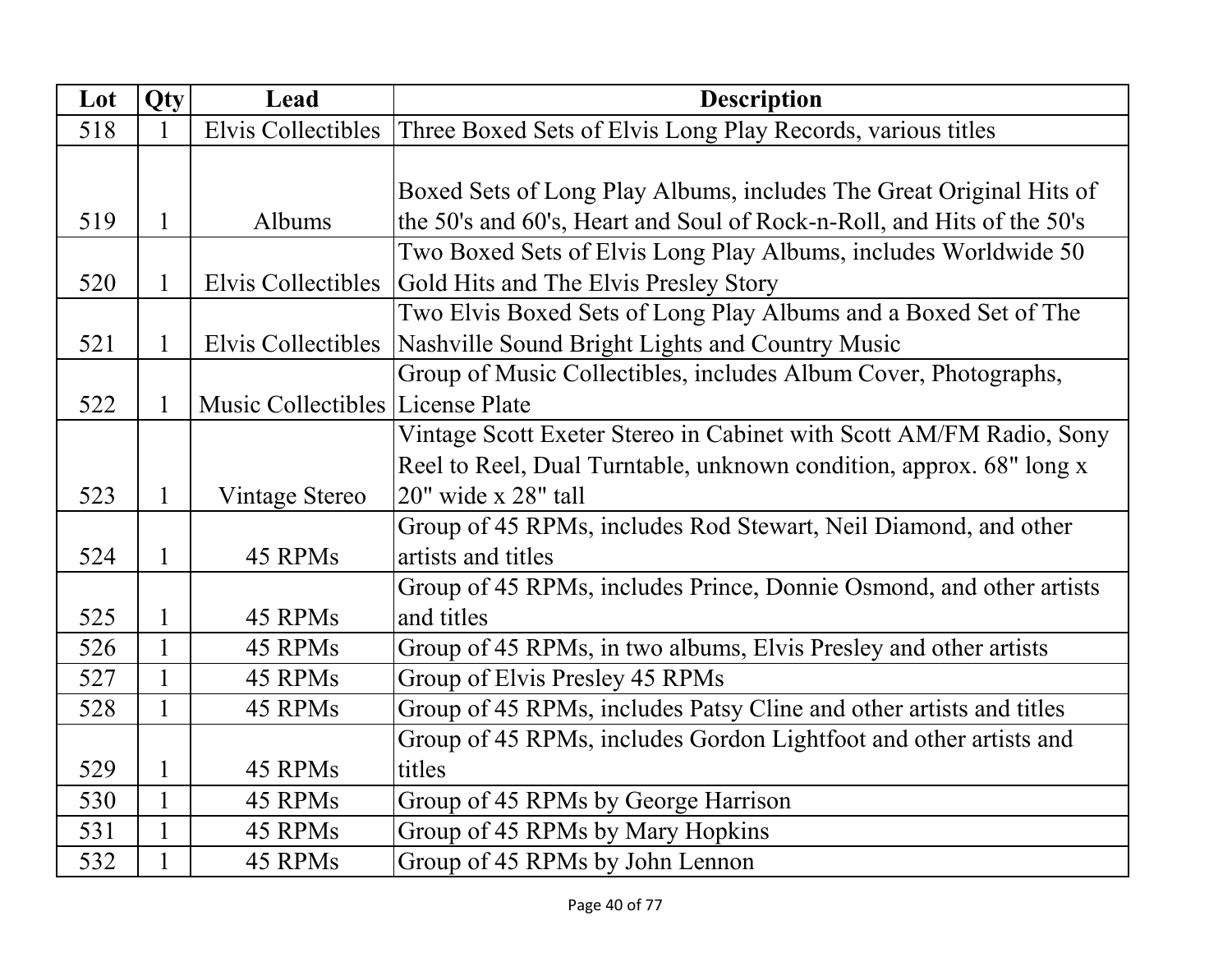| Lot | <b>Qty</b>   | Lead        | <b>Description</b>                                                  |
|-----|--------------|-------------|---------------------------------------------------------------------|
| 533 |              | 45 RPMs     | Group of 45 RPMs by John Lennon                                     |
| 534 | $\mathbf{1}$ | 45 RPMs     | Group of 45 RPMs by Paul McCartney                                  |
| 535 | $\mathbf{1}$ | 45 RPMs     | Group of 45 RPMs by Paul McCartney                                  |
| 536 | 1            | 45 RPMs     | Group of 45 RPMs by Ringo Starr                                     |
| 537 | $\mathbf{1}$ | 45 RPMs     | Group of 45 RPMs by Elvis Presley                                   |
| 538 | $\mathbf{1}$ | 45 RPMs     | Group of 45 RPMs by Elvis Presley                                   |
| 539 | $\mathbf{1}$ | 45 RPMs     | Group of 45 RPMs by Elvis Presley                                   |
| 540 | $\mathbf{1}$ | 45 RPMs     | Group of 45 RPMs by Elvis Presley and other artists                 |
| 541 | $\mathbf{1}$ | Electronics | MXR Stereo 15 Band Equalizer, unknown condition                     |
| 542 | 1            | 45 RPMs     | Group of 45 RPMs by The Beatles, with Jacket Numbers                |
| 543 | $\mathbf{1}$ | 45 RPMs     | Group of 45 RPMs by Elvis, with RCA Numbered Records                |
| 544 |              | Albums      | Group of Long Play Albums, various artists and titles               |
|     |              |             | Group of Long Play Albums, includes Ray Price, Bobby Vinton, and    |
| 545 | $\mathbf{1}$ | Albums      | other artists and titles                                            |
|     |              |             | Group of Long Play Albums, includes Floyd Cramer, Chet Atkins, Hank |
| 546 |              | Albums      | Williams, and other artists and titles                              |
| 547 | $\mathbf{1}$ | Albums      | Group of Elvis Long Play Albums                                     |
|     |              |             | Group of Long Play Albums, includes 1970's Hits, Fabulous 50's, and |
| 548 | $\mathbf{1}$ | Albums      | other artists and titles                                            |
| 549 | $\mathbf{1}$ | Albums      | Group of Elvis Long Play Albums                                     |
|     |              |             | Group of Long Play Albums, includes Country/Western, Political, and |
| 550 | $\mathbf{1}$ | Albums      | other artists and titles                                            |
|     |              |             | Group of Long Play Albums, includes Linda Ronstadt, Bob Seger, and  |
| 551 | 1            | Albums      | other artists and titles                                            |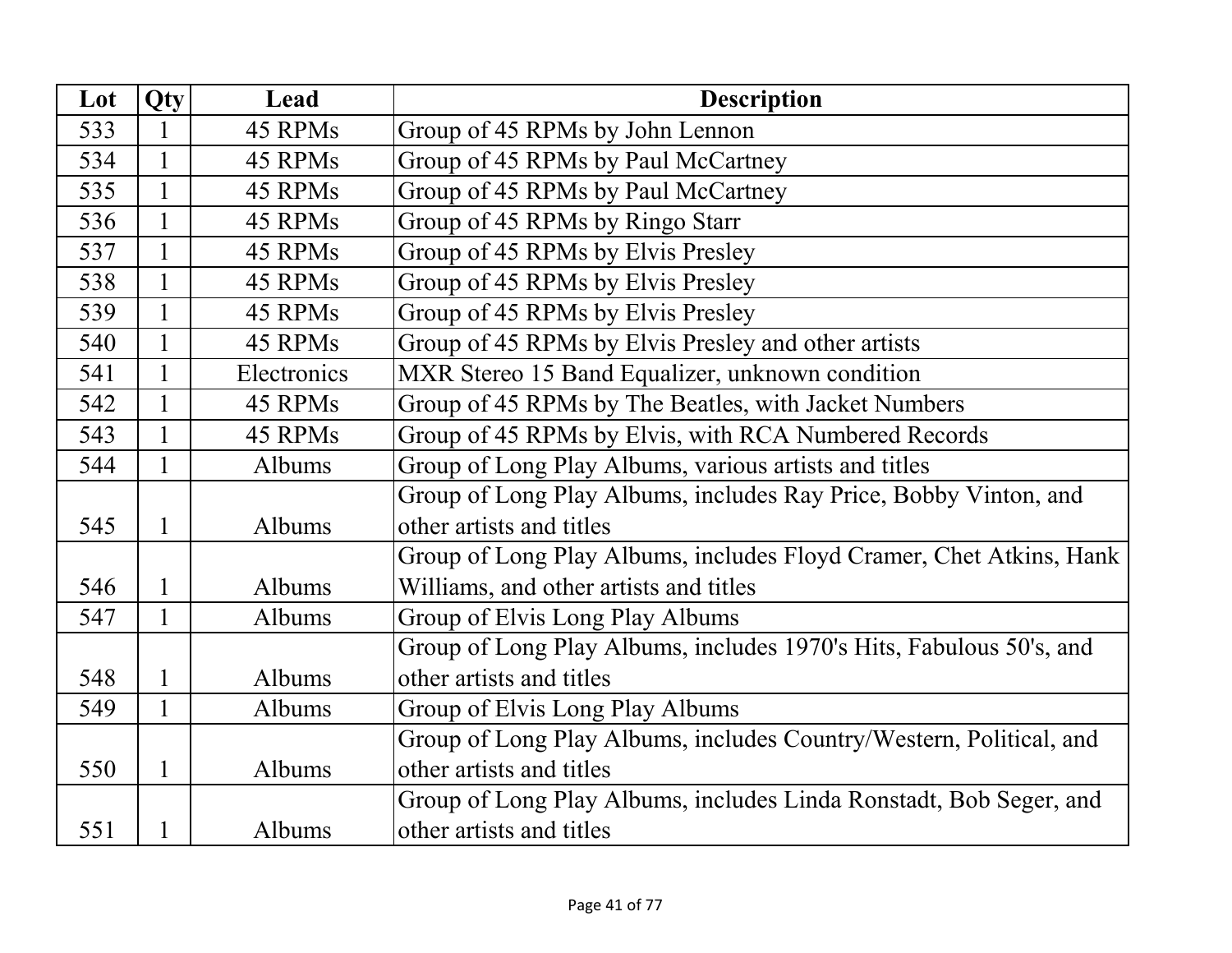| Lot | Qty          | Lead           | <b>Description</b>                                                  |
|-----|--------------|----------------|---------------------------------------------------------------------|
|     |              |                | Group of Long Play Albums, includes Jefferson Airplane, John Denver |
| 552 | $\mathbf{1}$ | Albums         | and other artists and titles                                        |
| 553 | $\mathbf{1}$ | Wood Stand     | Wood Stand, approx. 54" wide x 15" deep x 24" tall                  |
| 554 | $\mathbf{1}$ | Wood Stand     | Wood Stand, approx. 54" wide x 15" deep x 24" tall                  |
|     |              |                | Pair of Speakers, approx. 25" tall x 15" wide x 10" deep, unknown   |
| 555 | 1            | Electronics    | condition                                                           |
|     |              |                | Vintage IC Stereo in Cabinet, AM/FM Stereo, Eight Track Player, and |
| 556 | $\mathbf{1}$ | Vintage Stereo | Turntable, unknown condition                                        |
|     |              |                | Vintage Stereo in Cabinet, AM/FM Stereo, Cassette Player, and       |
| 557 | 1            | Vintage Stereo | Turntable, unknown condition                                        |
| 558 | $\mathbf{1}$ | 45 RPMs        | Group of 45 RPMs, includes Country Artists A-L                      |
| 559 | 1            | 45 RPMs        | Group of 45 RPMs, includes Country Artists N-Z                      |
|     |              |                | Group of 45 RPMs, includes Sammy Davis, Jr., Glenn Miller, Frank    |
| 560 | 1            | 45 RPMs        | Sinatra, and other artists and titles                               |
|     |              |                | Group of 45 RPMs, includes Conway Twitty, Charlie Pride, and other  |
| 561 | 1            | 45 RPMs        | artists and titles                                                  |
|     |              |                | Group of 45 RPMs, includes Judy Collins, Marvin Gaye, Kool and the  |
| 562 | 1            | 45 RPMs        | Gang, and other artists and titles                                  |
|     |              |                | Group of 45 RPMs, includes The Drifters, The Nut Cracker, Willie    |
| 563 | $\mathbf{1}$ | 45 RPMs        | Nelson, and other artists and titles                                |
|     |              |                |                                                                     |
|     |              |                | Group of 45 RPMs, includes The Coasters, Johnny and the Hurricanes, |
| 564 | $\mathbf{1}$ | 45 RPMs        | Rosemary Clooney, Ink Spots, and other artists and titles           |
| 565 |              | 45 RPMs        | Group of 45 RPMs, includes various artists and titles               |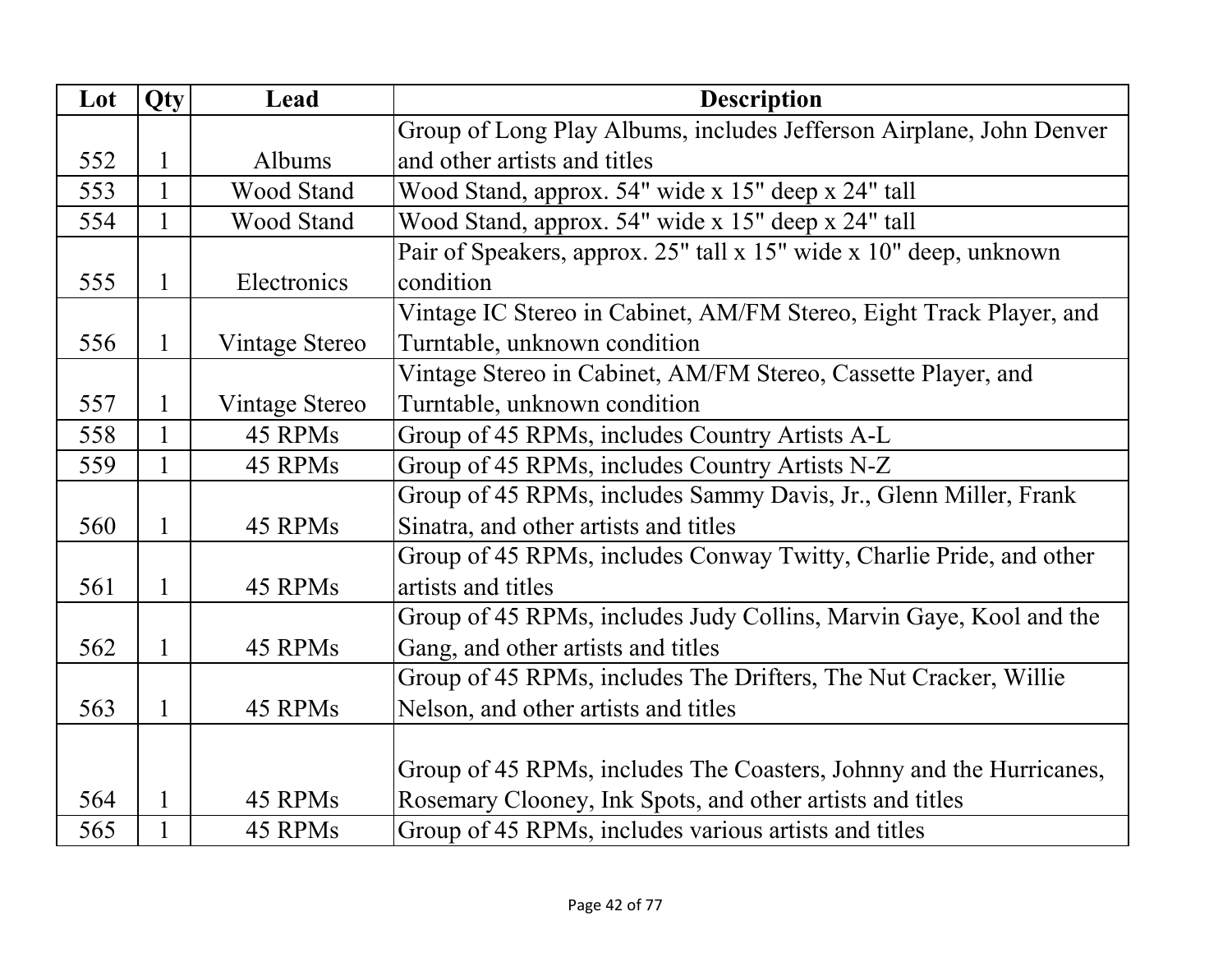| Lot | Qty          | Lead        | <b>Description</b>                                                      |
|-----|--------------|-------------|-------------------------------------------------------------------------|
|     |              |             | Group of 45 RPMs, includes The Buckinghams, Connie Francis, Frankie     |
| 566 | 1            | 45 RPMs     | Avalon, Bobby Darin, and other artists and titles                       |
| 567 | 1            | 45 RPMs     | Group of 45 RPMs, includes Artists A-S                                  |
| 568 | 1            | 45 RPMs     | Group of 45 RPMs, includes various artists and titles                   |
|     |              |             | Speaker, in wooden cabinet, approx. 33" long x 20" deep x 28" tall,     |
| 569 | 1            | Electronics | unknown condition                                                       |
| 570 | $\mathbf{1}$ | Sign        | Lighted "Open" Sign, approx. 23"x13", unknown condition                 |
| 571 | 1            | Electronics | Sony Components System, Model #FH-B150, unknown condition               |
|     |              |             | Shure Vocal Master, in Cabinet, approx. 52" tall x 24" wide x 15" deep, |
| 572 | 1            | Electronics | unknown condition                                                       |
| 573 | $\mathbf{1}$ | Electronics | Realistic Stereo Equalizer, Model #31-1989, unknown condition           |
|     |              |             | Grommes Precision Amplifier, Model #GT50, SN#A2563, unknown             |
| 574 | $\mathbf{1}$ | Electronics | condition                                                               |
|     |              |             |                                                                         |
| 575 | $\mathbf{1}$ | Electronics | Shure Automatic Mixer System, Model #AMS8000, unknown condition         |
| 576 |              | Electronics | Monarch FM Tuner, Model #KK7237, unknown condition                      |
|     |              |             | Pathfinder by Newcomb Electronics Piece, Model #662888, unknown         |
| 577 | 1            | Electronics | condition                                                               |
| 578 | $\mathbf{1}$ | Lighting    | Two Floor Lamps, unknown condition                                      |
| 579 | $\mathbf{1}$ | Furniture   | Coffee Table, approx. 50"x19"x14"                                       |
|     |              |             | Magnavox Cassette Recorder Amplifier, Model #D6550, approx.             |
| 580 | 1            | Electronics | 14"x8.5"x20", unknown condition                                         |
|     |              |             |                                                                         |
| 581 | 1            | 45 RPMs     | Group of 45 RPMs, includes Perry Como and other artists and titles      |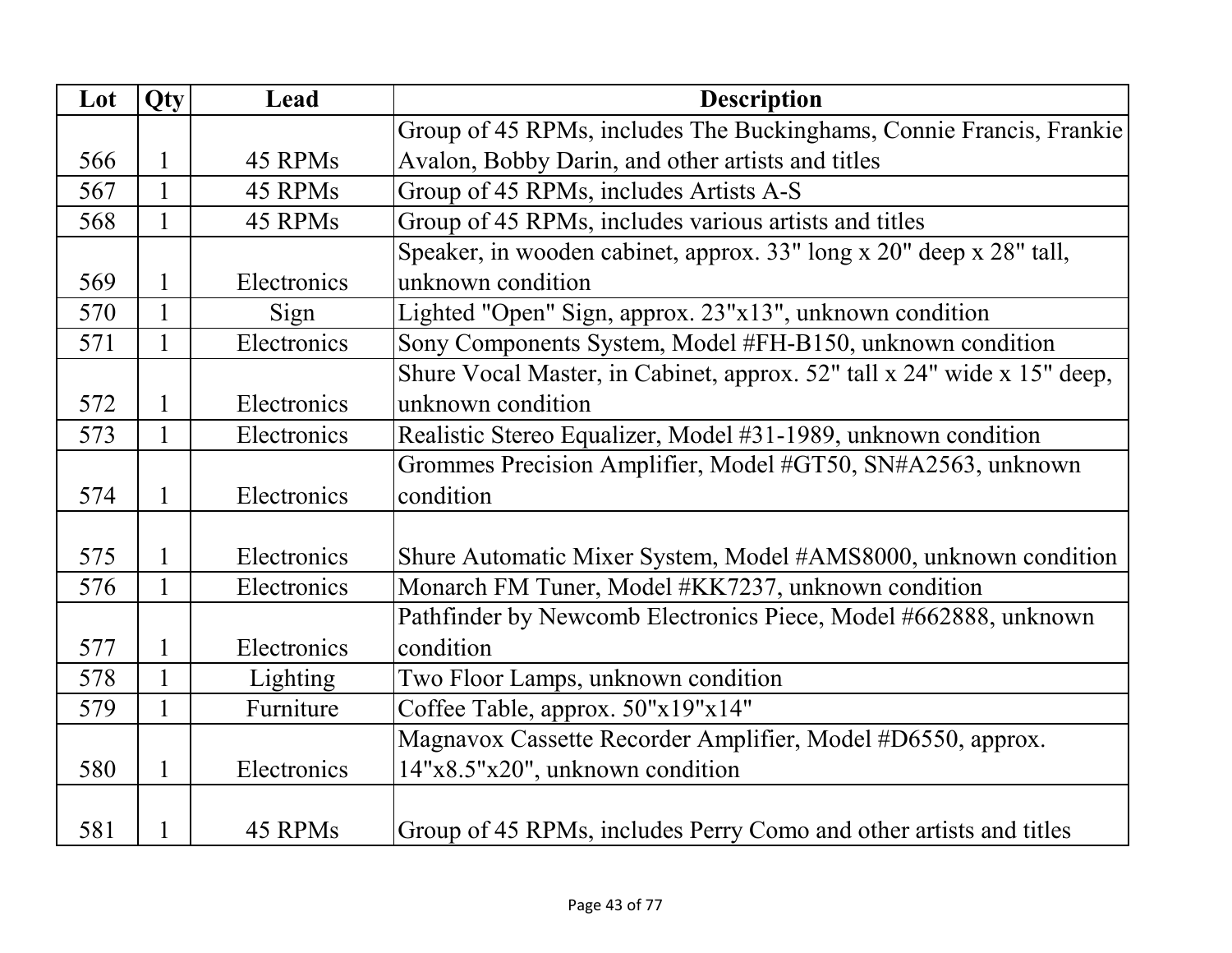| Lot | Qty | Lead    | <b>Description</b>                                                      |
|-----|-----|---------|-------------------------------------------------------------------------|
|     |     |         | Group of 45 RPMs, includes Barbara Mandrell, Jerry Lee Lewis, and       |
| 582 | 1   | 45 RPMs | other artists and titles                                                |
|     |     |         |                                                                         |
| 583 | 1   | 45 RPMs | Group of 45 RPMs, includes Theme Songs and other artists and titles     |
|     |     |         |                                                                         |
| 584 | 1   | 45 RPMs | Group of 45 RPMs, includes 50's and 60's and other artists and titles   |
|     |     |         | Group of 45 RPMs, includes The Andrews Sisters, Bing Crosby, and        |
| 585 | 1   | 45 RPMs | other artists and titles                                                |
|     |     |         |                                                                         |
| 586 | 1   | 45 RPMs | Group of 45 RPMs, includes German, French, and other artists and titles |
|     |     |         | Group of 45 RPMs, includes GE Sound Programs, Bing Crosby,              |
| 587 | 1   | 45 RPMs | Liberace, and other artists and titles                                  |
|     |     |         | Group of 45 RPMs, includes Kenny Rogers, Ray Stevens, Glen              |
| 588 | 1   | 45 RPMs | Campbell, and other artists and titles                                  |
|     |     |         | Group of 45 RPMs, includes Conway Twitty, Loretta Lynn, and other       |
| 589 | 1   | 45 RPMs | artists and titles                                                      |
|     |     |         | Group of 45 RPMs, includes The Beach Boys, The Drifters, Herman's       |
| 590 | 1   | 45 RPMs | Hermits, The Mills Brothers, and other artists and titles               |
|     |     |         |                                                                         |
| 591 | 1   | 45 RPMs | Group of 45 RPMs, includes Lawrence Welk and other artists and titles   |
|     |     |         |                                                                         |
| 592 | 1   | 45 RPMs | Group of 45 RPMs, includes Lynyrd Skynyrd and other artists and titles  |
|     |     |         | Group of 45 RPMs, includes Flatt and Scruggs, Ronnie Milsap, Conway     |
| 593 | 1   | 45 RPMs | Twitty, and other artists and titles                                    |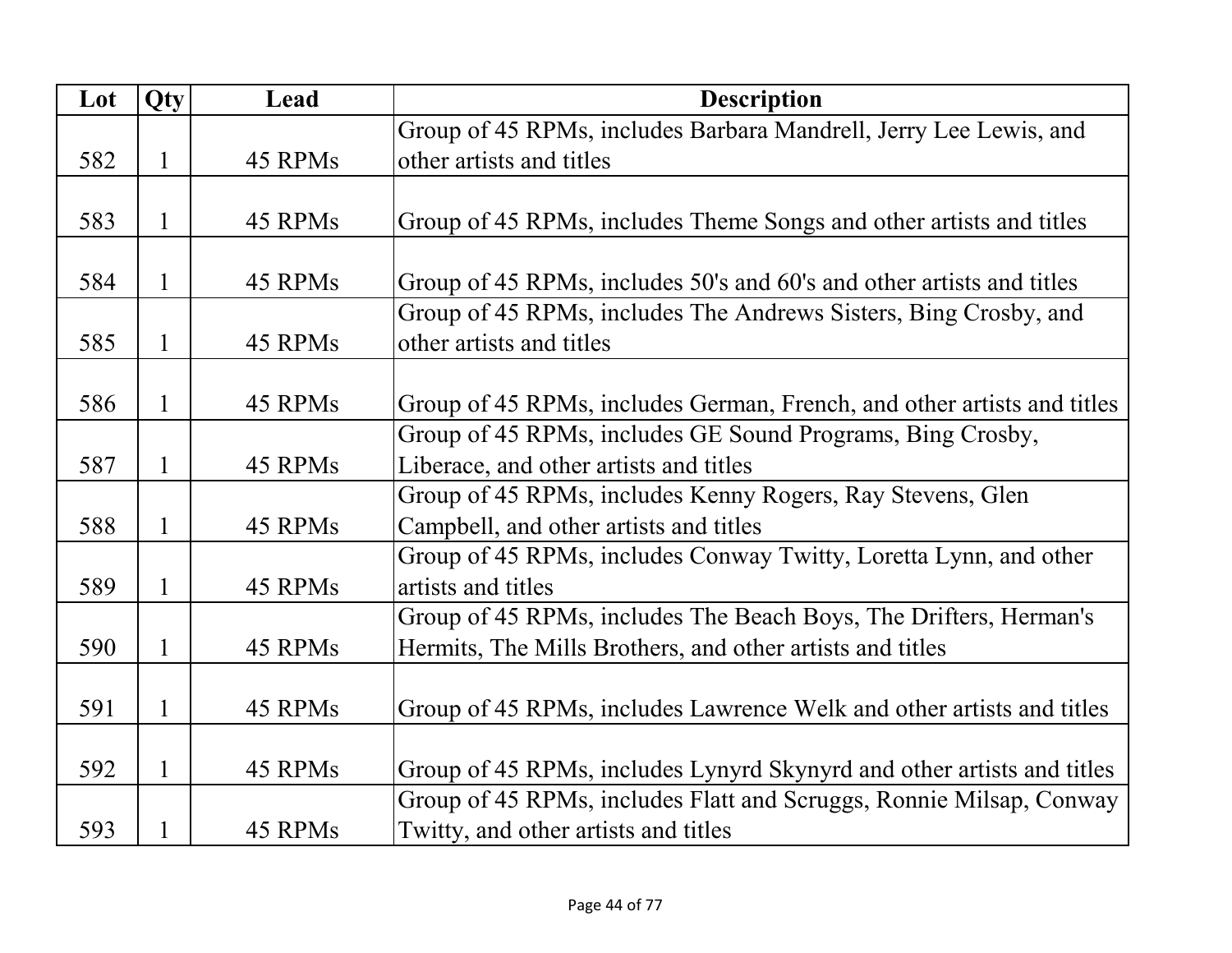| Lot | Qty          | Lead        | <b>Description</b>                                                                |
|-----|--------------|-------------|-----------------------------------------------------------------------------------|
|     |              |             | Group of 45 RPMs, includes Charlie Pride, Elton John, Frankie Avalon,             |
| 594 |              | 45 RPMs     | and other artists and titles                                                      |
| 595 | 1            | 45 RPMs     | Group of 45 RPMs, includes Opera and Symphony Music                               |
|     |              |             | Group of 45 RPMs, includes Bruce Springsteen and other artists and                |
| 596 | 1            | 45 RPMs     | titles                                                                            |
|     |              |             | Group of 45 RPMs, includes Duran Duran, John Fogerty, Michael                     |
| 597 | 1            | 45 RPMs     | Jackson, and other artists and titles                                             |
|     |              |             | Group of 45 RPMs, includes The Rolling Stones, Paul McCartney,                    |
| 598 | 1            | 45 RPMs     | Prince, Rod Stewart, and other artists and titles                                 |
|     |              |             | Group of 45 RPMs, includes Anne Murray, The Chipmunks, Tony                       |
| 599 | 1            | 45 RPMs     | Bennett, Chubby Checker, and other artists and titles                             |
|     |              |             |                                                                                   |
| 600 |              |             | Reel to Reel Tapes Group of Reel to Reel Tapes, includes Radio Programs           |
|     |              |             |                                                                                   |
| 601 |              |             | Reel to Reel Tapes Group of Reel to Reel Tapes, includes The Grand Ole Opry, etc. |
| 602 |              | Electronics | AR Turntable, unknown condition                                                   |
| 603 | $\mathbf{1}$ | Electronics | Realistic Lab-89 Turntable, unknown condition                                     |
| 604 |              | Electronics | Kenwood Stereo Receiver, Model #KR6200, unknown condition                         |
|     |              |             | Realistic High Speed Cassette Deck, Model #SCT85, unknown                         |
| 605 |              | Electronics | condition                                                                         |
| 606 | $\mathbf{1}$ | Electronics | Pioneer CD Player, Model #PDM-502, unknown condition                              |
|     |              |             | Sony Audio/Video Control Center, Model #STR-DE197, unknown                        |
| 607 | 1            | Electronics | condition                                                                         |
| 608 | 1            | Electronics | Teac CD Player, Model #PD-485, unknown condition                                  |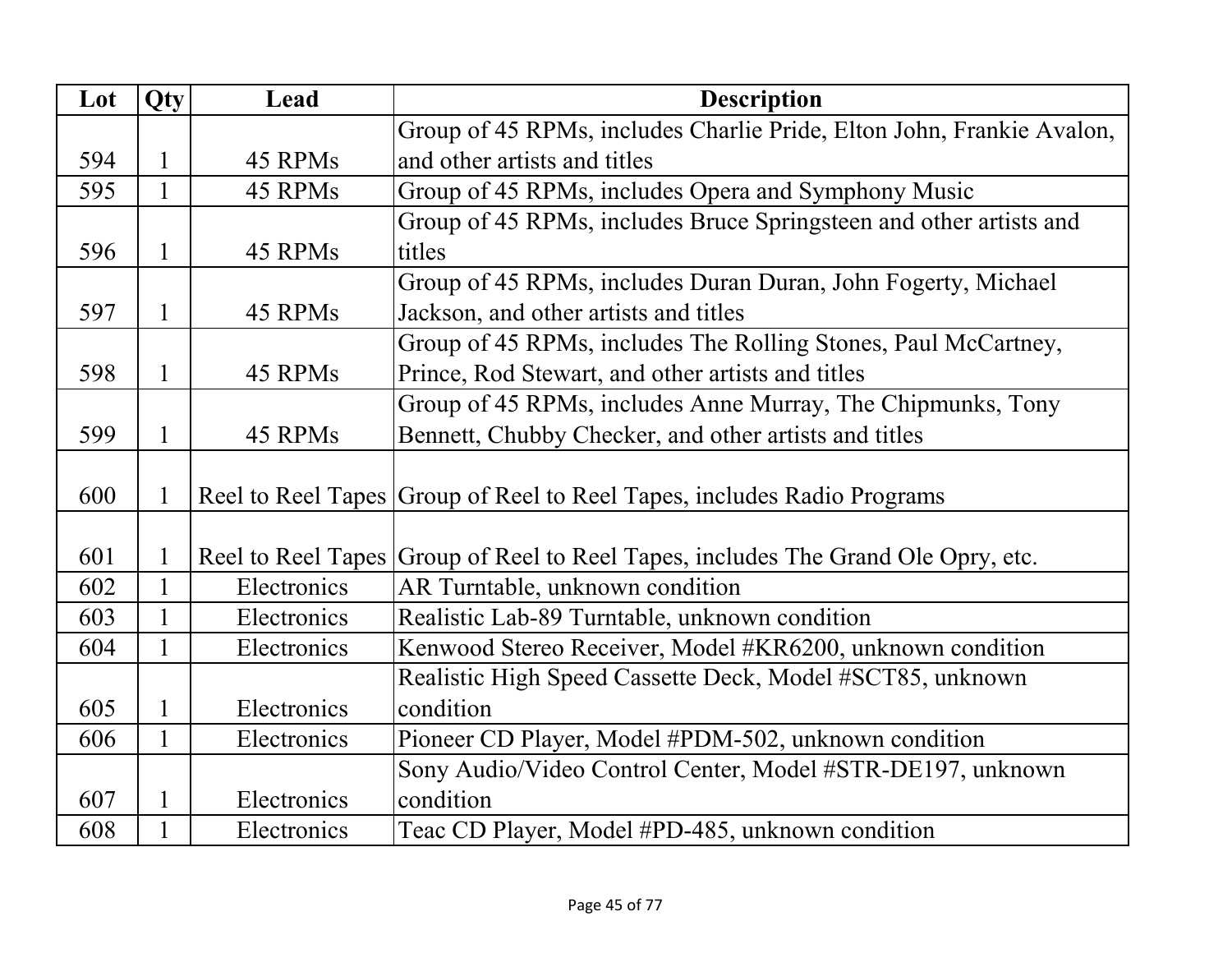| Lot | Qty          | Lead                  | <b>Description</b>                                                 |
|-----|--------------|-----------------------|--------------------------------------------------------------------|
|     |              |                       |                                                                    |
|     |              |                       | Stereo Components Cabinet, with Three Shelves and Glass Door, on   |
| 609 | $\mathbf{1}$ | <b>Stereo Cabinet</b> | Rollers, approx. 19"x17"x34"; Please Note: contents not included   |
|     |              |                       | Zenith Video Cassette Recorder/Video Director, Model #L10, unknown |
| 610 | 1            | Electronics           | condition                                                          |
|     |              |                       | Video Nics Title Maker 2000, Model #TN2000, in box, with manual,   |
| 611 | 1            | Electronics           | unknown condition                                                  |
|     |              |                       | Niles Audio Universal Components Patching Matrix, Model #CPM31,    |
| 612 | 1            | Electronics           | unknown condition                                                  |
| 613 | $\mathbf{1}$ | Electronics           | Drake Receiver, Model # ESR240, unknown condition                  |
|     |              |                       | Alesis Eight Track Professional Digital Audio Recorder, Model      |
| 614 | 1            | Electronics           | #CH935756, SN#AD2525233, unknown condition                         |
| 615 | 1            | Electronics           | BeoMaster 1400 for parts, unknown condition                        |
|     |              |                       |                                                                    |
| 616 | 1            | Electronics           | Apollo Audio Vision Overhead Projector, no cord/unknown condition  |
| 617 | $\mathbf{1}$ | Electronics           | Gerard Turntable, Model #AT6, unknown condition                    |
|     |              |                       | Cine-Kodak Duo Splicer Outfit, in original box/opened, unknown     |
| 618 |              | Electronics           | condition                                                          |
| 619 | $\mathbf{1}$ | Vintage Camera        | Vintage Argus C3 Camera, with manual, unknown condition            |
|     |              |                       |                                                                    |
| 620 |              |                       | Manual Rewinders Pair of Craig Reel to Reel Manual Rewinders       |
|     |              | Miscellaneous         | Box of Miscellaneous Items, includes 45 RPMs, Counter Display, UNC |
| 621 | 1            | Items                 | Clip Bears, and NC State Clip Bears                                |
|     |              |                       | Crosley AM/FM Radio, Model #317, 1932 Reproduction Design,         |
| 622 | 1            | Electronics           | unknown condition                                                  |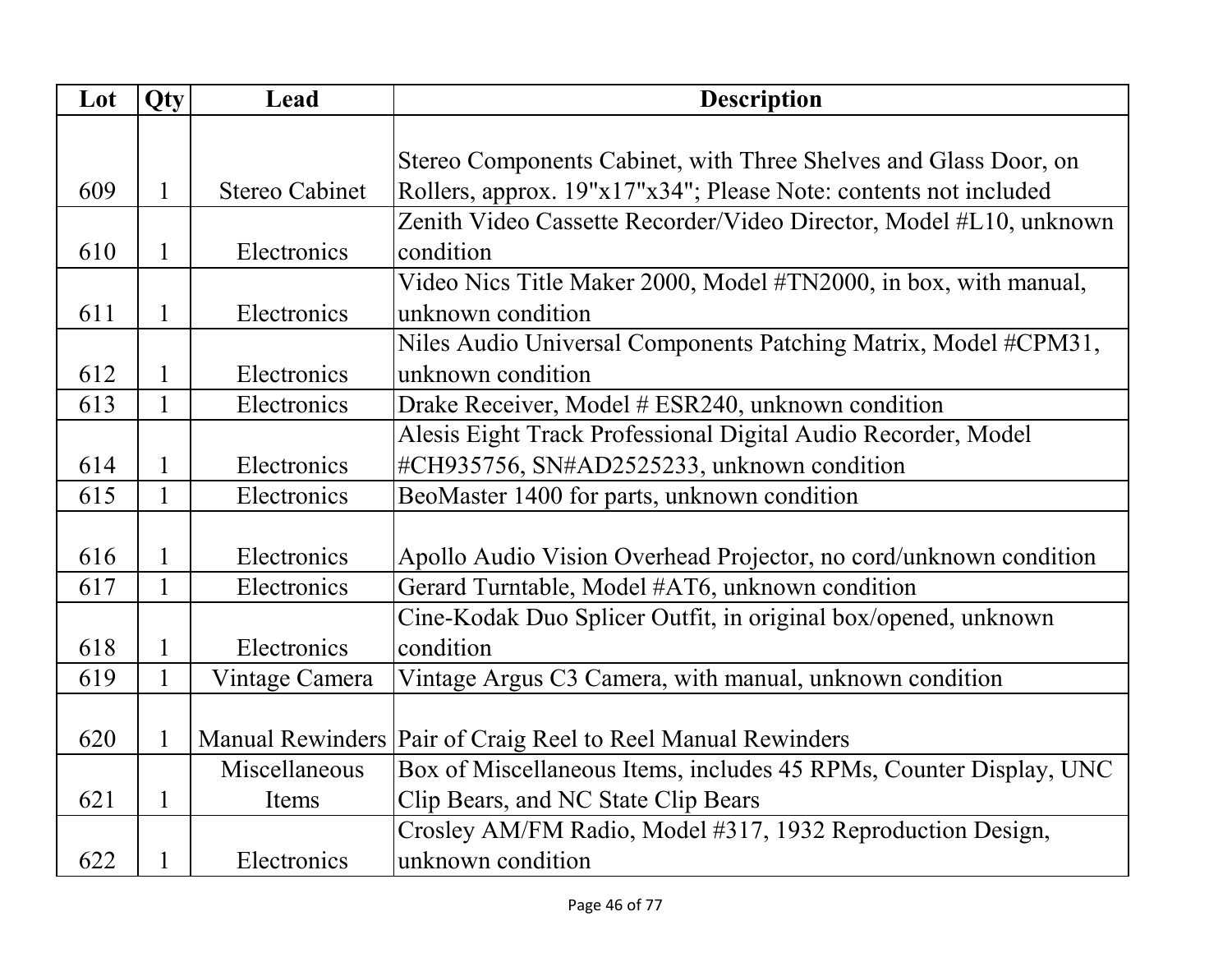| Lot | Qty          | Lead                | <b>Description</b>                                                      |
|-----|--------------|---------------------|-------------------------------------------------------------------------|
| 623 |              | Electronics         | Pair of KLH Speakers, approx. 14"x12"x26", unknown condition            |
| 624 | $\mathbf{1}$ | Electronics         | United UK8000 Stereo Karaoke Multiplexer, unknown condition             |
| 625 | $\mathbf{1}$ | Electronics         | Advent Sound Space Control, Model #500, unknown condition               |
|     |              |                     | Denon Precision Audio Components/Double Cassette Deck, Model            |
| 626 | $\mathbf{1}$ | Electronics         | #DRW55, unknown condition                                               |
|     |              |                     | Denon PCM Audio Technology Compact Disc Player, Model                   |
| 627 | $\mathbf{1}$ | Electronics         | #VCD810, unknown condition                                              |
|     |              |                     | Denon PCM Audio Technology CD Auto Changer, Model #DCM320,              |
| 628 | 1            | Electronics         | unknown condition                                                       |
|     |              |                     | Denon PCM Audio Technology CD Auto Changer, Model #DCM777,              |
| 629 | 1            | Electronics         | unknown condition                                                       |
|     |              |                     | Components Cabinet (approx. $35$ " tall x 18" wide x 15.5" deep) with   |
|     |              |                     | Sharp AM/FM Stereo Tuner, Model #ST1122 and a Sharp Stereo              |
| 630 | $\mathbf{1}$ | Electronics         | Amplifier, Model #SM1122, unknown condition                             |
|     |              |                     | Quadraline Four Channel Sound System, by Motorola, Model                |
| 631 | $\mathbf{1}$ | Electronics         | #FH4801W, unknown condition                                             |
|     |              |                     | Model Walt Disney World Monorail System Model Train, with               |
| 632 | $\mathbf{1}$ | <b>Model Trains</b> | additional track pieces                                                 |
| 633 | $\mathbf{1}$ | 8 Track Tapes       | Large Group of 8 Track Tapes, various artists and titles                |
| 634 | $\mathbf{1}$ | 8 Track Tapes       | Large Group of 8 Track Tapes, various artists and titles                |
| 635 |              | 8 Track Tapes       | Large Group of 8 Track Tapes, various artists and titles                |
|     |              |                     |                                                                         |
| 636 |              | 8 Track Tapes       | Group of 8 Track Tapes, various artists and titles, plus Carrying Cases |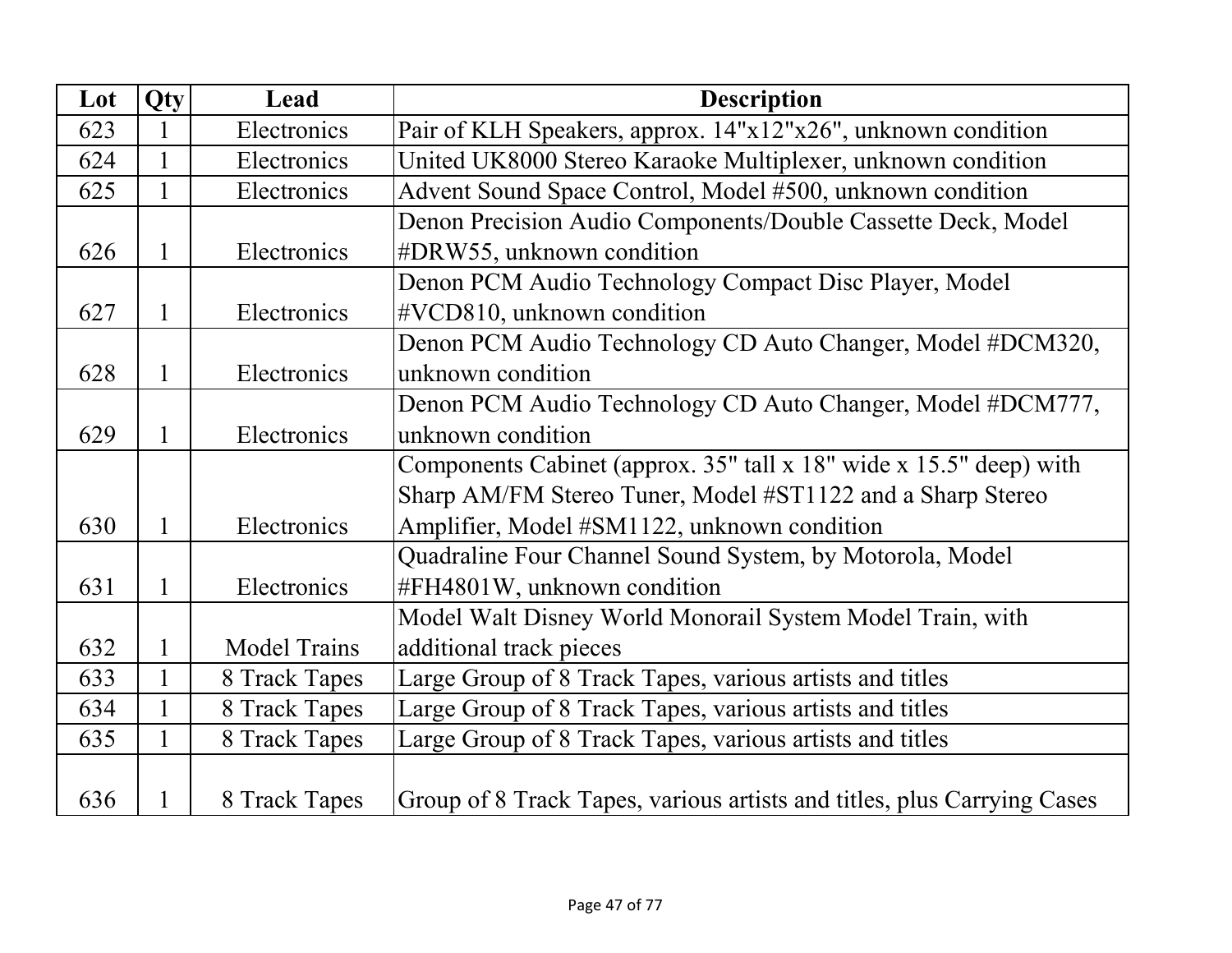| Lot | Qty | Lead                              | <b>Description</b>                                                       |
|-----|-----|-----------------------------------|--------------------------------------------------------------------------|
|     |     |                                   |                                                                          |
|     |     |                                   | AC Gilbert Company American Flyer Model Train Transformer Power          |
| 637 | 1   | <b>Model Trains</b>               | Controller with Circuit Breaker, Model #16B, unknown condition           |
|     |     |                                   | The Lionel Corporation 250 Watts TrainMaster Transformer, Type Z,        |
| 638 | 1   | <b>Model Trains</b>               | unknown condition                                                        |
|     |     |                                   | Multi-Control TrainMaster Transformer, Type-ZW, 115 Volts, 60            |
| 639 | 1   | <b>Model Trains</b>               | Cycles, 275 Watts, unknown condition                                     |
|     |     |                                   | Santa's Express Play Train Set, 50 Pieces, Battery Operated, in original |
| 640 | 1   | <b>Model Trains</b>               | box, unknown condition                                                   |
|     |     |                                   |                                                                          |
|     |     |                                   | Vintage Cabaret by Wurlitzer Stereo in Cabinet, approx. 52" long x 23"   |
| 641 |     | Vintage Stereo                    | deep x 36" tall; Please Note: contents on top and in front not included  |
|     |     |                                   | Seeburg Juke Box, 33 1/3 Stereo, approx. 33" wide x 26" deep x 58" tall, |
| 642 | 1   | Juke Box                          | unknown condition                                                        |
|     |     |                                   | Rock-Ola Grand Prix Juke Box, 33 1/3 and 45 RPM, approx. 41" wide x      |
| 643 | 1   | Juke Box                          | 25" deep x 50" tall, unknown condition                                   |
|     |     |                                   | Pair of Speakers, approx. 42.5" tall x 12.5" wide x 14.5" deep, unknown  |
| 644 |     | Electronics                       | condition                                                                |
|     |     |                                   | Elvis "An American Legend" Memorial Poster, approx. 36" tall x 24"       |
| 645 |     | Elvis Collectibles                | wide                                                                     |
|     |     |                                   | Group of Framed Elvis Photographs, Sketches, and Magazine Covers,        |
| 646 |     | Elvis Collectibles                | various sizes                                                            |
|     |     |                                   | Group of Framed Elvis Photographs and Poster, Framed Records, and        |
| 647 |     | Elvis Collectibles   Album Covers |                                                                          |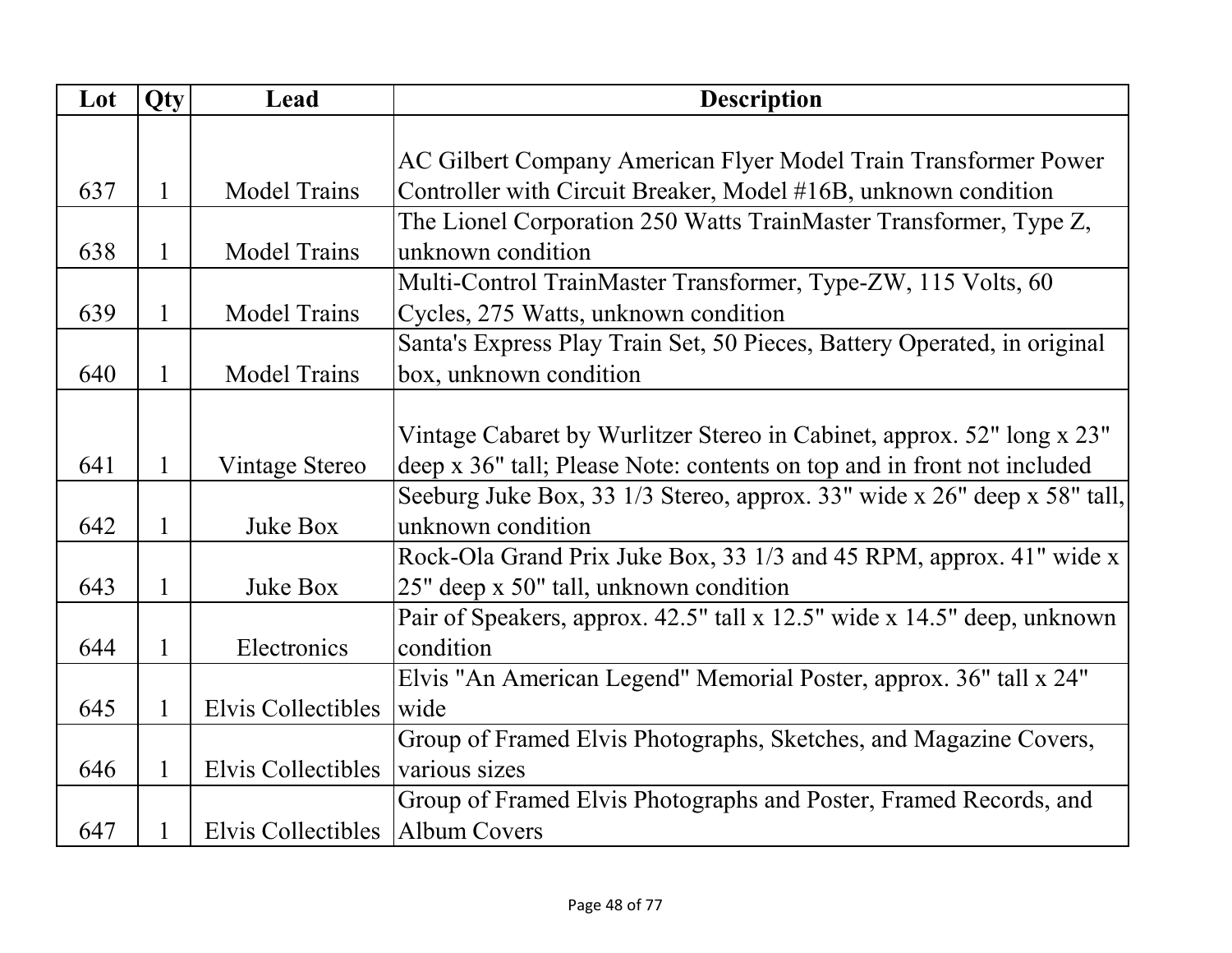| Lot | Qty          | Lead                | <b>Description</b>                                                       |
|-----|--------------|---------------------|--------------------------------------------------------------------------|
|     |              |                     | Group of Miscellaneous Wooden Cigar Box, Wooden Storage Boxes,           |
| 648 | 1            | <b>Wooden Boxes</b> | and Wooden Jewelry Boxes, various sizes                                  |
|     |              |                     | Elvis Collectible Plate, "Heartbreak Hotel", #154E, by Delphi, part of   |
| 649 |              | Elvis Collectibles  | The Elvis Presley Hit Parade Collection, with plate brochure             |
|     |              |                     | Elvis Collectible Plate, "Love Me Tender", #11660C, by Delphi, part of   |
|     |              |                     | The Elvis Presley Portraits of the King Collection, with plate brochure  |
| 650 |              | Elvis Collectibles  | and box                                                                  |
|     |              |                     | Elvis Collectible Plate, "Loving You", #15242A, by Delphi, from The      |
|     |              |                     | Elvis Presley Series of Elvis on the Big Screen, with plate brochure and |
| 651 |              | Elvis Collectibles  | <b>b</b> ox                                                              |
|     |              |                     |                                                                          |
|     |              |                     | Elvis Collectible Plate, "Blue Suede Shoes", #17690A, by Delphi, part    |
| 652 |              | Elvis Collectibles  | of The Elvis Hit Parade Collection, with plate brochure and box          |
|     |              |                     | Elvis Collectible Plate, "Homecoming", #7495B, by Delphi, with plate     |
| 653 | 1            | Elvis Collectibles  | brochure and box                                                         |
|     |              |                     | Elvis Collectible Plate, "Moody Blues", #1920, part of The Elvis Presley |
| 654 | $\mathbf{1}$ |                     | Elvis Collectibles   Remembered Collection by Ernst, with box            |
|     |              |                     | Elvis Collectible Plate, "The Memphis Flash", #123850, by Delphi, with   |
| 655 | 1            | Elvis Collectibles  | <b>box</b>                                                               |
|     |              |                     | Slant Front Display Case, Sliding Plexiglass Doors, approx. 31" wide x   |
| 656 | 1            | Display Case        | 24" deep x 54"                                                           |
|     |              |                     |                                                                          |
| 657 |              | Elvis Collectibles  | Group of Elvis Collectible Picture Cards (approx. 4"x2.5") and Stamps    |
|     |              |                     | Sherwood Digital Audio Compact Disc Player, Model #CDP300R,              |
| 658 |              | Electronics         | unknown condition                                                        |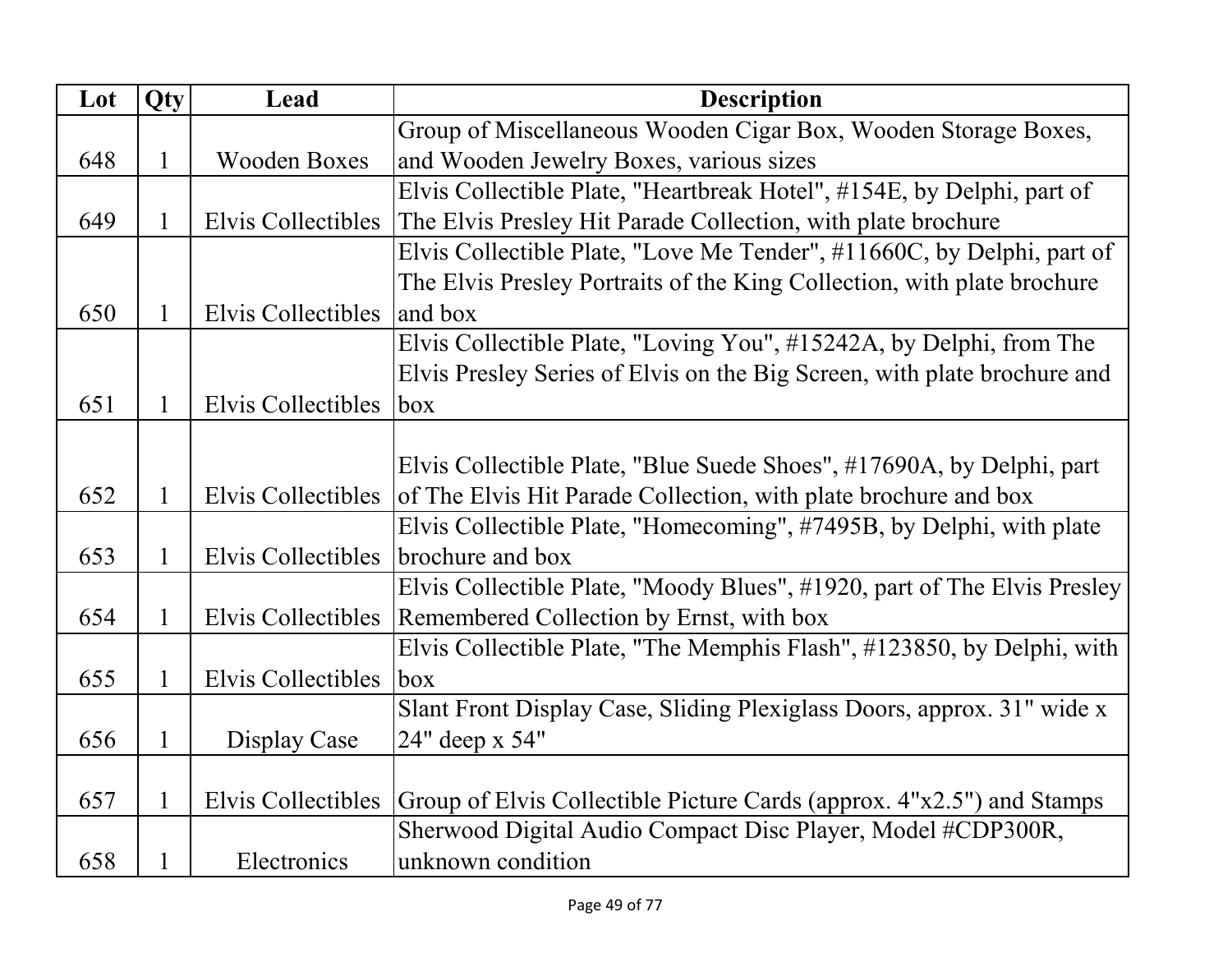| Lot | Qty          | Lead                | <b>Description</b>                                                    |
|-----|--------------|---------------------|-----------------------------------------------------------------------|
|     |              |                     | Marantz Quartz Synthesizer Stereo Tuner, Model #ST-560, unknown       |
| 659 |              | Electronics         | condition                                                             |
| 660 |              | Electronics         | Sony FM/AM Receiver, Model #STR-DE310, unknown condition              |
|     |              |                     | JVC Tuner, Model #FX97, unknown condition, plus an Onkyo AM/FM        |
| 661 |              | Electronics         | Stereo Tuner, unknown condition                                       |
|     |              |                     |                                                                       |
|     |              |                     | Lionel Model Train Cars, includes Engine #242, Pennsylvania Coal Car, |
|     |              |                     | Union Pacific Flat Car, Great Northern Grain Car, Caboose, plus a     |
| 662 |              | <b>Model Trains</b> | Lionel 60 Watt Multi-Volt Transformer and Track, unknown condition    |
|     |              |                     | Realistic AC/Battery Tape Recorder, Model #CTR35, unknown             |
| 663 | $\mathbf{1}$ | Electronics         | condition                                                             |
|     |              |                     | Silvertone Dual Speaker Record Player, Model #8242, in Case,          |
| 664 |              | Electronics         | unknown condition                                                     |
|     |              |                     | Onkyo Quartz Synthesizer AM/FM Tuner, Model #T-4038, unknown          |
| 665 |              | Electronics         | condition                                                             |
| 666 |              | Electronics         | Sony AM/FM Stereo Tuner, Model #ST-4950, unknown condition            |
|     |              |                     | ICP AM/FM Eight Track Stereo Recorder, Model #MPX, unknown            |
| 667 | 1            | Electronics         | condition, turntable missing                                          |
|     |              |                     |                                                                       |
| 668 |              | Electronics         | Panasonic Muli-Laser Disc Player, Model #LX600, unknown condition     |
|     |              |                     | Sony Laser Max CD, CDV, LV Player, Model #MDP1700AR, unknown          |
| 669 |              | Electronics         | condition                                                             |
| 670 | 1            | Electronics         | Emerson Cabinet Only, Model #M3350, for parts only!                   |
|     |              |                     | Road Race Set, with Cars and Tracks, Model #06245, new in box, plus   |
| 671 |              | <b>Toys</b>         | DX Getaway Chase Game, opened/in original box                         |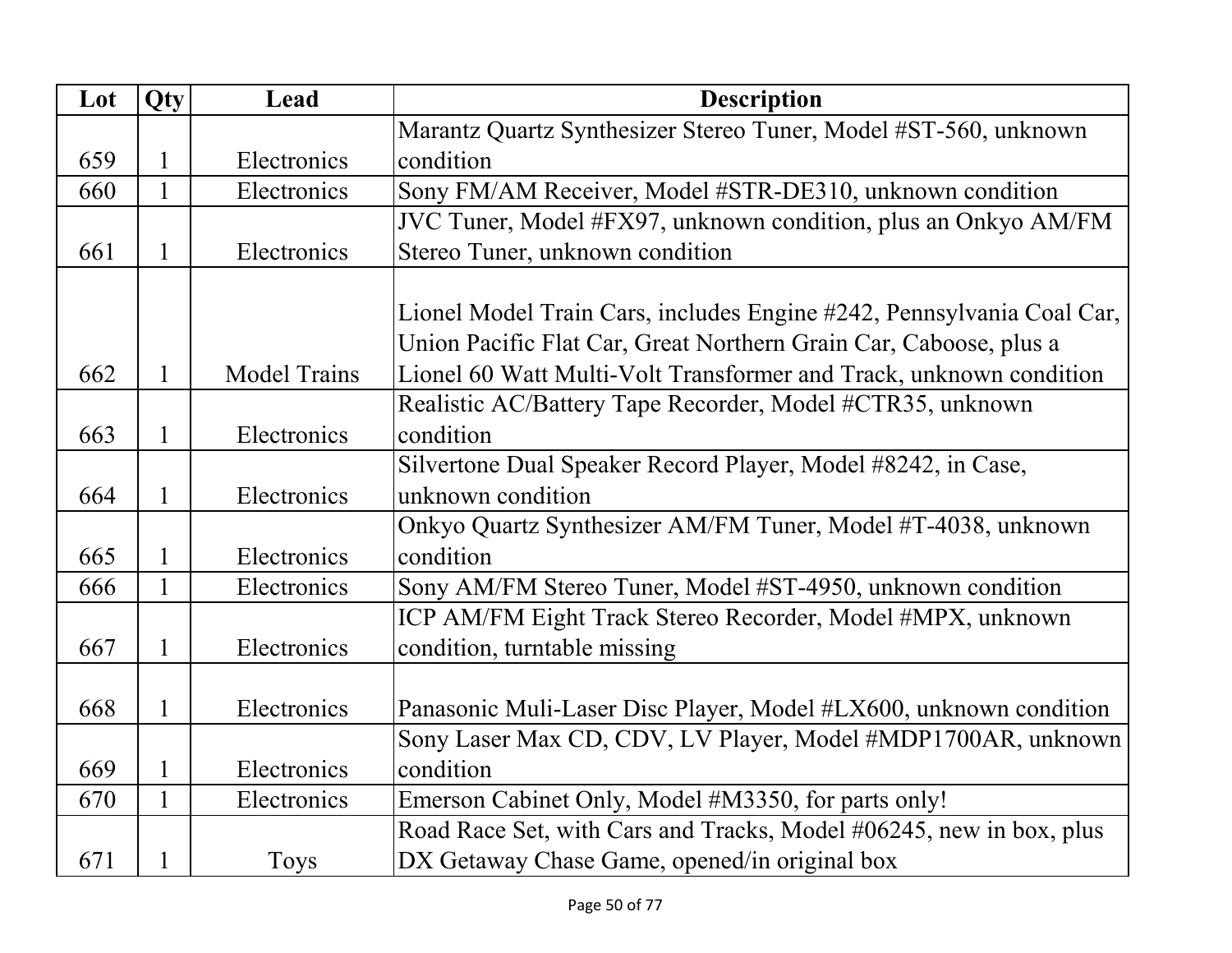| Lot | Qty          | Lead        | <b>Description</b>                                                  |
|-----|--------------|-------------|---------------------------------------------------------------------|
|     |              |             | Road Race Set, with Cars and Tracks, Model #06245, new in box, plus |
| 672 | $\mathbf{1}$ | <b>Toys</b> | DX Getaway Chase Game, opened/in original box                       |
|     |              |             | GE Solid State Stereo Record Player, case top is missing, unknown   |
| 673 | 1            | Electronics | working condition, plus a Record Player Case                        |
|     |              |             |                                                                     |
| 674 | 1            | Electronics | Sony Stereo Turntable System, Model #PS-X55, unknown condition      |
|     |              |             | Garrard Turntable, case top is missing, Model #82, unknown working  |
| 675 | $\mathbf{1}$ | Electronics | condition                                                           |
|     |              |             | Garrard Laboratory Series Automatic Turntable, 80MK, unknown        |
| 676 | 1            | Electronics | condition                                                           |
|     |              |             | RCA Studiomatic Feather Action Automatic Turntable, Model           |
| 677 | 1            | Electronics | #MYL33WX, unknown condition                                         |
|     |              |             | Wurlitzer Americana Juke Box, Little LP Album Music, unknown        |
| 678 |              | Juke Box    | condition                                                           |
|     |              |             | Decorative Metal Disc, approx. 18" diameter, plus Group of Framed   |
| 679 |              | Wall Art    | <b>Postage Stamps</b>                                               |
|     |              | Musical     |                                                                     |
| 680 |              | Instruments | Collins Company Small Guitar, #CCL201205; Tambourine, and Bongos    |
|     |              |             | Sylvania Video Cassette Recorder DVD/CD Player, with manual and     |
| 681 | 1            | Electronics | power cord, unknown condition                                       |
|     |              |             | Sunsui Stereo Double Cassette Deck, Model #D-75BW, unknown          |
| 682 | 1            | Electronics | condition                                                           |
|     |              |             | Stereo Components Cabinet, approx. 24" wide x 16" deep x 38" tall,  |
| 683 |              | Electronics | plus Stereo Parts Only Items                                        |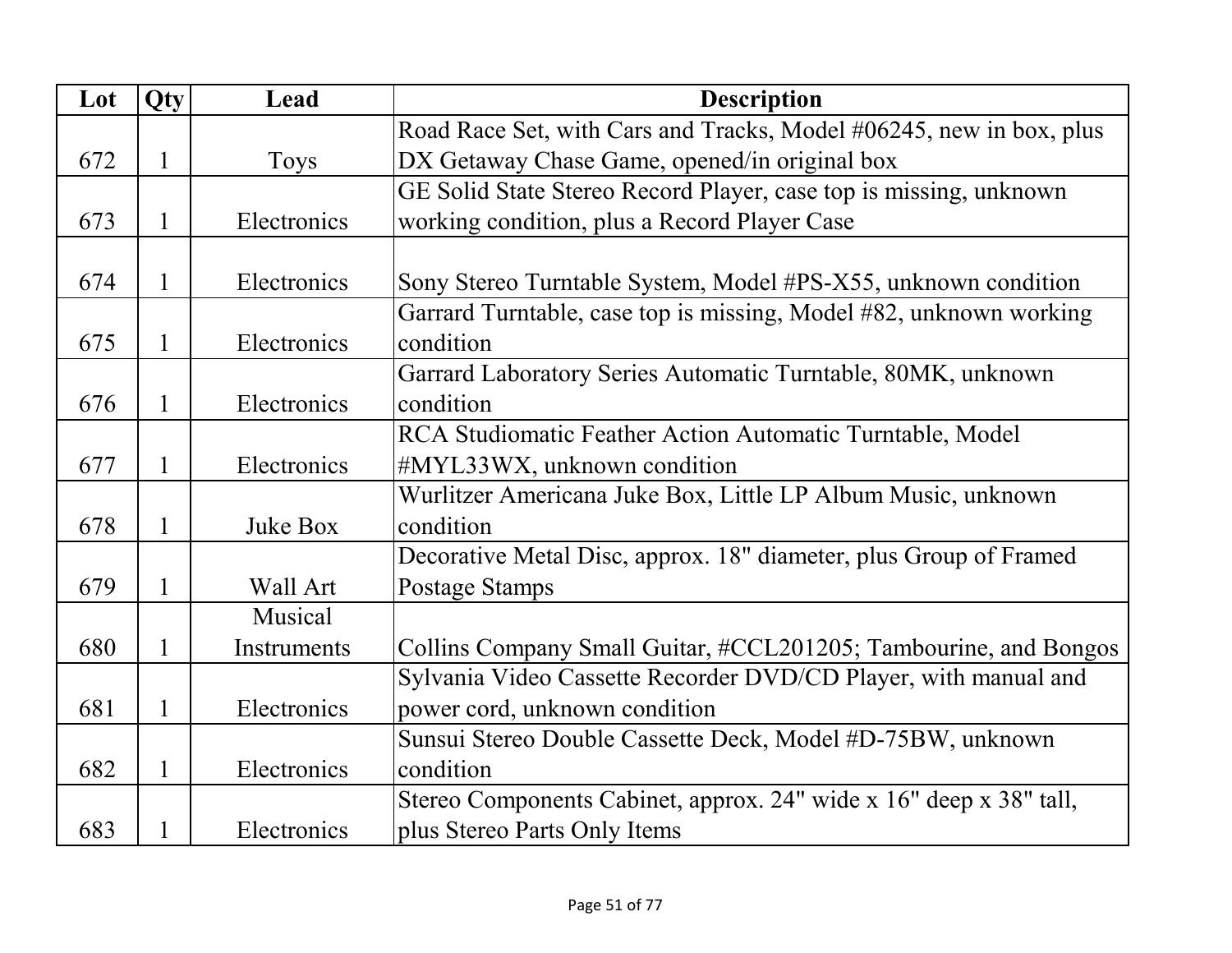| Lot | Qty          | Lead                 | <b>Description</b>                                                   |
|-----|--------------|----------------------|----------------------------------------------------------------------|
|     |              |                      |                                                                      |
| 684 | $\mathbf{1}$ |                      | VHS Movie Tapes Large Group of VHS Movie Tapes, various Movie Titles |
|     |              |                      | Large Group of VHS Movie Tapes, includes Lonesome Dove, Indiana      |
| 685 |              |                      | VHS Movie Tapes Jones, and other Movie Titles                        |
|     |              |                      |                                                                      |
| 686 | $\mathbf{1}$ |                      | VHS Movie Tapes Large Group of VHS Movie Tapes, various Movie Titles |
|     |              |                      |                                                                      |
| 687 | $\mathbf{1}$ |                      | VHS Movie Tapes Large Group of VHS Movie Tapes, various Movie Titles |
|     |              |                      |                                                                      |
| 688 | 1            |                      | VHS Movie Tapes Large Group of VHS Movie Tapes, various Movie Titles |
|     |              |                      | Plastic Shelving Rack/Unit, Black, approx. 73" tall x 36" wide x 18" |
| 689 | $\mathbf{1}$ | <b>Shelving Unit</b> | deep; Please Note: contents not included                             |
|     |              |                      | Plastic Shelving Rack/Unit, Black, approx. 73" tall x 36" wide x 18" |
| 690 | $\mathbf{1}$ | <b>Shelving Unit</b> | deep; Please Note: contents not included                             |
|     |              |                      |                                                                      |
| 691 | $\mathbf{1}$ |                      | VHS Movie Tapes Large Group of VHS Movie Tapes, various Movie Titles |
|     |              |                      |                                                                      |
| 692 | $\mathbf{1}$ |                      | VHS Movie Tapes Large Group of VHS Movie Tapes, various Movie Titles |
|     |              |                      |                                                                      |
| 693 | $\mathbf{1}$ |                      | VHS Movie Tapes Large Group of VHS Movie Tapes, various Movie Titles |
|     |              |                      | Rock-Ola Grand Prix 160 Juke Box, Model #425, SN#285429, unknown     |
| 694 | $\mathbf{1}$ | Juke Box             | condition                                                            |
|     |              | Miscellaneous        | Vintage American Tourister Suitcase filled with Unopened Cassette    |
| 695 | $\mathbf{1}$ | Items                | Tapes, various artists and titles                                    |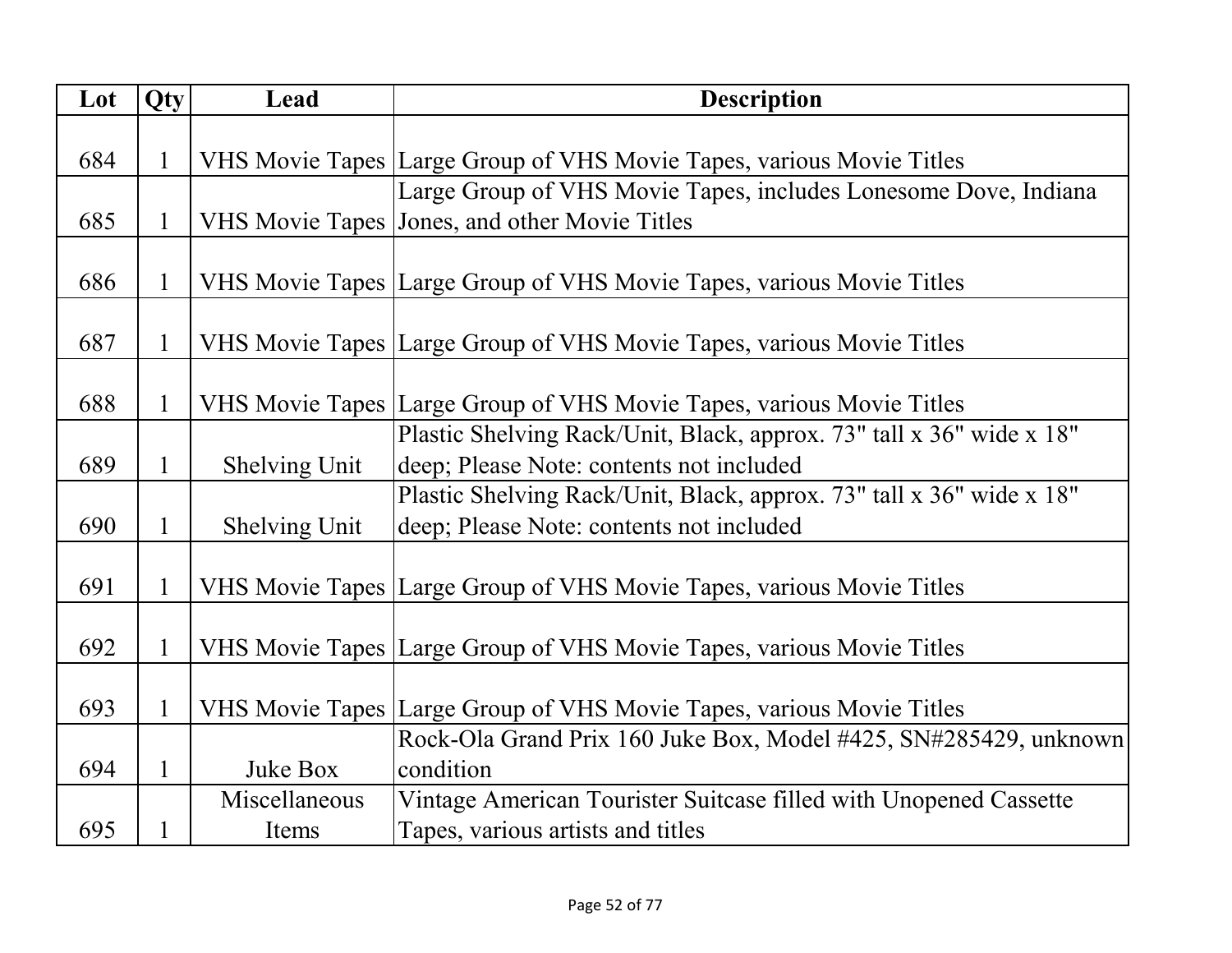| Lot | Qty | Lead                  | <b>Description</b>                                                      |
|-----|-----|-----------------------|-------------------------------------------------------------------------|
|     |     |                       | Group of DVD Boxed Set Movies, includes Alfred Hitchcock Series,        |
| 696 | 1   | <b>DVDs</b>           | Tom Jones, Charlie Chaplin, Lonesome Dove, Jaws, etc.                   |
|     |     |                       |                                                                         |
|     |     |                       | Kenwood Stereo Cassette Deck, Model #KX500, unknown condition,          |
| 697 | 1   | Electronics           | plus AM/FM Stereo Tuner, Model #KT413, unknown condition                |
|     |     |                       | Antique Edison Disc Phonograph, Hand Crank, plays Edison Records        |
|     |     |                       | $(1/4"$ thick each), Model #CG32, SW6162, in Cabinet, approx. 40" wide  |
|     |     | Antique Edison        | $x$ 22" deep x 38" tall, good condition/works, (Lot #699 are Edison     |
| 698 | 1   | Disc Phonograph       | Records available for separate purchase)                                |
|     |     |                       | Group of Edison Records, 1/4" thick each, (Lot #698 is Antique Edison   |
|     |     |                       | Disc Phonograph that plays these records available for separate         |
| 699 |     | <b>Edison Records</b> | purchase)                                                               |
|     |     |                       |                                                                         |
| 700 |     | Electronics           | GE Stereo High Fidelity Record Player, Model #, unknown condition       |
|     |     |                       | Beo-Center FM Stereo Receiver and Cassette Recorder Player, by Bang     |
| 701 |     | Electronics           | and Olufsen                                                             |
| 702 | 1   | Lighting              | Floor Lamp, Metal Base, approx. 72" tall                                |
|     |     | Miscellaneous         | Plastic Bin filled with Miscellaneous Items, includes Tennis Rackets,   |
| 703 | 1   | Items                 | Croquet Set, Cassette Tapes, and Decorative Items                       |
|     |     |                       | Antique Marshall & Wendell Player Piano, approx. 60" wide x 30" deep    |
|     |     | <b>Antique Player</b> | x 51" tall, unknown condition, with Piano Stool, (Piano Music Rolls are |
| 704 |     | Piano                 | Lots $\#711 - 716$ available for separate purchase)                     |
| 705 | 1   | Electronics           | Kenwood Audio Timer, Model #AT80, unknown condition                     |
| 706 |     | Electronics           | Magnavox DVD Player, Model #MDV458, unknown condition                   |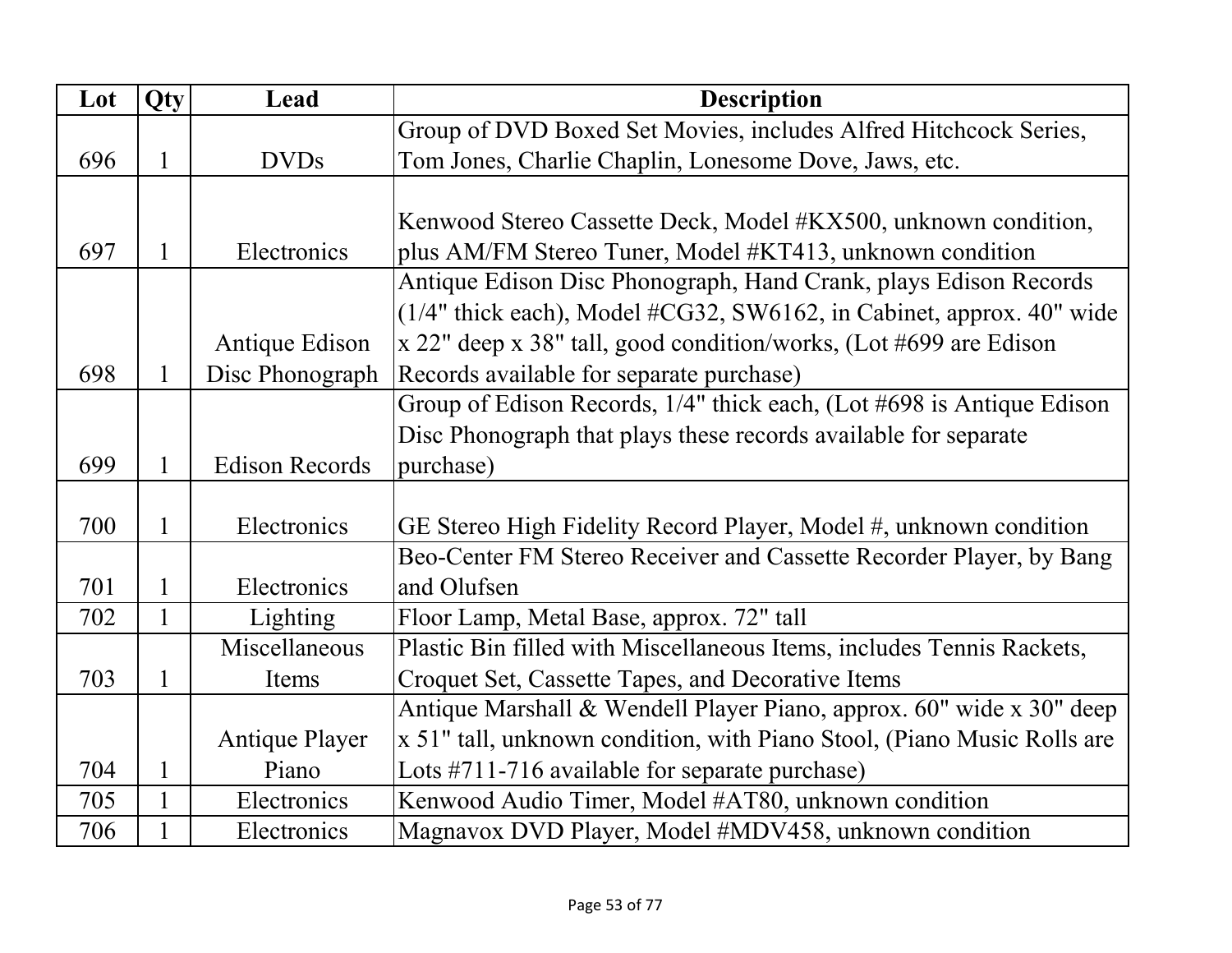| Lot | Qty          | Lead                 | <b>Description</b>                                                      |
|-----|--------------|----------------------|-------------------------------------------------------------------------|
|     |              |                      | Technics AM/FM Radio Stereo Cassette Deck Player, Model #RS-            |
| 707 | 1            | Electronics          | B28R, unknown condition                                                 |
|     |              |                      | Omni-Chord Musical Instrument, System II, Model #OM84,                  |
| 708 | 1            |                      | Musical Instrument SN#024659, unknown condition                         |
|     |              |                      |                                                                         |
| 709 | 1            | Electronics          | Kenwood Graphic Equalizer, Model #ATT6dB, unknown condition             |
|     |              |                      | Wall Art Group, includes Crossed Swords with Shield, Swords, and        |
| 710 | 1            | Wall Art             | Coat of Arms Shield                                                     |
|     |              |                      |                                                                         |
| 711 | 1            |                      | Piano Music Rolls   Piano Music Rolls, various artists and titles       |
|     |              |                      |                                                                         |
| 712 | 1            |                      | Piano Music Rolls   Piano Music Rolls, various artists and titles       |
|     |              |                      |                                                                         |
| 713 | 1            |                      | Piano Music Rolls   Piano Music Rolls, various artists and titles       |
|     |              |                      |                                                                         |
| 714 | 1            |                      | Piano Music Rolls   Piano Music Rolls, various artists and titles       |
|     |              |                      |                                                                         |
| 715 | $\mathbf{1}$ |                      | Piano Music Rolls   Piano Music Rolls, various artists and titles       |
|     |              |                      |                                                                         |
| 716 | 1            |                      | Piano Music Rolls   Piano Music Rolls, various artists and titles       |
|     |              |                      | Shelving Unit, approx. 82" tall x 13.5" wide x 13.5" deep; Please Note: |
| 717 | 1            | <b>Shelving Unit</b> | contents not included                                                   |
|     |              | 8 Track Tapes and    | Two 8 Track Storage Boxes filled with 8 Track Tapes, various artists    |
| 718 |              | <b>Storage Cases</b> | and titles                                                              |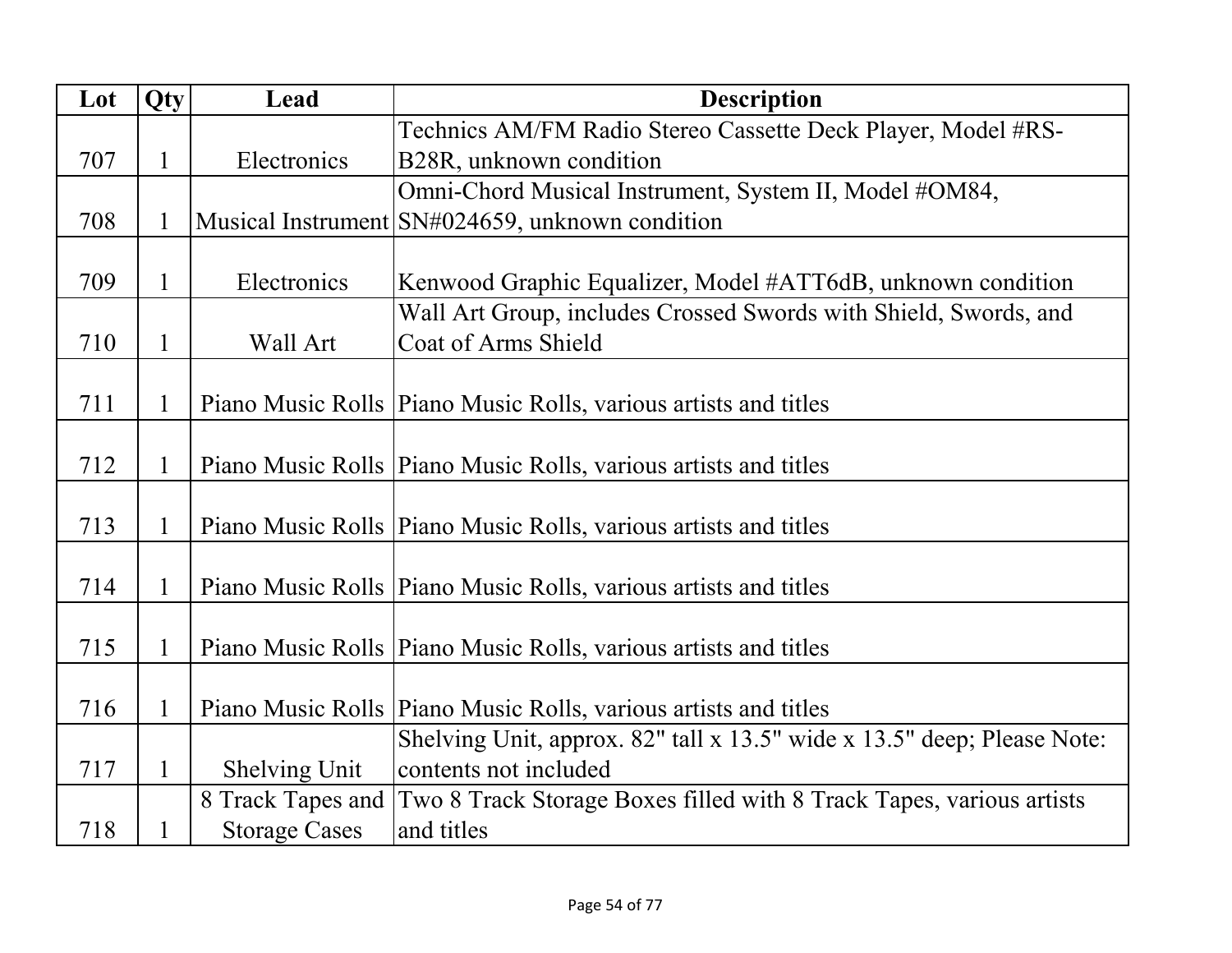| Lot | Qty          | Lead                  | <b>Description</b>                                                        |
|-----|--------------|-----------------------|---------------------------------------------------------------------------|
|     |              |                       | Magnavox System, includes Dual Cassette Decks, Compact Disc Player,       |
|     |              |                       | Equalizer, Model #FW24, unknown condition, plus a Boom Box,               |
| 719 | 1            | Electronics           | unknown condition                                                         |
|     |              |                       | 8 Track Boxed Set of Nat King Cole's "Unforgettable", Christmas 8         |
| 720 | 1            | 8 Track Tapes         | Track Tapes, Elvis Presley 8 Track Tapes, etc.                            |
|     |              | Miscellaneous         | Miscellaneous Electronics Parts (for parts only!), includes Record Player |
| 721 |              | Items                 | Turntable, etc.                                                           |
| 722 |              | Albums                | Group of Elvis Long Play Albums, miscellaneous titles                     |
| 723 | 1            | Albums                | Boxed Set of "Memories of Elvis" Long Play Albums, DML5-0347              |
|     |              |                       | Boxed Set of "All Things Must Pass" Long Play Albums by George            |
| 724 | $\mathbf{1}$ | Albums                | Harrison                                                                  |
|     |              | <b>Carousel Slide</b> |                                                                           |
| 725 | 1            | Trays                 | Group of Kodak Carousel Slide Trays and Yankee Carousel Slide Trays       |
|     |              |                       |                                                                           |
| 726 | 1            | Electronics           | Symphonic DVD/CD Player, Model #MWD200F, unknown condition                |
|     |              |                       | Kenwood Multiple Compact Disc Player, Model #DP8R93, unknown              |
| 727 | 1            | Electronics           | condition                                                                 |
|     |              |                       | JVC Compact Disc Automatic Changer, Model #XLMC222, Holds 200             |
| 728 | 1            | Electronics           | Discs, unknown condition                                                  |
|     |              |                       | Speaker in Wooden Box, approx. 26"x19.5"x36", Please Note: contents       |
| 729 |              | Electronics           | on top not included                                                       |
| 730 |              | Electronics           | Sanyo 14" Diagonal TV, Model #BS13030, unknown condition                  |
| 731 |              | Electronics           | Fisher AM/FM Stereo Receiver, Model #295, unknown condition               |
| 732 |              | DVDs and CDs          | Group of DVDs and CDs, various artists and titles                         |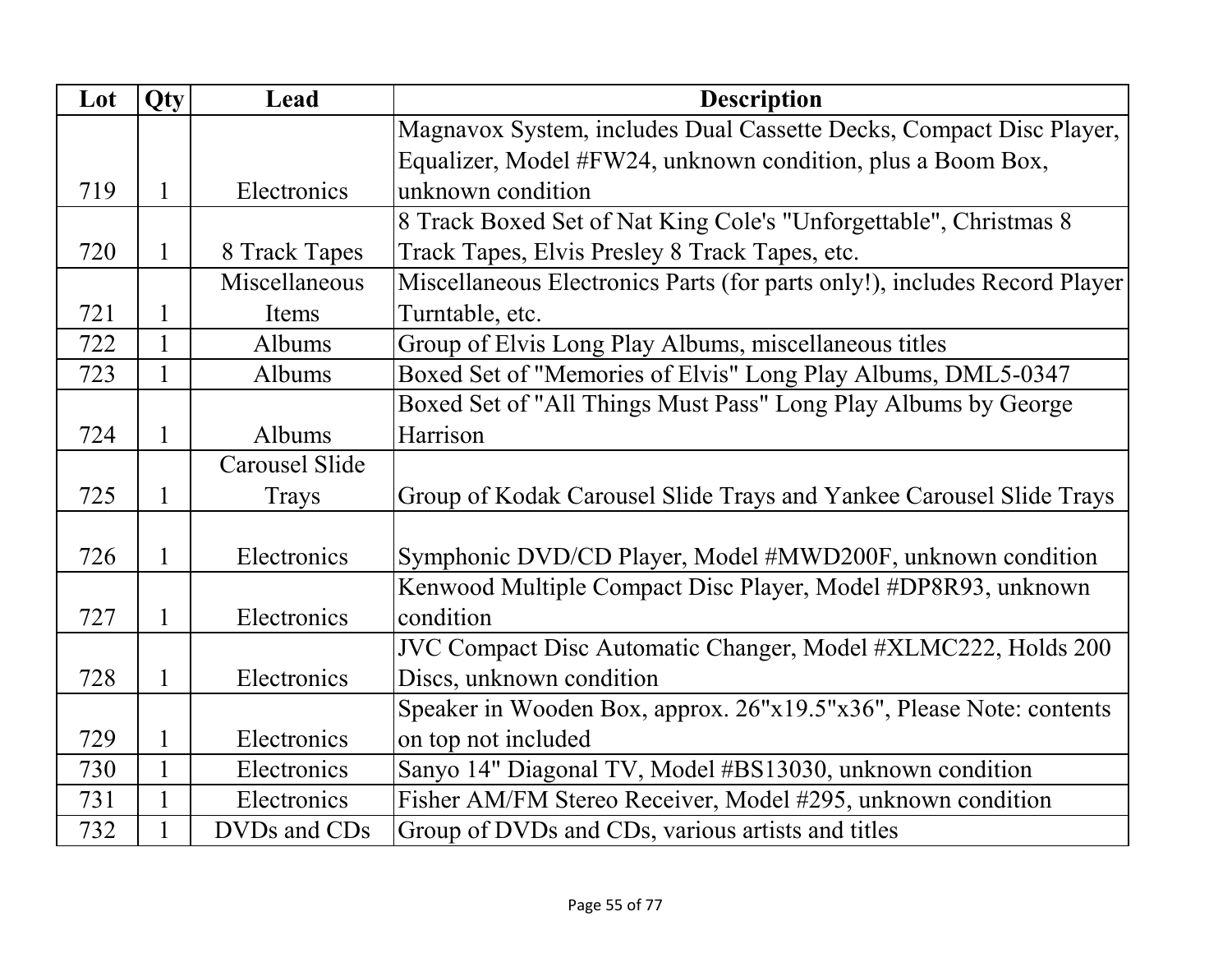| Lot | Qty          | Lead                  | <b>Description</b>                                                          |
|-----|--------------|-----------------------|-----------------------------------------------------------------------------|
|     |              |                       | Panasonic AM/FM Stereo 8 Track Four Channel Amplifier, Model                |
|     |              |                       | #RE8190, dent on right front, unknown working condition, plus Four          |
| 733 | $\mathbf{1}$ | Electronics           | Panasonic Speakers, approx. 10"x17", unknown condition                      |
|     |              |                       | Box of 45 RPMs, includes Willie Nelson, The Four Seasons, and other         |
| 734 | 1            | 45 RPMs               | artists and titles                                                          |
|     |              |                       |                                                                             |
| 735 | 1            | CDs                   | Box of CDs, includes Janis Joplin, Elton John, and other artists and titles |
|     |              |                       | Box of 45 RPMs, includes Crystal Gayle, Fleetwood Mac, and other            |
| 736 | 1            | 45 RPMs               | artists and titles                                                          |
|     |              |                       | Box of 45 RPMs, includes Peter, Paul, and Mary, Diana Ross, Ray             |
| 737 | 1            | 45 RPMs               | Stevens, and other artists and titles                                       |
|     |              |                       |                                                                             |
| 738 |              |                       | Reel to Reel Tapes Group of TDK Reel to Reel Tapes, various titles          |
| 739 | $\mathbf{1}$ | CDs                   | Group of CDs, various artists and titles                                    |
|     |              |                       |                                                                             |
| 740 |              |                       | Reel to Reel Tapes Group of Reel to Reel Tapes, various subjects            |
| 741 | $\mathbf{1}$ | <b>Cassette Tapes</b> | Group of Cassette Tapes, various artists and titles                         |
|     |              |                       | Cabinet, with Sliding Doors and Drawers, approx. 47" wide x 18" deep x      |
| 742 | 1            | Cabinet               | 23"; Please Note: contents not included                                     |
|     |              |                       |                                                                             |
| 743 | 1            | Wall Art              | Framed Artist Proof "Midnight Flyer" by Fred Vonn, approx. 40"x17"          |
|     |              |                       |                                                                             |
| 744 | $\mathbf{1}$ | Wall Art              | Group of 8x10 Framed Advertising Photos of 1950 Classic Automobiles         |
|     |              |                       |                                                                             |
| 745 |              |                       | VHS Movie Tapes Group of VHS Movie Tapes, various titles                    |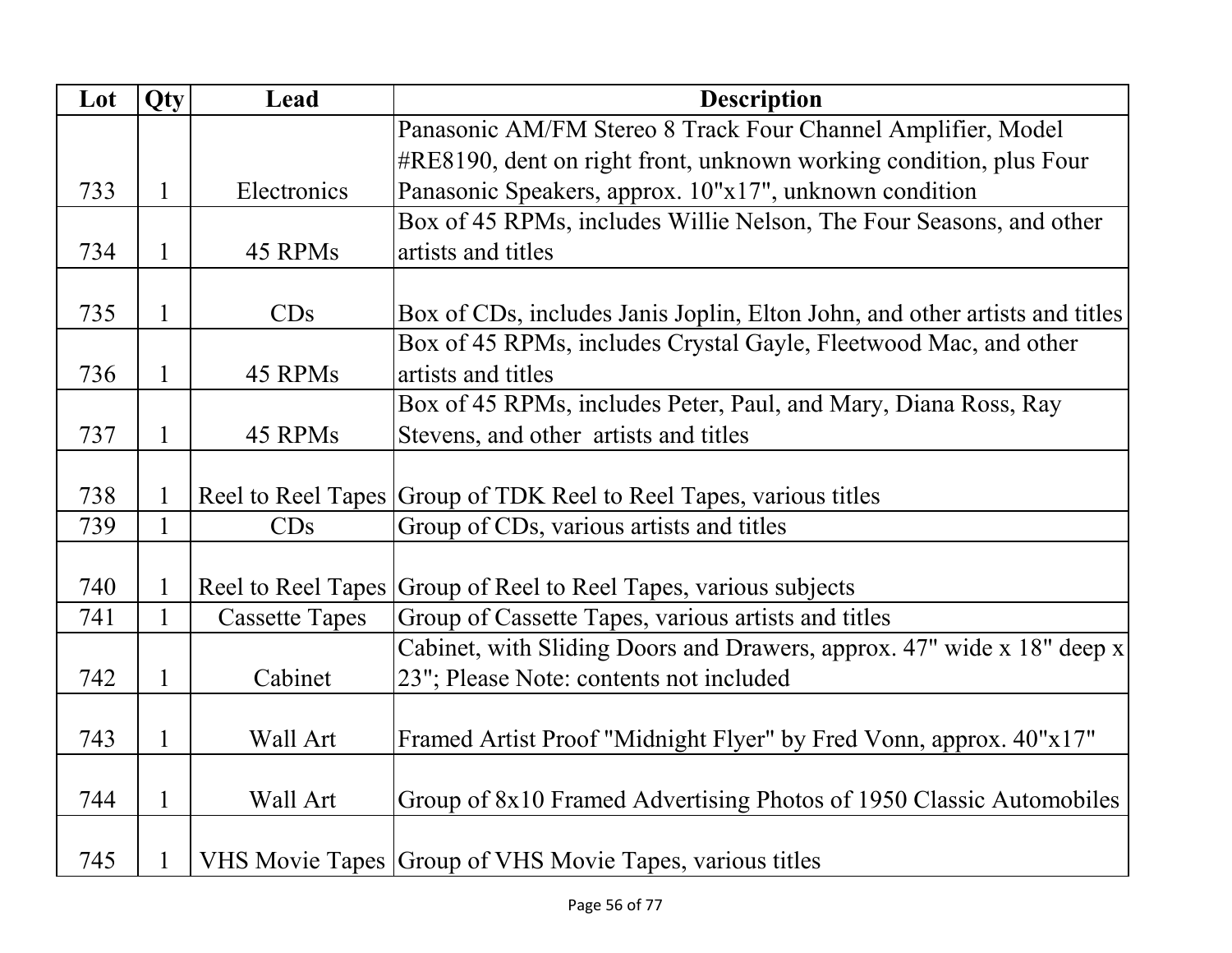| Lot | Qty          | Lead        | <b>Description</b>                                                  |
|-----|--------------|-------------|---------------------------------------------------------------------|
|     |              |             |                                                                     |
|     |              |             | Stereo Components Cabinet, approx. 19"x16"x40", plus Garrard        |
| 746 |              | Electronics | Turntable, unknown condition and Sony Turntable, unknown condition  |
|     |              |             |                                                                     |
|     |              |             | Stereo Components Cabinet, no front door, plus a RCA 13" VHS Player |
| 747 |              | Electronics | and a Magnavox 10" VHS Player, unknown conditions of each           |
|     |              |             | Sylvania Stereo Components Cabinet, approx. 19"x16"x40", plus       |
|     |              |             | Sylvania 19" TV with VHS Player; Small RCA TV; and RCA              |
| 748 |              | Electronics | Colortrack TV; unknown conditions of each                           |
|     |              |             |                                                                     |
|     |              |             | Stereo Components Cabinet, approx. 19"x16"x40", plus JVC Graphic    |
|     |              |             | Equalizer, Model #SEA22, unknown condition; and Marantz a Compact   |
| 749 |              | Electronics | Disc Player, Model #CD73, unknown condition                         |
|     |              |             | Stereo Components Cabinet, approx. 19"x16"x40, plus Sanyo Auto      |
|     |              |             | Component System, includes Turntable, Equalizer, Synthesizer, and   |
| 750 |              | Electronics | Amplifier, unknown conditions of each                               |
|     |              |             | Wall Art Group, includes Equestrian Print "Horse and Mare" by       |
| 751 | $\mathbf{1}$ | Wall Art    | Dewayne Mannin and Two Framed TV Promotionals                       |
|     |              |             | Wall Art Group, includes Framed Broadway Show Oklahoma Poster,      |
|     |              |             | approx. 22"x14"; Framed West Side Story Poster, approx. 22"x14";    |
| 752 | 1            | Wall Art    | Smokey Mountain Melody Poster, approx. 12"x15"                      |
|     |              |             | Four Sanyo Two Way System Speakers, Model #SXA1118, approx.         |
| 753 | 1            | Electronics | 12"x17", some damage to boxes, unknown working condition            |
|     |              |             | GE Four Channel Music System with AM/FM Radio, Model #SC42058,      |
| 754 |              | Electronics | unknown condition                                                   |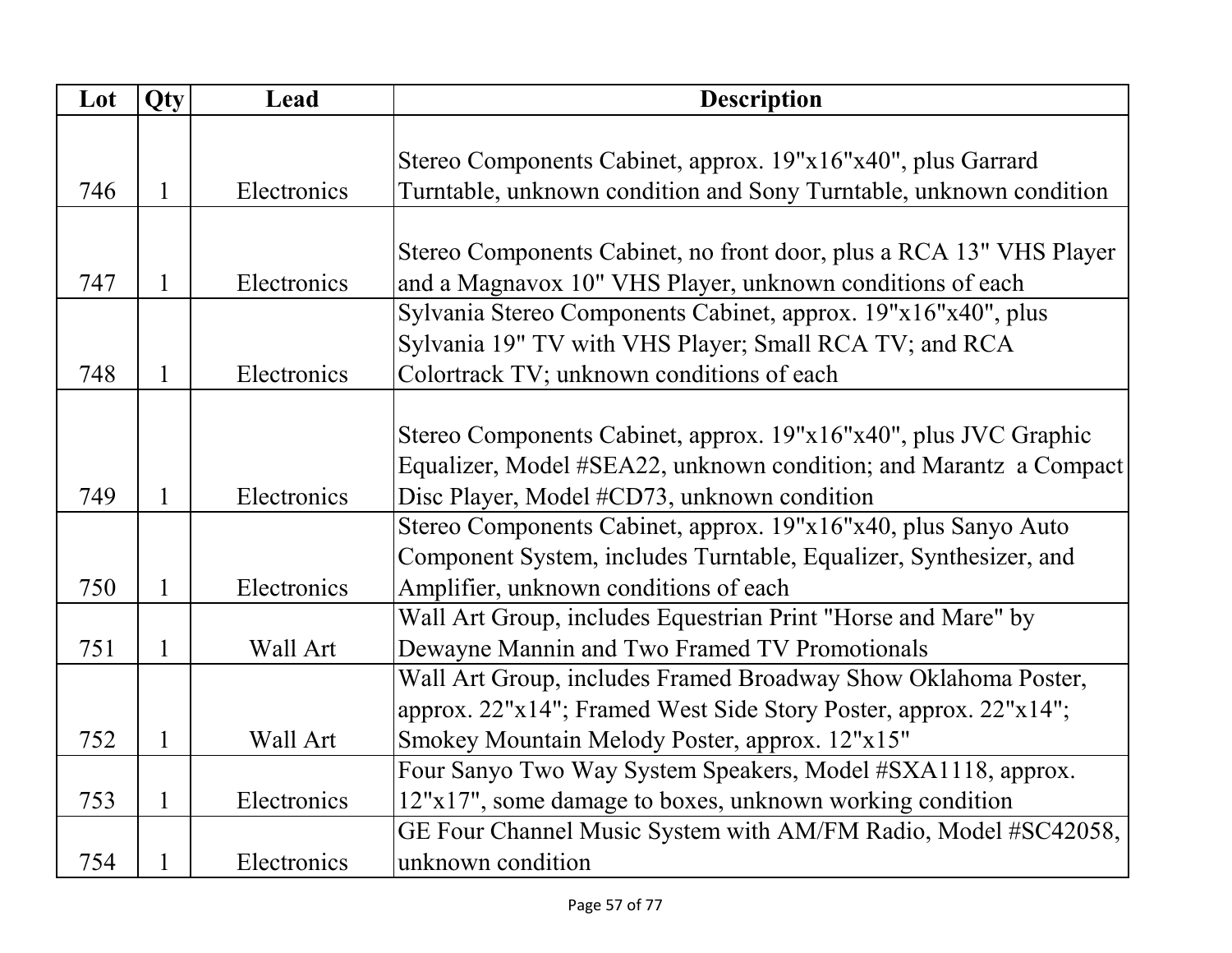| Lot | Qty          | Lead            | <b>Description</b>                                                          |
|-----|--------------|-----------------|-----------------------------------------------------------------------------|
|     |              |                 | O'Sullivan Components Cabinet, plus Two Sony Laser Max CD, CDV,             |
|     |              |                 | LD Players, Model $\# \text{MDP1700AR}$ , unknown condition and a Small TV, |
| 755 | 1            | Electronics     | unknown condition                                                           |
|     |              |                 | Panasonic CD 4 IC FET Automatic Turntable, Model #SL701, unknown            |
| 756 | 1            | Electronics     | condition                                                                   |
|     |              |                 | Pair of Magnavox Speakers, Model #FS1630, approx. 15"x26",                  |
| 757 | $\mathbf{1}$ | <b>Speakers</b> | unknown condition                                                           |
|     |              |                 | Stereo Components Cabinet, plus Panasonic IC FET AM/FM Four                 |
|     |              |                 | Channel Stereo, Model #RE7750, unknown condition and a Koss DVD             |
| 758 | 1            | Electronics     | Player, Model #KD305, unknown condition                                     |
|     |              | The Beatles     | "The Beatles" Framed Photo, approx. 23"x20" and "The Beatles"               |
| 759 | 1            | Collectibles    | Framed Collage, approx. 28"x22"                                             |
|     |              | The Beatles     | Three Framed "The Beatles" Photos, two are approx. 12"x15" and one          |
| 760 | 1            | Collectibles    | approx. 8"x10"                                                              |
|     |              | The Beatles     |                                                                             |
| 761 | 1            | Collectibles    | Three "The Beatles" Cases for iPads, various materials                      |
|     |              |                 | Six Miscellaneous Speakers, two are approx. 27" tall, four are approx.      |
| 762 | 1            | Electronics     | 14"x4.5", unknown conditions of each                                        |
| 763 | $\mathbf{1}$ | Wall Art        | Two Framed Oil on Velvet "Owl" Pieces, approx. 13"x22"                      |
|     |              |                 | Group of Framed Pieces, included 8x10 of Steve Martin, Signed,              |
|     |              |                 | Signature not verified; Frank Sinatra Poster, Conway Twitty Plate, and      |
| 764 | 1            | Wall Art        | The Serenity Prayer, approx. 12"x17"                                        |
|     |              |                 | Framed AmTrak Train Print, approx. 25"x15", commissioned by                 |
| 765 | 1            | Wall Art        | AmTrak, Gil Reid, 1986                                                      |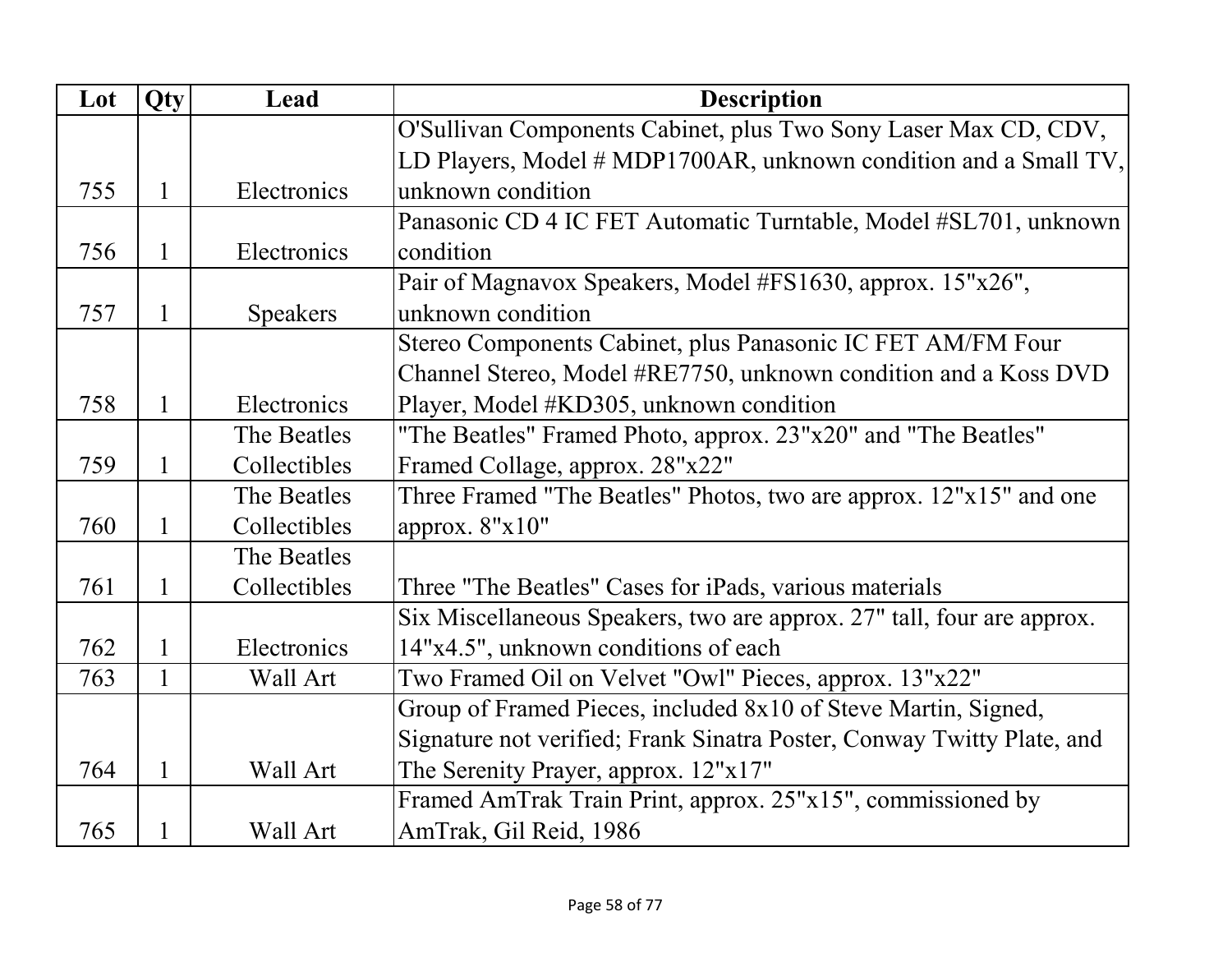| Lot | Qty          | Lead                   | <b>Description</b>                                                     |
|-----|--------------|------------------------|------------------------------------------------------------------------|
|     |              |                        | Wurlitzer Americana Juke Box, SN#689084, approx. 40" wide x 24"        |
| 766 | 1            | Juke Box               | deep x 48" tall, unknown condition                                     |
|     |              |                        | Group of Long Play Albums, includes Cinderella, Chet Atkins, and other |
| 767 |              | Albums                 | artists and titles                                                     |
|     |              | Electronics and 45     | Meissner Phono Recorder and PA System, plus Carrying Case of 45        |
| 768 |              | <b>RPMs</b>            | RPMs, various artists and titles                                       |
| 769 | $\mathbf{1}$ | TV Stand               | Entertainment Table/TV Stand, approx. 28"x20"x19"                      |
| 770 |              | Electronics            | Reel to Reel Recorder for parts only! approx. 21"x17.5"x9.5"           |
|     |              |                        | AMI Juke Box, Bubble Glass Front, Model #500, SN#36930, made in        |
|     |              |                        | Grand Rapids, MI, approx. 67" tall x 32" wide x 25" deep, unknown      |
| 771 | 1            | Juke Box               | condition                                                              |
|     |              | <b>Sheet Music and</b> |                                                                        |
| 772 |              | <b>Shelving Unit</b>   | Miscellaneous Sheet Music and a Sheet Music Shelving Unit              |
|     |              |                        | Group of Collectible Books, includes The Great Ages of Man, RCA        |
| 773 | 1            | <b>Books</b>           | Victor Service Notes Book 1923-1928, etc.                              |
| 774 |              | Music                  | Box of Piano Lesson Books and Sheet Music, miscellaneous titles        |
| 775 | $\mathbf{1}$ | Music                  | Box of Piano Lesson Books and Sheet Music, miscellaneous titles        |
| 776 | $\mathbf{1}$ | Music                  | Box of Antique Sheet Music, miscellaneous titles                       |
| 777 | $\mathbf{1}$ | Music                  | Box of Antique Sheet Music, miscellaneous titles                       |
| 778 |              | Music                  | Box of Antique Sheet Music, miscellaneous titles                       |
|     |              |                        | Shelving Unit, Five Shelves, approx. 72" tall x 25" wide x 12" deep;   |
| 779 | 1            | <b>Shelving Unit</b>   | Please Note: contents not included                                     |
|     |              |                        | Two Cube Shelving Units, Black, approx. 30" tall x 16" wide x 14.5"    |
| 780 |              | <b>Shelving Unit</b>   | deep each, plus Miscellaneous Sheet Music                              |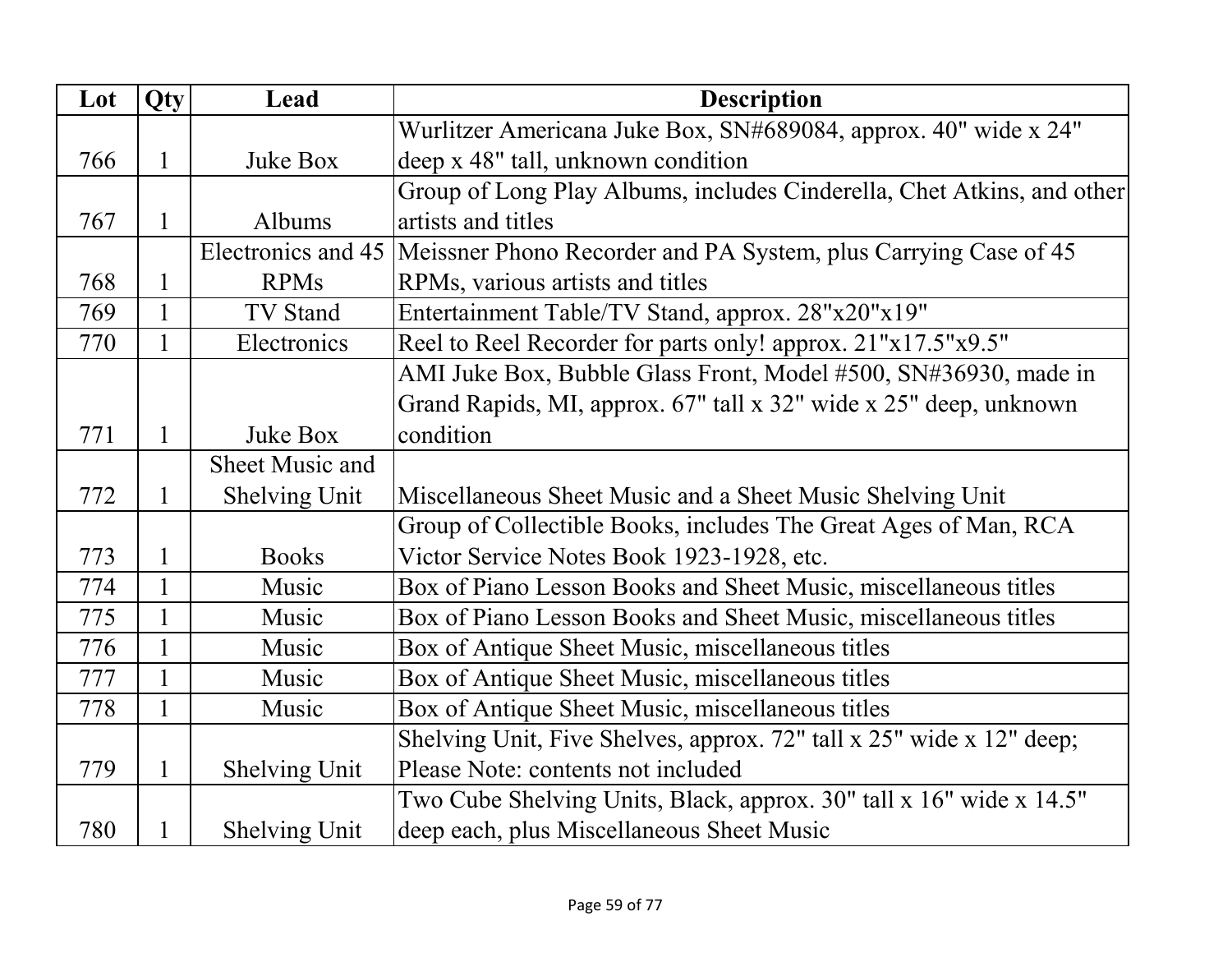| Lot | Qty          | Lead                 | <b>Description</b>                                                     |
|-----|--------------|----------------------|------------------------------------------------------------------------|
|     |              |                      | Bookcase, with Four Shelves, approx. 24" wide x 10" deep x 60" tall,   |
| 781 | $\mathbf{1}$ | <b>Shelving Unit</b> | plus Music Books and Sheet Music                                       |
|     |              |                      | Four Miscellaneous Speakers, two are approx. 23" tall and two are      |
| 782 |              | Electronics          | approx. 16" tall, unknown conditions of each                           |
|     |              |                      | Wood and Metal Shelving Unit, Five Shelves, Three Drawers, approx.     |
|     |              |                      | 33" wide x 16" deep x 82" tall, plus Reel to Reel Tapes and Cassette   |
| 783 | 1            | <b>Shelving Unit</b> | Tapes                                                                  |
|     |              |                      |                                                                        |
| 784 |              | Music Box            | Crosley Music Wurks Metal Disc Music Box, "The Munchen", in box        |
| 785 | $\mathbf{1}$ | Music Box            | Crosley Music Wurks Metal Disc Music Box, "The Leipzig", in box        |
| 786 | $\mathbf{1}$ | Music Box            | Crosley Music Wurks Metal Disc Music Box, "The Saxony", in box         |
| 787 |              | Music Box            | Crosley Music Wurks Metal Disc Music Box, "The Saxony", in box         |
| 788 | $\mathbf{1}$ | Music Box            | Crosley Music Wurks Metal Disc Music Box, "The Saxony", in box         |
|     |              |                      | Lionel NY Central Flyer Model Train, 027 Gauge, includes Engine,       |
|     |              | Lionel Model         | Caboose, and Three Cars, with box, currently assembled/must take apart |
| 789 | 1            | Trains               | to move                                                                |
|     |              |                      | Lionel Pennsylvania Flyer Model Train, 0-27 Scale, includes Engine,    |
|     |              | Lionel Model         | Caboose, and Three Cars, with box, currently assembled/must take apart |
| 790 | 1            | Trains               | to move                                                                |
|     |              |                      | 1776 Bicentennial Train Set, includes Red, White, and Blue Engine and  |
|     |              |                      | Caboose and a Car representing each of the 13 Colonies (VA, NY, MA,    |
|     |              |                      | MD, RI, CT, NH, DE, NC, SC, NJ, PA, GA), currently assembled/must      |
| 791 | 1            | <b>Model Trains</b>  | take apart to move                                                     |
|     |              |                      |                                                                        |
| 792 |              |                      | Piano Music Rolls Box of Piano Music Rolls, various artists and titles |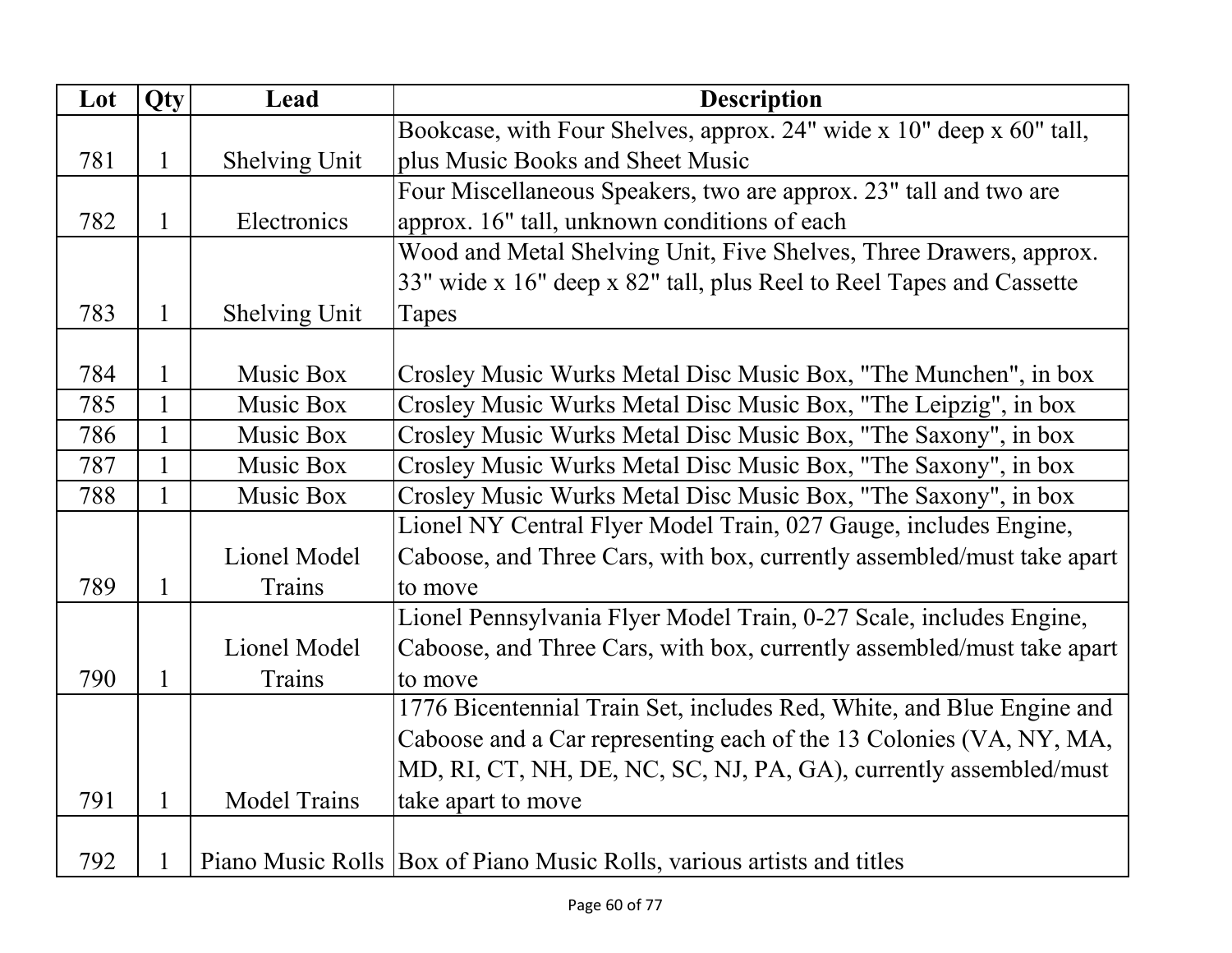| Lot | Qty          | Lead          | <b>Description</b>                                                  |
|-----|--------------|---------------|---------------------------------------------------------------------|
| 793 |              | Tapes         | Boxed Set Tapes of "America's Achievement in Space"                 |
|     |              | Miscellaneous | Wall Display Coca Cola Advertising Piece, Coca Cola Clock, plus Two |
| 794 | 1            | Items         | Large LP Records                                                    |
|     |              |               | Hitachi Portable 14" Diagonal TV, plus Two Panasonic Color Video    |
| 795 |              | Electronics   | Monitors, Model #CT-1030, unknown conditions of each                |
| 796 | $\mathbf{1}$ | Electronics   | Play Station PS2, plus Hand Controls, unknown condition             |
|     |              |               |                                                                     |
|     |              |               | Sony 8 Track Tape Deck, Model #TC208, unknown condition, plus GE    |
| 797 | 1            | Electronics   | Telephone Answering System, Model #29880A, unknown condition        |
|     |              |               |                                                                     |
| 798 | $\mathbf{1}$ | Electronics   | Realistic Stereo Audio Mixer, Model #32-1210, unknown condition     |
|     |              |               | Teac Auto Reverse Double Cassette Deck, Model #W500R, unknown       |
| 799 | 1            | Electronics   | condition                                                           |
|     |              |               | Phillips Audio Compact Disc Recorder, Model #CDR765, unknown        |
| 800 | 1            | Electronics   | condition                                                           |
| 801 |              | Electronics   | Teac Noise Reduction Unit, Model #AN300, unknown condition          |
|     |              |               | Pioneer Elite Compact Disc Recorder, Model #PDR09, with             |
| 802 | 1            | Electronics   | Headphones, unknown condition                                       |
| 803 | $\mathbf{1}$ | Electronics   | Elite Video #SD40, Model #DUP801201, unknown condition              |
|     |              | Miscellaneous |                                                                     |
| 804 | 1            | Items         | Group of Recording Discs, Cords, Connectors, etc.                   |
|     |              |               | Zenith AM/FM Long Distance Radio, in Wood Case (approx. 16" wide    |
| 805 | $\mathbf{1}$ | Electronics   | $x 8$ " deep $x 10$ " tall), unknown condition                      |
|     |              |               | Akai Reel to Reel, Model #GX100DSS, in Wood Case, unknown           |
| 806 |              | Electronics   | condition                                                           |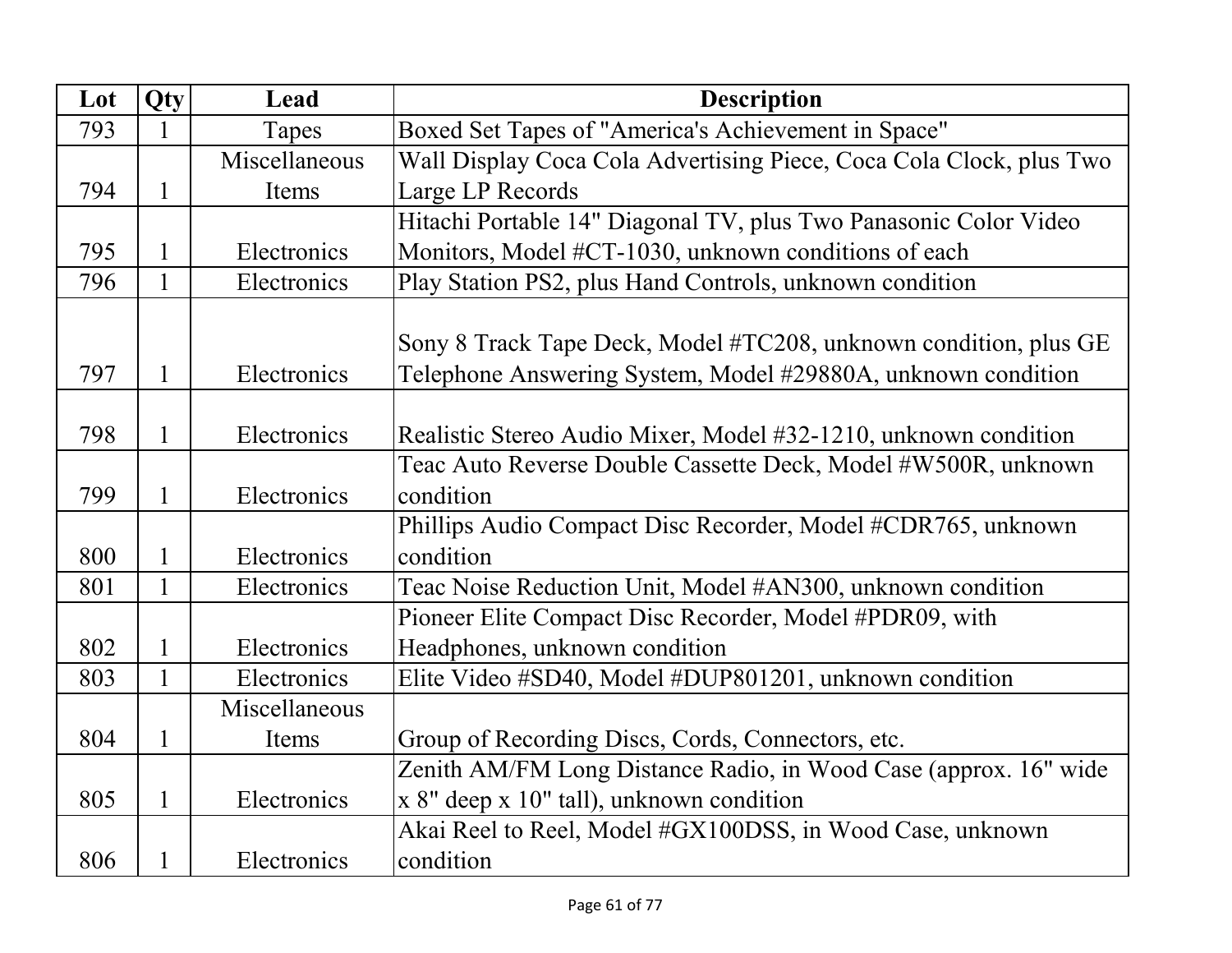| Lot | Qty          | Lead              | <b>Description</b>                                                                       |
|-----|--------------|-------------------|------------------------------------------------------------------------------------------|
| 807 | $\mathbf{1}$ | Electronics       | Speco Volt Meter, Model #TD700, in Case, unknown condition                               |
|     |              |                   |                                                                                          |
|     |              |                   | Reel to Reel Tapes Group of Reel to Reel Tapes, various recordings, plus Miscellaneous 8 |
| 808 |              | and 8 Track Tapes | <b>Track Tapes</b>                                                                       |
|     |              |                   | Sony Reel to Reel, with ESP Auto Reverse, Model #TC-580, SN#29947,                       |
| 809 | 1            | Electronics       | unknown condition                                                                        |
|     |              |                   | Marantz Professional CD Recorder, Model #CDR300, unknown                                 |
| 810 | 1            | Electronics       | condition                                                                                |
|     |              |                   | Marantz CD Recorder/CD Player (with Headphones), Model #CDR510,                          |
| 811 | $\mathbf{1}$ | Electronics       | unknown condition                                                                        |
|     |              |                   | Akai Stereo Double Cassette Deck, Model #HXA451W, unknown                                |
| 812 | 1            | Electronics       | condition                                                                                |
|     |              |                   | Sound Craftsman Stereo Equalizer, 1/3 Octave, Model #TG304-R,                            |
| 813 | 1            | Electronics       | unknown condition                                                                        |
|     |              | Miscellaneous     |                                                                                          |
| 814 |              | Items             | Group of Miscellaneous Cords                                                             |
| 815 | $\mathbf{1}$ | Electronics       | Sony Digital Mavica Camera, unknown condition                                            |
|     |              |                   | Sharp View Cam Camera, Model #VL39U, SN#612359241, unknown                               |
| 816 | $\mathbf{1}$ | Electronics       | condition                                                                                |
|     |              |                   | Samsung 8mm Camcorder, Model #SCL906, in original box, with                              |
| 817 | $\mathbf{1}$ | Electronics       | Carrying Case, unknown condition                                                         |
|     |              |                   | Realistic Stereo Microphone, Model #1065, unknown condition; Asttic                      |
|     |              |                   | Microphone, unknown condition; and Sony Microphone, Model #FS87,                         |
| 818 |              | Electronics       | unknown condition                                                                        |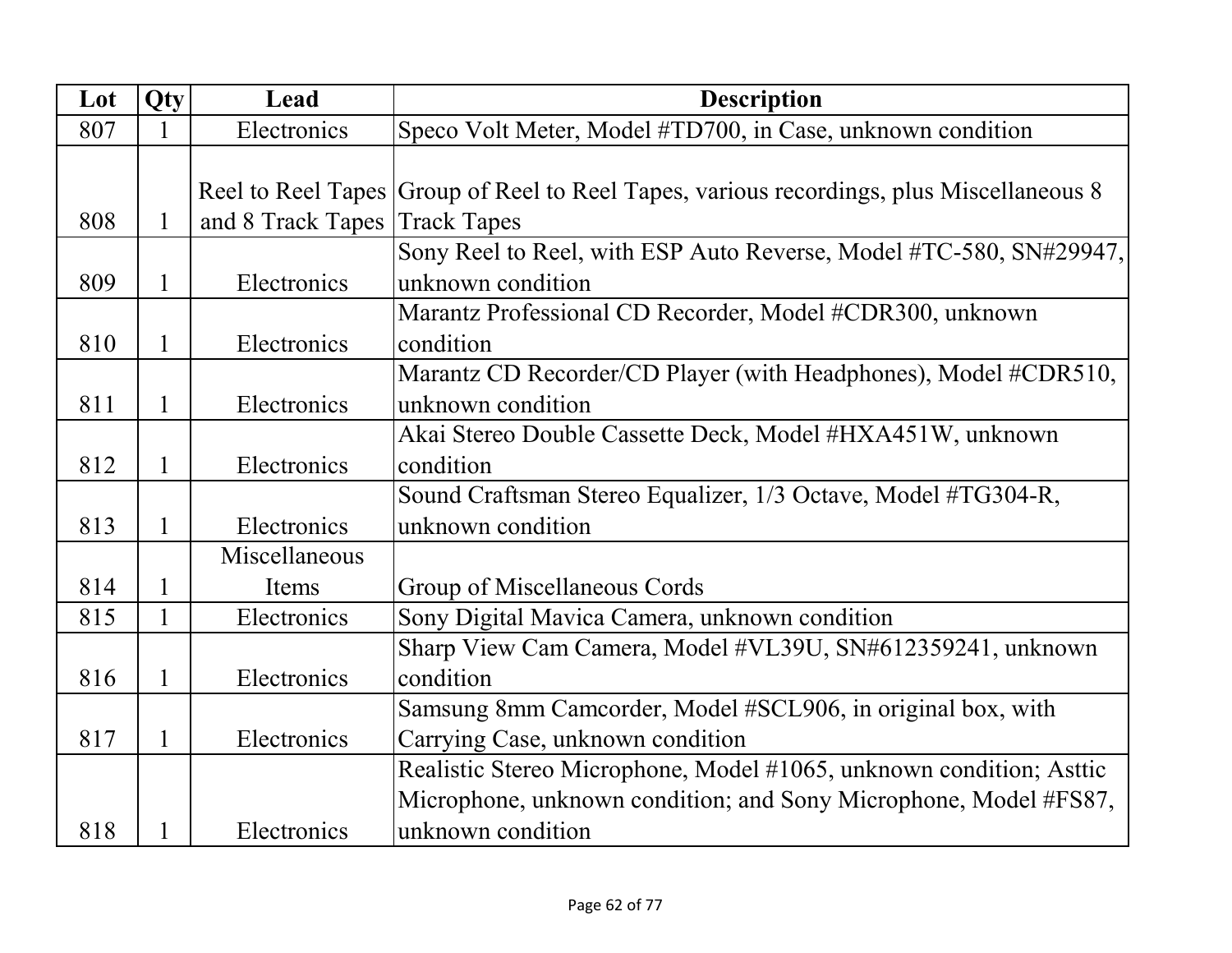| Lot | Qty          | Lead                      | <b>Description</b>                                                  |
|-----|--------------|---------------------------|---------------------------------------------------------------------|
|     |              |                           | Two Sony Electric Condenser Microphones, Model #ECM18, unknown      |
| 819 | 1            | Electronics               | condition of each                                                   |
|     |              |                           |                                                                     |
| 820 | 1            | Electronics               | Calrad 10-18A Professional Dynamics Microphone, unknown condition   |
|     |              |                           | Audio Technica Microphone, Model #P51, unknown condition and        |
| 821 | 1            | Electronics               | Maestro Microphone, Model #DM700, unknown condition                 |
| 822 | $\mathbf{1}$ | <b>Elvis Collectibles</b> | Elvis Bust, approx. 18" tall x 19" wide, with Rubber Face           |
|     |              |                           |                                                                     |
| 823 | 1            | Electronics               | International Tapetronics Corp. PD2, Model TB401, unknown condition |
|     |              |                           | JVC Digital Cyber Cam, Model #GRDVF11U, SN#12430813, with           |
| 824 | 1            | Electronics               | accessories and case, unknown condition                             |
|     |              |                           | Sony Digital 8 Handy Cam, Model #DCR-TRV280, SN#324899, with        |
| 825 | 1            | Electronics               | accessories and case, unknown condition                             |
|     |              |                           | Sony Digital Still Camera, Model #MVC-FD75, with Carrying Case,     |
| 826 | 1            | Electronics               | unknown condition                                                   |
|     |              |                           | Panasonic Palm Corder IQ, Model #PV1Q305, SN#151A25180, with        |
| 827 | $\mathbf{1}$ | Electronics               | Carrying Case, unknown condition                                    |
|     |              |                           | Panasonic Digital Palm Corder, Model #PV-L5500, SN#CONC11911,       |
| 828 | $\mathbf{1}$ | Electronics               | with accessories, unknown condition                                 |
| 829 | $\mathbf{1}$ | Electronics               | RCA VHS Camcorder, Model #DSP3, unknown condition                   |
|     |              |                           | Shelving Unit, Black Metal, approx. 18" wide x 12" deep x 71" tall; |
| 830 | $\mathbf{1}$ | Shelving Unit             | Please Note: contents not included                                  |
|     |              |                           | Sony Three CD Changer HiFi Component System, Model #CMPTP07,        |
| 831 |              | Electronics               | unknown condition                                                   |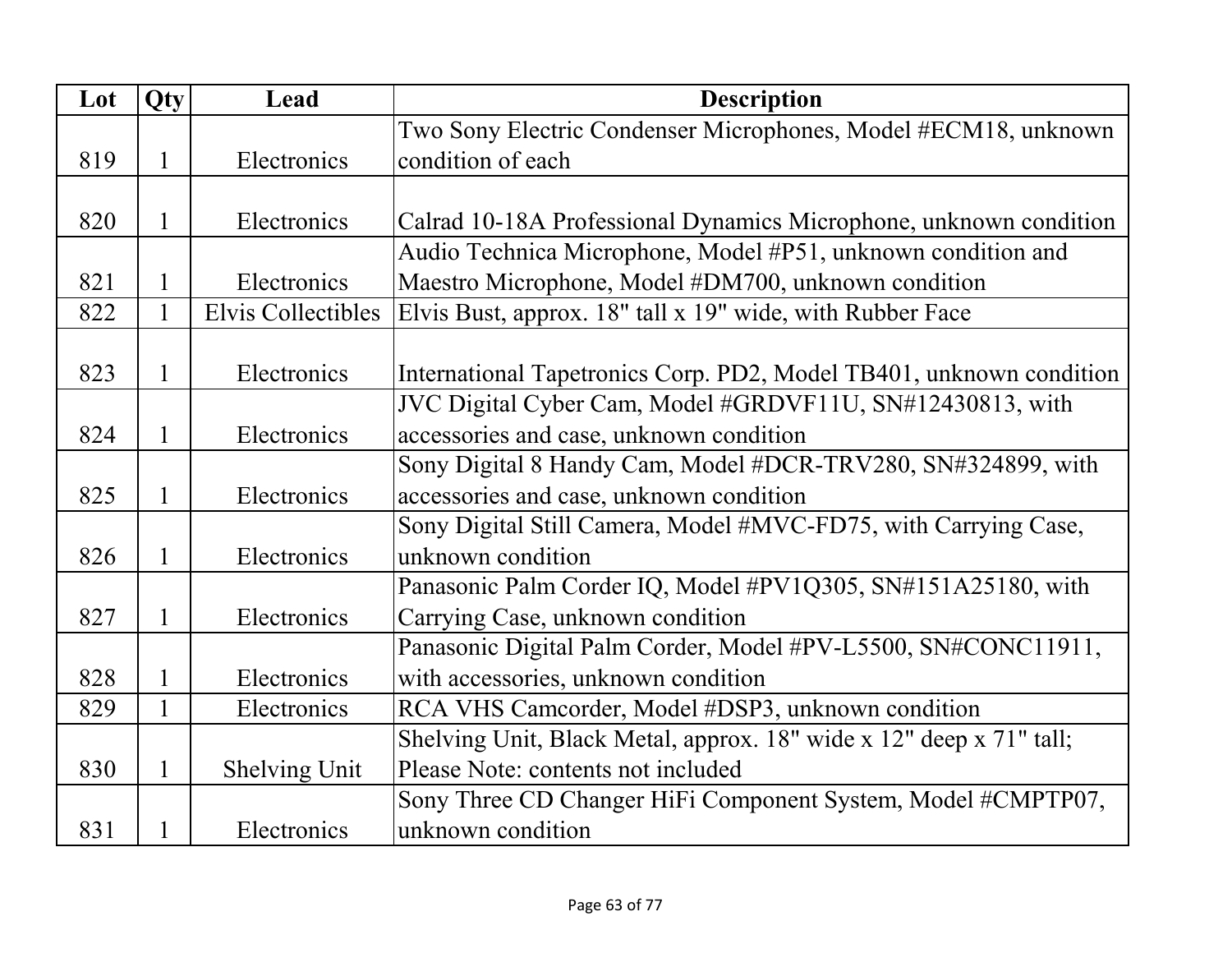| Lot | $Qt\underline{y}$ | Lead                | Description                                                         |
|-----|-------------------|---------------------|---------------------------------------------------------------------|
|     |                   |                     | Large Group of Trains, Train Tracks, Etc. 3 Boxes Total. Appears To |
| 840 | 1                 | <b>Model Trains</b> | All Be G Scale                                                      |
| 841 | 1                 | <b>Model Trains</b> | Large Group of "O Qauqe" Switches, Etc.                             |
| 842 |                   | <b>Model Trains</b> | Group Includes Electric Train Set with "O Gauge" Track Etc.         |
| 843 |                   | <b>Model Trains</b> | Box of Lionel Train Cars Appear to be "O scale"                     |
| 844 | $\mathbf{1}$      | <b>Model Trains</b> | Box of Miscellaneous HO Scale Train Cars                            |
| 845 | $\mathbf{1}$      | <b>Toys</b>         | <b>Remote Control Car</b>                                           |
| 846 | $\mathbf{1}$      | <b>Model Trains</b> | Box with Miscellaneous Train Items, Etc. 3 Boxes                    |
| 847 | $\mathbf{1}$      | <b>Model Trains</b> | Box of Christmas Figurines or Train Setup                           |
| 848 |                   | <b>Model Trains</b> | <b>Transformer and Miscellaneous Parts Etc.</b>                     |
| 849 |                   | <b>Model Trains</b> | Group of HO Scale Train Cars                                        |
| 850 | $\mathbf{1}$      | <b>Model Trains</b> | Train, Transformer, Engine, Cars "O Scale"                          |
| 851 |                   | <b>Model Trains</b> | Box of "O Gauge" Track                                              |
| 852 | $\mathbf{1}$      | <b>Model Trains</b> | Box with Multiple "O Gauge" Train Cars                              |
| 853 | $\mathbf{1}$      | <b>Model Trains</b> | Large Group of Switches, Wiring, Etc.                               |
| 854 | $\mathbf{1}$      | <b>Model Trains</b> | Electric Train Set "O Gauge"                                        |
| 858 | $\mathbf{1}$      | <b>Model Trains</b> | Box "O Scale" Track, Switches                                       |
| 856 |                   | <b>Model Trains</b> | Tenderline PowerPack and HO Scale Train Cars                        |
| 857 | 1                 | <b>Model Trains</b> | Boxes of Miscellaneous Train Items, Signal, Crane, Etc.             |
| 858 |                   | <b>Model Trains</b> | Group of "HO Scale" Track and Car Pieces                            |
| 859 | $\mathbf{1}$      | <b>Model Trains</b> | Group of "G Scale" Track and Cars                                   |
| 860 | $\mathbf{1}$      | <b>Model Trains</b> | Group of HO Scale Track, Power Packs and Train Cars                 |
| 861 | $\mathbf{1}$      | <b>Model Trains</b> | Lionel Coal Ramp                                                    |
| 862 | $\mathbf{1}$      | Tools               | Bucket of Fasteners, Tools, Etc.                                    |
| 863 | 1                 | <b>Model Trains</b> | HO Scale Track, Switch, and Power Pack                              |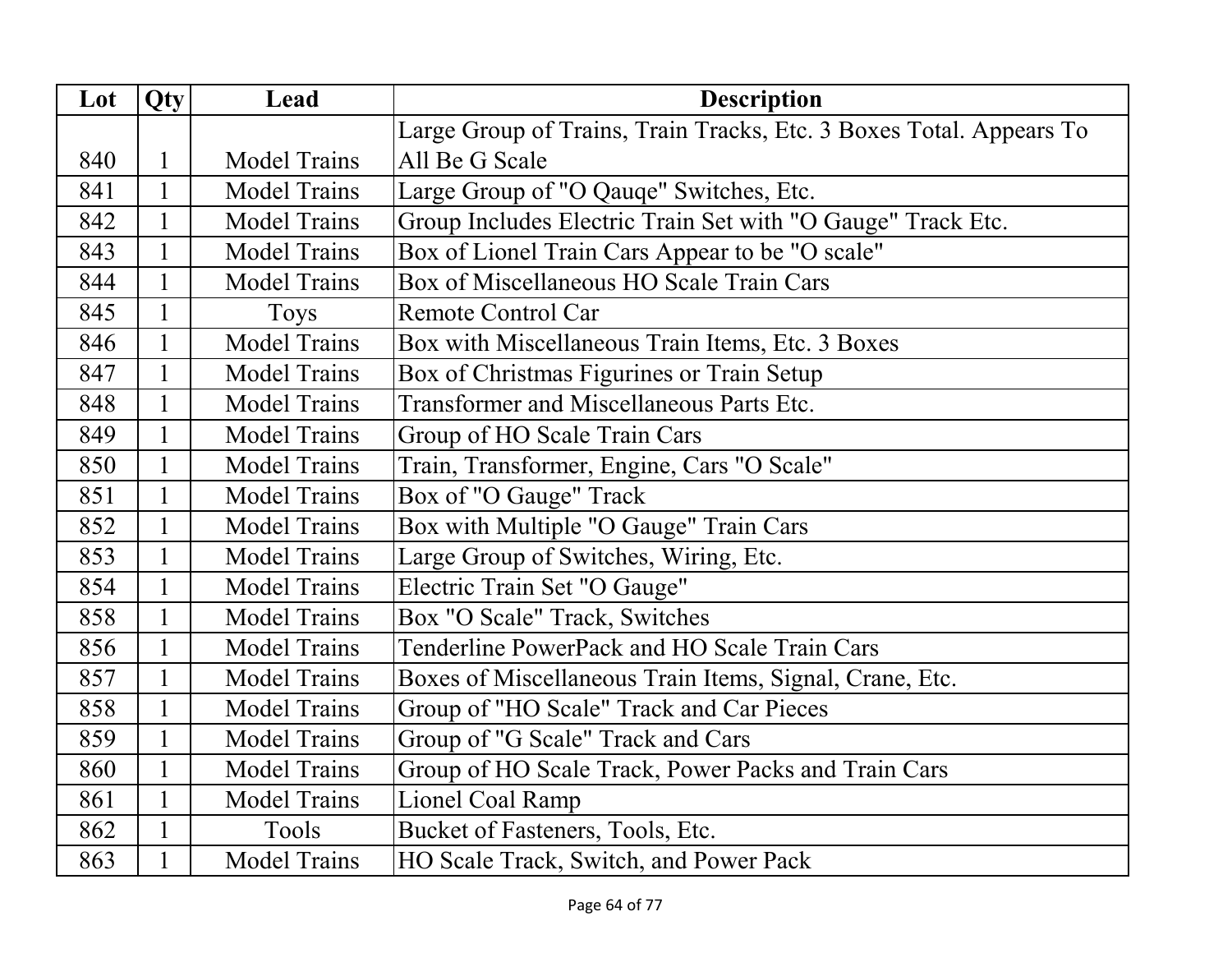| Lot | Qty          | Lead                | <b>Description</b>                                                    |
|-----|--------------|---------------------|-----------------------------------------------------------------------|
| 864 |              | <b>Model Trains</b> | Box with Die Cast Cars and two Engines                                |
| 865 | $\mathbf{1}$ | <b>Model Trains</b> | Group of HO Scale Track Mostly New In Box                             |
| 866 |              | <b>Model Trains</b> | Box of "O Gauge" Track                                                |
| 867 |              | <b>Model Trains</b> | Box of "S Gauge" Track and Cars                                       |
| 868 |              | <b>Model Trains</b> | Box with Train, HO Scale Track, Cars                                  |
| 869 | $\mathbf{1}$ | Toys                | Box with Hot Wheels and Assorted Die Cast Cars                        |
| 870 |              |                     |                                                                       |
|     | 1            | <b>Model Trains</b> | Box with HO Scale Track, Decorative Items For Tain Setup, Power Pack  |
| 871 |              | Music               | Two Crates Long Play Albums                                           |
|     |              | Miscellaneous       |                                                                       |
| 872 | $\mathbf{1}$ | Items               | Two VHS Players, Craft Items, Unknown Condition                       |
|     |              | Electronic          |                                                                       |
| 873 |              | Accessories         | Video Tripod Etc.                                                     |
| 874 | $\mathbf{1}$ | Model Train         | Group of "O Gauge" Track Transformers                                 |
| 875 | $\mathbf{1}$ | Model Train         | <b>Electric Train Set with Track</b>                                  |
| 876 |              | Model Train         | Electric Train Set with Box Transformer Etc "O Scale"                 |
| 877 | 1            | Model Train         | Electric Train Set "Cannon Ball" By Lionel with Transformer and Track |
|     |              |                     | Tub with Miscellaneous Train Accessories. School House, Passenger     |
| 878 | 1            | Model Train         | Station, Etc.                                                         |
|     |              |                     | Tub with American Flyer Trakc, Loading Platform, Hand Car, Etc. "Lots |
| 879 |              | Model Train         | of Older Pieces"                                                      |
| 880 | $\mathbf{1}$ | Model Train         | Group of Lionel Switches, Work Crane                                  |
| 881 | 1            | Model Train         | <b>Lionel Switches</b>                                                |
| 882 |              | Model Train         | <b>Lionel Switches</b>                                                |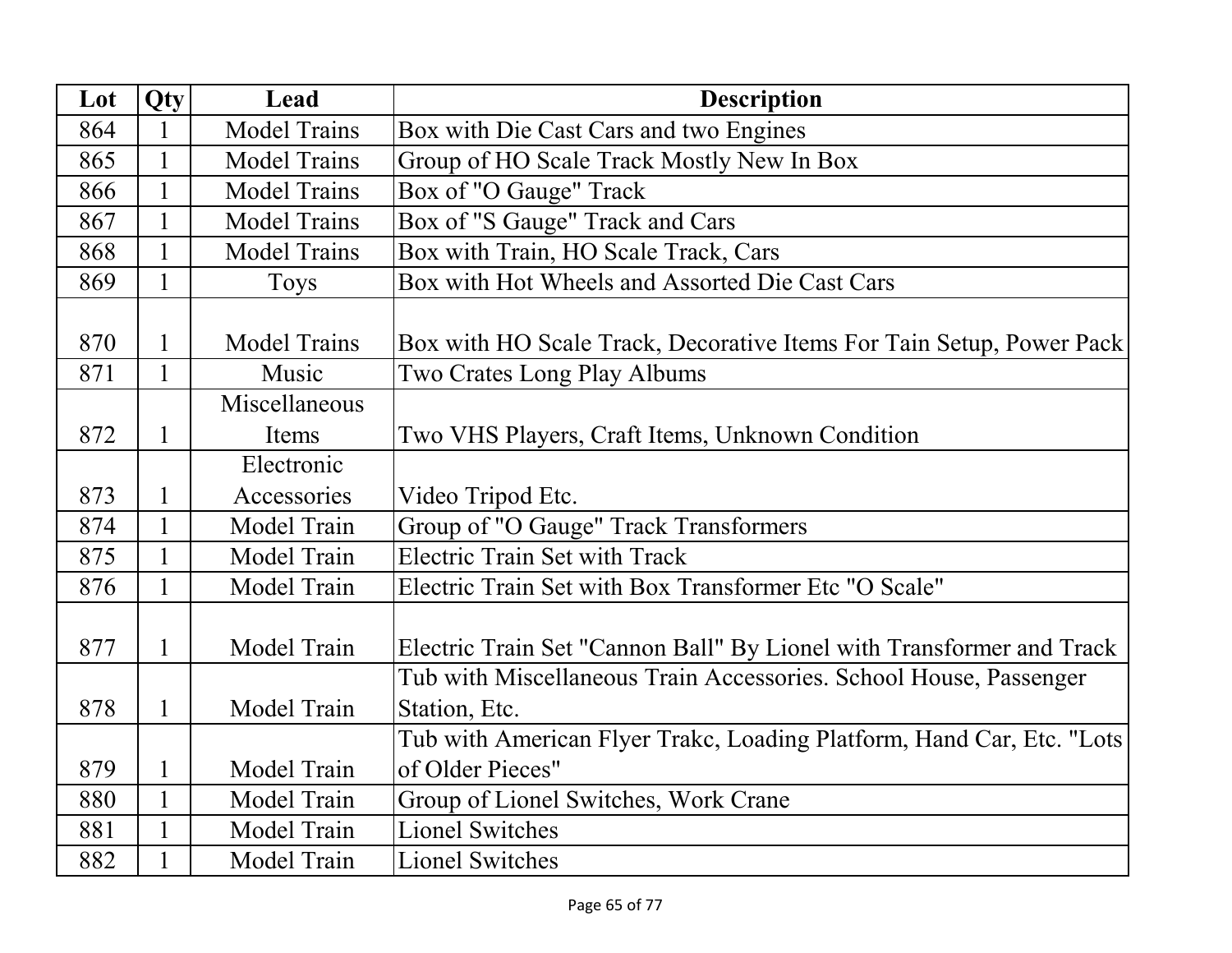| Lot | Qty          | Lead        | <b>Description</b>                                                   |
|-----|--------------|-------------|----------------------------------------------------------------------|
| 883 | 1            | Model Train | Lionel Track "O Gauge" Etc.                                          |
| 884 | 1            | Model Train | Micro Gauge Train Set with Track Transformer                         |
| 885 | 1            | Model Train | Lionel Etc Train Cars, Water Tower                                   |
| 886 | $\mathbf{1}$ | Model Train | Lionel Gondola Car, Caboose, Bumpers, Etc.                           |
| 887 | 1            | Model Train | Lionel, Etc. O Scale Cars                                            |
| 888 |              | Model Train | <b>Lionel Billboard Set</b>                                          |
| 889 | 1            | Model Train | Williams O Scale Locomotive                                          |
| 890 |              | Model Train | Group of Miscellaneous Train Items, Engine and Light Switch          |
| 891 |              | Model Train | North Pole Express Christmas Train Set Appears to Be New in Box      |
| 892 |              | Model Train | Battery Operated Express Train Set Appears to Be New in Box          |
|     |              |             | Americana Juke Box by Wurlitzer model 3110 SN689645 Unknown          |
| 893 |              | Juke Box    | Condition                                                            |
| 894 |              | Records     | Box of 45's, Johnny Cash, Road Runners, Dancers Brass, Etc           |
| 895 |              | Records     | Box of 45's, Drifters, Johnny Duncan, Randy Travis, Etc.             |
| 896 |              | Records     | Box of 45's, Miscellaneous Artists                                   |
|     |              |             | Box of 45's, Road Runners, Joe Leahy, Buddy Stercher, Miscellaneous  |
| 897 | 1            | Records     | <b>Artists</b>                                                       |
| 898 | 1            | Records     | Box of 45's, Peggy Lee, Clarence Henry, Jimmy Rogers, Etc.           |
| 899 | $\mathbf{1}$ | Records     | Box of 45's, Bobby Darin, Conway Twitty, Etc.                        |
|     |              |             | Box of 45's, Dick and Dee Dee, Fats Domino, Jerry Fuller,            |
| 900 | 1            | Records     | Miscellaneous Artists                                                |
| 901 | $\mathbf{1}$ | Records     | Box of 45's, David Bowie, Elektra, Miscellaneous Artists, Etc.       |
|     |              |             | Box of 45's, Becky Wilson, Johnny Dodds, Arthur Smith, Miscellaneous |
| 902 |              | Records     | <b>Artists</b>                                                       |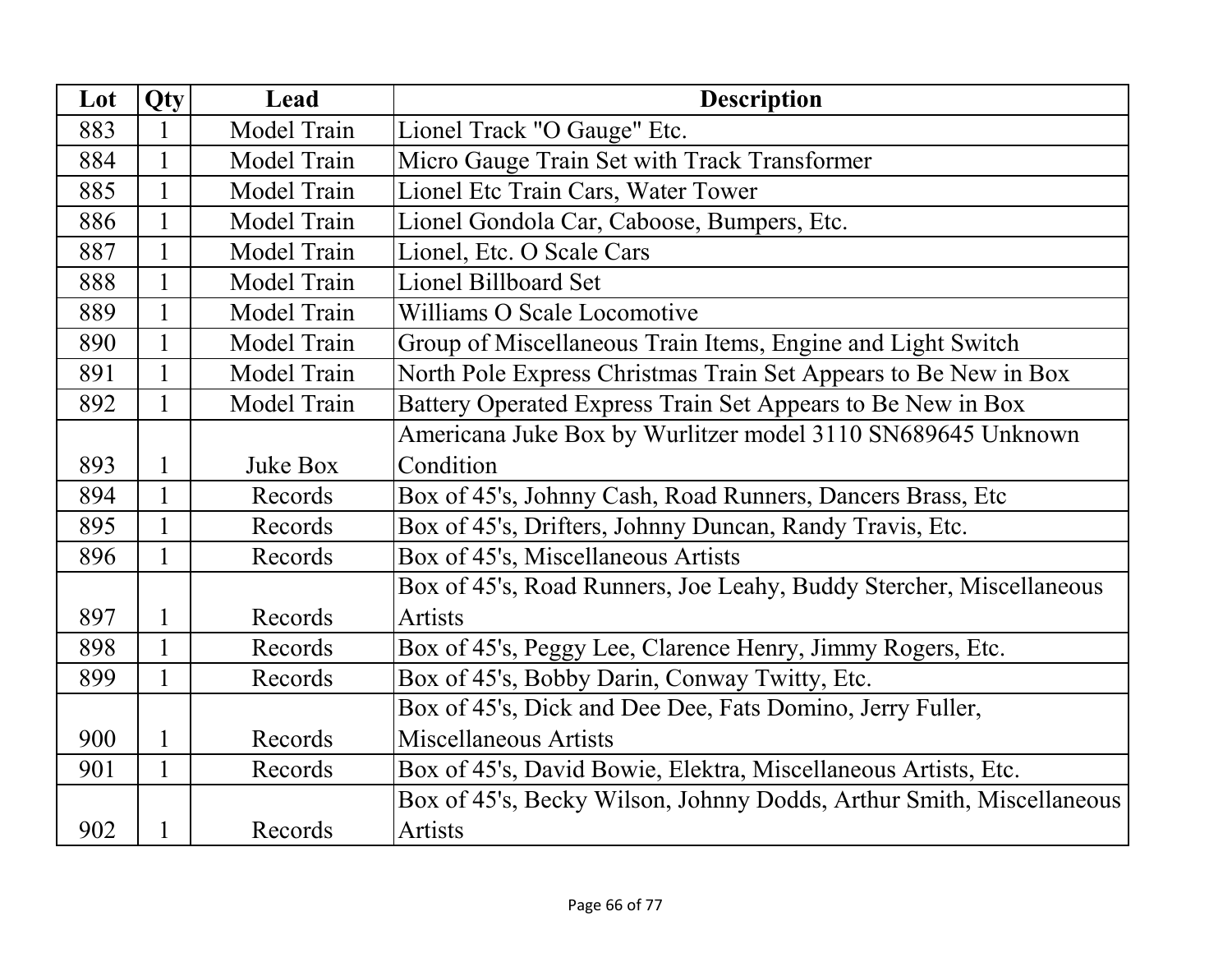| Lot | Qty          | Lead          | <b>Description</b>                                                  |
|-----|--------------|---------------|---------------------------------------------------------------------|
|     |              |               | Large Cabinet with Contents of 45's, Willie Nelson, Including Leroy |
| 903 | 1            | Records       | Van Dyke, Dulces of Dixieland                                       |
|     |              | Miscellaneous |                                                                     |
| 904 | 1            | Items         | Group of Postal Board Frames Etc.                                   |
|     |              |               | Juke Box Made in germany, Cabinet Style Consul 160 Unknown          |
| 905 | 1            | Juke Box      | Condition                                                           |
|     |              | Miscellaneous |                                                                     |
| 906 | 1            | Items         | Two Boxes White Picture Frames and Glass                            |
| 907 | 1            | Electronics   | Group of Speakers Unknown Condition                                 |
| 908 | 1            | Electronic    | Pair of Bose 901 Series IV Unknown Condition                        |
|     |              | Miscellaneous |                                                                     |
| 909 | 1            | Items         | Box with LP Sleeves                                                 |
| 910 |              | Electronics   | Pair of Panasonic "Thrusters' Speakers Unknown Condition            |
| 911 |              | Records       | Box of 45's, Poppy Girls, Miscellanous Artists                      |
| 912 | 1            | Records       | Box of 45's, Little River Band, Madonna, Miscelanous Artist         |
|     |              |               | Box of 45's, Bobby G Rice, Tammy King, Ken McDuggey,                |
| 913 | 1            | Records       | <b>Miscellaneous Artists</b>                                        |
|     |              | Miscellaneous |                                                                     |
| 914 | $\mathbf{1}$ | Items         | Two Boxes of LP Sleeves, Various Artists, Various Conditions        |
|     |              | Miscellaneous | Two Boxes of 45 LP Sleeves, Juke Box Labels, Varions Artists and    |
| 915 | 1            | Items         | Condition                                                           |
| 916 | 1            | Electronics   | Miscellaneous Cords                                                 |
| 917 | $\mathbf{1}$ | Records       | Box of Miscellaneous 45's Dance instruction Music                   |
| 918 | 1            | Records       | Group of 45's Jackson 5, Mel Tillis, Pat Boone, Etc.                |
| 919 | 1            | Records       | Group of 45's Al Green, Jackson 5, Joe Cochrane                     |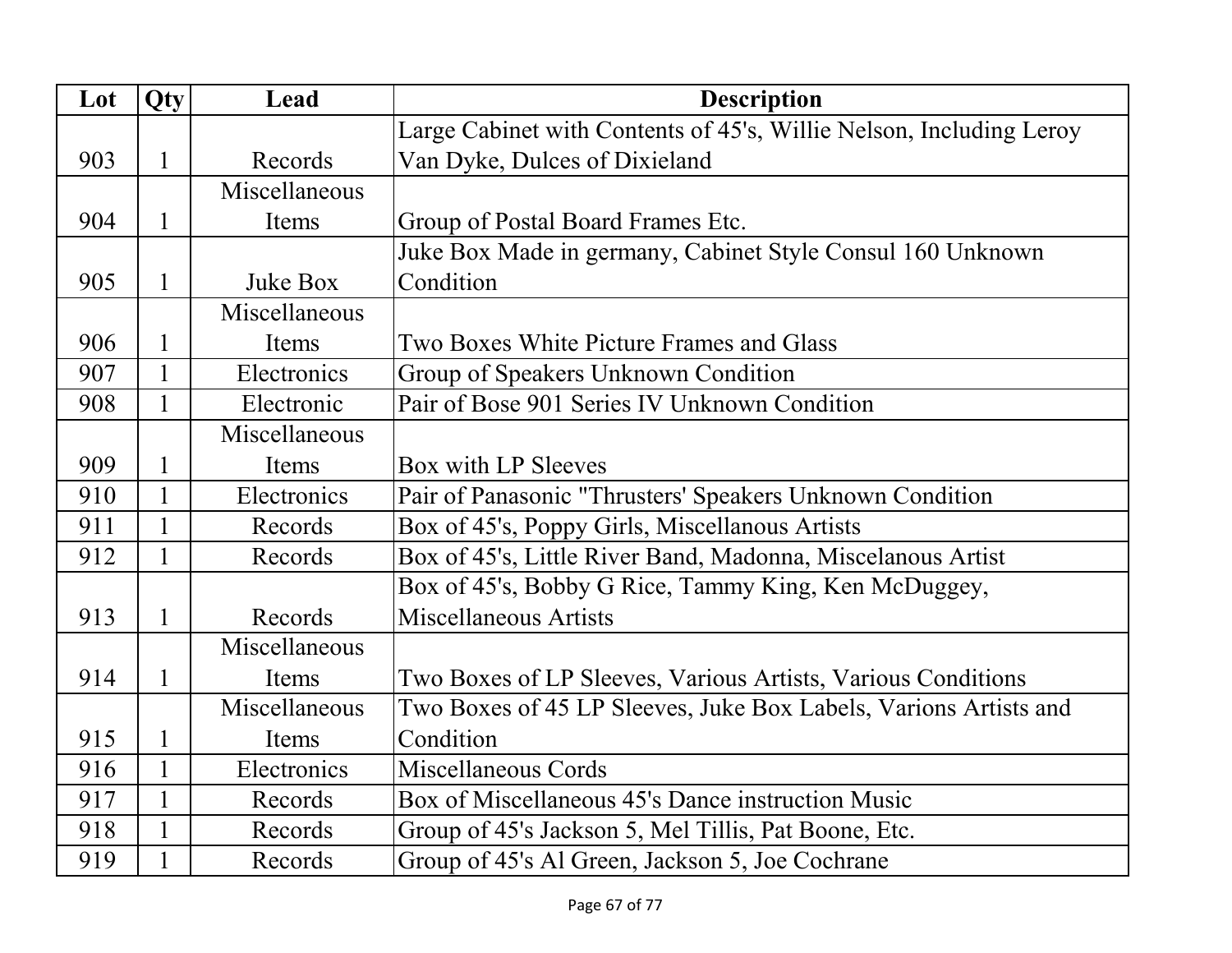| Lot | Qty          | Lead                | <b>Description</b>                                                |
|-----|--------------|---------------------|-------------------------------------------------------------------|
|     |              |                     | Box of 45's Donna Allen, Jim Ed Brown, Johnny Cash, Waylon        |
| 920 | $\mathbf{1}$ | Records             | Jennings                                                          |
| 921 | $\mathbf{1}$ | Records             | Box of 45's Funkadelic, Merle Haggard, Sonny James                |
| 922 | $\mathbf{1}$ | Records             | Group of 45's Joe Leahy, Etc.                                     |
| 923 | $\mathbf{1}$ | Electronics         | Pair of Speakers Inserts No Cabinet Unknown Condition             |
|     |              |                     | Steam Line Electric Train Set, Locomotive, Track, Cars and        |
| 924 | $\mathbf{1}$ | <b>Model Trains</b> | Transormers, with Original Box                                    |
| 925 | $\mathbf{1}$ | <b>Model Trains</b> | <b>Box of HO Scale Track</b>                                      |
| 926 |              | <b>Model Trains</b> | Box of Power Packs, Etc                                           |
| 927 | $\mathbf{1}$ | <b>Model Trains</b> | Large Box of HO Scale Track                                       |
|     |              | Miscellaneous       |                                                                   |
| 928 | $\mathbf{1}$ | Items               | Box with Repeaters AC Synchronis, 7 total                         |
| 929 | $\mathbf{1}$ | <b>Model Trains</b> | <b>Boxes with O Scale Track</b>                                   |
|     |              | Miscellaneous       |                                                                   |
| 930 | $\mathbf{1}$ | Items               | Canes, Microphone Stand, Folding Chair, Ball Bat                  |
| 931 | 1            | <b>Model Trains</b> | HO Scale Train Set                                                |
| 932 | 1            | <b>Model Trains</b> | Box of O Gauge Track, Switches                                    |
|     |              | Miscellaneous       |                                                                   |
| 933 | $\mathbf{1}$ | Items               | Group of Decorative Houses                                        |
| 934 | $\mathbf{1}$ | Tools               | Vise, 5" Bench Grinder                                            |
| 935 | $\mathbf{1}$ | <b>Model Trains</b> | Box with O Gauge Track, Switches                                  |
| 936 | $\mathbf{1}$ | <b>Model Trains</b> | <b>Box with Transformers and Switches</b>                         |
| 937 | $\mathbf{1}$ | <b>Model Trains</b> | Box with O Gauge Track and Switches                               |
|     |              |                     |                                                                   |
| 938 | $\mathbf{1}$ | Wall Art            | 34"x44" Framed Jimmie Rodgers Print "The Father of Country Music" |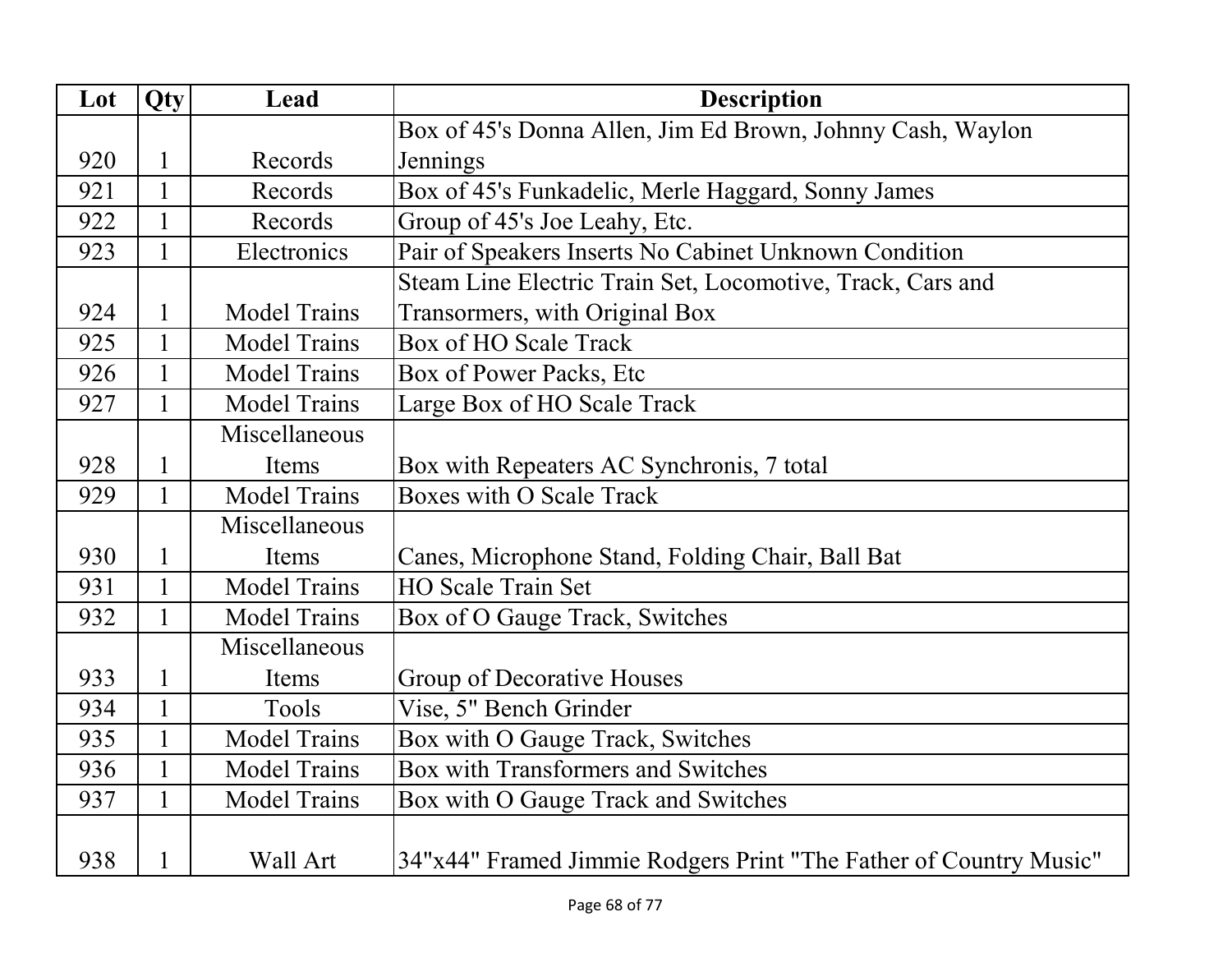| Lot | Qty          | Lead                | <b>Description</b>                                              |
|-----|--------------|---------------------|-----------------------------------------------------------------|
|     |              | Miscellaneous       |                                                                 |
| 939 | 1            | Items               | Box with Car Stereos and more                                   |
|     |              | Miscellaneous       |                                                                 |
| 940 | 1            | Items               | <b>Contents of Shelf RCR Cars Boche Set</b>                     |
| 941 | $\mathbf{1}$ | Toys                | <b>RCR Cars</b>                                                 |
| 942 | $\mathbf{1}$ | Furniture           | Entertainment Center 42x60x20                                   |
|     |              | Miscellaneous       |                                                                 |
| 943 | 1            | Items               | Box with Train Parts and Miscellaneous Electronics              |
| 944 |              | Model Train         | Box with O Gauge Switches                                       |
| 945 |              | Model Train         | Group of Transformers and O Scale Train Cars                    |
| 946 |              | Model Train         | Group of O Scale Train Cars                                     |
| 947 | $\mathbf{1}$ | Model Train         | O Scale Engine and Transformer                                  |
| 948 | 1            | Model Train         | Group of Miscellaneous O Gauge Track and Accessories            |
| 949 | 1            | Reels               | Large Group of Reels                                            |
| 950 | $\mathbf{1}$ | Furniture           | Book Case No Contents 25x72x11 1/2                              |
| 951 |              | Furniture           | Book Case No Contents 25x72x11 1/2                              |
| 952 | $\mathbf{1}$ | Furniture           | Storage Cabinet 25x77x17                                        |
|     |              | Miscellaneous       |                                                                 |
| 953 | 1            | Items               | <b>Coffee Maker and Decorations</b>                             |
| 954 | $\mathbf{1}$ | <b>Model Trains</b> | Group of Train Car Models                                       |
| 955 | 1            | Electronics         | 4 School Surplus Record Players                                 |
|     |              | Miscellaneous       |                                                                 |
| 956 | 1            | Items               | Group of Pesticides Cannot Ship                                 |
|     |              |                     | Box of Albums, Christmas, Elvis, Peter Nerci, Lee Greenwood and |
| 957 | 1            | Records             | More                                                            |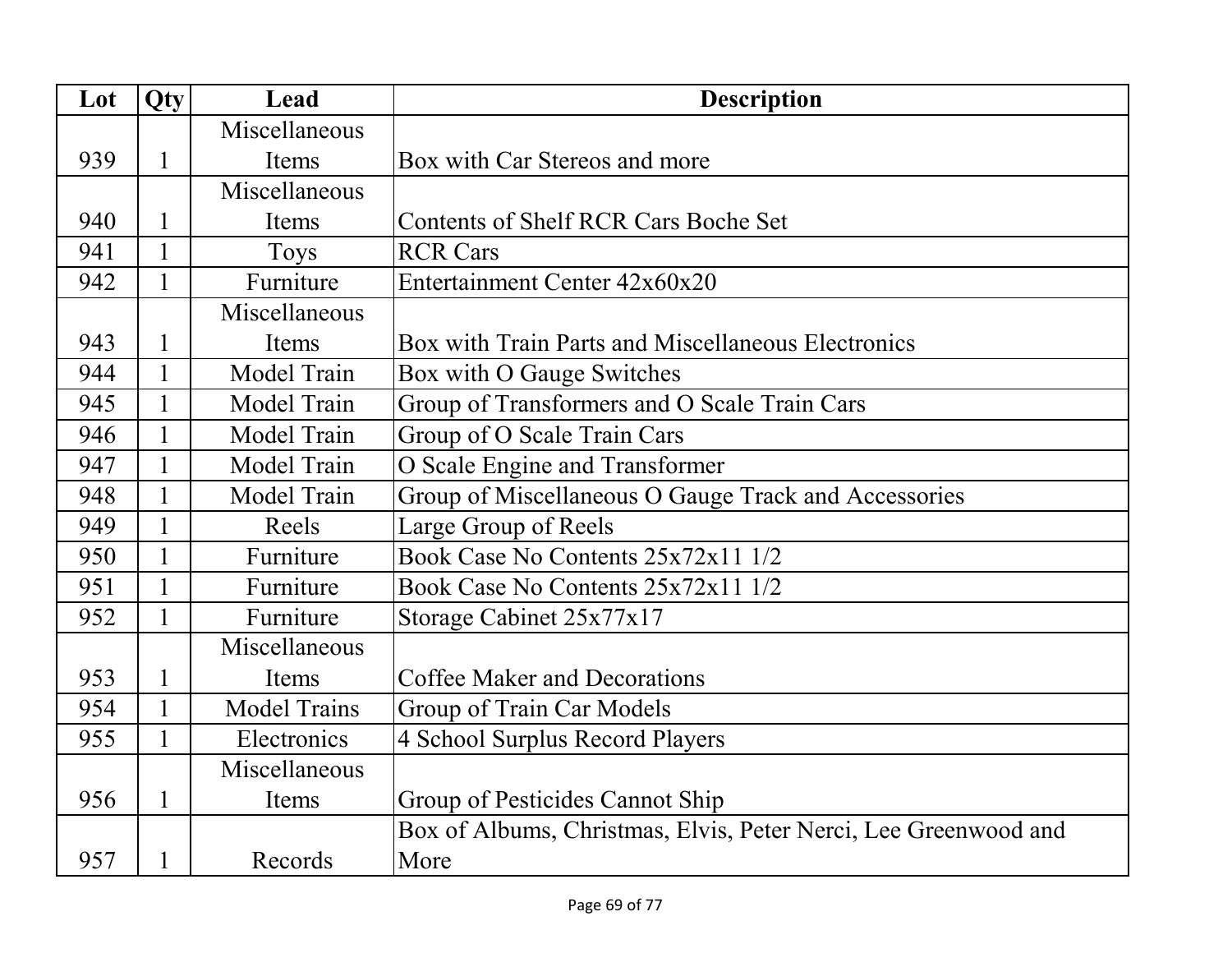| Lot | Qty          | Lead                | <b>Description</b>                                  |
|-----|--------------|---------------------|-----------------------------------------------------|
| 958 |              | Music               | <b>Box of Cassette Tapes</b>                        |
| 959 | $\mathbf{1}$ | Music               | <b>Box of Cassette Tapes</b>                        |
| 960 | $\mathbf{1}$ | Music               | <b>Box of Cassette Tapes</b>                        |
| 961 |              | Music               | <b>Box of Cassette Tapes</b>                        |
| 962 | $\mathbf{1}$ | Music               | <b>Box of Cassette Tapes</b>                        |
| 963 | $\mathbf{1}$ | Music               | Two Boxes of Cassette Tapes                         |
| 964 | 1            | Music               | <b>Seven Boxes of Cassette Tapes</b>                |
| 965 | 1            | Music               | <b>Eight Boxes of Cassette Tapes</b>                |
| 966 |              | Music               | Large Group of 8 Track Tapes                        |
| 967 | $\mathbf{1}$ | <b>Model Trains</b> | Group of Carousel                                   |
|     |              | Miscellaneous       |                                                     |
| 968 |              | Items               | Box of Coca Cola Glasses                            |
| 969 | $\mathbf{1}$ | Electronics         | Metal Projection Case, No Contents                  |
|     |              | Miscellaneous       |                                                     |
| 970 | 1            | Items               | Large Roll of 6 Mil. Plastic                        |
| 971 | 1            | Electronics         | Part for Juke Box                                   |
|     |              | Miscellaneous       |                                                     |
| 972 |              | Items               | Group of Rope, Extension Cord, Garden Hose          |
| 973 | $\mathbf{1}$ | Tools               | Chain Saw with Gas Can                              |
|     |              | Miscellaneous       |                                                     |
| 974 |              | Items               | <b>Bath Fan and Drop Cords</b>                      |
| 975 | 1            | Furniture           | <b>Shelf No Contents</b>                            |
|     |              | Miscellaneous       |                                                     |
| 976 | 1            | Items               | Group of DVD Cases                                  |
| 977 | $\mathbf{1}$ | Electronics         | Internal Works for Believed to be Rockolla Juke Box |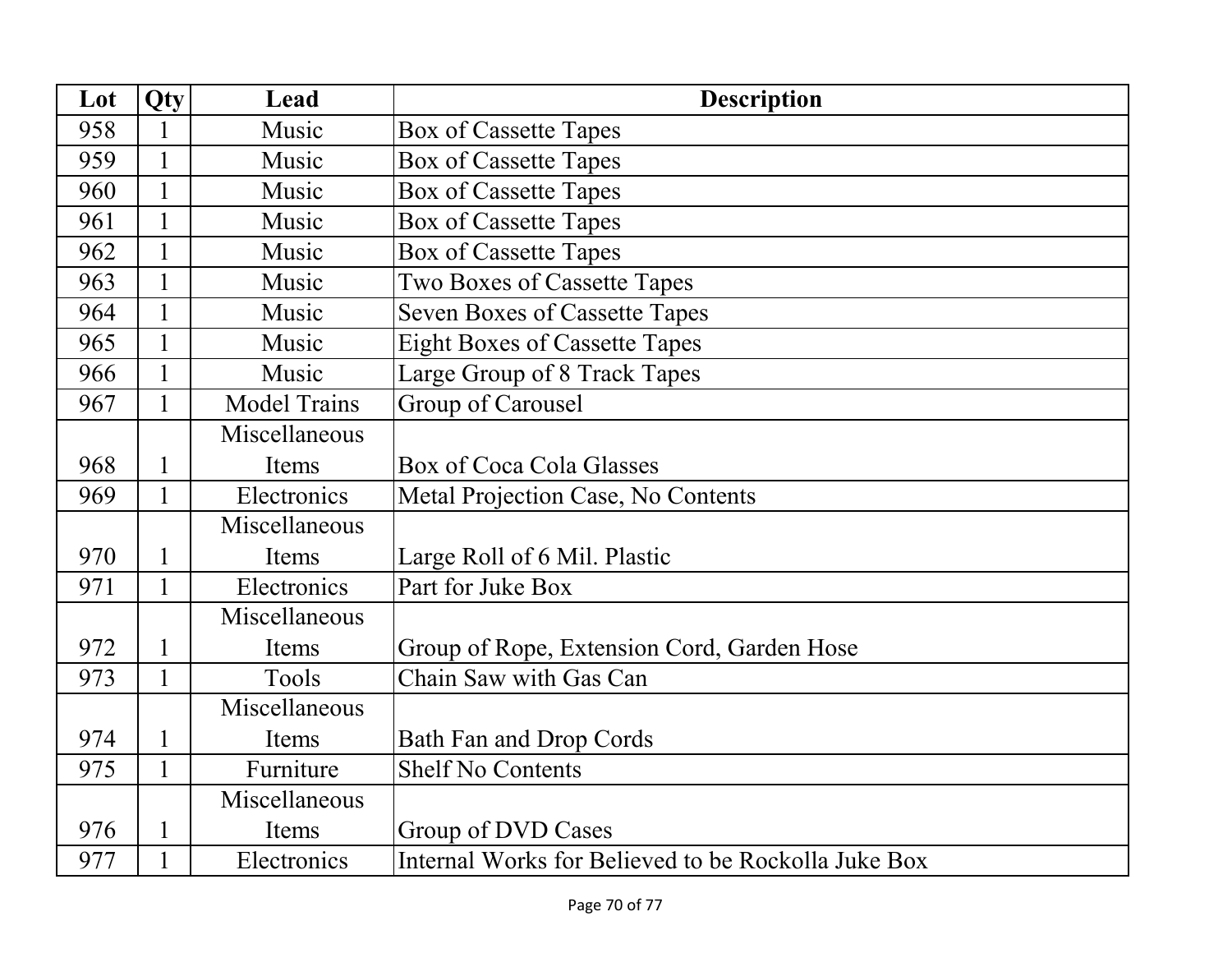| Lot | Qty          | Lead                | <b>Description</b>                                                   |
|-----|--------------|---------------------|----------------------------------------------------------------------|
| 978 | 1            | Homegoods           | <b>Ice Cream Freezer</b>                                             |
| 979 | $\mathbf{1}$ | <b>Model Trains</b> | Large Train Track on Table 155"x53" No Contents                      |
| 980 | $\mathbf{1}$ | <b>Model Trains</b> | Group of Engines Parts and Pieces                                    |
| 981 | 1            | Toys                | Hess Model Gas Truck Broken and Other Toy Trucks                     |
| 982 | $\mathbf{1}$ | <b>Model Trians</b> | Box of N Scale Track, Parts and Pieces                               |
| 983 | $\mathbf{1}$ | <b>Toys</b>         | Box of Small Toys Including Hot Wheels                               |
| 984 | $\mathbf{1}$ | <b>Model Trains</b> | Box of O Gauge Track                                                 |
| 985 | 1            | <b>Model Trains</b> | Box of HO Scale Track, Cars, and Power Pack                          |
| 986 | $\mathbf{1}$ | <b>Model Trains</b> | Box of HO Scale Cars                                                 |
| 987 | $\mathbf{1}$ | <b>Model Trains</b> | <b>Box of HO Scale Cars</b>                                          |
| 988 | $\mathbf{1}$ | <b>Model Trains</b> | Box of HO Scale Cars                                                 |
| 989 | $\mathbf{1}$ | <b>Model Trains</b> | Tote with HO Scale Track, Cars- Track Accessories                    |
| 990 | $\mathbf{1}$ | Reels               | Large Group of Reels                                                 |
| 991 | $\mathbf{1}$ | Furniture           | Book Case No Contents 25x72x11 1/2                                   |
| 992 | $\mathbf{1}$ | Furniture           | Book Case No Contents 25x72x11 1/3                                   |
| 993 | $\mathbf{1}$ | Furniture           | Book Case No Contents 25x72x11 1/4                                   |
|     |              |                     | Franklin Mint Best of the Beatles Music Box, 1992, Strawberry Fields |
| 994 | $\mathbf{1}$ | Collectables        | Forever                                                              |
|     |              |                     | Franklin Mint Best of the Beatles Music Box Domed Beatles 65         |
| 995 | $\mathbf{1}$ | Collectables        | Certification                                                        |
| 996 | $\mathbf{1}$ | Collectables        | Franklin Mint Best of the Beatles Music Box "Abbe Road"              |
|     |              |                     | Franklin Mint Best of the Beatles Music Box "Sgt Peppers Lonely      |
| 997 | $\mathbf{1}$ | Collectables        | Hearts Club" No Dome                                                 |
|     |              |                     |                                                                      |
| 998 | $\mathbf{1}$ | Collectables        | Franklin Mint Best of the Beatles Music Box "Magical Mystery Tour"   |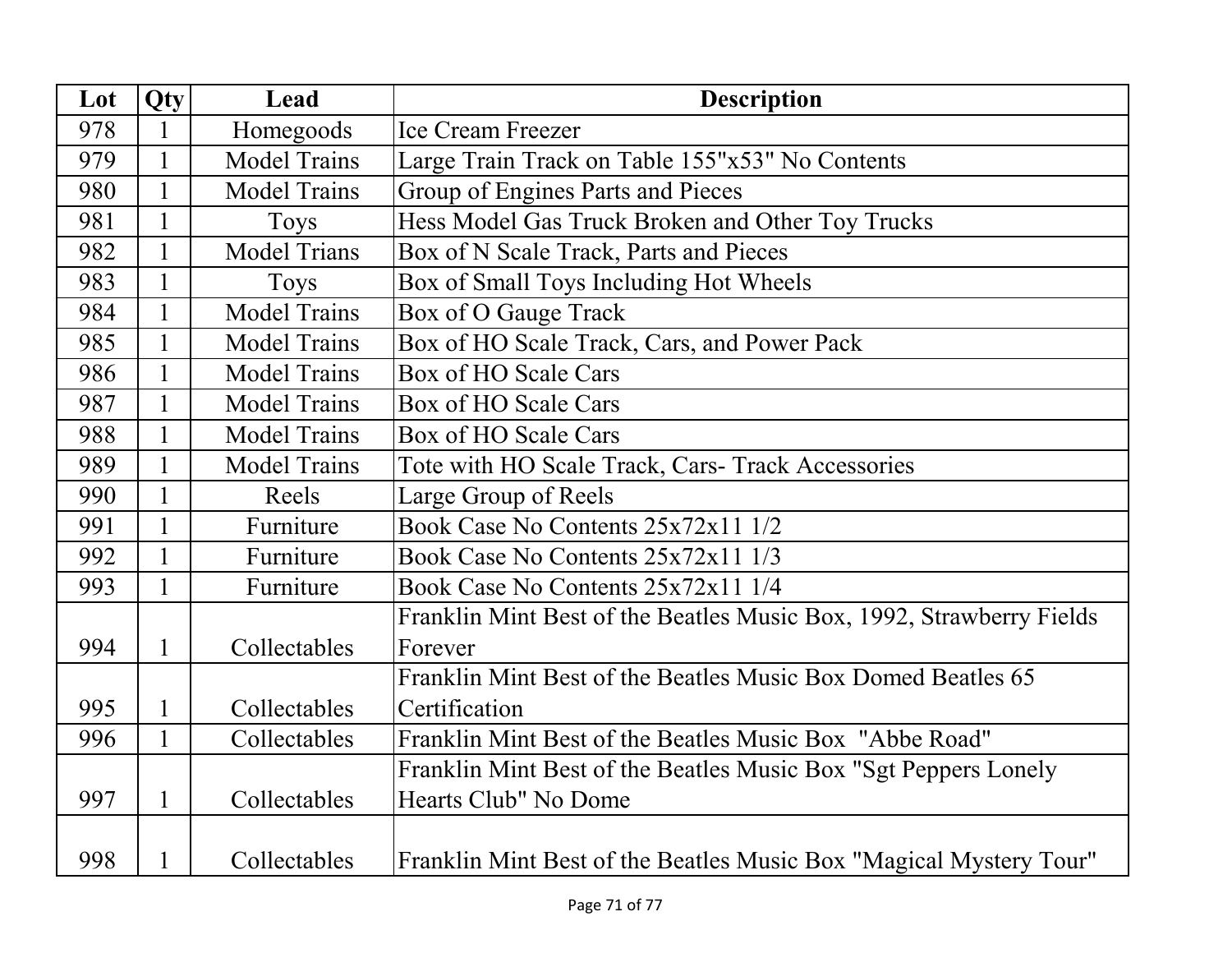| Lot  | Qty          | Lead          | <b>Description</b>                                                 |
|------|--------------|---------------|--------------------------------------------------------------------|
|      |              |               | Franklin Mint Best of the Beatles Music Box "Magical Mystery Tour" |
| 999  | $\mathbf{1}$ | Collectables  | Unopened                                                           |
|      |              |               | Franklin Mint Best of the Beatles Music Box "Magical Mystery Tour" |
| 1000 | 1            | Collectables  | Certificate                                                        |
| 1001 | $\mathbf{1}$ | Collectables  | Franklin Mint Best of the Beatles Music Box "Help"                 |
| 1002 | $\mathbf{1}$ | Collectables  | Franklin Mint Best of the Beatles Music Box "Help" Unopened        |
| 1003 | $\mathbf{1}$ | Collectables  | Franklin Mint Best of the Beatles Music Box "Help" Unopened        |
|      |              |               | Franklin Mint Best of the Beatles Music Box "Yellow Submarine"     |
| 1004 | $\mathbf{1}$ | Collectables  | Certificate                                                        |
|      |              |               | Franklin Mint Best of the Beatles Music Box "Yellow Submarine"     |
| 1005 | $\mathbf{1}$ | Collectables  | Unopened                                                           |
|      |              |               | Franklin Mint Best of the Beatles Music Box "Yellow Submarine"     |
| 1006 | $\mathbf{1}$ | Collectables  | Unopened                                                           |
| 1007 | $\mathbf{1}$ | Collectables  | Franklin Mint Gleaming Brass and Glass Display Case                |
|      |              | Miscellaneous |                                                                    |
| 1008 | 1            | Items         | Sencore Might Mite V Tube Tester Unknown Condition                 |
| 1009 | $\mathbf{1}$ | Tools         | <b>Two Battery Chargers</b>                                        |
| 1010 | $\mathbf{1}$ | Electronics   | CD Player, TV, FM/AM Radio Unknown Condition                       |
| 1011 | $\mathbf{1}$ | Electronics   | Kenwood Model KA 893 Amplifier Unknown Condition                   |
|      |              |               | Turntable AM Radio, AKAI GX636 Reel to Reel Radio Turntable        |
| 1012 | $\mathbf{1}$ | Electronics   | <b>Unknown Condition</b>                                           |
|      |              |               | Case record Player Symphonic Cassette/DVD/CD Player, Numark CD     |
| 1013 | $\mathbf{1}$ | Electronics   | Mix, Panasonic DMR-E530V Unknown Condition                         |
|      |              |               | TurnTables, Magnavox Model DV200 MWS, Pioneer PD M6 Unknown        |
| 1014 | 1            | Electronics   | Condition                                                          |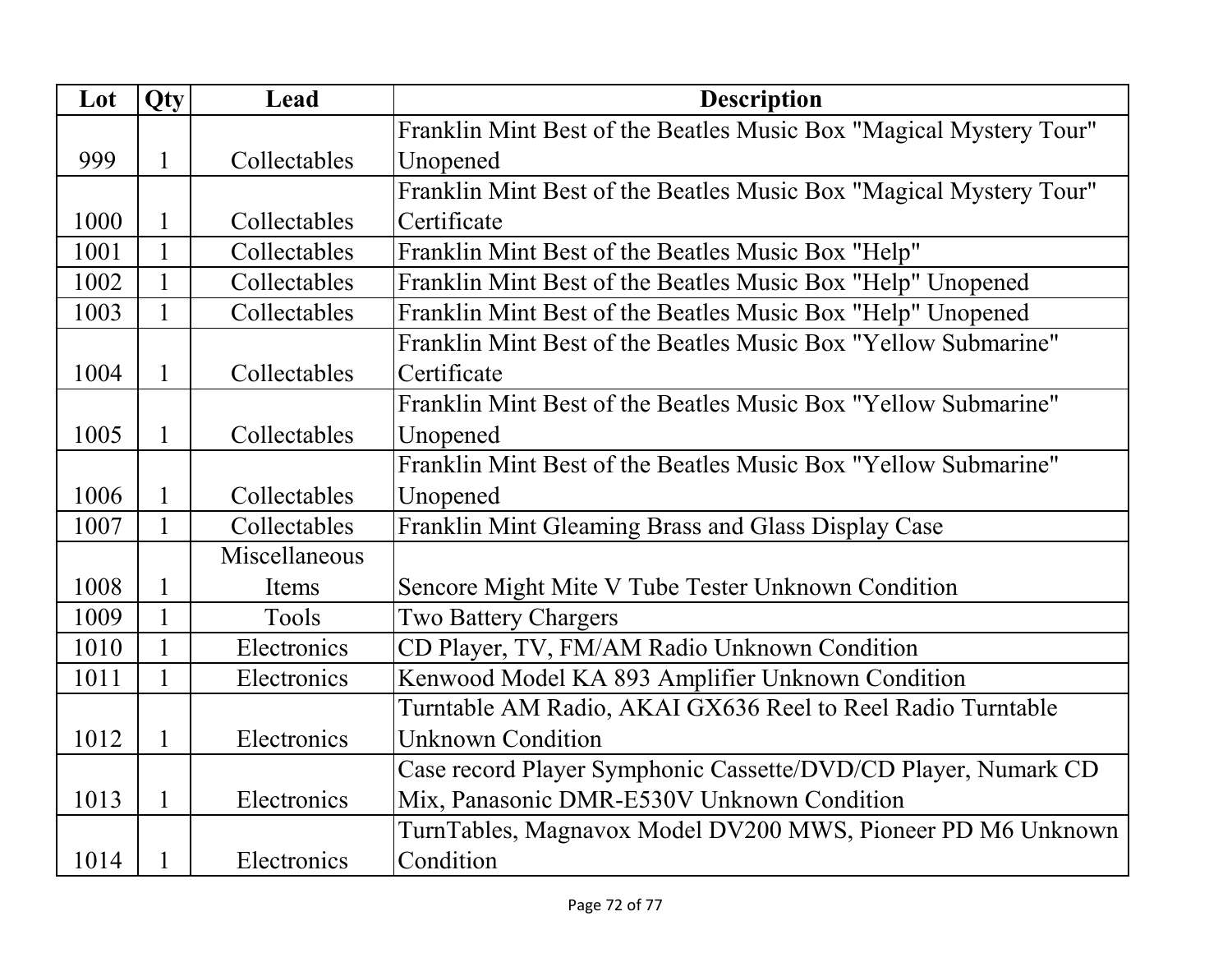| Lot  | Qty          | Lead          | <b>Description</b>                                      |
|------|--------------|---------------|---------------------------------------------------------|
| 1015 |              | Electronics   | Two Case Record Player, Pioneer PDM6 Unknown Condition  |
| 1016 |              | Electronics   | Large Speaker Unknown Condition                         |
| 1017 |              | <b>Toys</b>   | Pin Ball Machine "Change Juno's Wish" Unknown Condition |
|      |              | Miscellaneous |                                                         |
| 1018 | $\mathbf{1}$ | Items         | <b>Assortment of Cartridges and Needles</b>             |
|      |              | Miscellaneous |                                                         |
| 1019 | 1            | Items         | Assortment of Cartridges, Needles, and Racks            |
|      |              | Miscellaneous |                                                         |
| 1020 | 1            | Items         | Cords, Headphones, Albums                               |
| 1021 |              | Electronics   | Headphones, Turntable Parts and Parts                   |
|      |              | Miscellaneous |                                                         |
| 1022 |              | Items         | Jacks, Fuses, Bulbs, Needles                            |
|      |              | Miscellaneous |                                                         |
| 1023 | $\mathbf{1}$ | Items         | <b>Tubes and Parts</b>                                  |
|      |              | Miscellaneous |                                                         |
| 1024 |              | Items         | Tubes and Miscellaneous Parts                           |
| 1025 | $\mathbf{1}$ | Furniture     | Metal Shelving Unit                                     |
| 1026 |              | Electronics   | Stereo, Light, Fans                                     |
| 1027 |              | Electronics   | Cords, Parts and Pieces                                 |
|      |              | Miscellaneous |                                                         |
| 1028 | 1            | Items         | Large Group of Service Manuals                          |
| 1029 |              | Electronics   | Group of Speakers                                       |
| 1030 |              | Electronics   | Group of Tools, screws, and Accessories                 |
| 1031 |              | Electronics   | Miscellaneous Group of Projectors Unknown Condition     |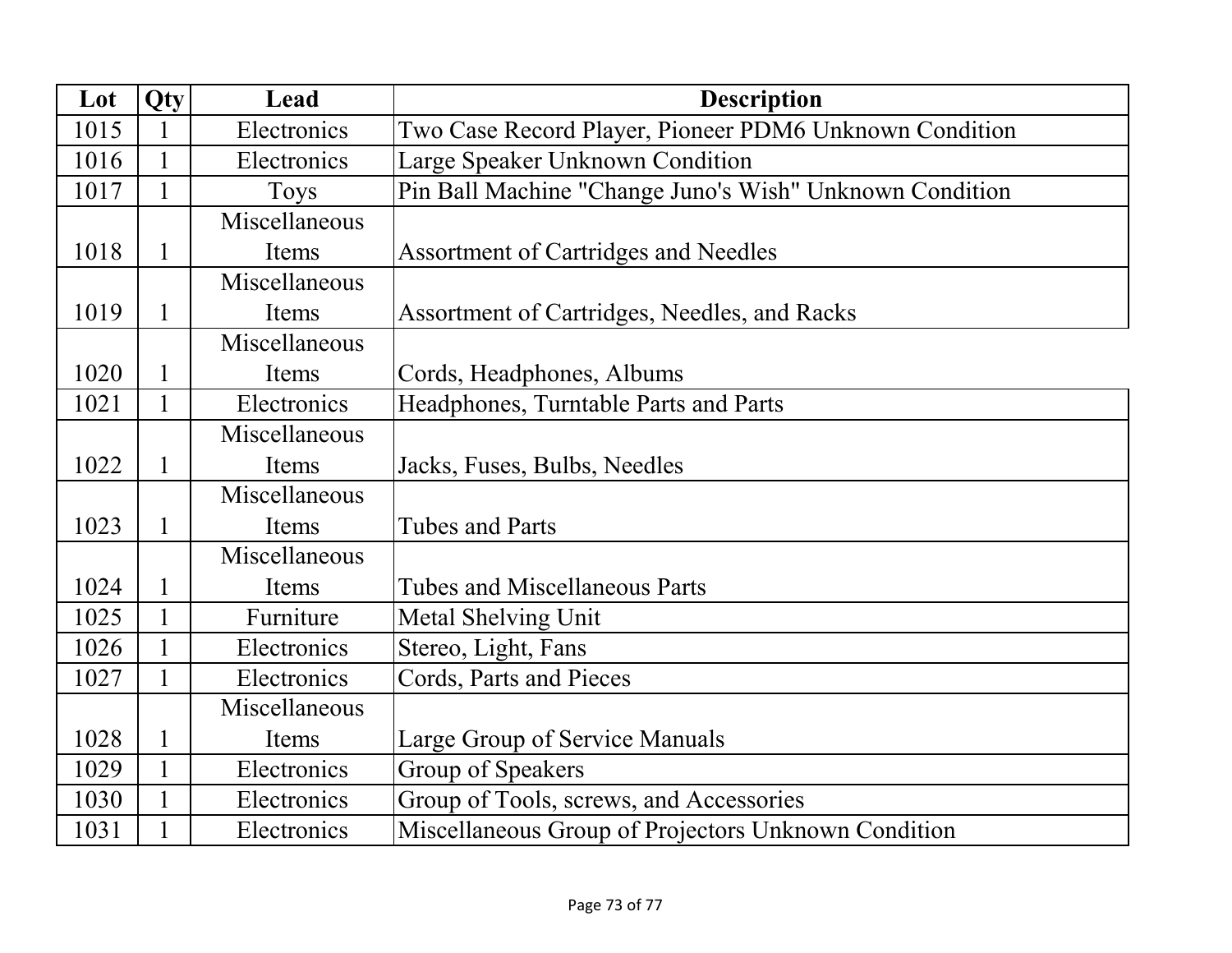| Lot  | Qty          | Lead            | <b>Description</b>                                             |
|------|--------------|-----------------|----------------------------------------------------------------|
|      |              | Miscellaneous   |                                                                |
| 1032 | 1            | Items           | <b>Shelf Parts</b>                                             |
| 1033 | 1            | Electronics     | Shelf of Phono/Tape Drives and Belts                           |
| 1034 | 1            | Electronics     | Shelf of Phono/Tape Drives and Belts                           |
| 1035 | $\mathbf{1}$ | Electronics     | <b>Shelf of Cords and Electronic Parts</b>                     |
| 1036 | 1            | Electronics     | Box with Recording Wire                                        |
| 1037 | $\mathbf{1}$ | Furniture       | Metal Shelf Unit                                               |
| 1038 | 1            | Furniture       | Metal Shelf Unit                                               |
| 1039 | 1            | Furniture       | Metal Shelf Unit                                               |
|      |              | Miscellaneous   |                                                                |
| 1040 | $\mathbf{1}$ | Items           | Shelf with Cords and Miscellaneous Items                       |
| 1041 | 1            | Electronics     | Shelf with Speakers                                            |
| 1042 | 1            | Electronics     | Shelf with Speaker and Turntable                               |
| 1043 |              | Electronics     | Two Shelves with Speakers                                      |
| 1044 | $\mathbf{1}$ | Electronics     | Shelf With Tripod, Carved Man, and Cords                       |
| 1045 |              | Electronics     | <b>Shelf with Cameras and Parts</b>                            |
| 1046 |              | Electronics     | Shelf with Projectors Unknown Condition                        |
| 1047 |              | Electronics     | Reel to Reels and Miscellaneous Turntables, Cords, Microphones |
| 1048 |              | Electronics     | Shelf with Projectors Unknown Condition                        |
| 1049 |              | Electronics     | Two Reel to Reel Players AKAI GX6350                           |
| 1050 | $\mathbf{1}$ | <b>Juke Box</b> | Parts, Believed to be for Juke Boxes                           |
|      |              | Miscellaneous   |                                                                |
| 1051 | $\mathbf{1}$ | Items           | Group of Christmas Decorations                                 |
| 1052 | $\mathbf{1}$ | Furniture       | Metal Shelf with Contents 37x71x16                             |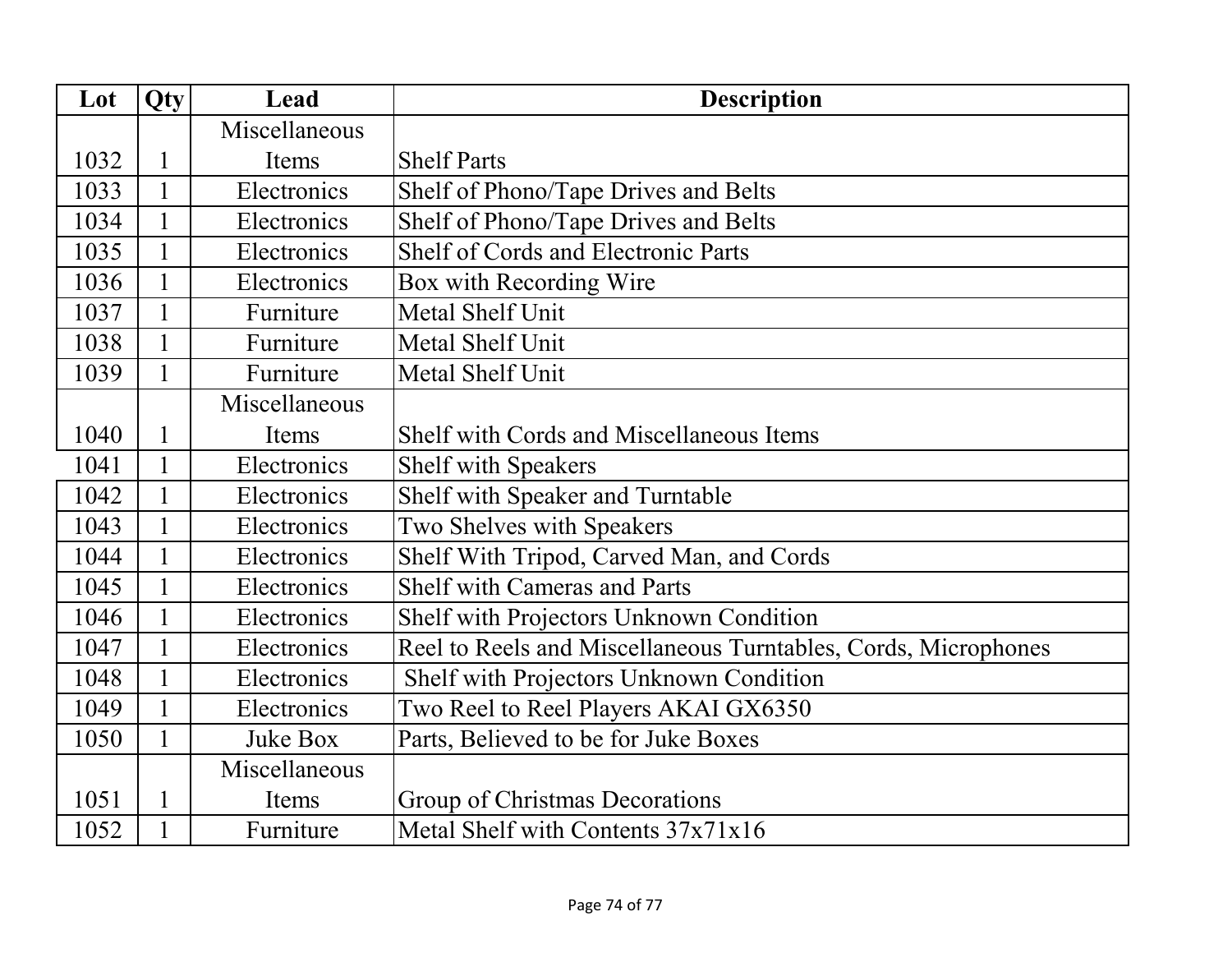| Lot  | Qty          | Lead          | <b>Description</b>                                               |
|------|--------------|---------------|------------------------------------------------------------------|
|      |              | Miscellaneous |                                                                  |
| 1053 | $\mathbf{1}$ | Items         | <b>CD</b> Cases                                                  |
|      |              | Miscellaneous |                                                                  |
| 1054 | 1            | Items         | Shelf with Cables, Toys, and Routers                             |
| 1055 | $\mathbf{1}$ | Electronics   | <b>Shelf with Cables</b>                                         |
|      |              | Miscellaneous |                                                                  |
| 1056 | 1            | Items         | <b>Shelf with ATARI Items</b>                                    |
| 1057 | 1            | Furniture     | Metal Shelf Unit 37x71x16                                        |
|      |              | Miscellaneous |                                                                  |
| 1058 | 1            | Items         | Miscellaneous Frames and Album Covers                            |
|      |              | Miscellaneous | Boxes of Miscellaneous Promo Photos, Sports Memorabilia and Song |
| 1059 | 1            | Items         | <b>Book</b>                                                      |
| 1060 | 1            | Electronics   | Reel to Reel Possibly Tarzan Movie Reel                          |
|      |              | Miscellaneous |                                                                  |
| 1061 | 1            | Items         | Boxes of CD's Etc (Copies)                                       |
| 1062 | 1            | Furniture     | Grey Shelf Approximately 37" Wide x 72" Tall                     |
|      |              | Miscellaneous |                                                                  |
| 1063 | 1            | Items         | Slide, Magazines, Reels, Etc.                                    |
| 1064 | 1            | Electronics   | Reels, Slide Sorter                                              |
| 1065 | 1            | Electronics   | KS 500 Camera By Sears                                           |
| 1066 | 1            | Furniture     | Grey Shelf Approximately 37" Wide x 72" Tall                     |
|      |              | Miscellaneous |                                                                  |
| 1067 | $\mathbf{1}$ | Items         | Wind Socks, Bows 45 Covers                                       |
|      |              | Miscellaneous |                                                                  |
| 1068 | 1            | Items         | Pair of Cabinets with Sheet Music                                |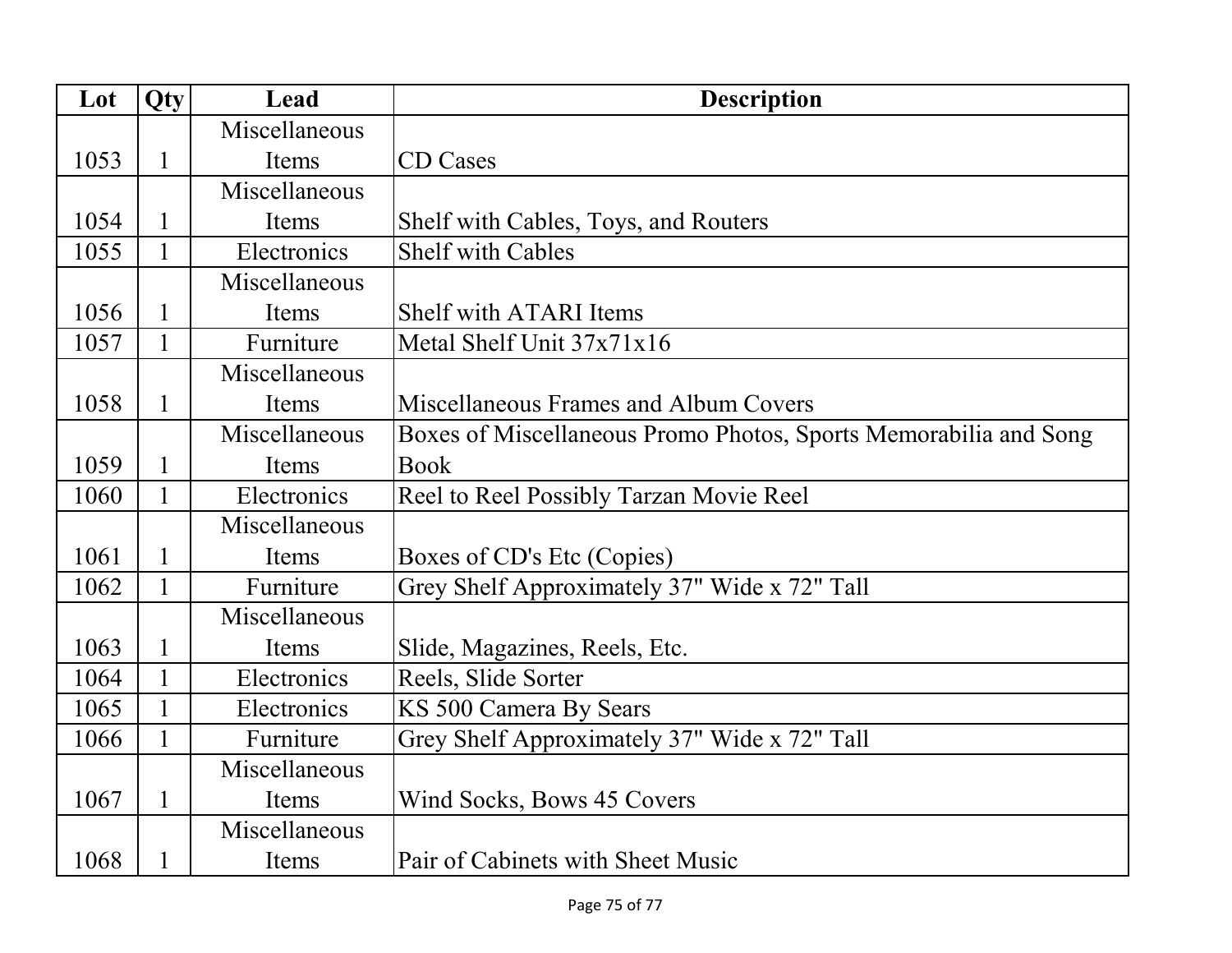| Lot  | Qty          | Lead          | <b>Description</b>                                |
|------|--------------|---------------|---------------------------------------------------|
| 1069 |              | Records       | Tub with 45's Brenda Lee, Miscellaneous Artists   |
| 1070 | $\mathbf{1}$ | Electronics   | Projector Sears with Box                          |
| 1072 | $\mathbf{1}$ | Electronics   | Bell and Howell Projector                         |
| 1073 |              | Electronics   | Reel to Reel Projector Bell and Howell Model 1592 |
|      |              | Miscellaneous |                                                   |
| 1074 | 1            | Items         | <b>Contents of Shelf</b>                          |
| 1075 | $\mathbf{1}$ | Furniture     | <b>Book Shelf</b>                                 |
| 1076 |              | Furniture     | Large Armoire                                     |
| 1077 |              | Furniture     | Four Folding Charis and Card Table                |
|      |              | Miscellaneous |                                                   |
| 1078 | 1            | Items         | Glass Ware Top Two Shelves                        |
|      |              | Miscellaneous |                                                   |
| 1079 | 1            | Items         | Figurines Etc                                     |
| 1080 | $\mathbf{1}$ | Furniture     | Desk with Shelf and Chair                         |
|      |              | Miscellaneous |                                                   |
| 1081 | $\mathbf{1}$ | Items         | China Etc. Miscellanous Piceces                   |
|      |              | Miscellaneous |                                                   |
| 1082 | 1            | Items         | Glass and Pewter Etc.                             |
| 1083 | $\mathbf{1}$ | Furniture     | 4 Drawer Cabinet                                  |
| 1084 |              | Furniture     | 4 Drawer Cabinet                                  |
|      |              | Miscellaneous |                                                   |
| 1085 |              | Items         | TV, Table, Etc.                                   |
| 1086 | $\mathbf{1}$ | Furniture     | <b>Black Office Chair</b>                         |
| 1087 | $\mathbf{1}$ | Furniture     | Trunk (Pair) 12x48x21 21x44x24                    |
| 1088 |              | Furniture     | 4 Drawer Cabinet 28x16x36                         |